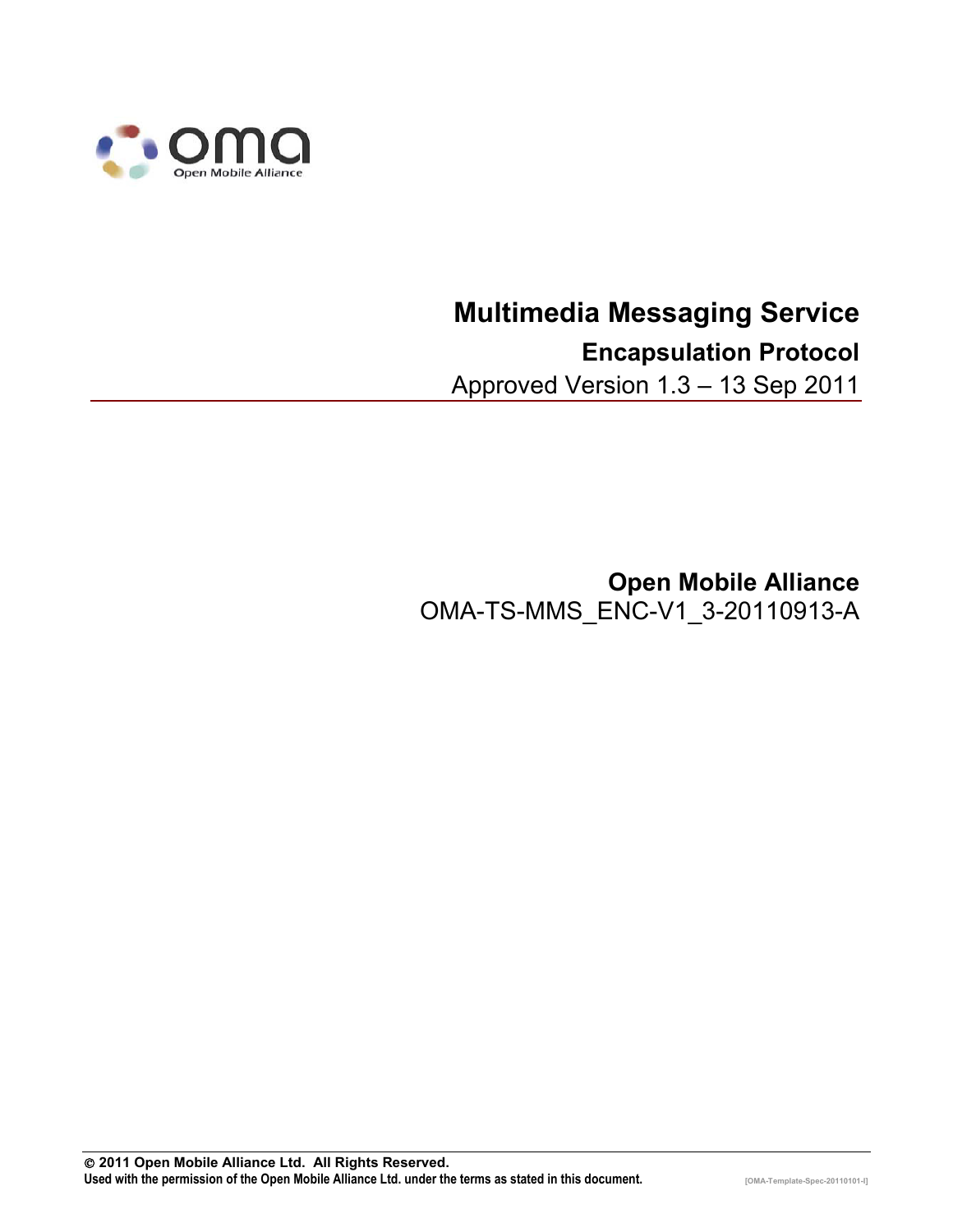Use of this document is subject to all of the terms and conditions of the Use Agreement located at <http://www.openmobilealliance.org/UseAgreement.html>.

Unless this document is clearly designated as an approved specification, this document is a work in process, is not an approved Open Mobile Alliance™ specification, and is subject to revision or removal without notice.

You may use this document or any part of the document for internal or educational purposes only, provided you do not modify, edit or take out of context the information in this document in any manner. Information contained in this document may be used, at your sole risk, for any purposes. You may not use this document in any other manner without the prior written permission of the Open Mobile Alliance. The Open Mobile Alliance authorizes you to copy this document, provided that you retain all copyright and other proprietary notices contained in the original materials on any copies of the materials and that you comply strictly with these terms. This copyright permission does not constitute an endorsement of the products or services. The Open Mobile Alliance assumes no responsibility for errors or omissions in this document.

Each Open Mobile Alliance member has agreed to use reasonable endeavors to inform the Open Mobile Alliance in a timely manner of Essential IPR as it becomes aware that the Essential IPR is related to the prepared or published specification. However, the members do not have an obligation to conduct IPR searches. The declared Essential IPR is publicly available to members and non-members of the Open Mobile Alliance and may be found on the "OMA IPR Declarations" list at [http://www.openmobilealliance.org/ipr.htm](http://www.openmobilealliance.org/ipr.html)l. The Open Mobile Alliance has not conducted an independent IPR review of this document and the information contained herein, and makes no representations or warranties regarding third party IPR, including without limitation patents, copyrights or trade secret rights. This document may contain inventions for which you must obtain licenses from third parties before making, using or selling the inventions. Defined terms above are set forth in the schedule to the Open Mobile Alliance Application Form.

NO REPRESENTATIONS OR WARRANTIES (WHETHER EXPRESS OR IMPLIED) ARE MADE BY THE OPEN MOBILE ALLIANCE OR ANY OPEN MOBILE ALLIANCE MEMBER OR ITS AFFILIATES REGARDING ANY OF THE IPR'S REPRESENTED ON THE "OMA IPR DECLARATIONS" LIST, INCLUDING, BUT NOT LIMITED TO THE ACCURACY, COMPLETENESS, VALIDITY OR RELEVANCE OF THE INFORMATION OR WHETHER OR NOT SUCH RIGHTS ARE ESSENTIAL OR NON-ESSENTIAL.

THE OPEN MOBILE ALLIANCE IS NOT LIABLE FOR AND HEREBY DISCLAIMS ANY DIRECT, INDIRECT, PUNITIVE, SPECIAL, INCIDENTAL, CONSEQUENTIAL, OR EXEMPLARY DAMAGES ARISING OUT OF OR IN CONNECTION WITH THE USE OF DOCUMENTS AND THE INFORMATION CONTAINED IN THE DOCUMENTS.

© 2011 Open Mobile Alliance Ltd. All Rights Reserved. Used with the permission of the Open Mobile Alliance Ltd. under the terms set forth above.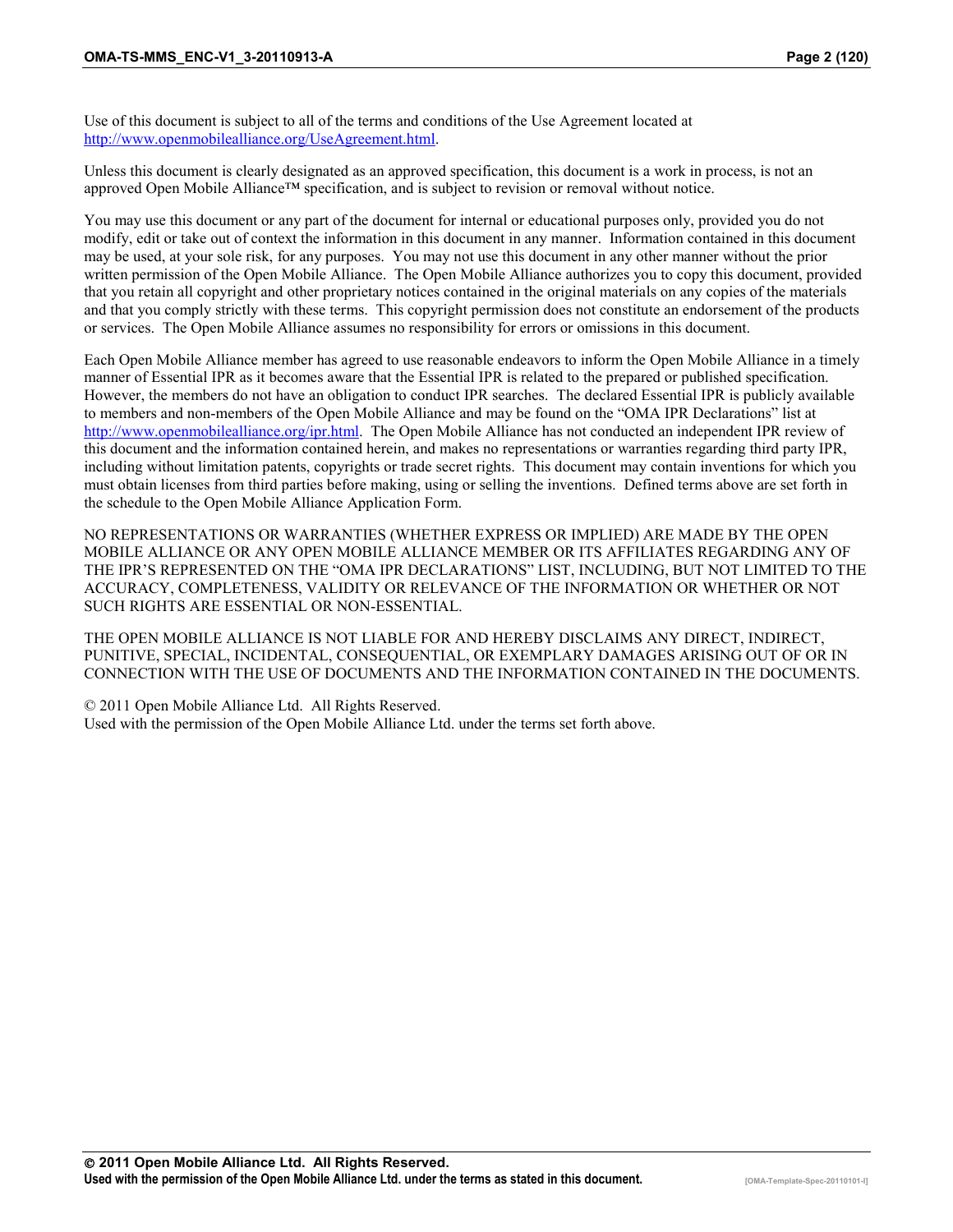# **Contents**

| 1.               |                  |                                                                                                            |  |
|------------------|------------------|------------------------------------------------------------------------------------------------------------|--|
| 2.               |                  |                                                                                                            |  |
|                  | 2.1              |                                                                                                            |  |
|                  | 2.2              |                                                                                                            |  |
| 3.               |                  |                                                                                                            |  |
|                  | 3.1              |                                                                                                            |  |
| 3.2              |                  |                                                                                                            |  |
|                  | 3.3              |                                                                                                            |  |
| $\overline{4}$ . |                  |                                                                                                            |  |
| 5.               |                  |                                                                                                            |  |
| 6.               |                  |                                                                                                            |  |
|                  | 6.1              |                                                                                                            |  |
|                  | 6.1.1            |                                                                                                            |  |
|                  | 6.1.2            |                                                                                                            |  |
|                  | 6.2              |                                                                                                            |  |
|                  | 6.3              |                                                                                                            |  |
|                  | 6.4              |                                                                                                            |  |
|                  | 6.5              |                                                                                                            |  |
|                  | 6.5.1<br>6.5.2   |                                                                                                            |  |
|                  | 6.6              |                                                                                                            |  |
|                  | 6.7              |                                                                                                            |  |
|                  | 6.7.1            |                                                                                                            |  |
|                  | 6.7.2            |                                                                                                            |  |
|                  | 6.8              |                                                                                                            |  |
|                  | 6.9              |                                                                                                            |  |
|                  | 6.9.1            |                                                                                                            |  |
|                  | 6.10             |                                                                                                            |  |
|                  | 6.11             |                                                                                                            |  |
|                  | 6.12             |                                                                                                            |  |
|                  | 6.13             |                                                                                                            |  |
|                  | 6.13.1<br>6.13.2 |                                                                                                            |  |
|                  | 6.14             |                                                                                                            |  |
|                  | 6.14.1           |                                                                                                            |  |
|                  | 6.14.2           | Interoperability between MMS Entities Implementing MMS Versions with the Same Major Version Number         |  |
|                  |                  | 47                                                                                                         |  |
|                  | 6.14.3           | Interoperability between MMS Entities Implementing MMS Versions with Different Major Version Numbers<br>48 |  |
|                  | 6.14.4           |                                                                                                            |  |
| 7.               |                  |                                                                                                            |  |
|                  | 7.1              |                                                                                                            |  |
|                  | 7.2              |                                                                                                            |  |
|                  | 7.3              |                                                                                                            |  |
|                  | 7.3.1            |                                                                                                            |  |
|                  | 7.3.2            |                                                                                                            |  |
|                  | 7.3.3            |                                                                                                            |  |
|                  | 7.3.4            |                                                                                                            |  |
|                  | 7.3.5            |                                                                                                            |  |
|                  | 7.3.6<br>7.3.7   |                                                                                                            |  |
|                  |                  |                                                                                                            |  |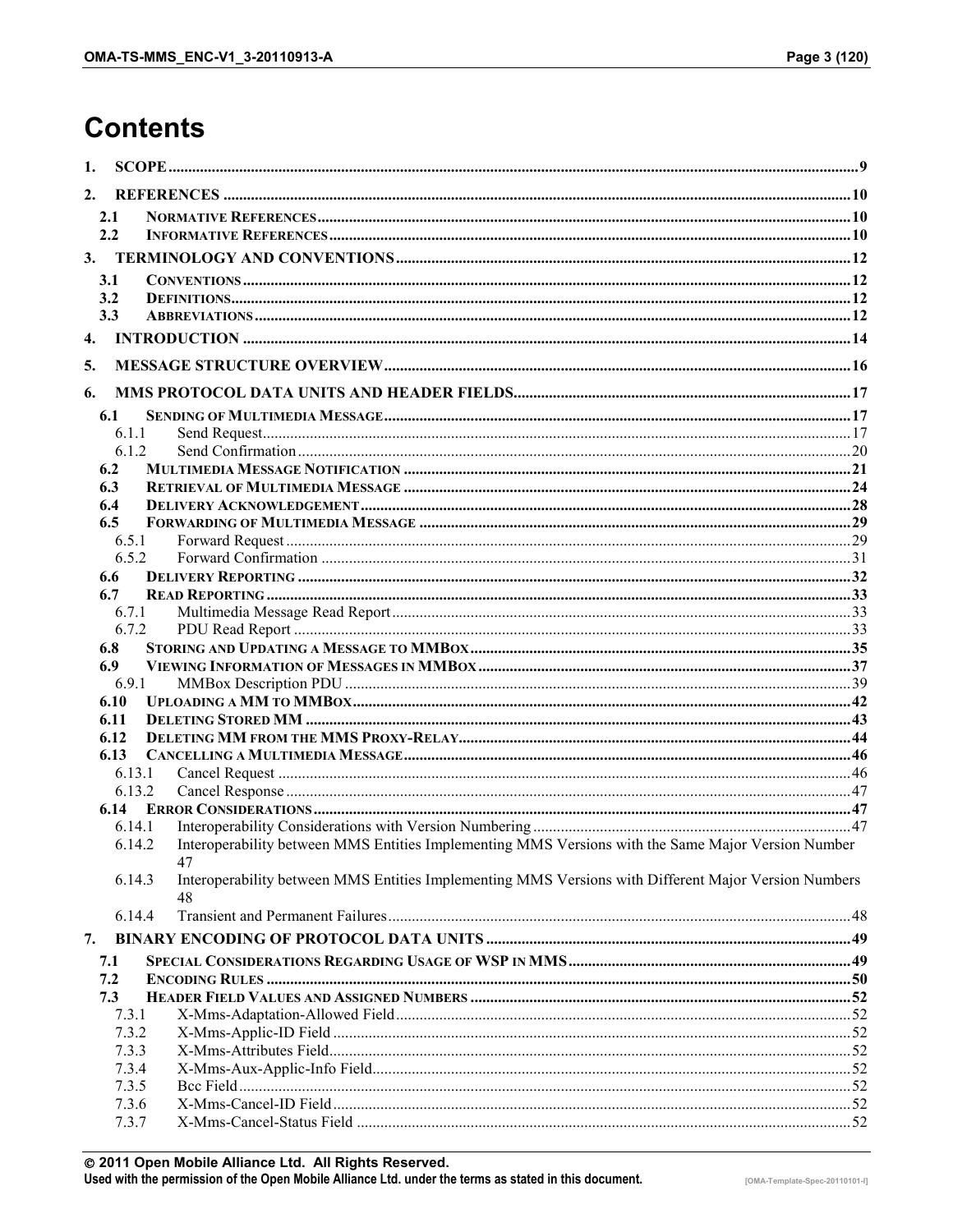| 7.3.8            |  |
|------------------|--|
| 7.3.9            |  |
| 7.3.10           |  |
| 7.3.11           |  |
| 7.3.12           |  |
| 7.3.13           |  |
| 7.3.14           |  |
| 7.3.15           |  |
| 7.3.16           |  |
| 7.3.17           |  |
| 7.3.18           |  |
| 7.3.19           |  |
| 7.3.20           |  |
| 7.3.21           |  |
| 7.3.22           |  |
| 7.3.23           |  |
| 7.3.24           |  |
| 7.3.25           |  |
| 7.3.26           |  |
| 7.3.27           |  |
| 7.3.28           |  |
| 7.3.29           |  |
| 7.3.30           |  |
| 7.3.31           |  |
| 7.3.32           |  |
| 7.3.33           |  |
| 7.3.34           |  |
| 7.3.35           |  |
| 7.3.36           |  |
| 7.3.37           |  |
| 7.3.38           |  |
| 7.3.39           |  |
| 7.3.40           |  |
| 7.3.41           |  |
| 7.3.42           |  |
| 7.3.43           |  |
| 7.3.44           |  |
| 7.3.45           |  |
| 7.3.46           |  |
| 7.3.47           |  |
| 7.3.48           |  |
| 7.3.49           |  |
| 7.3.50           |  |
| 7.3.51           |  |
| 7.3.52           |  |
| 7.3.53           |  |
| 7.3.54           |  |
| 7.3.55           |  |
| 7.3.56           |  |
| 7.3.57           |  |
| 7.3.58           |  |
| 7.3.59           |  |
| 7.3.60<br>7.3.61 |  |
| 7.3.62           |  |
| 7.3.63           |  |
| 7.4              |  |
|                  |  |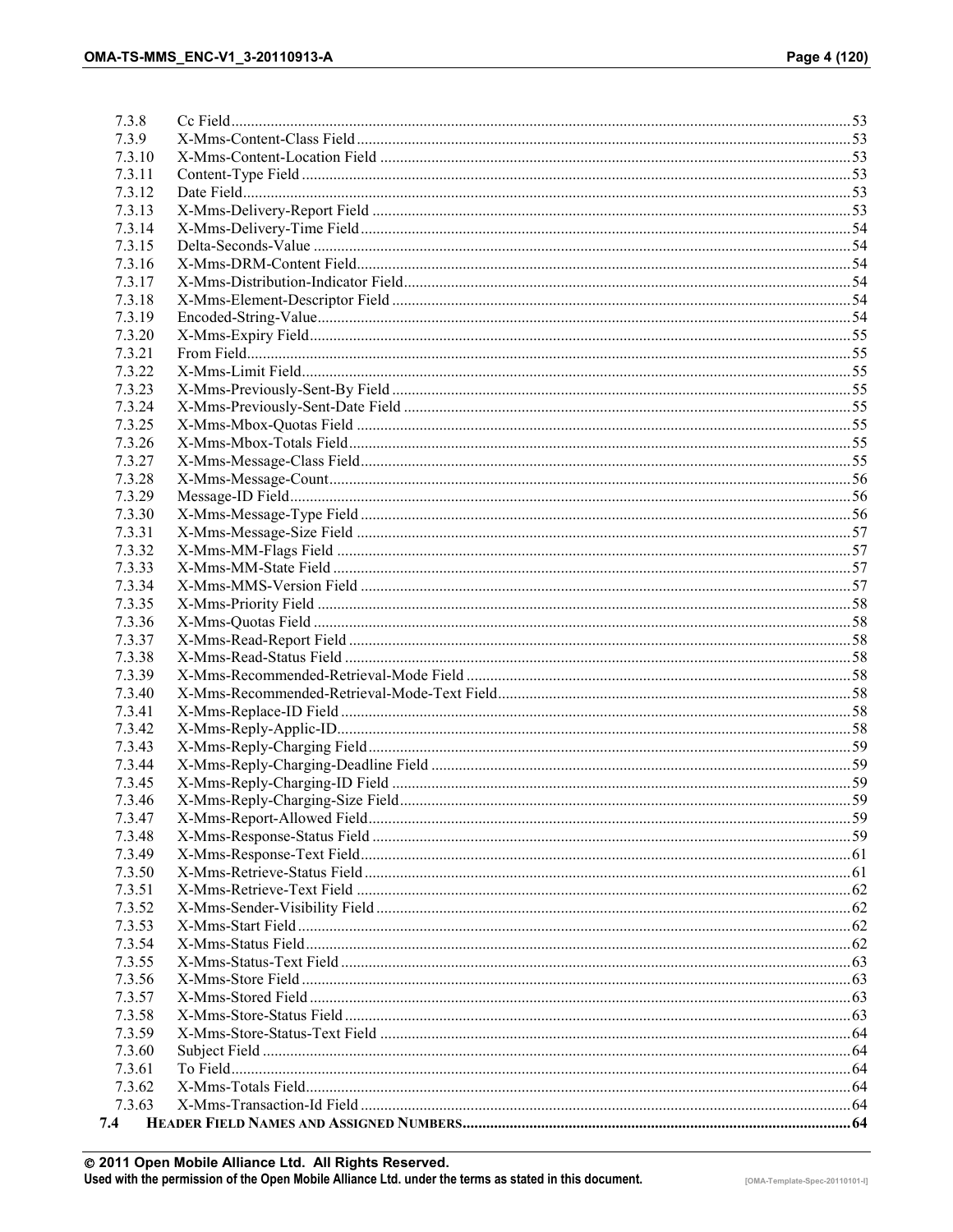| 8.                 |                                                           |  |
|--------------------|-----------------------------------------------------------|--|
| 9.                 |                                                           |  |
| 9.1                |                                                           |  |
| 9.2                |                                                           |  |
| 9.3                |                                                           |  |
| 9.4                |                                                           |  |
| 9.5                |                                                           |  |
| 9.6                |                                                           |  |
| APPENDIX A.        |                                                           |  |
| A.1                |                                                           |  |
| <b>APPENDIX B.</b> |                                                           |  |
| B.1                |                                                           |  |
| B.1.1              |                                                           |  |
| B.1.2              |                                                           |  |
| <b>B.1.3</b>       |                                                           |  |
| <b>B.1.4</b>       |                                                           |  |
| <b>B.1.5</b>       |                                                           |  |
| B.1.6              |                                                           |  |
| <b>B.1.7</b>       |                                                           |  |
| <b>B.1.8</b>       |                                                           |  |
| <b>B.1.9</b>       |                                                           |  |
| <b>B.1.10</b>      |                                                           |  |
| <b>B.1.11</b>      |                                                           |  |
| <b>B.1.12</b>      |                                                           |  |
| <b>B.1.13</b>      |                                                           |  |
| <b>B.1.14</b>      |                                                           |  |
| B.2                |                                                           |  |
| B.2.1              |                                                           |  |
| <b>B.2.2</b>       |                                                           |  |
| <b>B.2.3</b>       |                                                           |  |
| APPENDIX C.        | MAPPING OF WAP PDU HEADER FIELDS TO 3GPP ABSTRACT MESSAGE |  |
|                    |                                                           |  |
| <b>APPENDIX D.</b> | STRING REPRESENTATION OF MMS PDU HEADER FIELD VALUES 119  |  |

# **Figures**

|--|--|

# **Tables**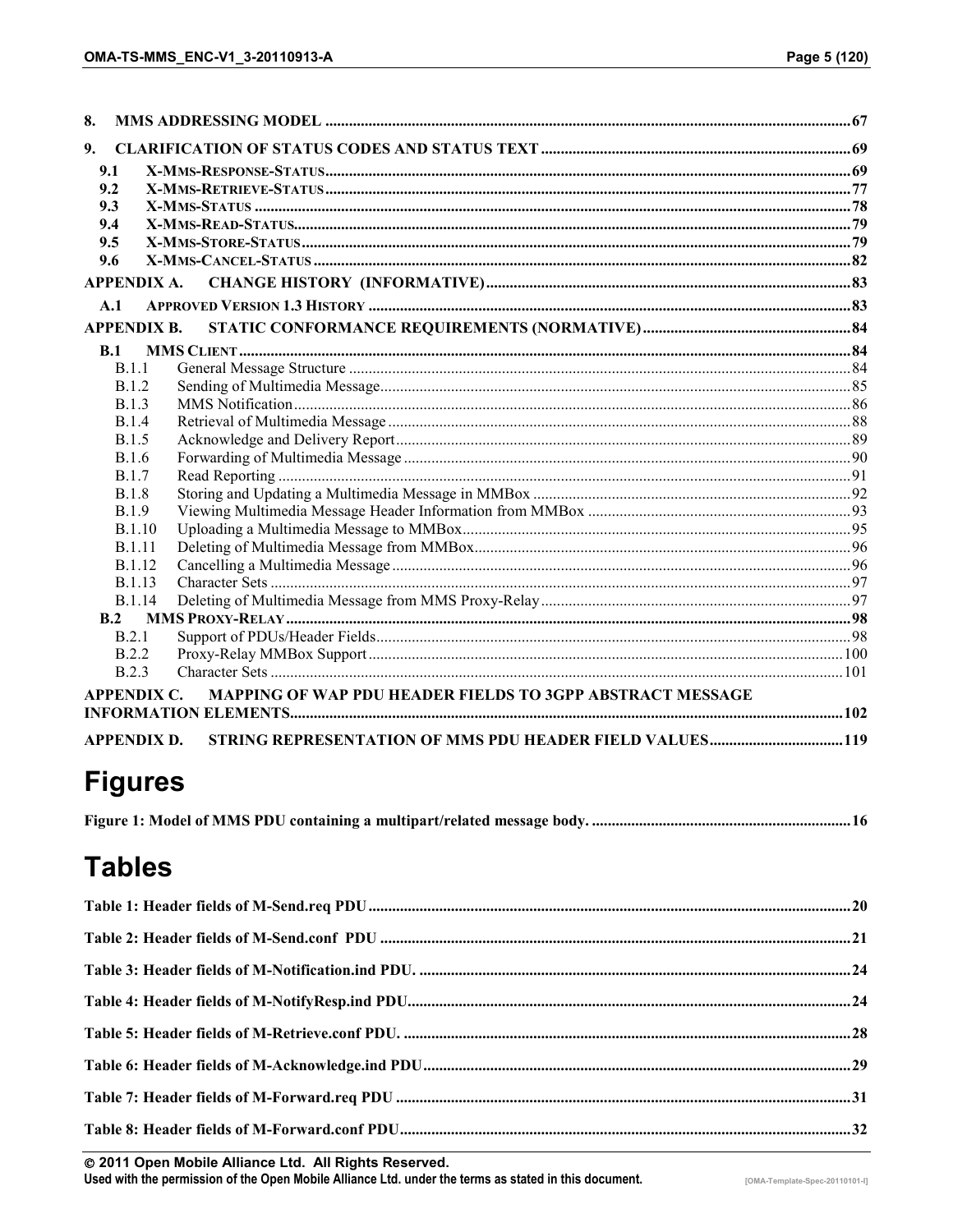| Table 30: X-Mms-Response-Status in M-Mbox-Delete.conf, M-Delete.conf and M-Mbox-View.conf 77      |  |
|---------------------------------------------------------------------------------------------------|--|
|                                                                                                   |  |
|                                                                                                   |  |
|                                                                                                   |  |
|                                                                                                   |  |
|                                                                                                   |  |
|                                                                                                   |  |
|                                                                                                   |  |
|                                                                                                   |  |
|                                                                                                   |  |
| Table 40: Static Conformance Requirement for sent multimedia message and corresponding reply.  86 |  |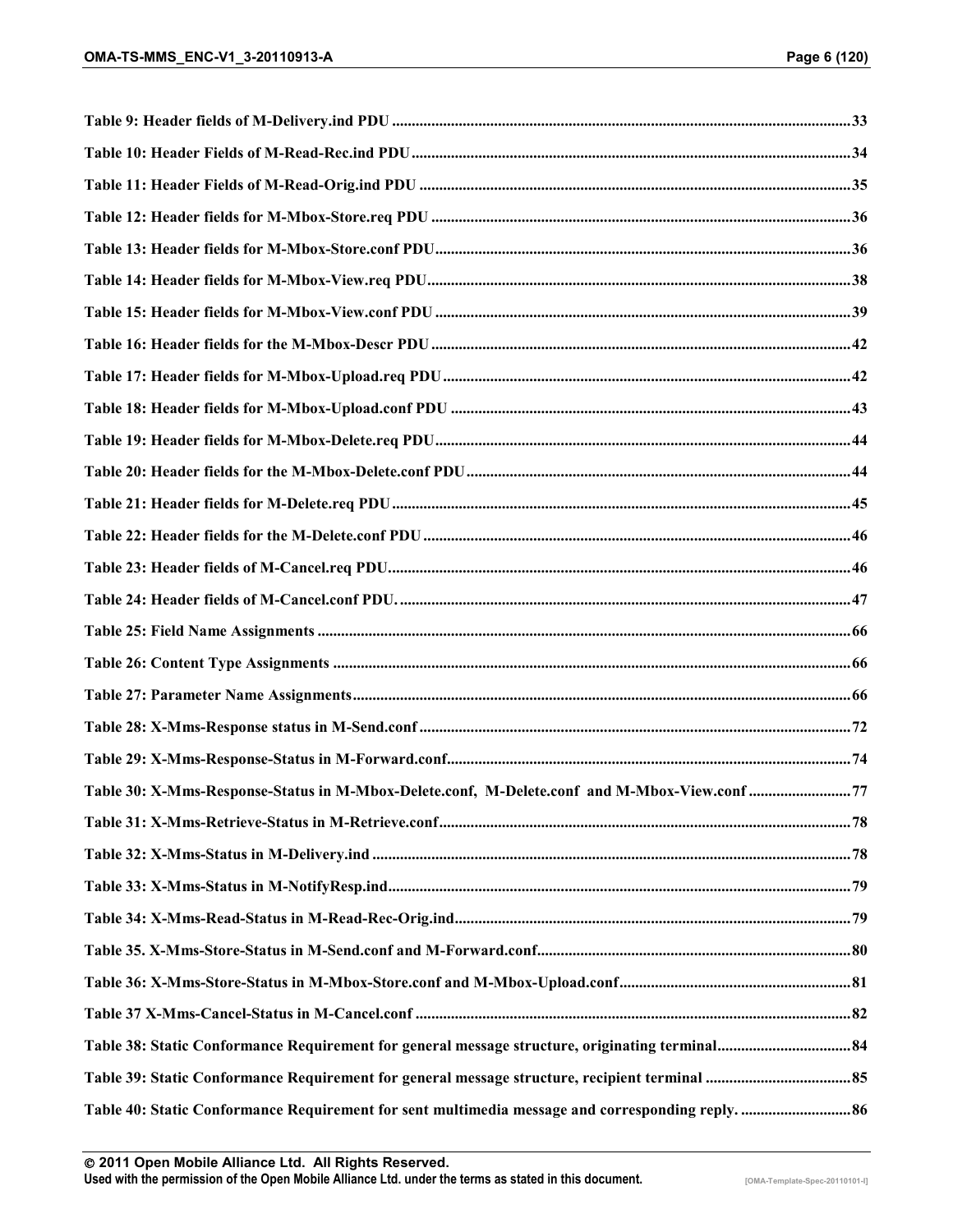| Table 41: Static Conformance Requirement for received MMS notification and corresponding reply 88          |  |
|------------------------------------------------------------------------------------------------------------|--|
| Table 42: Static Conformance Requirement for received multimedia message and the corresponding reply89     |  |
|                                                                                                            |  |
|                                                                                                            |  |
|                                                                                                            |  |
|                                                                                                            |  |
|                                                                                                            |  |
|                                                                                                            |  |
|                                                                                                            |  |
|                                                                                                            |  |
|                                                                                                            |  |
|                                                                                                            |  |
|                                                                                                            |  |
|                                                                                                            |  |
|                                                                                                            |  |
| Table 57: Mapping of M-Send.req Header Fields to MM1_submit.REQ Information Elements 103                   |  |
| Table 58: Mapping of M-Send.conf Header Fields to MM1_submit.RES Information Elements  104                 |  |
| Table 59: Mapping of M-Notification.ind Header Fields to MM1 notification.REQ Information Elements 105     |  |
| Table 60: Mapping of M-NotifyResp.ind Header Fields to MM1_notification.RES Information Elements 105       |  |
| Table 61: Mapping of WSP/HTTP GET Header Fields to MM1 retrieve.REQ Information Elements106                |  |
| Table 62: Mapping of M-Retrieve.conf Header Fields to MM1_retrieve.RES Information Elements 107            |  |
| Table 63: Mapping of M-NotifyResp.ind Header Fields to MM1 acknowledgement.REQ Information Elements108     |  |
| 108. Table 64: Mapping of M-Acknowledge.ind Header Fields to MM1 acknowledgement.REQ Information Elements  |  |
| Table 65: Mapping of M-Delivery.ind Header Fields to MM1 delivery report.REQ Information Elements109       |  |
| Table 66: Mapping of M-Read-Rec.ind Header Fields to MM1 read reply recipient.REQ Information Elements 109 |  |
| Table 67: Mapping of M-Read-Orig.ind Header Fields to MM1 read reply originator.REQ Information Elements   |  |
| Table 68: Mapping of M-Forward.req Header Fields to MM1 forward.REQ Information Elements 111               |  |
| Table 69: Mapping of M-Forward.conf Header Fields to MM1 forward.RES Information Elements112               |  |
| Table 70: Mapping of M-Mbox-Store.req Header Fields to MM1 mmbox store.REQ Information Elements112         |  |
| Table 71: Mapping of M-Mbox-Store.conf Header Fields to MM1 mmbox store.RES Information Elements113        |  |
| Table 72: Mapping of M-Mbox-View.req Header Fields to MM1 mmbox view.REQ Information Elements113           |  |
| Table 73: Mapping of M-Mbox-View.conf Header Fields to MM1 mmbox view.RES Information Elements 114         |  |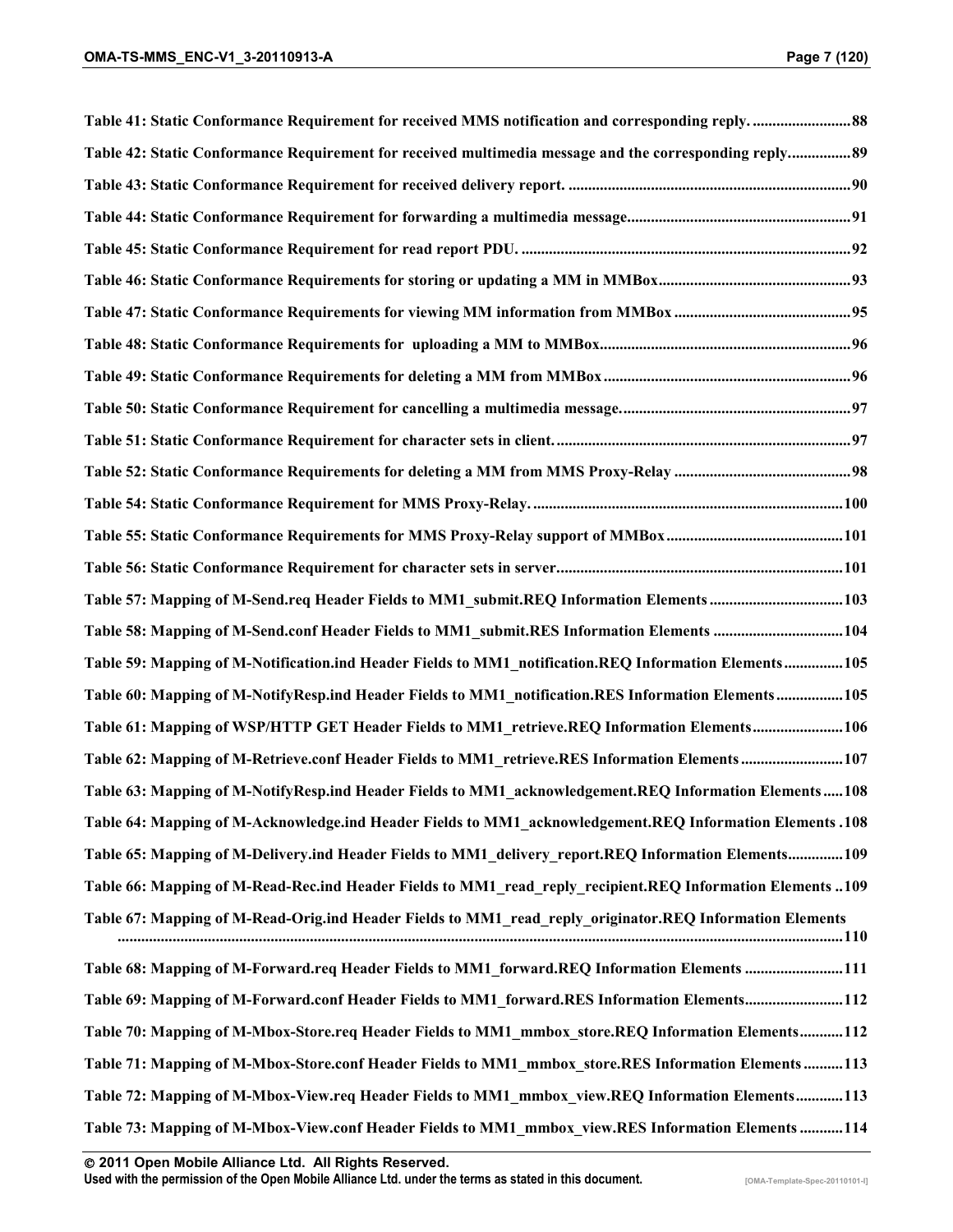| Table 74: Mapping of M-Mbox-Upload.req Header Fields to MM1_mmbox_upload.REQ Information Elements  115 |
|--------------------------------------------------------------------------------------------------------|
| Table 75: Mapping of M-Mbox-Upload.conf Header Fields to MM1 mmbox upload.RES Information Elements 115 |
| Table 76: Mapping of M-Mbox-Delete.req Header Fields to MM1 mmbox delete.REQ Information Elements116   |
| Table 77: Mapping of M-Mbox-Delete.conf Header Fields to MM1 mmbox delete.RES Information Elements116  |
| Table 78: Mapping of M-Delete.req Header Fields to MM1 delete.REQ Information Elements116              |
| Table 79: Mapping of M-Delete.conf Header Fields to MM1 delete.RES Information Elements117             |
| Table 80: Mapping of M-Cancel.req Header Fields to MM1 cancel.REQ Information Elements117              |
| Table 81: Mapping of M-Cancel.conf Header Fields to MM1 cancel.RES Information Elements 118            |
|                                                                                                        |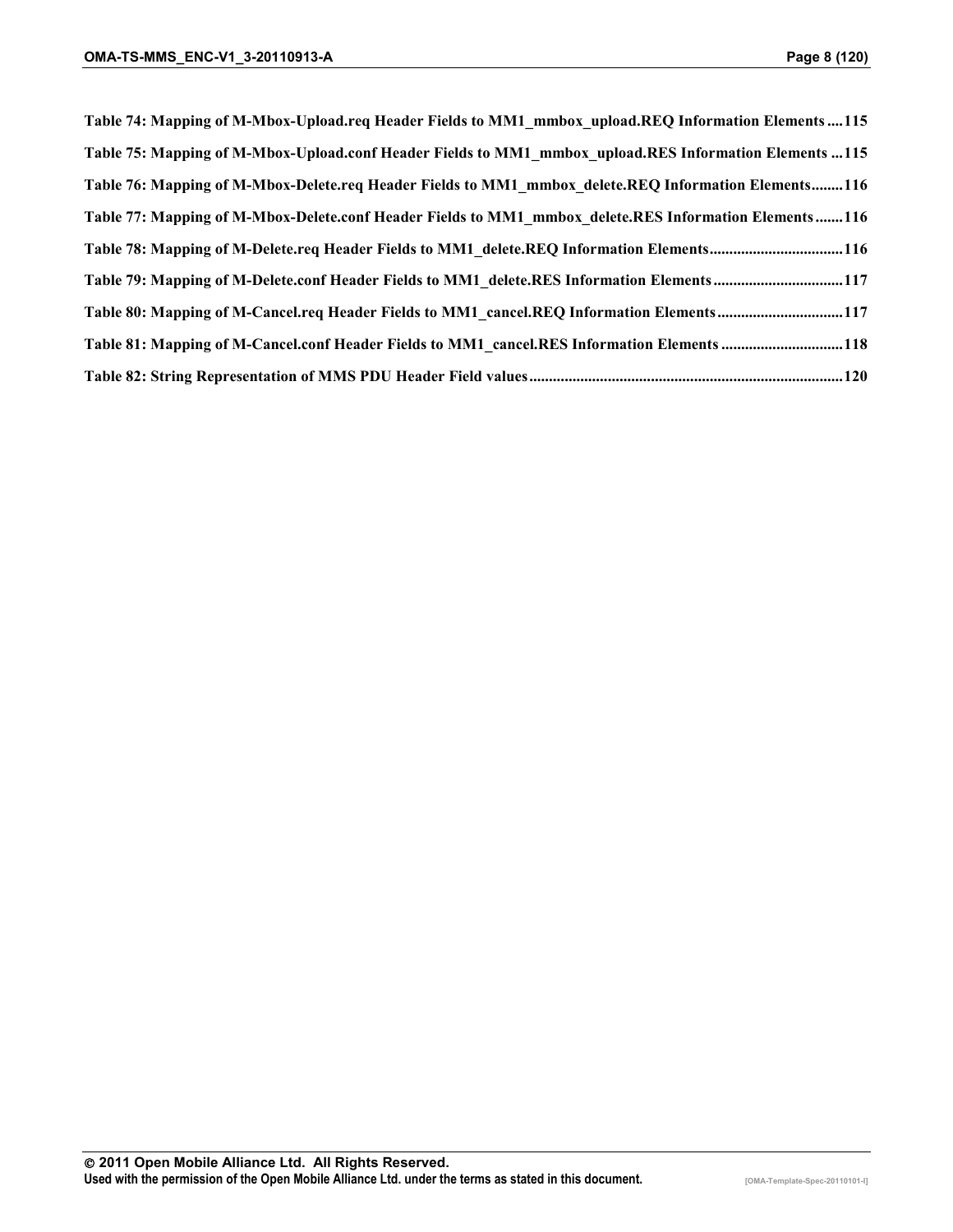# <span id="page-8-0"></span>**1. Scope**

The Wireless Application Protocol (WAP) is a result of continuous work, provided by the WAP Forum originally and succeeded by the Open Mobile Alliance<sup>TM</sup> (OMA), to define an industry-wide specification for developing applications that operate over wireless communication networks. The scope for the OMA is to define a set of specifications to be used by service applications. The wireless market is growing very quickly, and reaching new customers and services. To enable operators and manufacturers to meet the challenges in advanced services, differentiation and fast/flexible service creation OMA defines a set of protocols in transport, security, transaction, session, and application layers. For additional information on the WAP/OMA architecture, please refer to "*Wireless Application Protocol Architecture Specification"* [WAPARCH].

Multimedia Messaging Service (MMS) is a system application by which a WAP client is able to provide a messaging operation with a variety of media types. The service is described in terms of actions taken by the WAP MMS Client and its service partner, the MMS Proxy-Relay, a device which operates as a WAP Origin Server for this specialised service.

This document is part of the OMA MMS specification suite and complies with the requirements and service behaviour descriptions described in the technical specifications of the  $3<sup>rd</sup>$  Generation Partnership Project (3GPP) and the  $3<sup>rd</sup>$  Generation Partnership Project 2 (3GPP2). These include the service aspects of MMS and the functional description of MMS, which are contained in [TS23140] for 3GPP and [XS0016200] for 3GPP2.

The transaction between MMS Client and MMS Proxy-Relay for the multimedia messaging service can be found in [MMSCTR]. This specification defines the message encapsulation, i.e., the message structure and encodings for the multimedia messaging service.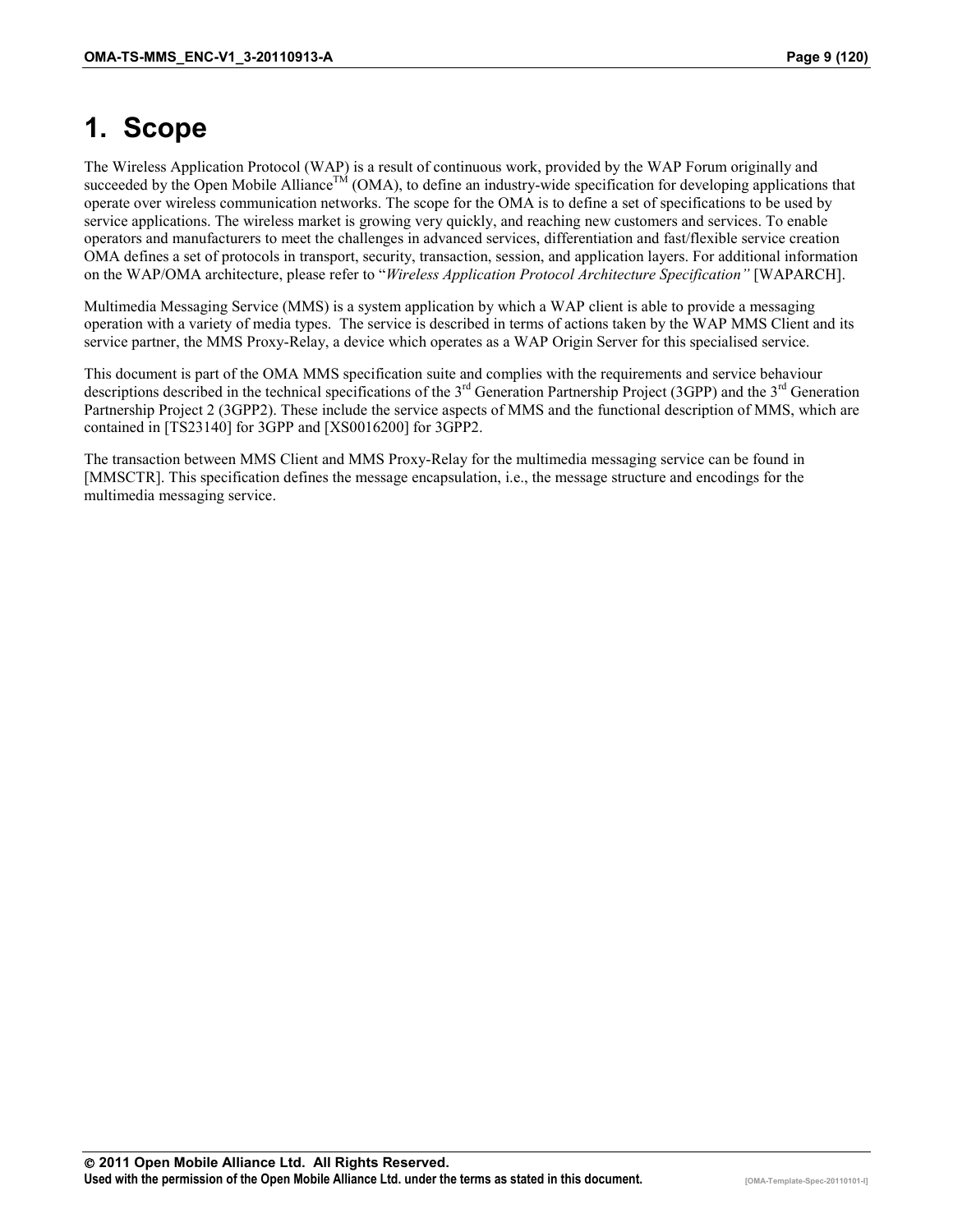# <span id="page-9-0"></span>**2. References**

## **2.1 Normative References**

| [CREQ]    | OMA Interoperability Policy & Process, OMA-IOP-Process. URL:<br>http//www.openmobilealliance.org                                                                                    |
|-----------|-------------------------------------------------------------------------------------------------------------------------------------------------------------------------------------|
| [MMSCONF] | "MMS Conformance Document", OMA-TS-MMS-CONF-V1 3, Open Mobile Alliance. URL:<br>http://www.openmobilealliance.org.                                                                  |
| [RFC2119] | "Key words for use in RFCs to Indicate Requirement Levels". S. Bradner. March 1997.<br>URL: http://www.ietf.org/rfc/rfc2119.txt                                                     |
| [RFC2396] | "Uniform Resource Identifiers (URI): Generic Syntax", T. Berners-Lee, et al., August 1998.<br>URL: http://www.ietf.org/rfc/rfc2396.txt                                              |
| [RFC2045] | "Multipurpose Internet Mail Extensions (MIME) Part One: Format of Internet Message Bodies",<br>Freed N., November 1996. URL: http://www.ietf.org/rfc/rfc2045.txt.                   |
| [RFC2046] | "Multipurpose Internet Mail Extensions (MIME) Part Two: Media Types", Freed N., November<br>1996. URL: http://www.ietf.org/rfc/rfc2046.txt                                          |
| [RFC2047] | "Multipurpose Internet Mail Extensions (MIME) Part Three: Message Header Extensions for<br>Non-ASCII Text", Moore K., November 1996. URL: http://www.ietf.org/rfc/rfc2047.txt       |
| [RFC2234] | "Augmented BNF for Syntax Specifications: ABNF", Crocker D., Overell P., November 1997.<br>URL: http://www.ietf.org/rfc/rfc2234.txt                                                 |
| [RFC2387] | "The MIME Multipart/related content type", Levinson E., August 1998. URL:<br>http://www.ietf.org/rfc/rfc2387.txt                                                                    |
| [RFC2392] | "Content-ID and Message-ID Uniform Resource Locators", Levinson E., August 1998. URL:<br>http://www.ietf.org/rfc/rfc2392.txt                                                        |
| [RFC2616] | "Hypertext Transfer Protocol HTTP/1.1", Fielding R., Gettys J., Mogul J., Frystyk H., Masinter<br>L., Leach P., Berners-Lee T., June 1999. URL: http://www.ietf.org/rfc/rfc2616.txt |
| [RFC2822] | " Internet Message Format", Resnick P., April, 2001. URL: http://www.ietf.org/rfc/rfc2822.txt                                                                                       |
| [WAPWSP]  | "Wireless Application Protocol, Wireless Session Protocol Specification", WAP-203-WSP, WAP<br>Forum™. URL: http://www.openmobilealliance.org.                                       |
| [WDP]     | "Wireless Datagram Protocol", WAP-259-WDP, WAP Forum™. URL:<br>http://www.openmobilealliance.org                                                                                    |

## **2.2 Informative References**

| [WAPARCH]   | "WAP Architecture", WAP-210-Arch, WAP Forum <sup>TM</sup> . URL: http//www.openmobilealliance.org                                                      |
|-------------|--------------------------------------------------------------------------------------------------------------------------------------------------------|
| [MMSCTR]    | " MMS Client Transactions", OMA-TS-MMS-CTR-v1 3, Open Mobile Alliance. URL:<br>http://www.openmobilealliance.org.                                      |
| [PPG]       | "Wireless Application Protocol, Push Proxy Gateway Service Specification", WAP-249-<br>PPGService, WAP Forum™. URL: http://www.openmobilealliance.org. |
| [RFC1893]   | "Enhanced Mail System Status Codes", G. Vaudreuil, January 1996. URL:<br>http://www.ietf.org/rfc/rfc1893.txt                                           |
| [SMIL]      | "Synchronized Multimedia Integration Language (SMIL 2.0)", W3C Recommendation 07<br>August 2001. URI: http://www.w3.org/TR/smil20/                     |
| $[TS22140]$ | "Multimedia Messaging Service: Service aspects; Stage 1", 3rd Generation Partnership Project<br>TS 22.140 Rel-6. URL: http://www.3gpp.org/ftp/Specs/   |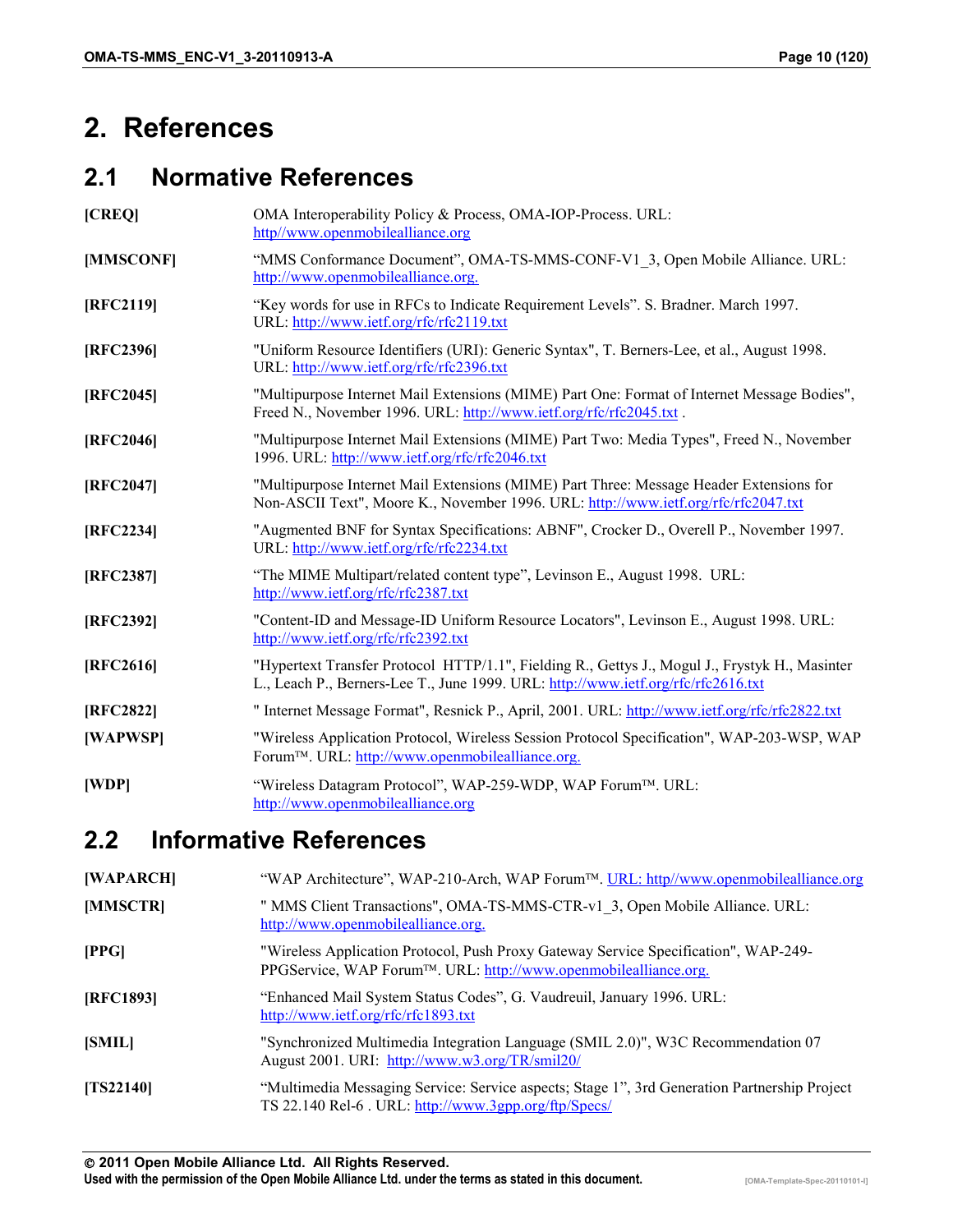| [TS23140]          | "Multimedia Messaging Service: Functional description; Stage 2", 3rd Generation Partnership<br>Project TS 23.140 Rel-6. URL: http://www.3gpp.org/ftp/Specs/ |
|--------------------|-------------------------------------------------------------------------------------------------------------------------------------------------------------|
| [WML]              | "Wireless Application Protocol, Wireless Markup Language Specification, Version 1.3", WAP-<br>191-WML, WAP Forum™. URL: http://www.openmobilealliance.org.  |
| [WSP230]           | "Wireless Application Protocol, Wireless Session Protocol Specification", WAP-230-WSP, WAP<br>Forum <sup>™</sup> . URL: http://www.openmobilealliance.org.  |
| <b>[XS0016200]</b> | "Multimedia Messaging Service Stage 2, Service Description", 3 <sup>rd</sup> Generation Partnership<br>Project 2, X.S0016-200, URI: http://www.3gpp2.org/   |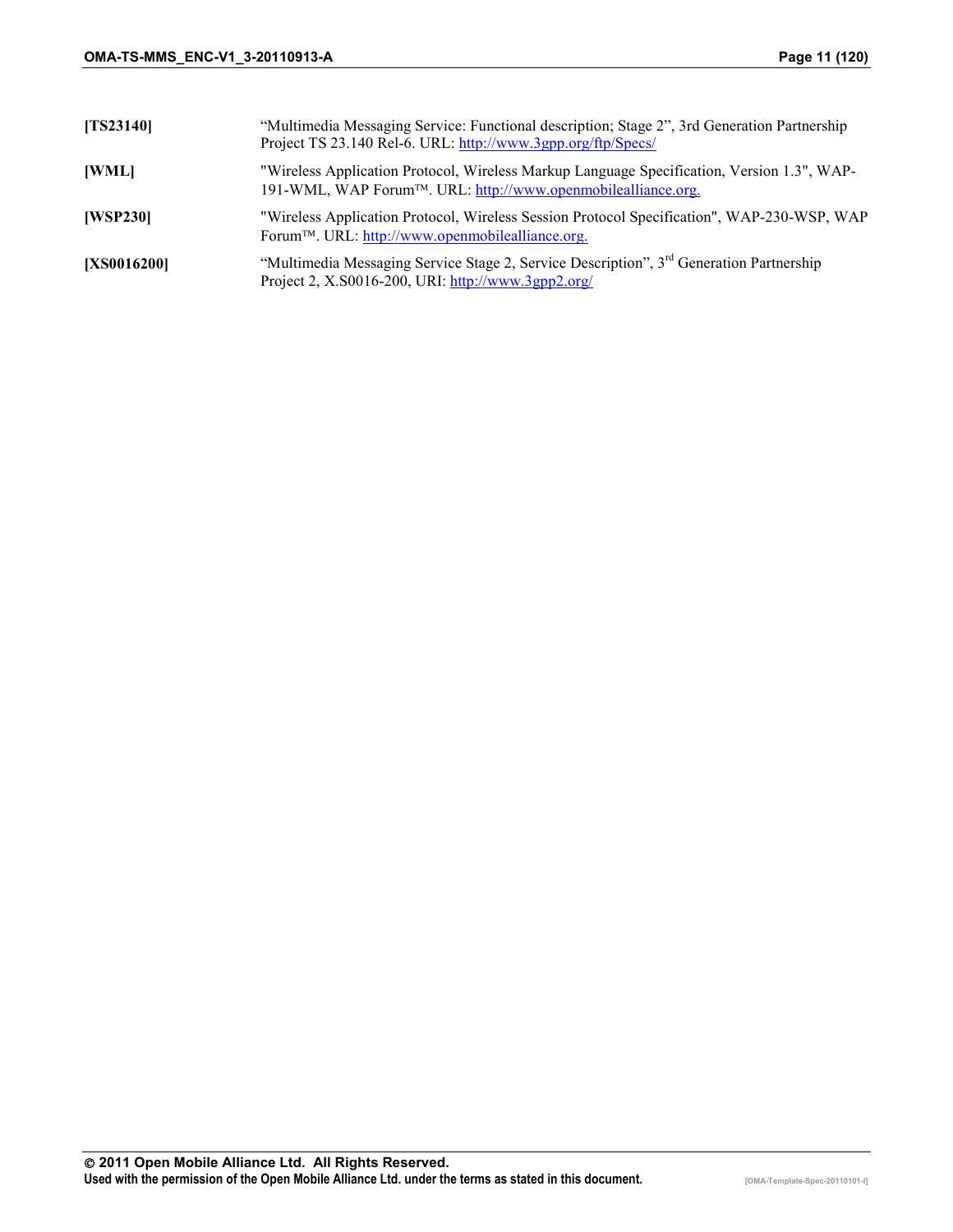# <span id="page-11-0"></span>**3. Terminology and Conventions**

## **3.1 Conventions**

The key words "MUST", "MUST NOT", "REQUIRED", "SHALL", "SHALL NOT", "SHOULD", "SHOULD NOT", "RECOMMENDED", "MAY", and "OPTIONAL" in this document are to be interpreted as described in [RFC2119].

All sections and appendixes, except "Scope" and "Introduction", are normative, unless they are explicitly indicated to be informative.

## **3.2 Definitions**

| <b>Application Data</b>                             | Data submitted and received by applications that may reside on top of an MMS Client or a network entity.                                                                                       |
|-----------------------------------------------------|------------------------------------------------------------------------------------------------------------------------------------------------------------------------------------------------|
| <b>Multimedia Messaging</b><br><b>Service (MMS)</b> | A system application by which a WAP client is able to provide a messaging operation with a variety of<br>media types.                                                                          |
| <b>MMBox</b>                                        | Network storage associated with a user into which MMs, along with an MM State and MM Flags, may be<br>stored, retrieved from, or deleted.                                                      |
| <b>MM Flags</b>                                     | List of zero, one, or more keyword flags, defined by the MMS Client, associated with the MM.                                                                                                   |
| <b>MM</b> State                                     | The state of an MM within the MMBox, as one of several, mutually exclusive, enumerated values.                                                                                                 |
| <b>MMS</b> Encapsulation                            | The definition of the protocol data units, the fields and their encodings necessary to send and receive<br>multimedia messages including multimedia objects.                                   |
| <b>MMS Entity</b>                                   | MMS Proxy-Relay or MMS Client.                                                                                                                                                                 |
| <b>MMS Proxy-Relay</b>                              | A server which provides access to various messaging systems. It may operate as WAP origin server in<br>which case it may be able to utilise features of the WAP system.                        |
| <b>MMS Client</b>                                   | The MMS service endpoint located on the WAP client device.                                                                                                                                     |
| <b>MMS</b> Terminal                                 | A mobile station (MS, terminal) that implements the MMS Client to provide the MMS service.                                                                                                     |
| <b>MMS</b> Originating<br>Terminal                  | The MMS Terminal which sends a multimedia message.                                                                                                                                             |
| <b>MMS</b> Recipient<br><b>Terminal</b>             | The MMS Terminal which receives a multimedia message.                                                                                                                                          |
| Original-MM                                         | In case of Reply-Charging a (initial) MM sent from an originator to a recipient.                                                                                                               |
| <b>Reply-MM</b>                                     | In case of Reply-Charging the reply to the Original-MM.                                                                                                                                        |
| <b>Reply-Charging</b>                               | An originator may request a Reply-Charging functionality when submitting an Original-MM, i.e. she may<br>express her willingness to accept charges for a reply to this particular Original-MM. |

## **3.3 Abbreviations**

| <b>HTTP</b>       | <b>Hypertext Transfer Protocol</b>    |
|-------------------|---------------------------------------|
| IPv4              | Internet Protocol version 4           |
| IP <sub>v</sub> 6 | Internet Protocol version 6           |
| <b>MIME</b>       | Multipurpose Internet Mail Extensions |
| <b>MM</b>         | Multimedia Message                    |
| <b>MMS</b>        | Multimedia Messaging Service          |
| MS                | Mobile Station, Terminal              |
| <b>PDU</b>        | Protocol Data Unit                    |
| <b>PLMN</b>       | Public Land Mobile Network            |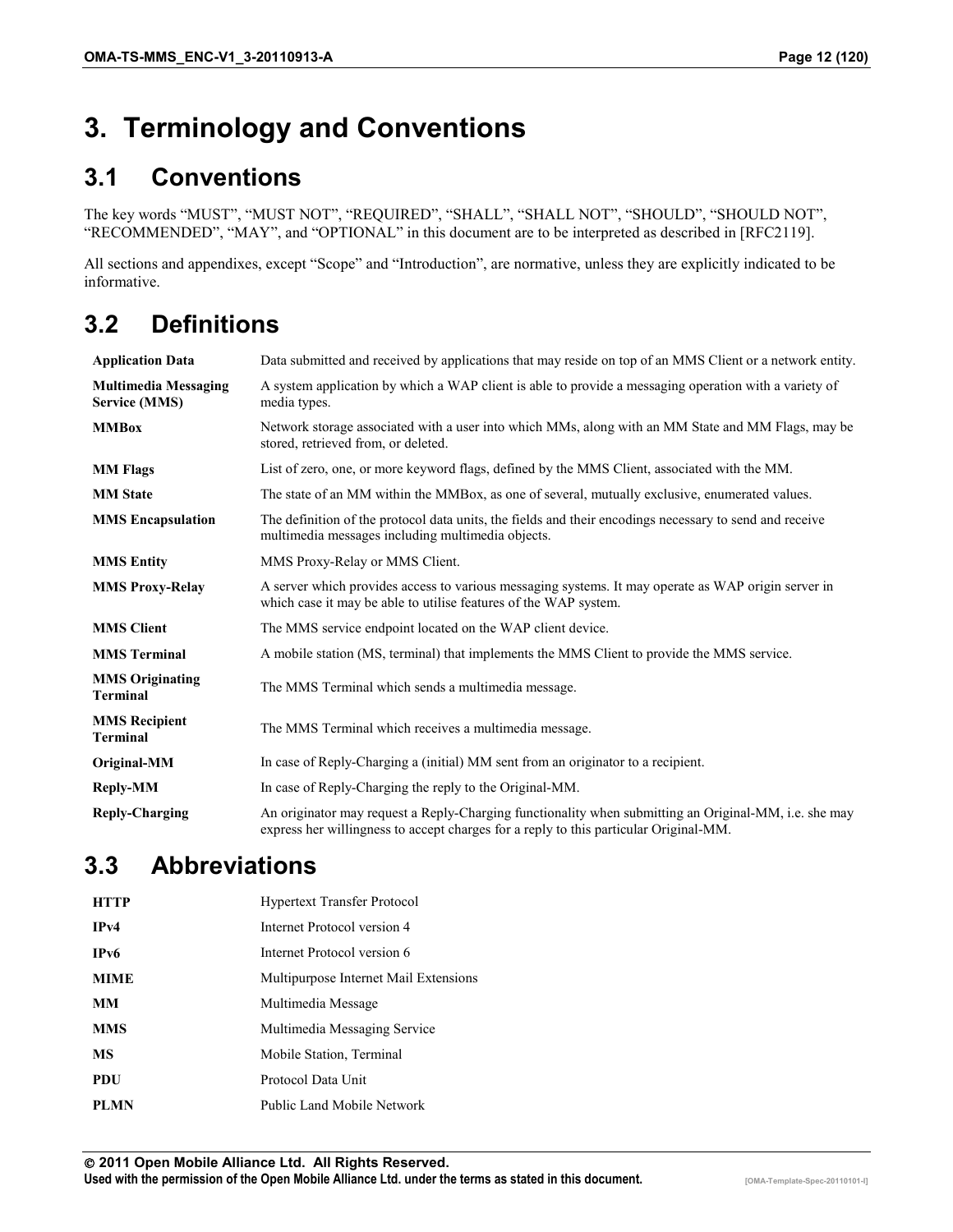- **SMIL** Synchronized Multimedia Integration Language
- **RFC** Request For Comments
- **URI** Uniform Resource Identifier
- **WAP** Wireless Application Protocol
- **WINA** WAP Interim Naming Authority
- **WML** Wireless Markup Language
- **WSP** Wireless Session Protocol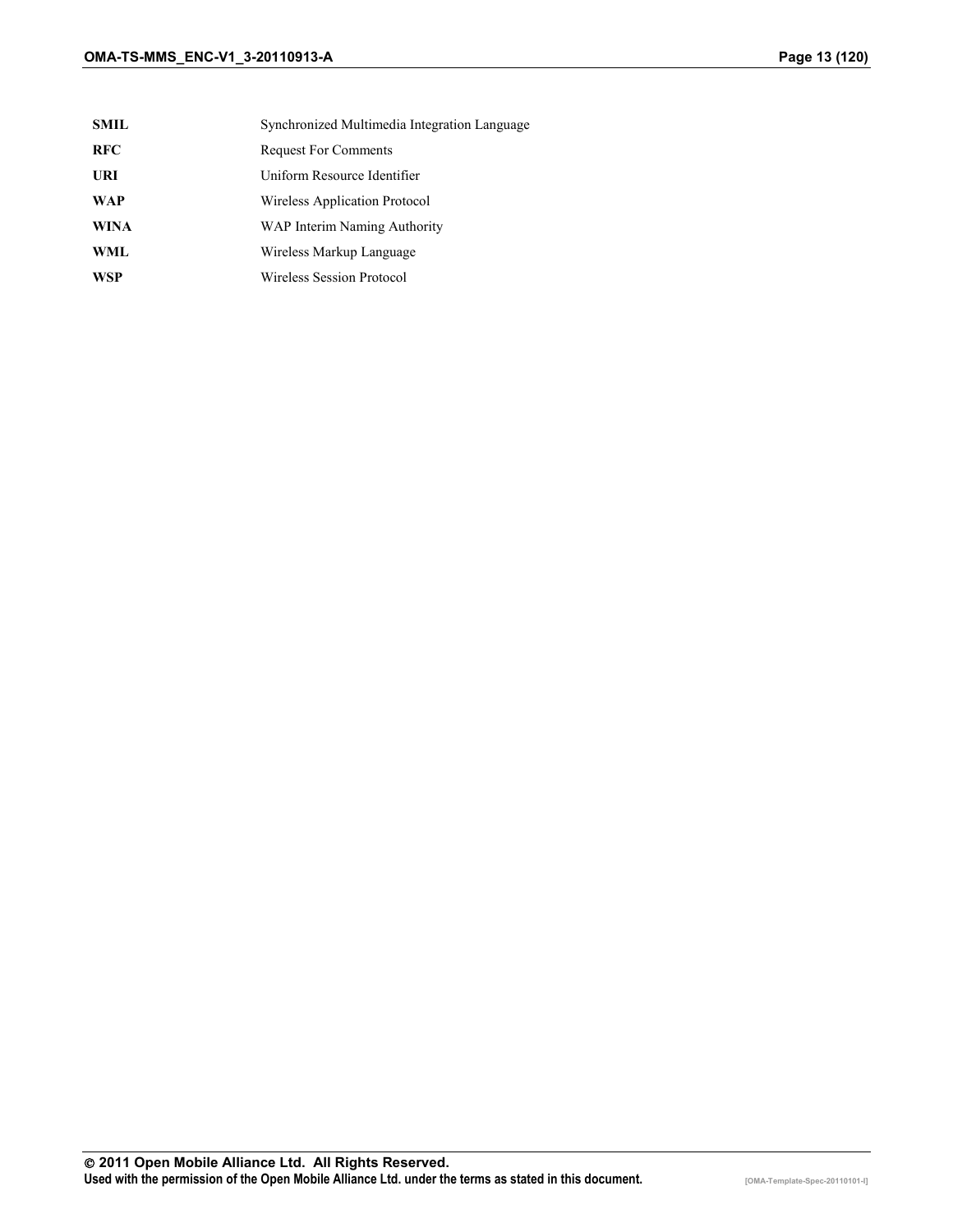# <span id="page-13-0"></span>**4. Introduction**

This section is informative.

This specification defines the structure, content and encoding of the protocol data units (PDUs) for the Multimedia Messaging Service (MMS) Version 1.3.

The OMA Multimedia Messaging Service uses WAP WSP/HTTP as underlying protocols to transfer MMS PDUs between MMS Client which resides on the terminal (MS) and the MMS Proxy-Relay. The WSP session management and the related capability negotiation mechanisms as well as security functions are out of the scope of this document.

Chapter 5 of this specification contains a general description of the message structure to be applied to MMS PDUs. This structure is based on the well-known message structure of Internet email which is defined in [RFC2822], [RFC2045] and [RFC2387]. [WAPWSP] provides mechanisms for binary encoding of such messages and serves as a basis for the binary encoding of MMS PDUs.

Because of the limited bandwidth of the air interface of mobile networks MMS PDUs are transferred between an MMS Client and an MMS Proxy-Relay in binary encoded message format. This process is called encapsulation. WSP PDUs or HTTP messages which contain MMS PDUs as their body are used for this transport.

There are basically fifteen types of PDUs in MMS level:

- Send message to MMS Proxy-Relay (M-Send.req, M-Send.conf)
- Fetch message from MMS Proxy-Relay (WSP/HTTP GET.req, M-Retrieve.conf)
- MMS Notification about new message (M-Notification.ind, M-NotifyResp.ind)
- Delivery Report about sent message (M-Delivery.ind)
- Acknowledgement of message delivery (M-Acknowledge.ind)
- Read Report about sent message (M-Read-Rec.ind, M-Read-Orig.ind)
- Forward transaction (MMS Client sending a request to forward a message to MMS Proxy-Relay, M-Forward.req and M-Forward.conf)
- Request the MMS Proxy-Relay to delete (from its internal storage) an MM not retrieved by the MMS client (M-Delete.req and M-delete.conf)
- Request the MMS Client to cancel an already retrieved MM (M-Cancel-req and M-Cancel.conf )

In addition to these basic PDUs there is an additional optional set of PDU to be used in conjunction with support for an optional MMBox. Support for the MMBox is optional for both the MMS Client and the MMS Proxy-Relay. The MMBox may be used to store all or some of the MM that arrive for a particular MMS Client depending on user profiling or MMS Client actions. Issues related to profiling are outside the scope of this specification. The following four types of PDUs support direct actions related to the MMBox:

- Store or update MM currently in the MMS Proxy-Relay into the MMBox (M-Mbox-Store.req, M-Mbox-Store.conf)
- View the contents of the MMBox (M-Mbox-View.req, M-Mbox-View.conf)
- Upload an MM that is currently on the MMS Client and store it into the MMBox (M-Mbox-Upload.req, M-Mbox-Upload.conf)
- Delete an MM from the MMBox (M-Mbox-Delete.req, M-Mbox-Delete.conf)

In addition, it may be possible to use optional parameters of the basic PDUs to  $-$ 

- Save a copy of an MM in the MMBox parallel to sending it to a destination.
- Retrieve an MM from the MMBox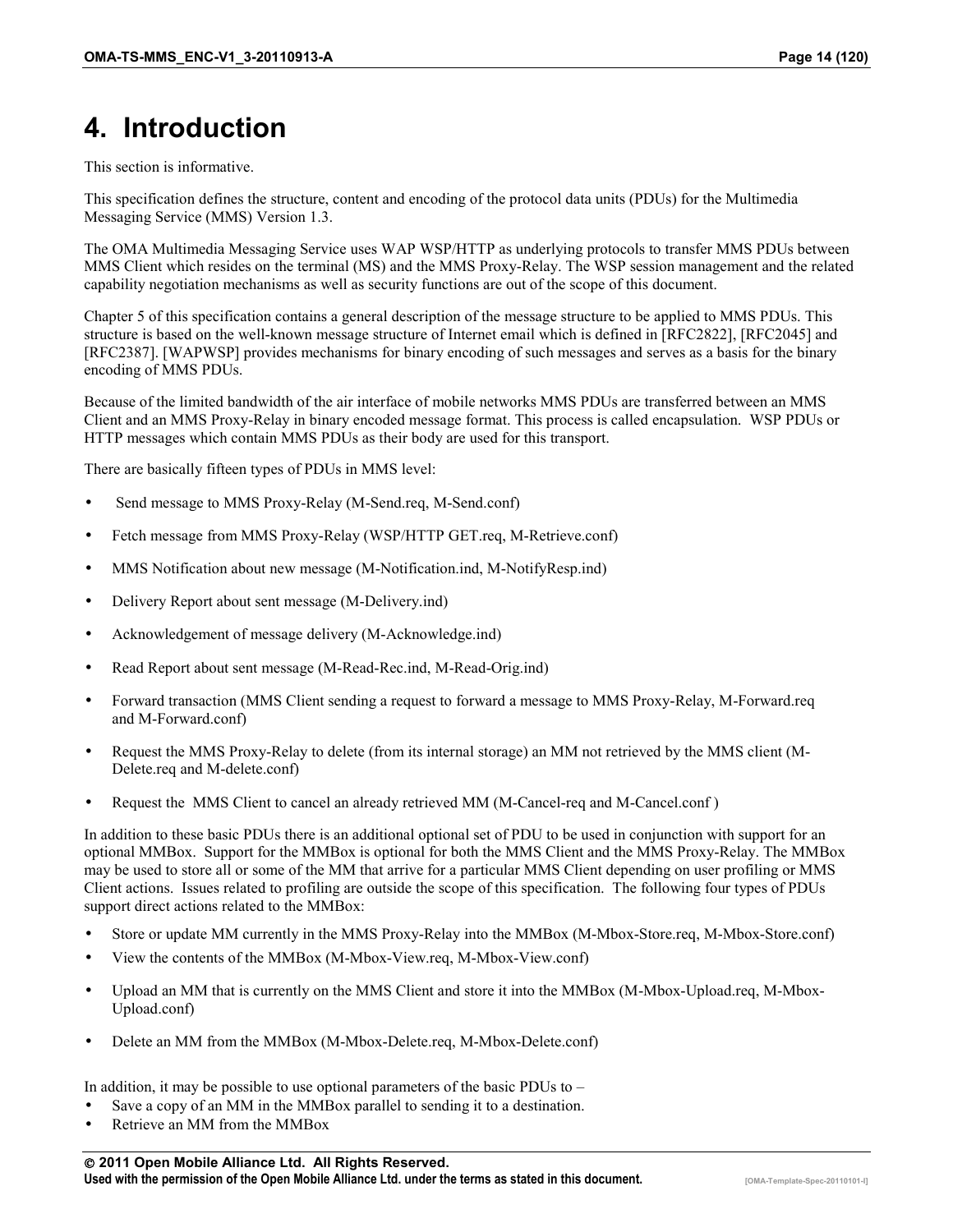• Forward an MM that is stored in the MMBox to another MMS Client.

Chapter 6 of this specification contains definitions of the MMS PDU types. The header fields and the values included are described in detail.

Chapter 7 of this specification defines the binary encoding of MMS PDUs to be transferred via WSP/HTTP. Binary codes for header field names as well as header field values are assigned.

Textual encoding of MMS PDUs is out of scope of this specification.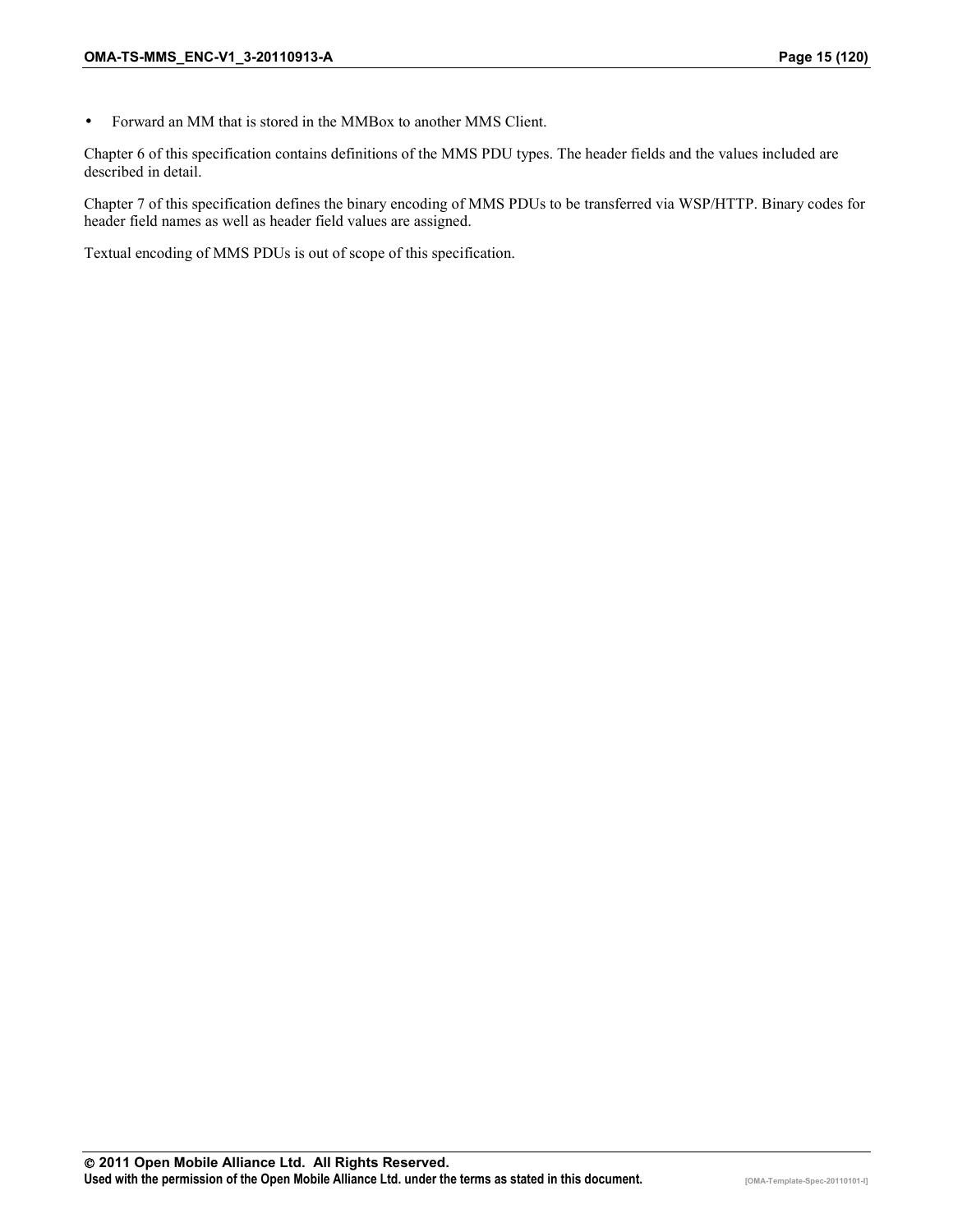# <span id="page-15-0"></span>**5. Message Structure Overview**

MMS PDUs which are described in this specification SHALL be included in WSP PDUs/HTTP messages of different types. See [MMSCTR] for more detailed information about this topic. The entire MMS information is contained in MMS PDUs which are encapsulated in WSP PDUs/HTTP messages.

The content type of WSP PDUs/HTTP messages containing MMS PDUs SHALL be application/vnd.wap.mms-message.

The WSP content type application/vnd.wap.multipart.related provides a good example how multimedia content and presentation information can be encapsulated to a single message. Figure 1 depicts the conceptual model and example of the encapsulation.



#### **application/vnd.wap.mms-message**

**Figure 1: Model of MMS PDU containing a multipart/related message body.** 

If the message body consists of multipart/related structure [RFC2387] it contains multimedia objects, each in a separate part, as well as an optional presentation part. The order of the parts has no significance. The presentation part, if present, contains instructions on how the multimedia content should be rendered to the display and speakers etc, on the terminal. There MAY be multiple presentation parts, but one of them MUST be the root part. In case of multipart/related, the root part is pointed from the Start parameter. If the Start parameter is not present, the presentation part, if present at all, MUST be the first part in the multipart structure.

If the presentation part does not exist, it is up to the implementation of the terminal how the multimedia content is presented. Examples of the presentation techniques are SMIL [SMIL] and WML [WML].

Multimedia object text/plain MUST be supported by the MMS Client. The character-set encoding UTF-8 SHOULD be supported by the MMS Client.

 The header of an MMS PDU consists of header fields which in general consist of a field name and a field value. Some of the header fields are common [RFC2822] header fields and others are specific to the Multimedia Messaging Service.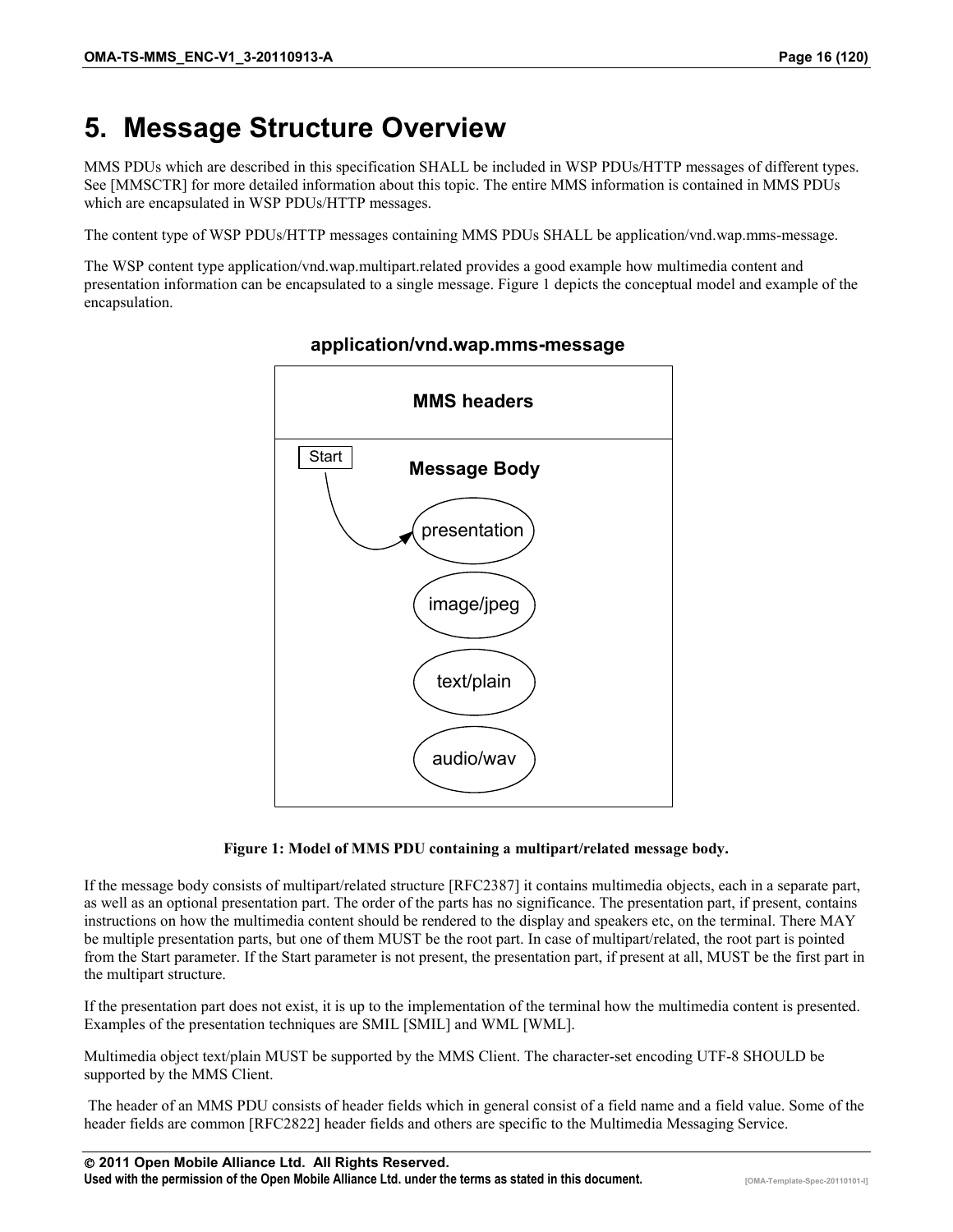## <span id="page-16-0"></span>**6. MMS Protocol Data Units and Header Fields**

The header fields for sending, notification, retrieving, reporting and acknowledging of a Multimedia Message (MM) are described in the tables 1-11. The header fields for basic MMBox functionality are described in tables 12-24. The names of the fields that do not originate from [RFC2822] are preceded by "X-Mms-". The MMS Protocol Data Units MAY contain additional header fields that are conformant to [RFC2822] and are not explicitly referenced in this document.

All header fields, listed in the following tables, SHOULD only appear once per MMS PDU, unless stated otherwise.

## **6.1 Sending of Multimedia Message**

The Send transaction of the MM consists of two messages: M-Send.req and M-Send.conf. The transaction identifier is created and used by the originating MMS Client and it is unique within the send transaction only.

#### 6.1.1 Send Request

This chapter describes the header fields of the M-Send.req sent by the MMS Client to the MMS Proxy-Relay, and how these header fields may be modified by the sender's MMS Proxy-Relay.. These header fields are used to generate the MMS notification to the recipient, and are delivered with the message body parts to the recipient MMS Client at retrieval.

Table 1 contains the field names, the field values and descriptions of the header fields of M-Send.req PDU.

| <b>Field Name</b>    | <b>Field Value</b>     | <b>Description</b>                                                                                                                                                                                                                       |
|----------------------|------------------------|------------------------------------------------------------------------------------------------------------------------------------------------------------------------------------------------------------------------------------------|
| X-Mms-Message-Type   | $Message-type-value =$ | Mandatory.                                                                                                                                                                                                                               |
|                      | m-send-req             | Specifies the PDU type.                                                                                                                                                                                                                  |
| X-Mms-Transaction-ID | Transaction-id-value   | Mandatory.                                                                                                                                                                                                                               |
|                      |                        | A unique identifier for the PDU. This transaction ID<br>identifies the M-Send.req and the corresponding reply<br>only.                                                                                                                   |
| X-Mms-MMS-Version    | MMS-version-value      | Mandatory.                                                                                                                                                                                                                               |
|                      |                        | The MMS version number. According to this<br>specification, the version is 1.3.                                                                                                                                                          |
| Date                 | Date-value             | Optional.                                                                                                                                                                                                                                |
|                      |                        | Date and time of submission of the M-Send.req PDU. If<br>the field was not provided by the sending MMS Client,<br>the MMS Proxy-Relay SHALL insert the time of arrival<br>of the M-Send.req PDU at the MMS Proxy-Relay.                  |
| From                 | From-value             | Mandatory.                                                                                                                                                                                                                               |
|                      |                        | Address of the originator MMS Client. The originator<br>MMS Client MUST send either its address or an Insert-<br>address-token. In case of token, the MMS Proxy-Relay<br>MUST insert the correct address of the originator MMS<br>Client |
| To                   | To-value               | Optional <sup>1</sup> .                                                                                                                                                                                                                  |
|                      |                        | Address of the recipient. Addressing is handled in<br>Chapter 8.                                                                                                                                                                         |
|                      |                        | This header field MAY appear multiple times.                                                                                                                                                                                             |

 **2011 Open Mobile Alliance Ltd. All Rights Reserved. Used with the permission of the Open Mobile Alliance Ltd. under the terms as stated in this document. [OMA-Template-Spec-20110101-I]**

 $<sup>1</sup>$  At least one of these address fields (To, Cc or Bcc) MUST be present.</sup>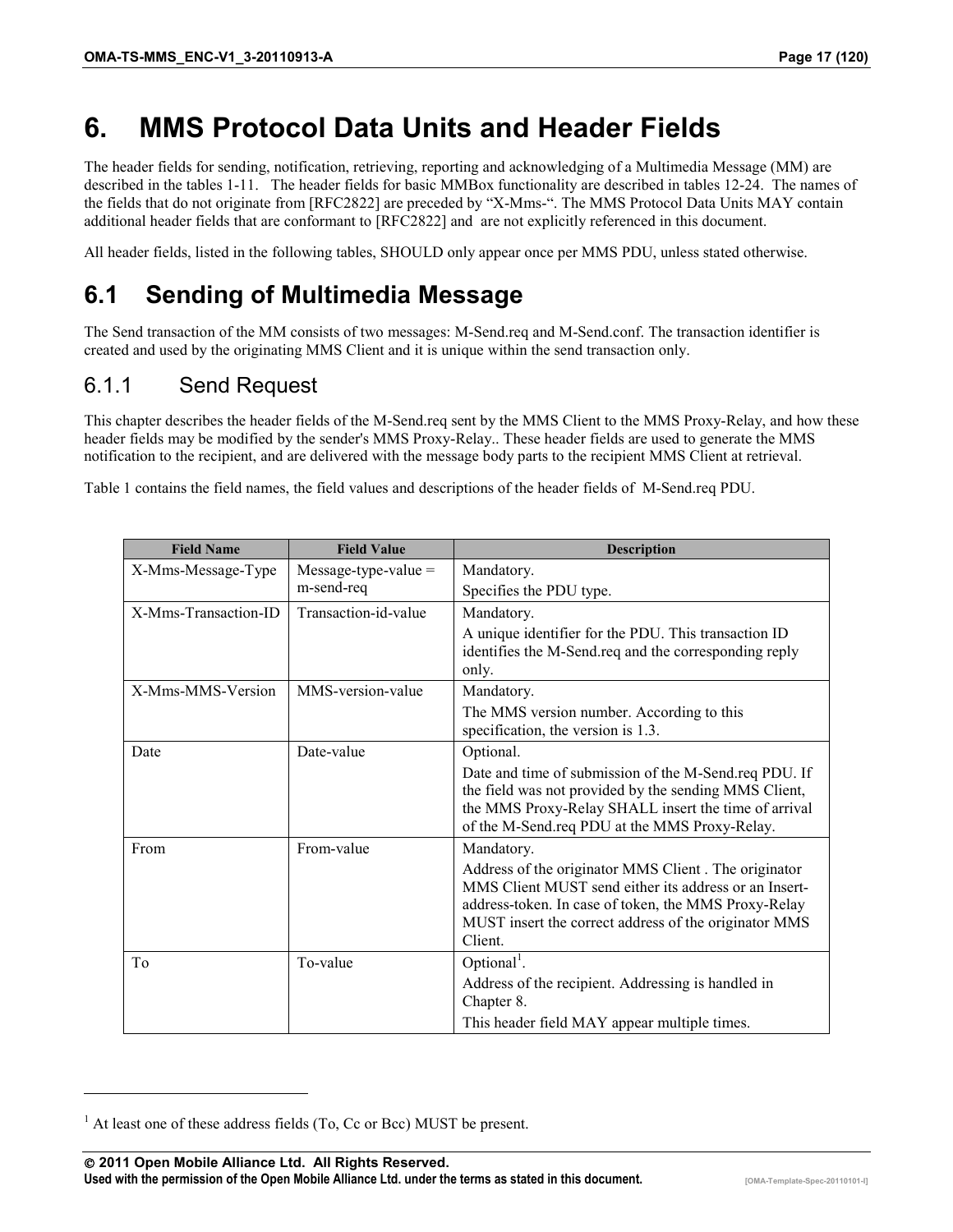| Cc                  | Cc-value                | Optional <sup>1</sup> .                                                                         |
|---------------------|-------------------------|-------------------------------------------------------------------------------------------------|
|                     |                         | Address of the recipient. Addressing is handled in                                              |
|                     |                         | Chapter 8.                                                                                      |
|                     |                         | This header field MAY appear multiple times.                                                    |
| Bcc                 | Bcc-value               | Optional <sup>1</sup> .                                                                         |
|                     |                         | Address of the recipient. Addressing is handled in                                              |
|                     |                         | Chapter 8.                                                                                      |
|                     |                         | This header field MAY appear multiple times.                                                    |
| Subject             | Subject-value           | Optional.                                                                                       |
|                     |                         | Subject of the MM.                                                                              |
| X-Mms-Message-Class | Message-class-value     | Optional.                                                                                       |
|                     |                         | Class of the MM. Value Auto indicates a MM that is                                              |
|                     |                         | automatically generated by the client. If the field value is                                    |
|                     |                         | Auto, then the originating terminal SHALL NOT                                                   |
|                     |                         | request Delivery-Report or Read-Report.                                                         |
|                     |                         | If field is not present, the receiver interprets the message<br>as personal.                    |
| X-Mms-Expiry        | Expiry-value            | Optional, default: maximum.                                                                     |
|                     |                         | Length of time the MM will be stored in MMS Proxy-                                              |
|                     |                         | Relay or time to delete the MM. The field has two                                               |
|                     |                         | formats, either absolute or relative.                                                           |
| X-Mms-Delivery-Time | Delivery-time-value     | Optional: default: immediate.                                                                   |
|                     |                         | Time of desired delivery. Indicates the earliest possible                                       |
|                     |                         | delivery of the MM to the recipient. The field has two<br>formats, either absolute or relative. |
| X-Mms-Priority      | Priority-value          | Optional. Default: Normal.                                                                      |
|                     |                         | Priority of the MM assigned by the originator MMS                                               |
|                     |                         | Client.                                                                                         |
| X-Mms-Sender-       | Sender-visibility-value | Optional.                                                                                       |
| Visibility          |                         | The originator of the MM may include her wish to show                                           |
|                     |                         | or hide her address.                                                                            |
|                     |                         | If this header field is not present, the network                                                |
|                     |                         | preferences for the sender anonymity feature should be                                          |
|                     |                         | used.                                                                                           |
| X-Mms-Delivery-     | Delivery-report-value   | Optional. Specifies whether the originator MMS Client                                           |
| Report              |                         | requests a delivery report from each recipient. When X-                                         |
|                     |                         | Mms-Message-Class is Auto, the field SHALL always<br>be present and the value SHALL be No.      |
| X-Mms-Read-Report   | Read-report-value       | Optional.                                                                                       |
|                     |                         | Specifies whether the originator MMS Client wants a                                             |
|                     |                         | read report from each recipient. When X-Mms-Message-                                            |
|                     |                         | Class is Auto, the field SHALL always be present and                                            |
|                     |                         | the value SHALL be No.                                                                          |
| X-Mms-Store         | Store-sent-value        | Optional.                                                                                       |
|                     |                         | Specifies whether the originator MMS Client wants the                                           |
|                     |                         | submitted MM to be saved in the user's MMBox, in                                                |
|                     |                         | addition to sending it.                                                                         |
|                     |                         | If the MMBox is not supported by the MMS Proxy-                                                 |
|                     |                         | Relay then this field SHOULD be ignored.                                                        |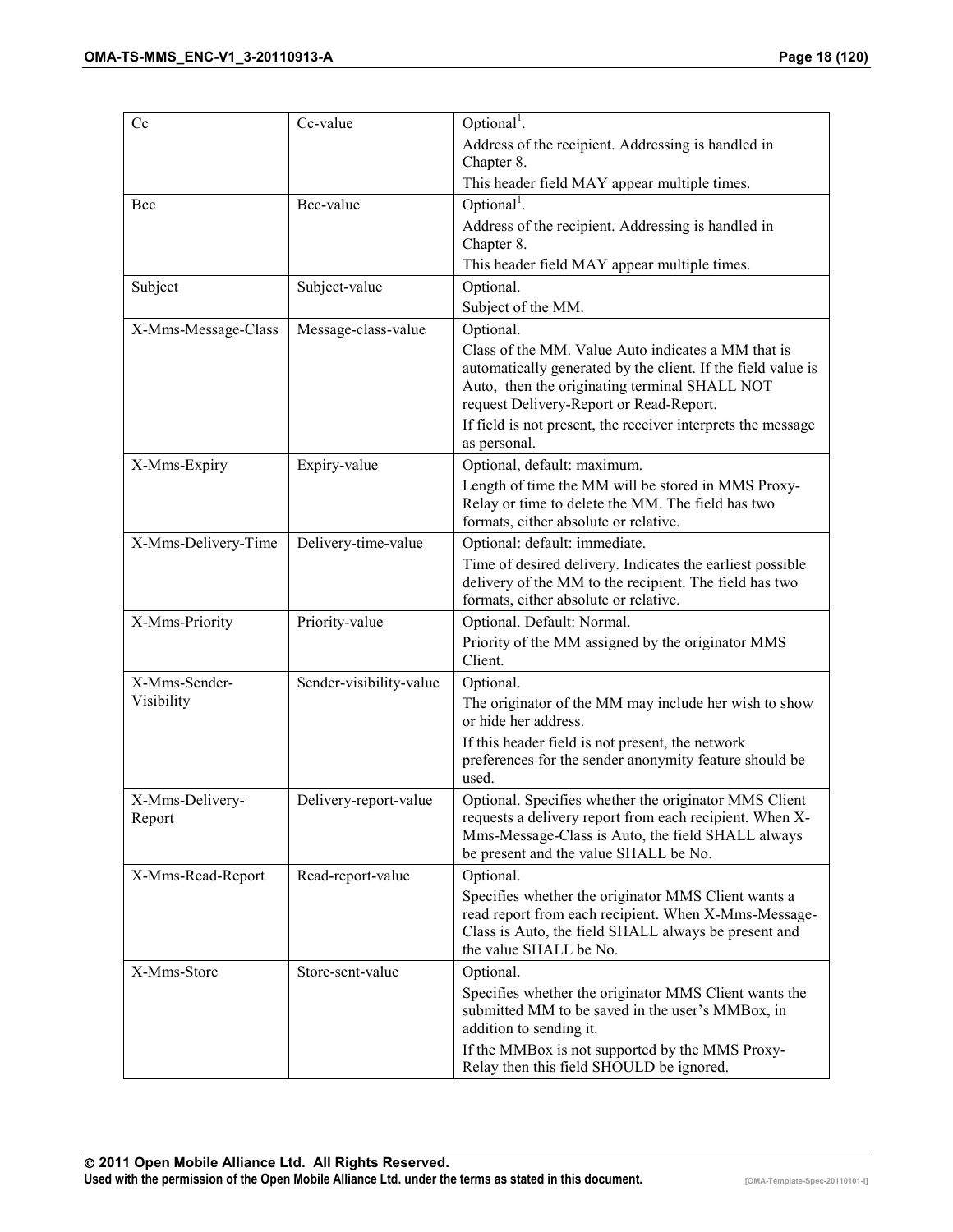| X-Mms-MM-State                    | MM-state-value                    | Optional.                                                                                                                                                                                                                                                                                                                                                                                                                                                          |
|-----------------------------------|-----------------------------------|--------------------------------------------------------------------------------------------------------------------------------------------------------------------------------------------------------------------------------------------------------------------------------------------------------------------------------------------------------------------------------------------------------------------------------------------------------------------|
|                                   |                                   | Specifies the value to set in the MM State field of the<br>stored MM, if X-Mms-Store is present and its value is<br>Yes. If X-Mms-Store is Yes and X-Mms-MM-State is<br>not present then the MM State shall default to Sent.<br>If the MMBox is not supported by the MMS Proxy-<br>Relay then this field SHOULD be ignored.                                                                                                                                        |
| X-Mms-MM-Flags                    | MM-flags-value                    | Optional.                                                                                                                                                                                                                                                                                                                                                                                                                                                          |
|                                   |                                   | Specifies a keyword to add or detract from the list of<br>keywords associated with a stored MM, if X-Mms-Store<br>is present and its value is Yes. If the MMBox is not<br>supported by the MMS Proxy-Relay then this field<br>SHOULD be ignored.                                                                                                                                                                                                                   |
| X-Mms-Reply-                      | Reply-charging-value              | Optional.                                                                                                                                                                                                                                                                                                                                                                                                                                                          |
| Charging                          |                                   | This header field SHALL only be present if the<br>originator is willing to pay for the Reply-MM of the<br>recipient(s). Only the field values "requested" and<br>"requested text only" are allowed. The MMS Proxy-<br>Relay SHALL reject an M-Send.req PDU that includes<br>this field if it doesn't support reply-charging. The MMS<br>Proxy-Relay SHALL reject an M-Send.req PDU if the<br>values 'Accepted' or 'Accepted text only' are used for<br>this field. |
| X-Mms-Reply-<br>Charging-Deadline | Reply-charging-<br>deadline-value | Optional.<br>This header field SHALL NOT be present if the X-Mms-                                                                                                                                                                                                                                                                                                                                                                                                  |
|                                   |                                   | Reply-Charging header field is not present. It specifies<br>the latest time of the recipient(s) to submit the Reply-<br>MM. After this time the originator of the Original-MM<br>will not pay for the Reply-MM any more.                                                                                                                                                                                                                                           |
| X-Mms-Reply-                      | Reply-charging-size-              | Optional.                                                                                                                                                                                                                                                                                                                                                                                                                                                          |
| Charging-Size                     | value                             | This header field SHALL NOT be present if the X-Mms-<br>Reply-Charging header field is not present. It specifies<br>the maximum size (number of octets) for the Reply-MM.                                                                                                                                                                                                                                                                                          |
| X-Mms-Reply-<br>Charging-ID       | Reply-charging-ID-<br>value       | Optional.<br>This header field SHALL only be present if this PDU<br>contains the Reply-MM that was offered by the value<br>"accepted" or "accepted text only" in the X-Mms-Reply-<br>Charging header field in M-Retrieve.conf received<br>earlier and if the Reply-Charging limitations are met.<br>The value of this header field SHALL be the same as the                                                                                                        |
| X-Mms-Applic-ID                   | Applic-ID-value                   | Message-ID of the Original-MM that is replied to.<br>Optional.                                                                                                                                                                                                                                                                                                                                                                                                     |
|                                   |                                   | Identification of the destination application.                                                                                                                                                                                                                                                                                                                                                                                                                     |
| X-Mms-Reply-Applic-               | Applic-ID-value                   | Optional.                                                                                                                                                                                                                                                                                                                                                                                                                                                          |
| ID                                |                                   | Identification of an application to which replies, delivery<br>reports, and read reports are addressed.                                                                                                                                                                                                                                                                                                                                                            |
| X-Mms-Aux-Applic-<br>Info         | Aux-Applic-Info-value             | Optional.<br>Auxiliary application information for internal use of the<br>destination application                                                                                                                                                                                                                                                                                                                                                                  |
| X-Mms-Content-Class               | Content-class-value               | Optional.                                                                                                                                                                                                                                                                                                                                                                                                                                                          |
|                                   |                                   | Classifies the content of the MM to the smallest content<br>class to which the message belongs.                                                                                                                                                                                                                                                                                                                                                                    |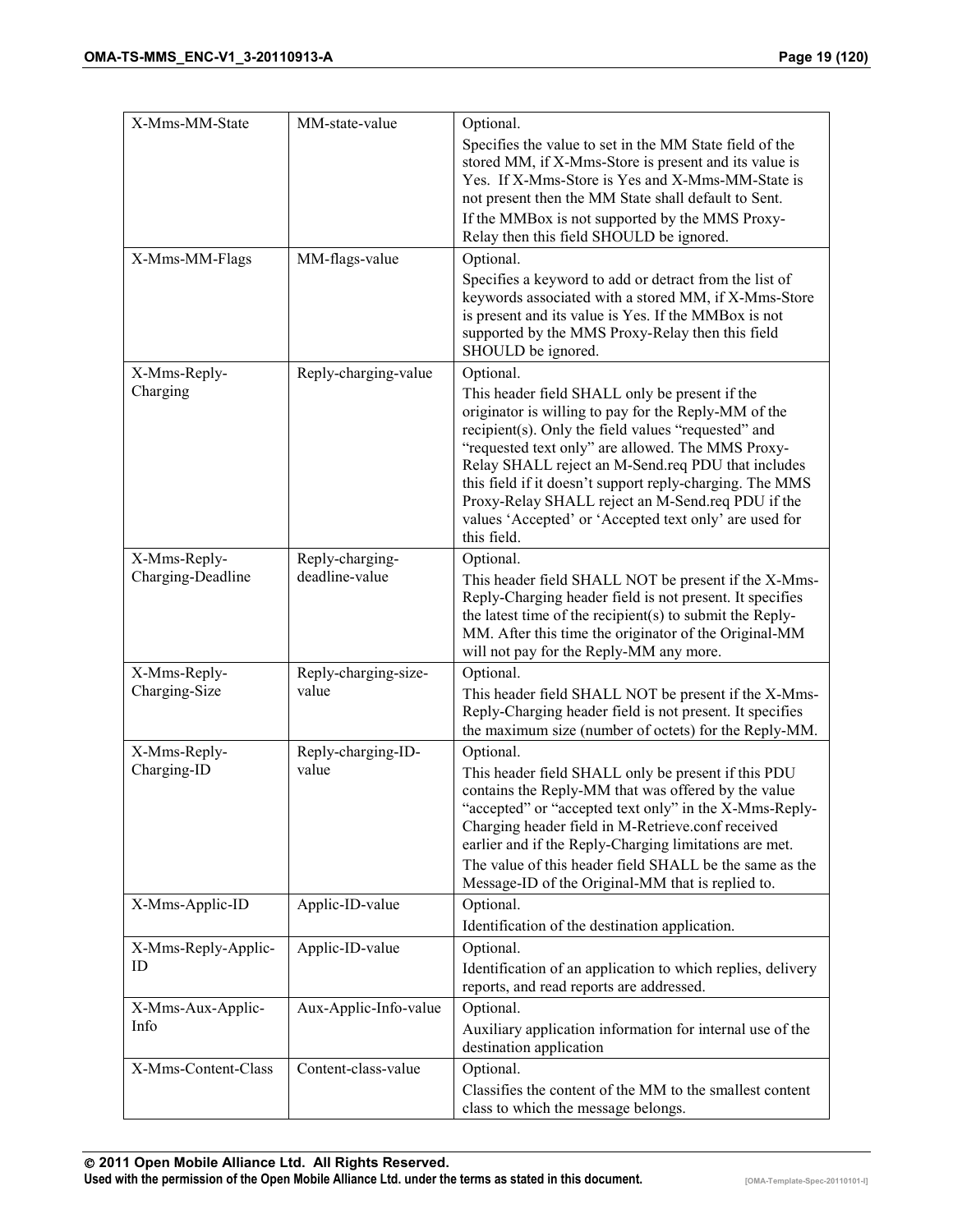<span id="page-19-0"></span>

| X-Mms-DRM-Content | DRM-content-value   | Optional.                                               |
|-------------------|---------------------|---------------------------------------------------------|
|                   |                     | Indicates if the MM contains any DRM-protected          |
|                   |                     | element.                                                |
| X-Mms-Adaptation- | Adaptation-allowed- | Optional. Default: Yes.                                 |
| Allowed           | value               | Indicates if the originator wishes the MM to be adapted |
|                   |                     | or not.                                                 |
|                   |                     | This wish can be overridden by DRM protection rules or  |
|                   |                     | MMS service provider / network operator configuration.  |
| Content-Type      | Content-type-value  | Mandatory.                                              |
|                   |                     | The content type of the MM.                             |

**Table 1: Header fields of M-Send.req PDU** 

The message body follows the MMS header.

#### 6.1.2 Send Confirmation

When the MMS Proxy-Relay has received the M-Send.req PDU, it sends an M-Send.conf PDU back to the MMS Client indicating the status of the operation. The response PDU contains MMS header only.

Table 2 contains the field names, the field values and descriptions of the header fields of the M-Send.conf PDU.

| <b>Field Name</b>     | <b>Field Value</b>        | <b>Description</b>                                                                                                                                        |
|-----------------------|---------------------------|-----------------------------------------------------------------------------------------------------------------------------------------------------------|
| X-Mms-Message-Type    | Message-type-value = $m-$ | Mandatory.                                                                                                                                                |
|                       | send-conf                 | Specifies the PDU type.                                                                                                                                   |
| X-Mms-Transaction-ID  | Transaction-id-value      | Mandatory.                                                                                                                                                |
|                       |                           | This transaction ID identifies the M-Send.conf and the<br>corresponding M-Send.req only.                                                                  |
| X-Mms-MMS-Version     | MMS-version-value         | Mandatory.                                                                                                                                                |
|                       |                           | The MMS version number. According to this<br>specification, the version is 1.3.                                                                           |
| X-Mms-Response-Status | Response-status-value     | Mandatory.                                                                                                                                                |
|                       |                           | MMS specific status.                                                                                                                                      |
| X-Mms-Response-Text   | Response-text-value       | Optional.                                                                                                                                                 |
|                       |                           | Description which qualifies the Response-status-value.                                                                                                    |
|                       |                           | The description may be based on the status code names<br>contained in [RFC1893].                                                                          |
| Message-ID            | Message-ID-value          | Optional.                                                                                                                                                 |
|                       |                           | This is a unique reference assigned to the MM. This ID<br>SHALL always be present after the MMS Proxy-Relay<br>accepted the corresponding M-Send.req PDU. |
|                       |                           | The ID enables a MMS Client to match delivery reports<br>or read-report PDUs with previously sent MM.                                                     |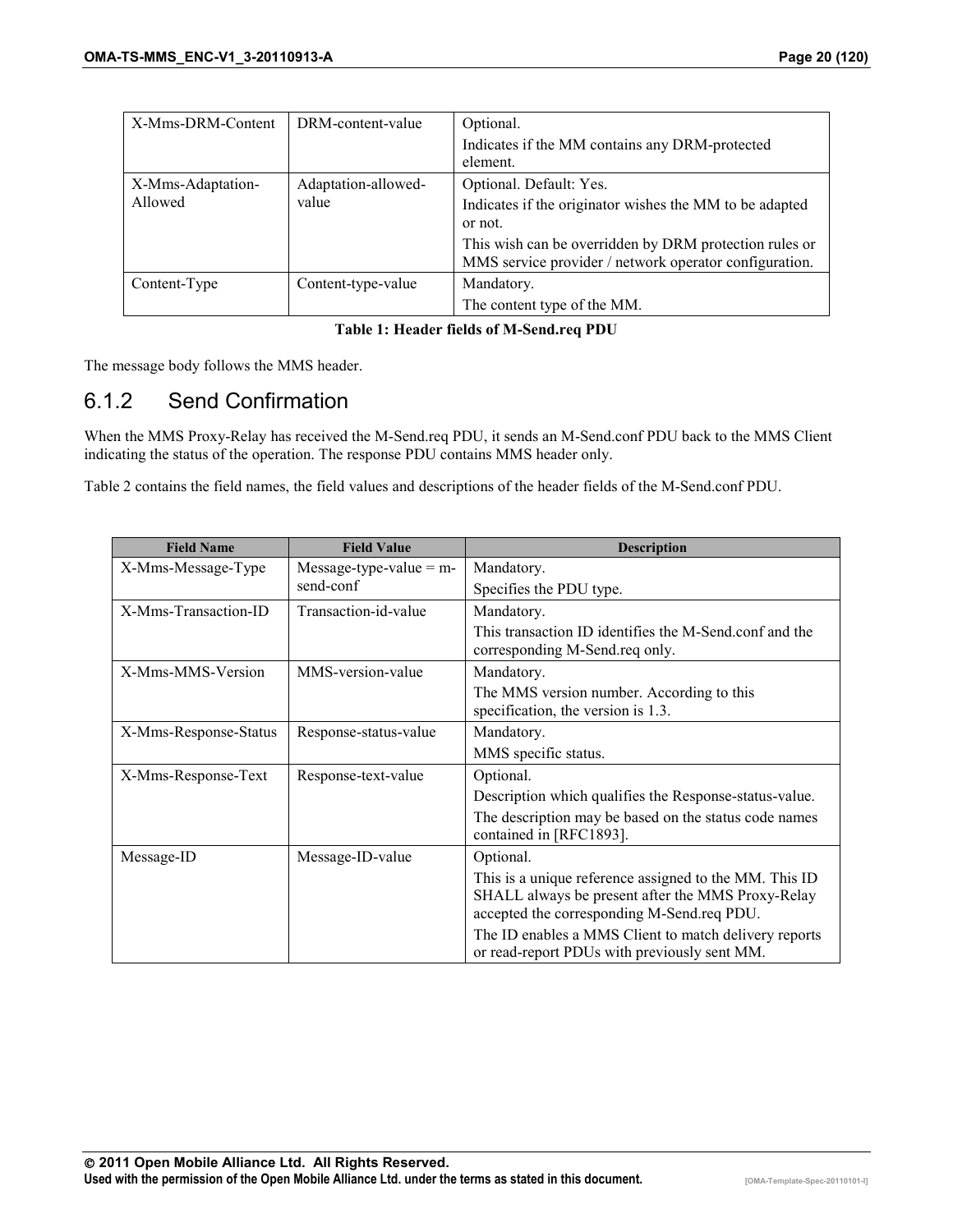<span id="page-20-0"></span>

| X-Mms-Content-      | Content-location-value  | Optional.                                                                                                                                                                                                                                          |
|---------------------|-------------------------|----------------------------------------------------------------------------------------------------------------------------------------------------------------------------------------------------------------------------------------------------|
| Location            |                         | This field SHALL appear only if the MMS Proxy-Relay<br>supports the MMBox feature - the X-Mms-Store field<br>was present in the M-Send.req and X-Mms-Store-Status<br>indicates Success.                                                            |
|                     |                         | If it appears then this specifies a reference to the stored<br>version of the MM that can be retrieved or can be used to<br>obtain information about the MM using the WSP/HTTP<br>GET or M-Mbox-View.req.                                          |
| X-Mms-Store-Status  | Store-status-value      | Optional.                                                                                                                                                                                                                                          |
|                     |                         | This field SHALL appear only if the X-Mms-Store field<br>was present in the M-Send.req and the MMS Proxy-<br>Relay supports the MMBox feature. If the field appears<br>it indicates if the submitted MM was successfully stored<br>into the MMBox. |
| X-Mms-Store-Status- | Store-status-text-value | Optional.                                                                                                                                                                                                                                          |
| Text                |                         | Description that qualifies the X-Mms-Store-Status field<br>value.                                                                                                                                                                                  |

The MMS Proxy-Relay MUST always assign a Message-ID header field to the message when successfully received for delivery. The value of Message-ID shall be globally unique according to the needs of the MMS Proxy-Relay that receives the MM for delivery.

## **6.2 Multimedia Message Notification**

MMS Notifications provide the MMS Client with information (e.g. message class and expiry time) about a MM located at the recipient MMS Proxy-Relay and waiting for retrieval. The purpose of the notification is to allow the client to automatically fetch a MM from the location indicated in the notification.

*The Detailed Notification Feature:* The MMS Proxy-Relay may supply detailed information about the top level message content (e.g. application/vnd.wap.multipart.\* or image/jpeg) which includes the following attributes:

*Content-Reference:* The Proxy-Relay shall supply a reference identifier to a message element.

*Type/format-Parameter:* The MMS Proxy-Relay may include the type/format as conveyed in the WSP header for the top level message content prior to content adaptation.

The MMS Client may use the additional information from the message element descriptors in order to inform the user of the MM content.

The transaction identifier is created by the MMS Proxy-Relay and is unique up to the following M-NotifyResp.ind only.

Note: If the MMS Notification is resent at a later point in time - prior to receiving a corresponding M-NotifyResp.ind - then this MMS Notification must be identical to the original MMS Notification.

If the MMS Client requests deferred retrieval with M-NotifyResp.ind, the MMS Proxy-Relay MAY create a new transaction identifier.

Table 3 contains the field names, the field values and descriptions of the header fields of the M-Notification.ind PDU.

| <b>Field Name</b>  | <b>Field Value</b>      | <b>Description</b>      |
|--------------------|-------------------------|-------------------------|
| X-Mms-Message-Type | $M$ essage-type-value = | Mandatory.              |
|                    | m-notification-ind      | Specifies the PDU type. |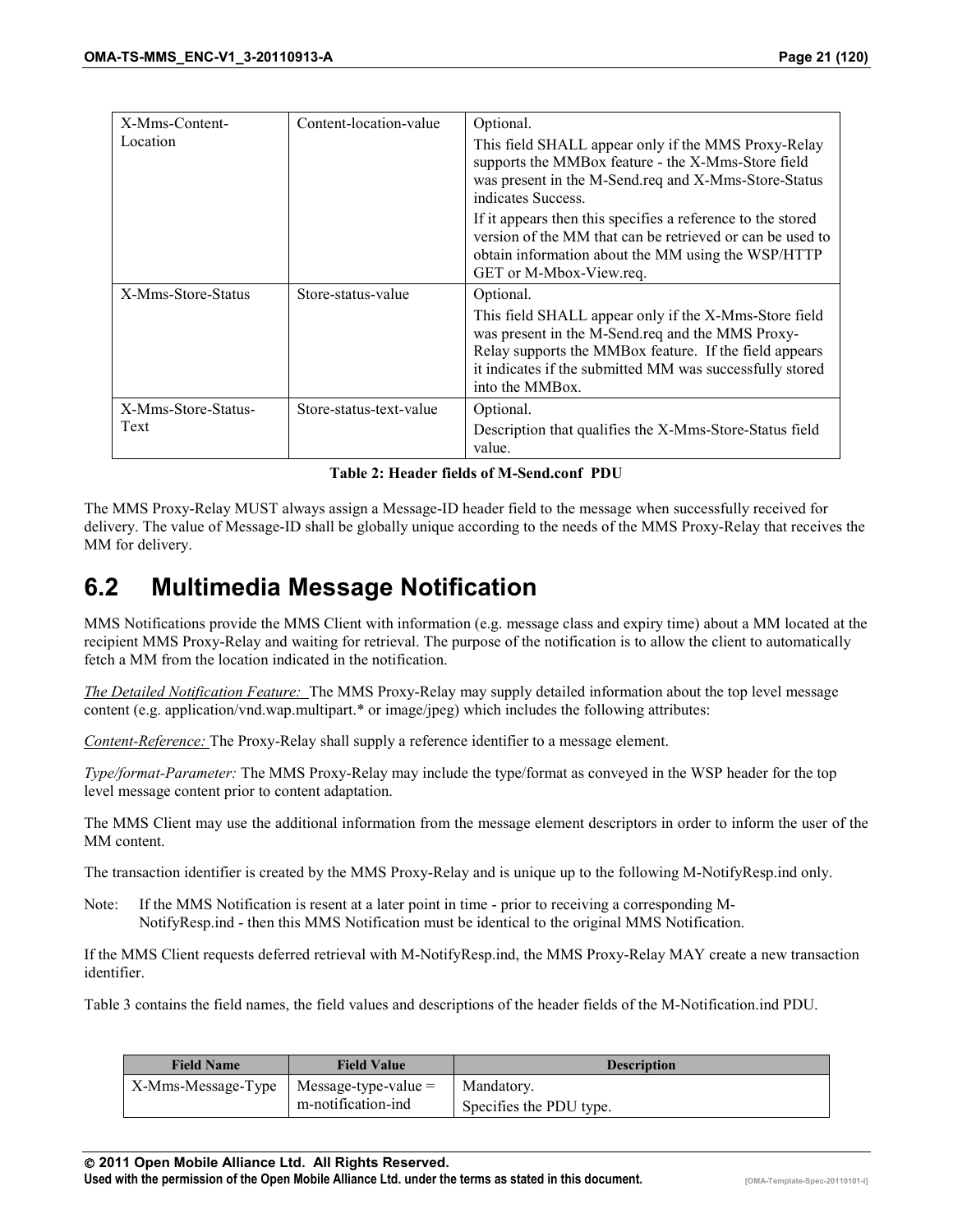| X-Mms-Transaction-ID | Transaction-id-value  | Mandatory.                                                                                                                                                                                                                                                                                                                                                                                                        |
|----------------------|-----------------------|-------------------------------------------------------------------------------------------------------------------------------------------------------------------------------------------------------------------------------------------------------------------------------------------------------------------------------------------------------------------------------------------------------------------|
|                      |                       | This transaction ID identifies the M-Notification.ind and                                                                                                                                                                                                                                                                                                                                                         |
|                      |                       | the corresponding M-NotifyResp.ind                                                                                                                                                                                                                                                                                                                                                                                |
| X-Mms-MMS-Version    | MMS-version-value     | Mandatory.                                                                                                                                                                                                                                                                                                                                                                                                        |
|                      |                       | The MMS version number. According to this<br>specification, the version is 1.3.                                                                                                                                                                                                                                                                                                                                   |
| From                 | From-value            | Optional.                                                                                                                                                                                                                                                                                                                                                                                                         |
|                      |                       | Address of the last MMS Client that handled the MM,<br>i.e. that sent or forwarded the MM. If hiding the address<br>of the sender from the recipient is requested by the<br>originating MMS Client and supported and accepted by<br>the MMS Proxy-Relay, the MMS Proxy-Relay MUST<br>NOT add this field to the M-Notification.ind PDU.<br>The insert-address-token MUST NOT be used as the<br>value of the field. |
| Subject              | Subject-value         | Optional.                                                                                                                                                                                                                                                                                                                                                                                                         |
|                      |                       | Subject of the message.                                                                                                                                                                                                                                                                                                                                                                                           |
| X-Mms-Delivery-      | Delivery-report-value | Optional.                                                                                                                                                                                                                                                                                                                                                                                                         |
| Report               |                       | Specifies whether the user wants a delivery report from<br>each recipient. The absence of the field does not indicate<br>any default value.                                                                                                                                                                                                                                                                       |
| X-Mms-Stored         | MM-stored-value       | Optional.                                                                                                                                                                                                                                                                                                                                                                                                         |
|                      |                       | If this field is present and its value is Yes it indicates that<br>the MM was stored to the user's MMBox and that the X-<br>Mms-Content-Location field is a reference to the MM in<br>the MMBox.                                                                                                                                                                                                                  |
| X-Mms-Message-Class  | Message-class-value   | Mandatory.                                                                                                                                                                                                                                                                                                                                                                                                        |
|                      |                       | Class of the message.                                                                                                                                                                                                                                                                                                                                                                                             |
|                      |                       | The MMS Proxy-Relay MUST provide the Personal<br>message class if the original submission did not include<br>the X-Mms-Message-Class field.                                                                                                                                                                                                                                                                       |
| X-Mms-Priority       | Priority-value        | Optional.                                                                                                                                                                                                                                                                                                                                                                                                         |
|                      |                       | Priority of the MM.                                                                                                                                                                                                                                                                                                                                                                                               |
| X-Mms-Message-Size   | Message-size-value    | Mandatory.                                                                                                                                                                                                                                                                                                                                                                                                        |
|                      |                       | Size of the MM as defined in [TS23140] for 3GPP and<br>[XS0016200] for 3GPP2.                                                                                                                                                                                                                                                                                                                                     |
| X-Mms-Expiry         | Expiry-value          | Mandatory.                                                                                                                                                                                                                                                                                                                                                                                                        |
|                      |                       | Length of time the message will be available. The field<br>has only one format, relative. The recipient client<br>calculates this length of time relative to the time it<br>receives the notification.                                                                                                                                                                                                            |
| X-Mms-Reply-         | Reply-charging-value  | Optional.                                                                                                                                                                                                                                                                                                                                                                                                         |
| Charging             |                       | If this field is present its value is set to "accepted" or<br>"accepted text only" and the MMS-version-value of the<br>M-Notification.ind PDU is higher than 1.0, this header<br>field will indicate that a reply to this particular MM is<br>free of charge for the recipient.                                                                                                                                   |
|                      |                       | If the Reply-Charging service is offered and the request<br>for reply-charging has been accepted by the MMS<br>service provider the value of this header field SHALL be<br>set to "accepted" or "accepted text only".                                                                                                                                                                                             |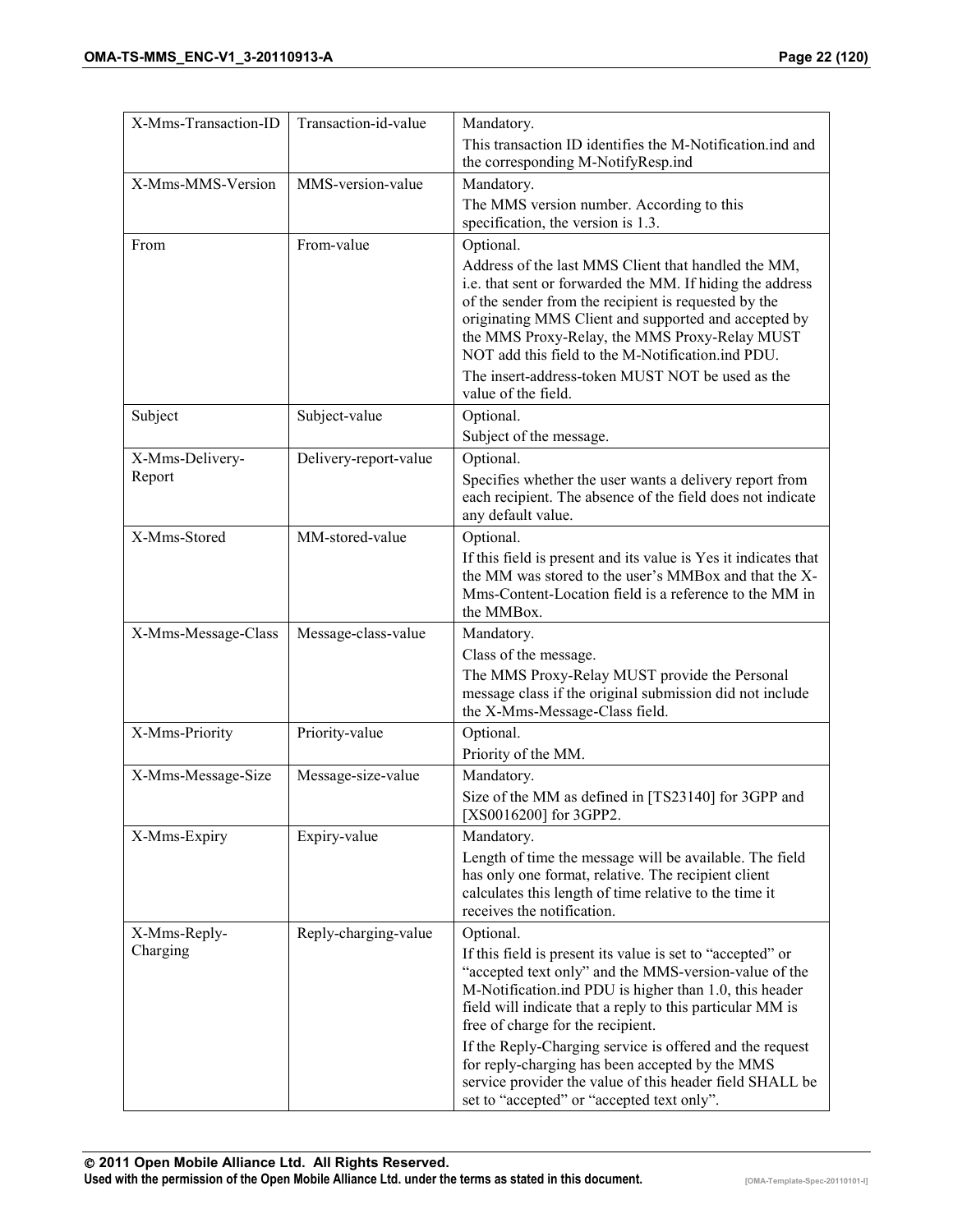| X-Mms-Reply-                                  | Reply-charging-                               | Optional.                                                                                                                                                                                                                                                                                                                                                                                                            |
|-----------------------------------------------|-----------------------------------------------|----------------------------------------------------------------------------------------------------------------------------------------------------------------------------------------------------------------------------------------------------------------------------------------------------------------------------------------------------------------------------------------------------------------------|
| Charging-Deadline                             | deadline-value                                | This header field SHALL NOT be present if the X-Mms-<br>Reply-Charging header field is not present.<br>It SHALL only be interpreted if the value of X-Mms-<br>Reply-Charging header field is set to "accepted" or<br>"accepted text only". It specifies the latest time the<br>recipient has to submit the Reply-MM. After this time<br>the originator of the Original-MM will not pay for the<br>Reply-MM any more. |
| X-Mms-Reply-<br>Charging-Size                 | Reply-charging-size-<br>value                 | Optional.<br>This header field SHALL NOT be present if the X-Mms-<br>Reply-Charging header field is not present. It specifies<br>the maximum size (number of octets) for the Reply-MM.                                                                                                                                                                                                                               |
| X-Mms-Reply-<br>Charging-ID                   | Reply-charging-ID-<br>value                   | Optional.<br>This header field SHALL only be present in PDUs that<br>notify a recipient about a Reply-MM.<br>The value of this header field SHALL be the same as the<br>Message-ID of the Original-MM that is replied to.                                                                                                                                                                                            |
| X-Mms-Distribution-<br>Indicator              | Distribution-indicator-<br>value              | Optional.<br>This field MAY be present for an MM that originated<br>from a Value Added Service Provider and the original<br>included this indicator. A "No" value indicates to the<br>user that the originator requested the content of the MM<br>is not supposed to be distributed further. This field is<br>only for informational purposes and thus does not<br>impose any requirements on the MMS Client.        |
| X-Mms-Element-<br>Descriptor                  | Element-Descriptor-<br>value                  | Optional<br>This header field SHALL contain the Content-Reference<br>associated with the corresponding top level message<br>content of the MM waiting for retrieval and MAY<br>additionally contain the type/format of the message<br>content.                                                                                                                                                                       |
| X-Mms-<br>Recommended-<br>Retrieval-Mode      | Recommended-<br>Retrieval-Mode-value          | Optional<br>If present this header indicates that manual retrieval<br>mode is recommended for this MM                                                                                                                                                                                                                                                                                                                |
| X-Mms-<br>Recommended-<br>Retrieval-Mode-Text | Recommended-<br>Retrieval-Mode-Text-<br>value | Optional<br>This header SHALL explain the reasons why manual<br>retrieval mode is recommended for this MM                                                                                                                                                                                                                                                                                                            |
| X-Mms-Applic-ID                               | Applic-ID-value                               | Optional.<br>Identification of the destination application.                                                                                                                                                                                                                                                                                                                                                          |
| X-Mms-Reply-Applic-<br>ID                     | Applic-ID-value                               | Optional.<br>Identification of an application to which replies and read<br>reports are addressed.                                                                                                                                                                                                                                                                                                                    |
| X-Mms-Aux-Applic-<br>Info                     | Aux-Applic-Info-value                         | Optional.<br>Auxiliary application information for internal use of the<br>destination application                                                                                                                                                                                                                                                                                                                    |
| X-Mms-Content-Class                           | Content-Class-value                           | Optional.<br>Classifies the content of the MM to the smallest content<br>class [MMSCONF] to which the associated message<br>belongs.                                                                                                                                                                                                                                                                                 |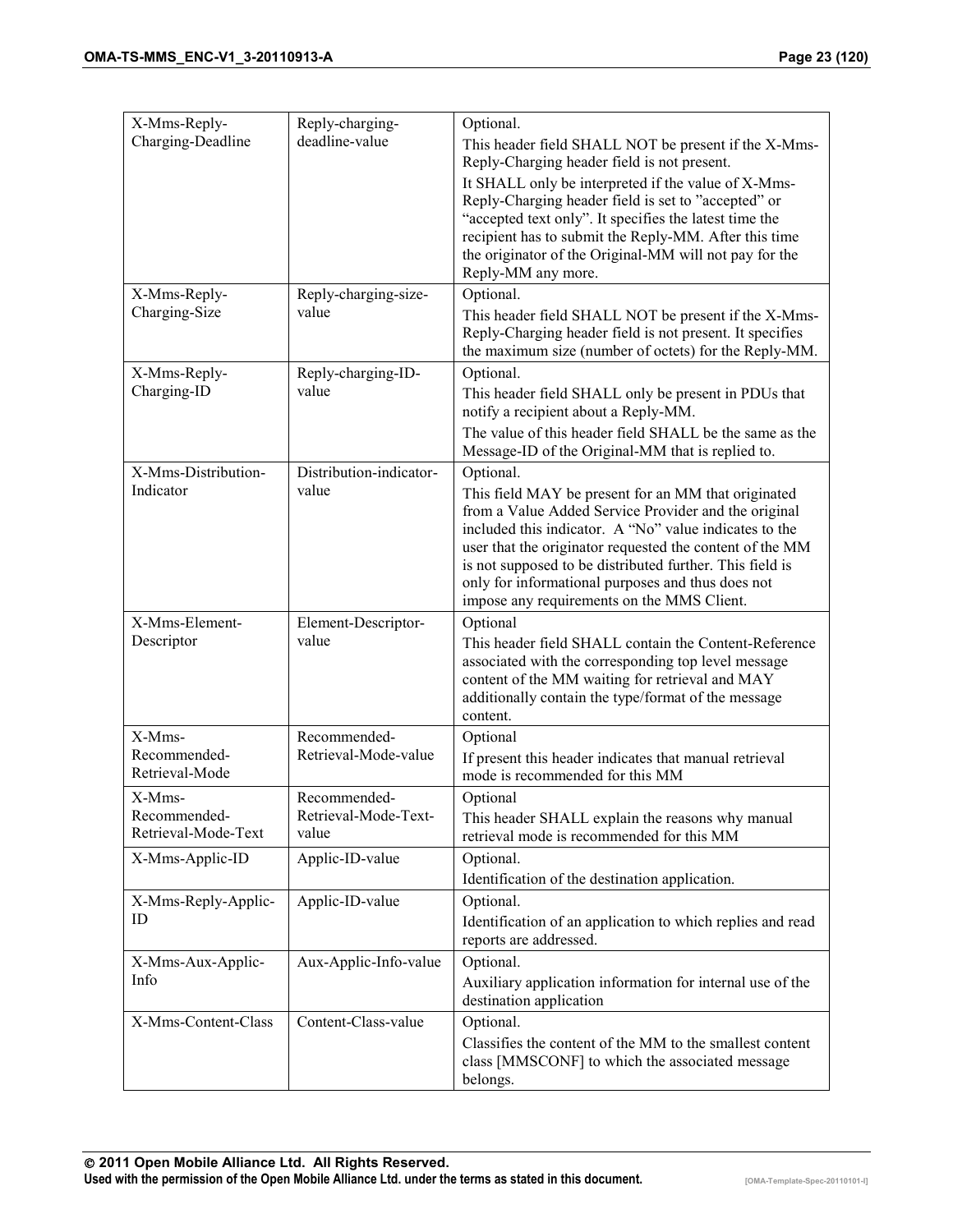<span id="page-23-0"></span>

| X-Mms-DRM-Content | DRM-Content-value      | Optional.                                                                                                      |
|-------------------|------------------------|----------------------------------------------------------------------------------------------------------------|
|                   |                        | Indicates if the associated MM contains any DRM-<br>protected element.                                         |
| X-Mms-Replace-ID  | Replace-id-value       | Optional                                                                                                       |
|                   |                        | This field indicates the reference (i.e. Message-ID) of the<br>previous MM that is replaced by the current MM. |
| X-Mms-Content-    | Content-location-value | Mandatory.                                                                                                     |
| Location          |                        | This field defines the location of the MM to be retrieved.                                                     |

#### **Table 3: Header fields of M-Notification.ind PDU.**

The M-Notification.ind PDU does not contain a message body.

The standard URI format according to [RFC2396] SHALL be set as the Content-location-value, for example:

http://mmsc/message-id

Table 4 contains the field names, the field values and descriptions of the header fields of the M-NotifyResp.ind PDU which has the purpose to acknowledge the transaction to the MMS Proxy-Relay.

| <b>Field Name</b>    | <b>Field Value</b>        | <b>Description</b>                                 |
|----------------------|---------------------------|----------------------------------------------------|
| X-Mms-Message-Type   | Message-type-value $=$ m- | Mandatory.                                         |
|                      | notifyresp-ind            | Specifies the PDU type.                            |
| X-Mms-Transaction-ID | Transaction-id-value      | Mandatory.                                         |
|                      |                           | Identifies the transaction started by M-           |
|                      |                           | Notification.ind PDU.                              |
| X-Mms-MMS-Version    | MMS-version-value         | Mandatory.                                         |
|                      |                           | The MMS version number. According to this          |
|                      |                           | specification, the version is 1.3.                 |
| X-Mms-Status         | Status-value              | Mandatory.                                         |
|                      |                           | Message status. The status Retrieved SHALL be used |
|                      |                           | only after successful retrieval of the MM.         |
| X-Mms-Report-Allowed | Report-allowed-value      | Optional. Default: Yes.                            |
|                      |                           | Indication whether or not the sending of delivery  |
|                      |                           | report is allowed by the recipient MMS Client.     |

#### **Table 4: Header fields of M-NotifyResp.ind PDU.**

M-NotifyResp.ind PDU doesn't contain a message body.

### **6.3 Retrieval of Multimedia Message**

A MMS Client SHALL request the retrieval of an MM by sending a WSP/HTTP GET request to the MMS Proxy-Relay containing a URI that indicates the location of the MM to be retrieved. The URI is the value of the X-Mms-Content-Location header field that can be received from different PDUs. Examples of such PDUs are M-Notification.ind, M-Send.conf, M-Forward.conf, M-Mbox-View.conf, M-Mbox-Upload.conf, M-Mbox-Store.conf.

When successful, the response to the retrieve request will be M-Retrieve.conf PDU containing MMS header and the MM.

Table 5 contains the field names, the field values and descriptions of the header fields of the M-Retrieve.conf PDU.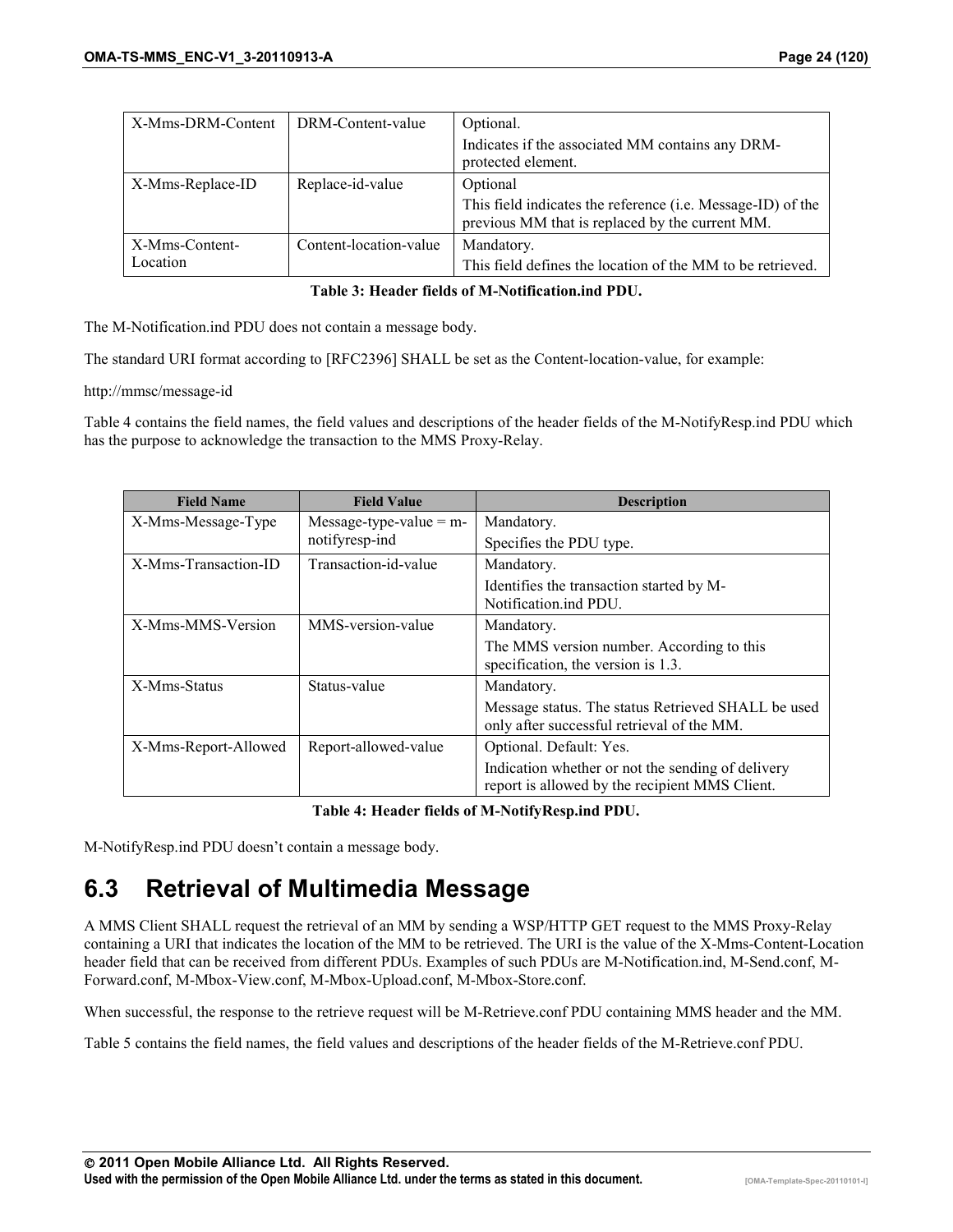| <b>Field Name</b>    | <b>Field Value</b>     | <b>Description</b>                                                                                                                                                                                                                                                                                                                                                                                                                                                                                                                                                     |
|----------------------|------------------------|------------------------------------------------------------------------------------------------------------------------------------------------------------------------------------------------------------------------------------------------------------------------------------------------------------------------------------------------------------------------------------------------------------------------------------------------------------------------------------------------------------------------------------------------------------------------|
| X-Mms-Message-Type   | $Message-type-value =$ | Mandatory.                                                                                                                                                                                                                                                                                                                                                                                                                                                                                                                                                             |
|                      | m-retrieve-conf        | Specifies the PDU type.                                                                                                                                                                                                                                                                                                                                                                                                                                                                                                                                                |
| X-Mms-Transaction-ID | Transaction-id-value   | Conditional                                                                                                                                                                                                                                                                                                                                                                                                                                                                                                                                                            |
|                      |                        | Identifies either the transaction that has been started by<br>M-Notification.ind PDU without M-NotifyResp.ind PDU<br>(immediate retrieval) or a new transaction when deferred<br>retrieval was requested.                                                                                                                                                                                                                                                                                                                                                              |
|                      |                        | This header field SHALL be present when the MMS<br>Proxy relay seeks an acknowledgement for the MM<br>delivered though M-Retrieve.conf PDU during deferred<br>retrieval. This transaction ID is used by the MMS Client<br>and MMS Proxy-Relay to provide linkage between the<br>originated M-Retrieve.conf and the response M-<br>Acknowledge.ind PDUs.                                                                                                                                                                                                                |
| X-Mms-MMS-Version    | MMS-version-value      | Mandatory.                                                                                                                                                                                                                                                                                                                                                                                                                                                                                                                                                             |
|                      |                        | The MMS version number. According to this<br>specification, the version is 1.3.                                                                                                                                                                                                                                                                                                                                                                                                                                                                                        |
| Message-ID           | Message-ID-value       | Conditional.                                                                                                                                                                                                                                                                                                                                                                                                                                                                                                                                                           |
|                      |                        | This is an unique reference assigned to the MM.                                                                                                                                                                                                                                                                                                                                                                                                                                                                                                                        |
|                      |                        | The ID enables an MMS Client to match read report<br>PDUs, cancel PDUs or Reply-MMs with previously sent<br>or forwarded MM.                                                                                                                                                                                                                                                                                                                                                                                                                                           |
|                      |                        | This header field SHALL be present when the M-<br>Retrieve.conf PDU includes the requested MM.                                                                                                                                                                                                                                                                                                                                                                                                                                                                         |
| Date                 | Date-value             | Mandatory.                                                                                                                                                                                                                                                                                                                                                                                                                                                                                                                                                             |
|                      |                        | Date and time of latest submission or forwarding of the<br>message by an MMS Client or reception of the MMS<br>Proxy-Relay.                                                                                                                                                                                                                                                                                                                                                                                                                                            |
| From                 | From-value             | Optional.                                                                                                                                                                                                                                                                                                                                                                                                                                                                                                                                                              |
|                      |                        | Address of the last MMS Client that handled the MM,<br>i.e. that either sent or forwarded the MM. If hiding the<br>address of the sender from the recipient is requested by<br>the originating MMS Client and supported and accepted<br>by the MMS Proxy-Relay, the MMS Proxy-Relay MUST<br>NOT add this field to the M-Retrieve.conf PDU.<br>The MMS Client MUST be able to process the From<br>field if it is present, i.e. the originating MMS Client did<br>not request address hiding.<br>The insert-address-token MUST NOT be used as the<br>value of the field. |
| X-Mms-Previously-    | Previously-sent-by-    | Optional.                                                                                                                                                                                                                                                                                                                                                                                                                                                                                                                                                              |
| Sent-By              | value                  | Address of the MMS Client that forwarded or originally<br>sent the message and a sequence number. A higher<br>sequence number indicates a forwarding event at a later<br>point in time.<br>This header field MAY appear multiple times.                                                                                                                                                                                                                                                                                                                                |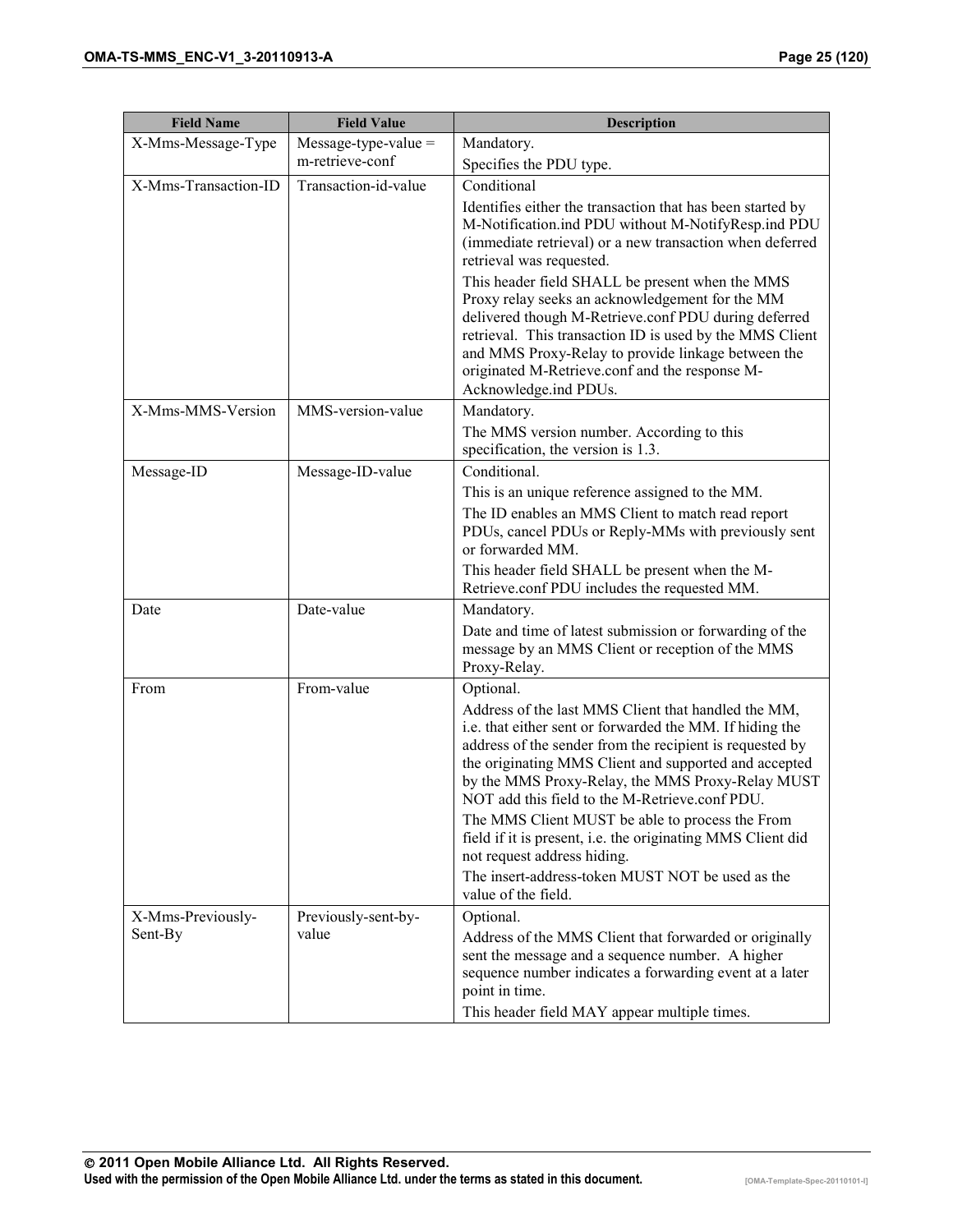| X-Mms-Previously-   | Previously-sent-date- | Optional.                                                                                                      |
|---------------------|-----------------------|----------------------------------------------------------------------------------------------------------------|
| Sent-Date           | value                 | Date and time of a forwarding or original send                                                                 |
|                     |                       | transaction of the message and a sequence number.                                                              |
|                     |                       | The sequence number indicates the correspondence to                                                            |
|                     |                       | the MMS Client's address in the "X-Mms-Previously-                                                             |
|                     |                       | Sent-By" header field with the same sequence number.                                                           |
|                     |                       | This header field MAY appear multiple times.                                                                   |
| To                  | To-value              | Optional.                                                                                                      |
|                     |                       | Address of the recipient. Addressing will be handled in<br>Chapter 8.                                          |
|                     |                       |                                                                                                                |
|                     |                       | This header field MAY appear multiple times.                                                                   |
| Cc                  | Cc-value              | Optional.                                                                                                      |
|                     |                       | Address of the recipient. Addressing will be handled in<br>Chapter 8.                                          |
|                     |                       | This header field MAY appear multiple times.                                                                   |
| Subject             | Subject-value         | Optional.                                                                                                      |
|                     |                       | Message subject                                                                                                |
| X-Mms-MM-State      | MM-state-value        | Optional.                                                                                                      |
|                     |                       | This field shall only appear for an MM that is retrieved                                                       |
|                     |                       | from the MMBox, if the MMBox is supported by the                                                               |
|                     |                       | MMS Proxy-Relay. The value SHALL indicate the state<br>of the MM as one of the following: Draft, Sent, New,    |
|                     |                       | Retrieved, Forwarded.                                                                                          |
| X-Mms-MM-Flags      | MM-flags-value        | Optional.                                                                                                      |
|                     |                       | This field shall only appear for an MM that is retrieved                                                       |
|                     |                       | from the MMBox, if the MMBox is supported by the                                                               |
|                     |                       | MMS Proxy-Relay. The value SHOULD indicate the                                                                 |
|                     |                       | list of keywords that are associated with the MM. If                                                           |
|                     |                       | more than one keyword is associated with the MM this                                                           |
|                     |                       | field SHALL appear multiple times (equal to the number<br>of keywords). If no keywords are associated with the |
|                     |                       | MM then this field MAY NOT appear.                                                                             |
| X-Mms-Message-Class | Message-class-value   | Optional.                                                                                                      |
|                     |                       | Message class. If field is not present, the receiver                                                           |
|                     |                       | interprets the MM as personal.                                                                                 |
| X-Mms-Priority      | Priority-value        | Optional. Default: Normal                                                                                      |
|                     |                       | Priority of the MM.                                                                                            |
| X-Mms-Delivery-     | Delivery-report-value | Optional. Default: No.                                                                                         |
| Report              |                       | Specifies whether the originator MMS Client requested a                                                        |
|                     |                       | delivery report from each recipient.                                                                           |
| X-Mms-Read-Report   | Read-report-value     | Optional. Default: No.                                                                                         |
|                     |                       | Specifies whether the originator MMS Client wants a                                                            |
|                     |                       | read report from each recipient as a new message.                                                              |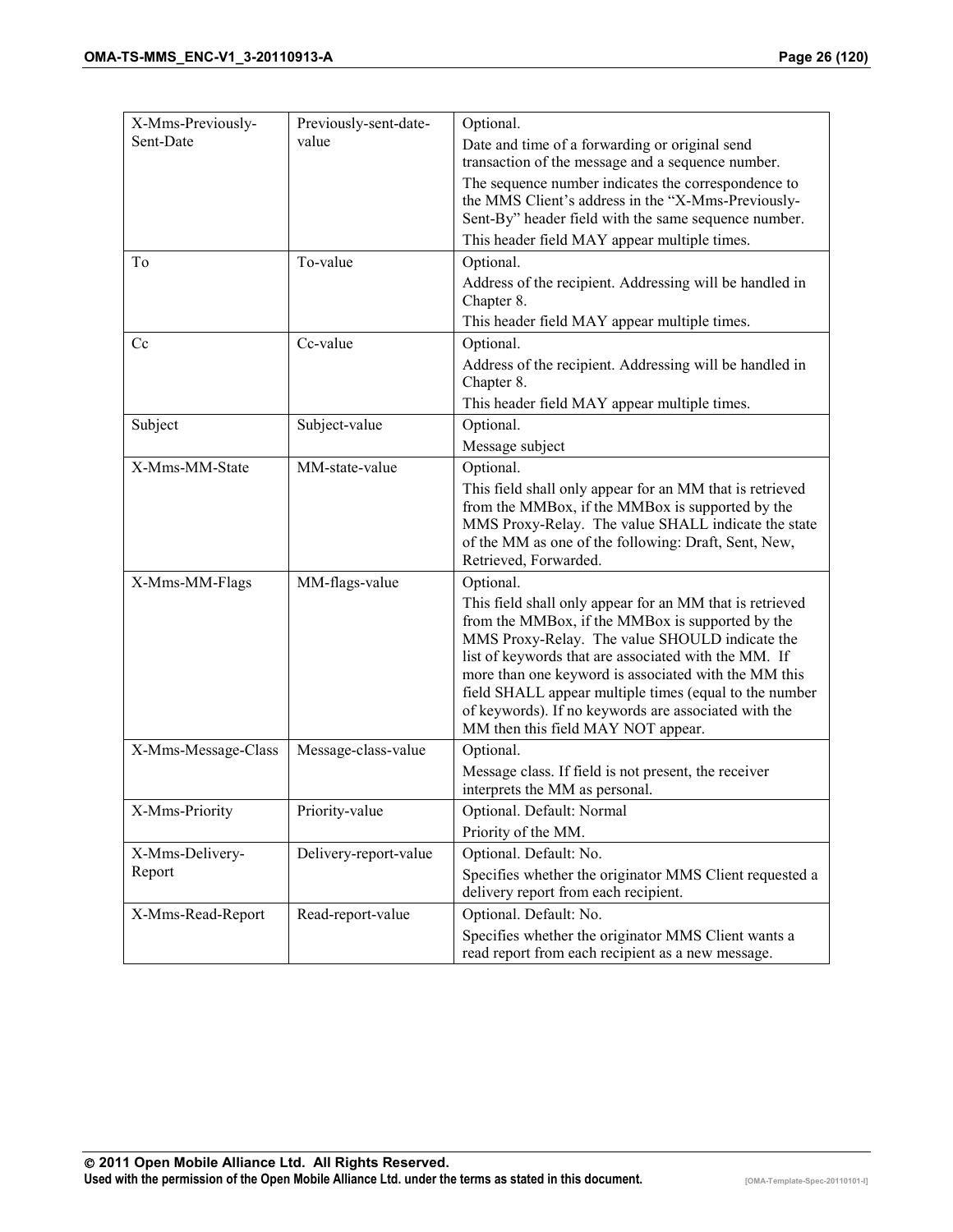| X-Mms-Reply-                      | Reply-charging-value              | Optional.                                                                                                          |
|-----------------------------------|-----------------------------------|--------------------------------------------------------------------------------------------------------------------|
| Charging                          |                                   | If this field is present its value is set to "accepted" or                                                         |
|                                   |                                   | "accepted text only" and the MMS-version-value of the<br>M-Retrieve.conf PDU is higher than 1.0, this header       |
|                                   |                                   | field indicates that a reply to this particular MM is free<br>of charge for the recipient.                         |
|                                   |                                   | If the Reply-Charging service is offered and the request<br>for reply-charging has been accepted by the MMS        |
|                                   |                                   | service provider the value of this header field SHALL be                                                           |
|                                   |                                   | set to "accepted" or "accepted text only".<br>Optional.                                                            |
| X-Mms-Reply-<br>Charging-Deadline | Reply-charging-<br>deadline-value | This header field SHALL NOT be present if the X-Mms-                                                               |
|                                   |                                   | Reply-Charging header field is not present.                                                                        |
|                                   |                                   | It SHALL be interpreted only if the value of X-Mms-<br>Reply-Charging header field is set to "accepted" or         |
|                                   |                                   | "accepted text only". It specifies the latest time the<br>recipient has to submit the Reply-MM. After this time    |
|                                   |                                   | the originator of the Original-MM will not pay for the                                                             |
| X-Mms-Reply-                      | Reply-charging-Size-              | Reply-MM any more.<br>Optional.                                                                                    |
| Charging-Size                     | value                             | This header field SHALL NOT be present if the X-Mms-                                                               |
|                                   |                                   | Reply-Charging header field is not present.                                                                        |
|                                   |                                   | It SHALL be interpreted only if the value of X-Mms-<br>Reply-Charging header field is set to "accepted" or         |
|                                   |                                   | "accepted text only".                                                                                              |
|                                   |                                   | It specifies the maximum size (number of octets) for the<br>Reply-MM.                                              |
| X-Mms-Reply-                      | Reply-charging-ID-                | Optional.                                                                                                          |
| Charging-ID                       | value                             | This header field SHALL only be present in PDUs with<br>which a Reply-MM is retrieved.                             |
|                                   |                                   | The value of this header field SHALL be the same as the<br>Message-ID of the Original-MM that is replied to.       |
| X-Mms-Retrieve-<br><b>Status</b>  | Retrieve-status-value             | Optional.                                                                                                          |
| X-Mms-Retrieve-Text               | Retrieve-text-value               | MMS specific status.<br>Optional.                                                                                  |
|                                   |                                   | Description which qualifies the retrieve status value.                                                             |
|                                   |                                   | The description may be based on the status code names                                                              |
| X-Mms-Distribution-               | Distribution-indicator-           | contained in [RFC1893].<br>Optional.                                                                               |
| Indicator                         | value                             | This field MAY be present for an MM that originated                                                                |
|                                   |                                   | from a Value Added Service Provider and the original                                                               |
|                                   |                                   | included this indicator. A "No" value indicates to the<br>user that the originator requested the content of the MM |
|                                   |                                   | is not supposed to be distributed further. This field is                                                           |
|                                   |                                   | only for informational purposes and thus does not<br>impose any requirements on the MMS Client.                    |
| X-Mms-Applic-ID                   | Applic-ID-value                   | Optional.                                                                                                          |
|                                   |                                   | Identification of the destination application.                                                                     |
| X-Mms-Reply-Applic-<br>ID         | Applic-ID-value                   | Optional.                                                                                                          |
|                                   |                                   | Identification of an application to which replies and read<br>reports are addressed.                               |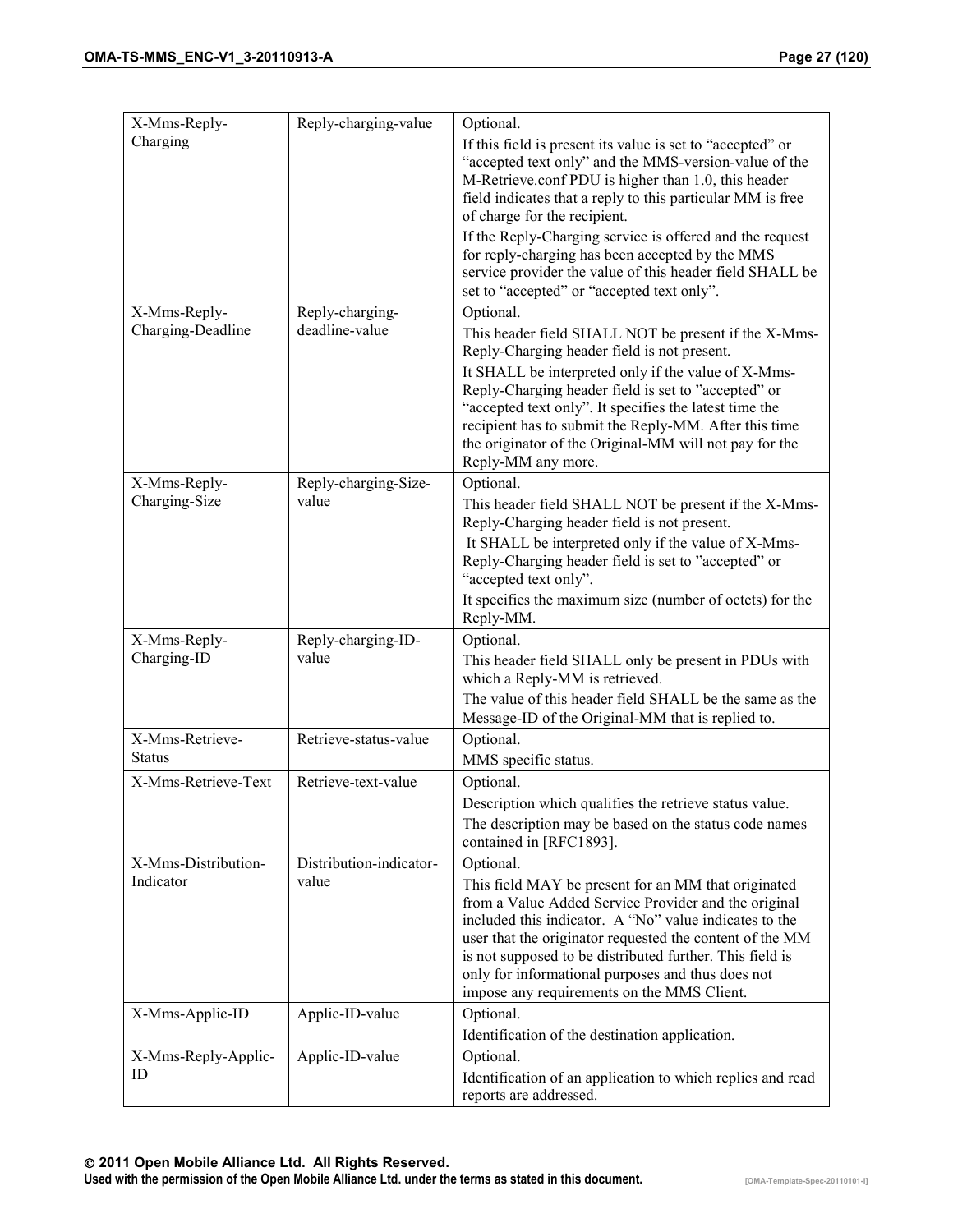<span id="page-27-0"></span>

| X-Mms-Aux-Applic-   | Aux-Applic-Info-value | Optional.                                                                                                               |
|---------------------|-----------------------|-------------------------------------------------------------------------------------------------------------------------|
| Info                |                       | Auxiliary application information for internal use of the                                                               |
|                     |                       | destination application                                                                                                 |
| X-Mms-Content-Class | Content-Class-value   | Optional.                                                                                                               |
|                     |                       | Classifies the content of the MM to the smallest content<br>class [MMSCONF] to which the associated message<br>belongs. |
| X-Mms-DRM-Content   | DRM-Content-value     | Optional.                                                                                                               |
|                     |                       | Indicates if the associated MM contains any DRM-                                                                        |
|                     |                       | protected element.                                                                                                      |
| X-Mms-Replace-ID    | Replace-id-value      | Optional                                                                                                                |
|                     |                       | This field indicates the reference (i.e. Message-ID) of the<br>previous MM that is replaced by the current MM.          |
| Content-Type        | Content-type-value    | Mandatory.                                                                                                              |
|                     |                       | The content type of the MM.                                                                                             |

|  | Table 5: Header fields of M-Retrieve.conf PDU. |  |
|--|------------------------------------------------|--|
|  |                                                |  |

Upon retrieving a new MM containing the Replace-id-value, the MMS Client SHOULD replace the previously retrieved MM, having the same Message-ID as indicated by the Replace-id-value, by the new MM. The MMS Client MAY provide means (e.g. terminal setting, per message request) to a user to forbid such replacement. If forbidden, the MMS Client SHOULD NOT replace the previously retrieved MM. The MMS Client MAY provide different options in the terminal setting depending on the implementation. Options and/or behaviour MAY vary based on the state of the original message. For example,

- the user is unaware of the original MM
- the user is aware of the original MM, but has not handled it
- the user is reading the MM
- the user has handled the MM

The message body follows the headers. In case the M-Retrieve.conf message carries the X-Mms-Retrieve-Status header field, the MMS Proxy-Relay SHALL also include a message body in the message, for backward compatibility reasons. The MMS Proxy-Relay may elaborate the description of the corresponding value of the header field in the message body. The description may be based on the status code names contained in [RFC1893].

If the MMS Proxy-Relay supports MMBox and the MM being retrieved is stored in the user's MMBox then the X-Mms-MM-State value SHALL reflect the value prior to the retrieval. After the completion of the retrieve transaction the MMS Proxy-Relay SHOULD change the MM State to Retrieved. The X-Mms-MM-Flags field SHALL reflect the keywords that were assigned by the MMS Client in a previous M-Send.req, M-Mbox-Store.req, M-Forward.req, or M-Mbox-Upload.req.

## **6.4 Delivery Acknowledgement**

A M-Acknowledge.ind PDU confirms the delivery of the MM to the MMS Proxy-Relay.

Table 6 contains the field names, the field values and descriptions of the header fields of the M-Acknowledge.ind PDU.

| <b>Field Name</b>    | <b>Field Value</b>        | <b>Description</b>                                   |
|----------------------|---------------------------|------------------------------------------------------|
| X-Mms-Message-Type   | Message-type-value $=$ m- | Mandatory.                                           |
|                      | acknowledge-ind           | Specifies the PDU type.                              |
| X-Mms-Transaction-ID | Transaction-id-value      | Mandatory.                                           |
|                      |                           | This transaction ID identifies the M-Acknowledge.ind |
|                      |                           | PDU and the corresponding M-Retrieve.conf PDU        |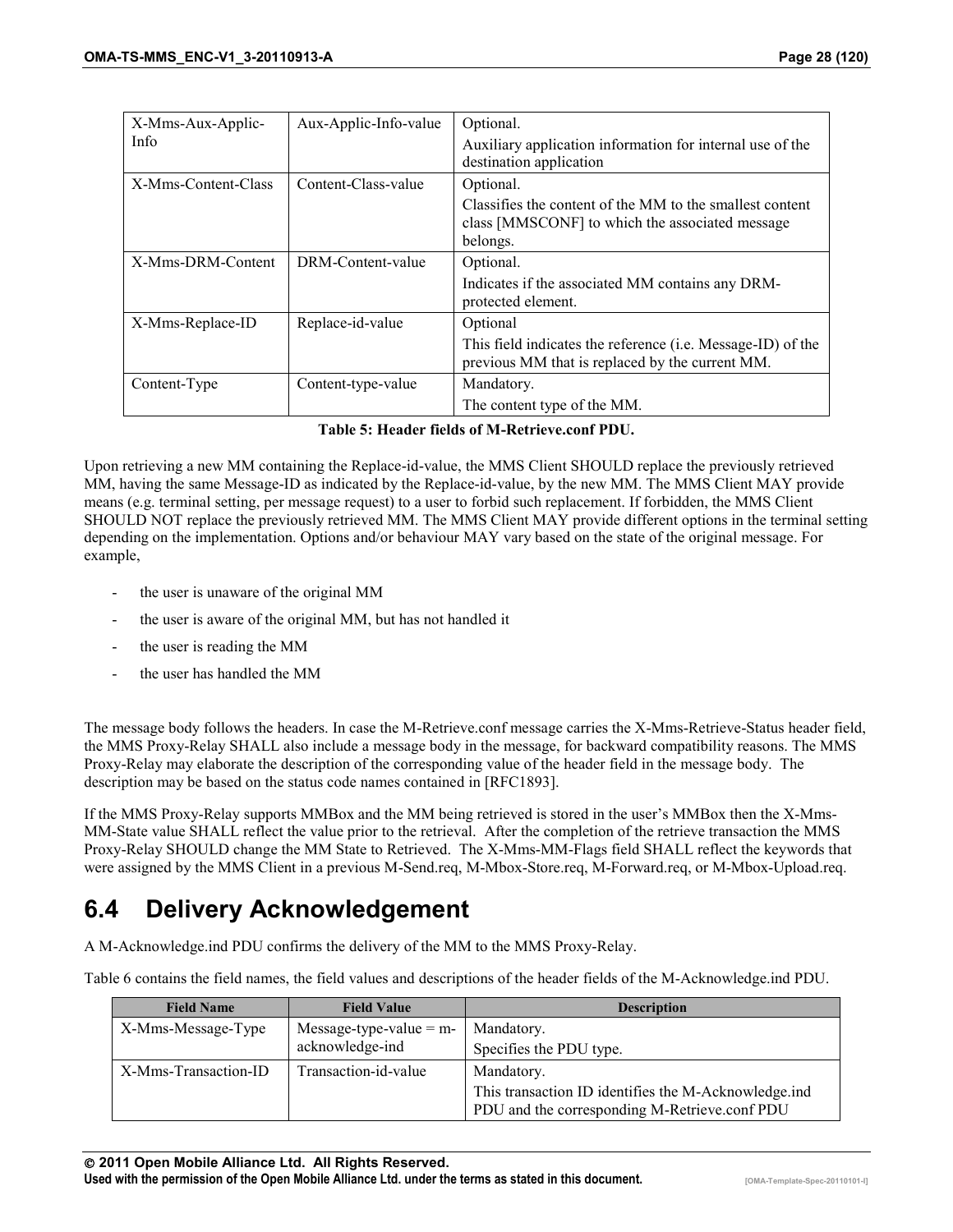<span id="page-28-0"></span>

| X-Mms-MMS-Version    | MMS-version-value    | Mandatory.                                                                      |
|----------------------|----------------------|---------------------------------------------------------------------------------|
|                      |                      | The MMS version number. According to this<br>specification, the version is 1.3. |
| X-Mms-Report-Allowed | Report-allowed-value | Optional. Default: Yes.                                                         |
|                      |                      | Sending of delivery report allowed to the user.                                 |

**Table 6: Header fields of M-Acknowledge.ind PDU** 

M-Acknowledge.ind PDU does not contain a message body.

## **6.5 Forwarding of Multimedia Message**

The forward transaction consists of the M-Forward.req message sent from the MMS Client to the MMS Proxy-Relay in order to request an MM to be forwarded that is located at the MMS Proxy-Relay and the corresponding confirmation message (M-Forward.conf) sent from the MMS Proxy-Relay to the MMS Client.

The request for Reply-Charging SHALL NOT be forwarded. The MMS Proxy-Relay MAY reject a request to forward a MM that includes Reply-Charging fields or the MMS Proxy-Relay MAY accept the forward request but it MUST remove the Reply-Charging fields from the forwarded MM.

The MMS Client MUST include a unique transaction identifier in the M-Forward.req message.

#### 6.5.1 Forward Request

This chapter describes the M-Forward.req message sent by the MMS Client to the MMS Proxy-Relay to request forwarding of an MMS message.

Some of the header fields described in this chapter that are generated by the forwarding MMS Client and sent to the MMS Proxy-Relay are used by the MMS Proxy-Relay to generate the MMS notification to the recipient MMS Client and are delivered with the retrieval message to the recipient MMS Client.

In addition to the header fields described in the table below, it is also possible to provide header extensibility using WSP mechanism for encoding of header fields not defined in this specification.

| <b>Field Name</b>    | <b>Field Value</b>     | <b>Description</b>                                                                                                                              |
|----------------------|------------------------|-------------------------------------------------------------------------------------------------------------------------------------------------|
| X-Mms-Message-Type   | $Message-type-value =$ | Mandatory.                                                                                                                                      |
|                      | m-forward-req          | Specifies the message type.                                                                                                                     |
| X-Mms-Transaction-ID | Transaction-id-value   | Mandatory.                                                                                                                                      |
|                      |                        | A unique identifier for the forward transaction that<br>provides linkage between the M-Forward.req and<br>corresponding M-Forward.conf message. |
| X-Mms-MMS-Version    | MMS-version-value      | Mandatory.                                                                                                                                      |
|                      |                        | The MMS version number. According to this<br>specification, the version is 1.3.                                                                 |
| Date                 | Date-value             | Optional.                                                                                                                                       |
|                      |                        | Date and time the M-Forward.req was sent to the MMS                                                                                             |
|                      |                        | Proxy-Relay. The MMS Proxy-Relay will generate this                                                                                             |
|                      |                        | field when not supplied by the MMS Client.                                                                                                      |
| From                 | From-value             | Mandatory.                                                                                                                                      |
|                      |                        | Address of the MMS Client that requests forwarding of                                                                                           |
|                      |                        | the message                                                                                                                                     |
|                      |                        | The forwarding MMS Client MUST send either its                                                                                                  |
|                      |                        | address or an Insert-address-token. In latter case, the                                                                                         |
|                      |                        | MMS Proxy-Relay MUST insert the correct address of                                                                                              |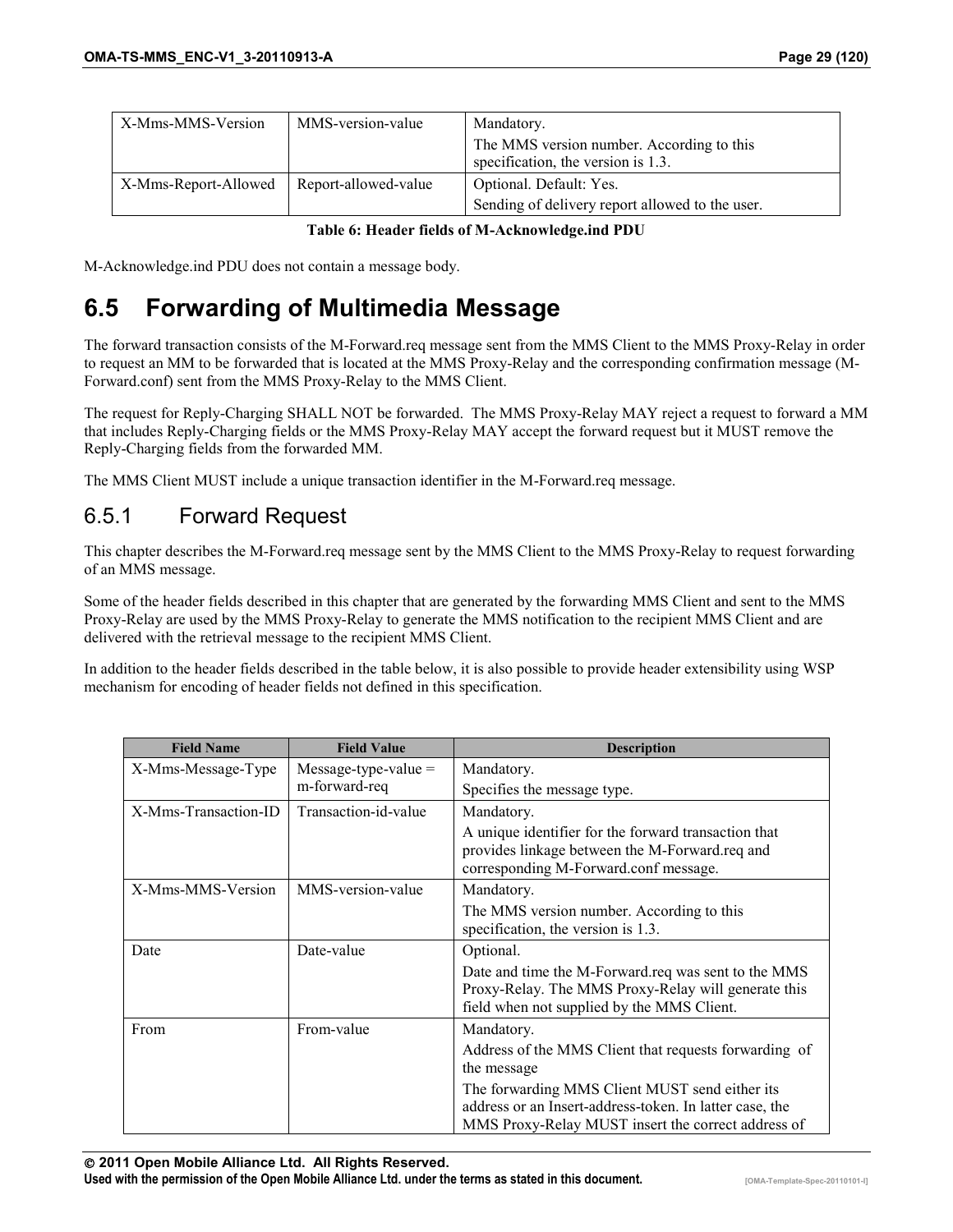|                           |                       | the MMS Client that forwards the message.                                                                                                                                                                                                                                                                      |
|---------------------------|-----------------------|----------------------------------------------------------------------------------------------------------------------------------------------------------------------------------------------------------------------------------------------------------------------------------------------------------------|
| To                        | To-value              | Optional <sup>2</sup> .                                                                                                                                                                                                                                                                                        |
|                           |                       | Address of the recipient. Addressing is handled in<br>Chapter 8.                                                                                                                                                                                                                                               |
|                           |                       | This header field MAY appear multiple times.                                                                                                                                                                                                                                                                   |
| Cc                        | Cc-value              | Optional <sup>2</sup> .                                                                                                                                                                                                                                                                                        |
|                           |                       | Address of the recipient. Addressing is handled in<br>Chapter 8.                                                                                                                                                                                                                                               |
|                           |                       | This header field MAY appear multiple times.                                                                                                                                                                                                                                                                   |
| Bcc                       | Bcc-value             | Optional <sup>2</sup> .                                                                                                                                                                                                                                                                                        |
|                           |                       | Address of the recipient. Addressing is handled in<br>Chapter 8.                                                                                                                                                                                                                                               |
|                           |                       | This header field MAY appear multiple times.                                                                                                                                                                                                                                                                   |
| X-Mms-Expiry              | Expiry-value          | Optional, default: maximum.                                                                                                                                                                                                                                                                                    |
|                           |                       | Period of time the message will be stored in MMS<br>Proxy-Relay or time to delete the message. The field has<br>two formats, either absolute or relative.                                                                                                                                                      |
| X-Mms-Delivery-Time       | Delivery-time-value   | Optional: default: immediate.                                                                                                                                                                                                                                                                                  |
|                           |                       | Time of desired delivery. Indicates the earliest possible<br>delivery of the message to the recipient. The field has<br>two formats, either absolute or relative.                                                                                                                                              |
| X-Mms-Report-             | Report-allowed-value  | Optional. Default: Yes.                                                                                                                                                                                                                                                                                        |
| Allowed                   |                       | Sending of delivery report allowed to the previous sender<br>of the message to be forwarded.                                                                                                                                                                                                                   |
| X-Mms-Delivery-<br>Report | Delivery-report-value | Optional. Specifies whether the user wants a delivery<br>report from each recipient.                                                                                                                                                                                                                           |
| X-Mms-Read-Report         | Read-report-value     | Optional.                                                                                                                                                                                                                                                                                                      |
|                           |                       | Specifies whether the user wants a read report from each<br>recipient.                                                                                                                                                                                                                                         |
| X-Mms-Store               | Store-sent-value      | Optional.                                                                                                                                                                                                                                                                                                      |
|                           |                       | Specifies whether the originator MMS Client wants the<br>submitted MM to be saved in the user's MMBox, in<br>addition to sending it.                                                                                                                                                                           |
|                           |                       | If the X-Mms-Content-Location refers to a MM already<br>in the MMBox then this field SHOULD be ignored.                                                                                                                                                                                                        |
|                           |                       | If the MMBox is not supported by the MMS Proxy-<br>Relay then this field SHOULD be ignored.                                                                                                                                                                                                                    |
| X-Mms-MM-State            | MM-state-value        | Optional.                                                                                                                                                                                                                                                                                                      |
|                           |                       | Specifies the value to set in the MM State field of the<br>stored MM, if X-Mms-Store is present and its value is<br>Yes or if the X-Mms-Content-Location refers to an MM<br>already in the MMBox. If X-Mms-Store is Yes and X-<br>Mms-MM-State is not present then the MM State<br>SHALL default to Forwarded. |
|                           |                       | If the MMBox is not supported by the MMS Proxy-<br>Relay then this field SHOULD be ignored.                                                                                                                                                                                                                    |

 **2011 Open Mobile Alliance Ltd. All Rights Reserved.** Used with the permission of the Open Mobile Alliance Ltd. under the terms as stated in this document. *IOMA-Template-Spec-20110101-I* 

 $2$  At least one of these address fields (To, Cc or Bcc) MUST be present.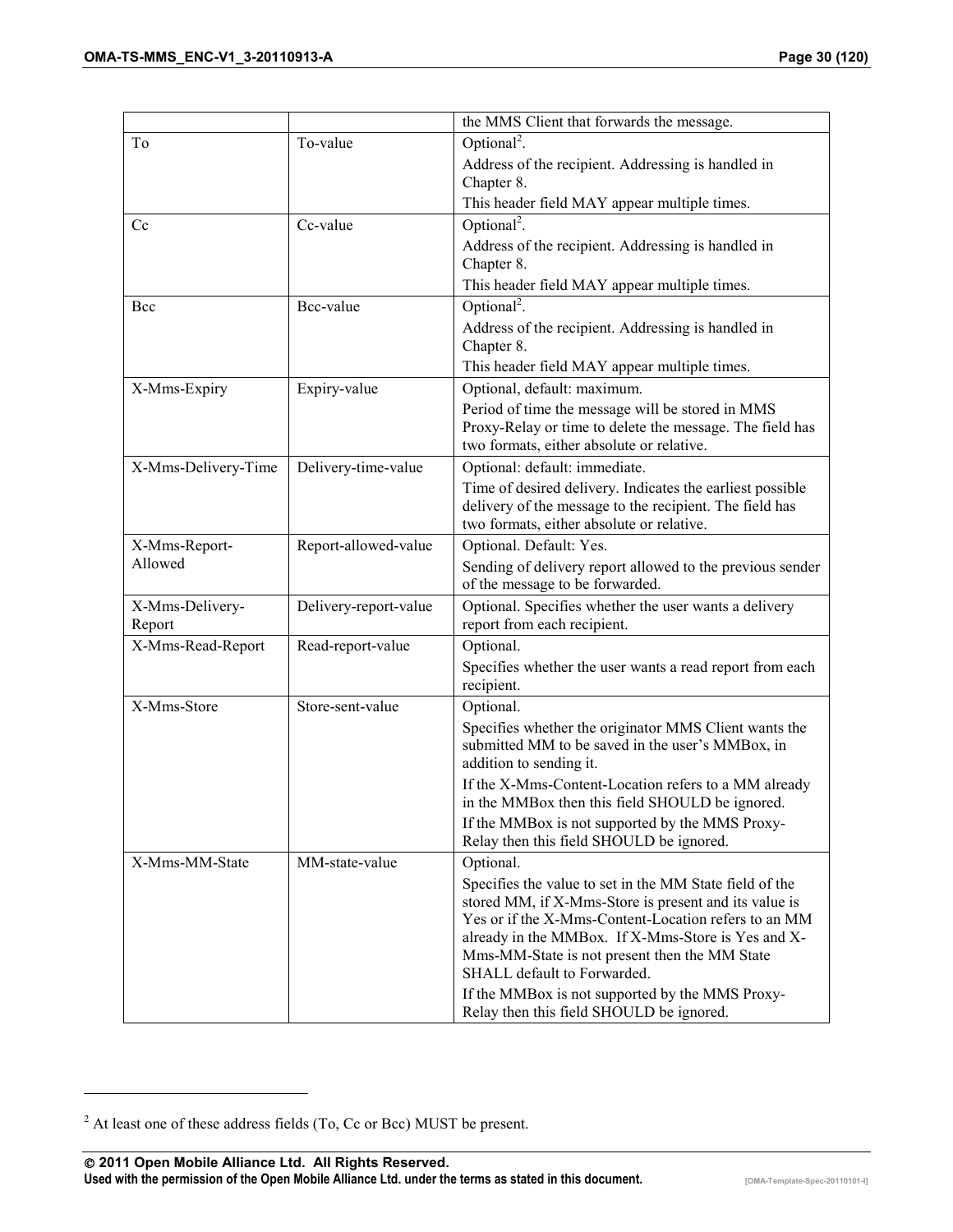<span id="page-30-0"></span>

| X-Mms-MM-Flags | MM-flags-value         | Optional.                                                                                                                                                                                                                                                                                 |
|----------------|------------------------|-------------------------------------------------------------------------------------------------------------------------------------------------------------------------------------------------------------------------------------------------------------------------------------------|
|                |                        | Specifies a keyword to add or detract from the list of<br>keywords associated with a stored MM, if X-Mms-Store<br>is present and its value is Yes. If the MMBox is not<br>supported by the MMS Proxy-Relay then this field<br>SHOULD be ignored.<br>This field MAY appear multiple times. |
| X-Mms-Content- | Content-location-value | Mandatory.                                                                                                                                                                                                                                                                                |
| Location       |                        | This field specifies the location of the message to be<br>forwarded, as received in the M-Notification.ind<br>message.                                                                                                                                                                    |
| X-Mms-Reply-   | Reply-charging-value   | Optional.                                                                                                                                                                                                                                                                                 |
| Charging       |                        | A request for reply-charging from the forwarding MMS<br>Client which indicates the forwarding user's willingness<br>to pay for the reply-MM from the recipient.                                                                                                                           |
| X-Mms-Reply-   | Reply-deadline-value   | Optional.                                                                                                                                                                                                                                                                                 |
| Deadline       |                        | In case of reply-charging, the latest time of submission<br>of replies granted to the recipient(s) (time stamp).                                                                                                                                                                          |
| X-Mms-Reply-   | Reply-charging-size-   | Optional.                                                                                                                                                                                                                                                                                 |
| Charging-Size  | value                  | In case of reply-charging, the maximum size for reply-<br>$MM(s)$ granted to the recipient(s).                                                                                                                                                                                            |

**Table 7: Header fields of M-Forward.req PDU** 

When accepting the forwarding request the MMS Proxy-Relay SHALL insert the address of the forwarding MMS Client into the header field From of the forwarded message. Furthermore the MMS Proxy-Relay MAY insert the address contained in the former From header field of the forwarded message into a new header field X-Mms-Previously-Sent-By and assign a sequence number to that address. That sequence number is an increment of the highest sequence number of the already existing X-Mms-Previously-Sent-By header fields of the same type within the forwarded MM. If there is no X-Mms-Previously-Sent-By header field present in the message to be forwarded the new header field of that type SHALL be allocated and have the sequence number "0", which then identifies the original sender of the message.

Additionally, the MMS Proxy-Relay MAY insert the date and time contained in the Date header field of the message to be forwarded into a new header field X-Mms-Previously-Sent-Date and assign a sequence number to that header field. In that case the sequence number SHALL be the same as the sequence number of the corresponding X-Mms-Previously-Sent-By header field. Thus, the MMS Proxy-Relay MUST provide a corresponding X-Mms-Previously-Sent-By header field for each (optional) X-Mms-Previously-Sent-Date header field.

#### 6.5.2 Forward Confirmation

When the MMS Proxy-Relay has received the Forward request (M-Forward.req message), it SHALL send a confirmation message (M-Forward.conf message) back to the MMS Client indicating the status of the operation.

| <b>Field Name</b>    | <b>Field Value</b>        | <b>Description</b>                                                                                                                                                                       |
|----------------------|---------------------------|------------------------------------------------------------------------------------------------------------------------------------------------------------------------------------------|
| X-Mms-Message-Type   | Message-type-value $=$ m- | Mandatory.                                                                                                                                                                               |
|                      | forward-conf              | Specifies the PDU type.                                                                                                                                                                  |
| X-Mms-Transaction-ID | Transaction-id-value      | Mandatory.                                                                                                                                                                               |
|                      |                           | A unique identifier for the forward transaction that<br>provides linkage between the M-Forward.req and<br>corresponding M-Forward.conf PDU. It originates from<br>the M-Forward.req PDU. |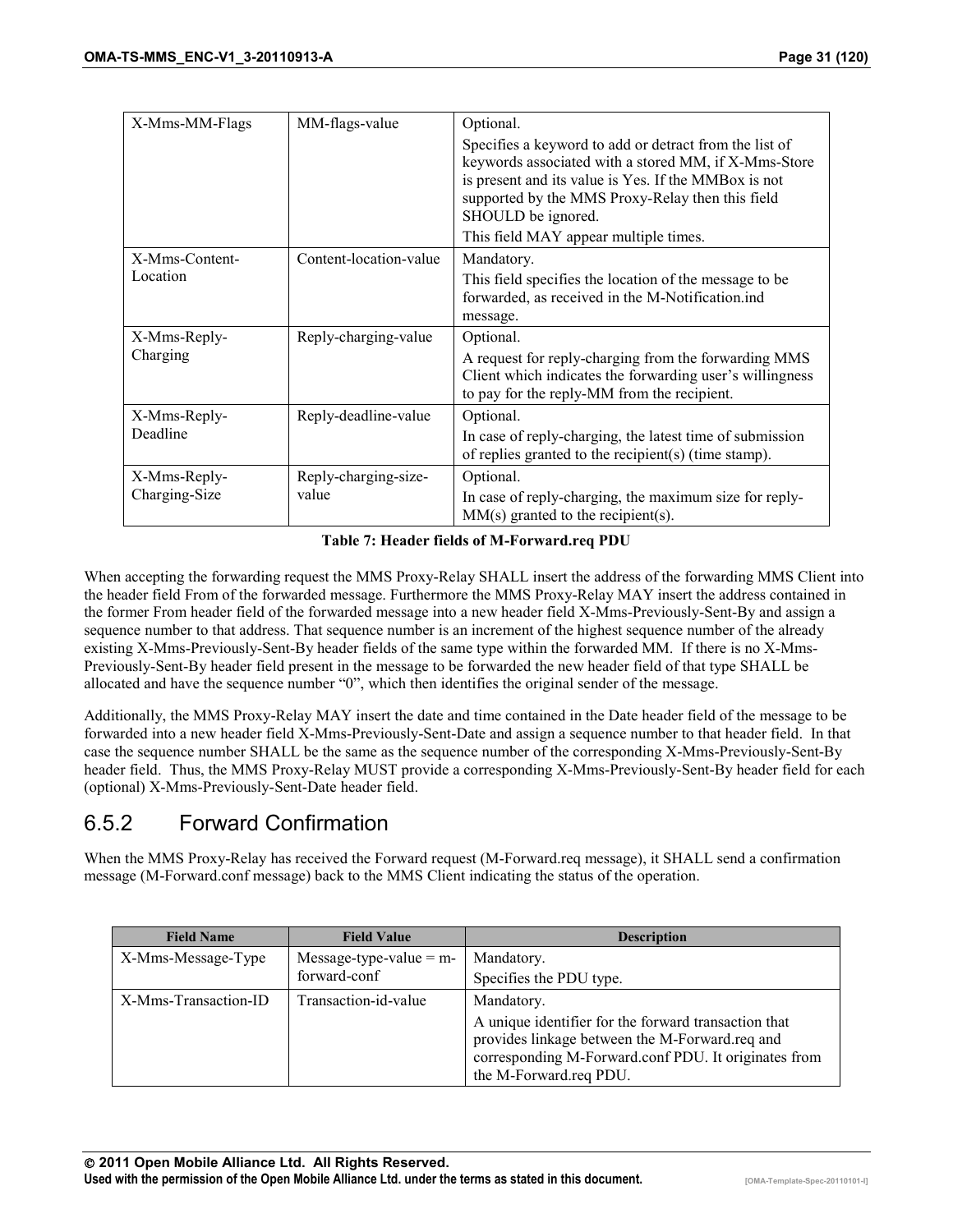<span id="page-31-0"></span>

| X-Mms-MMS-Version     | MMS-version-value       | Mandatory.                                                                                                                                                                                                                                            |
|-----------------------|-------------------------|-------------------------------------------------------------------------------------------------------------------------------------------------------------------------------------------------------------------------------------------------------|
|                       |                         | The MMS version number. According to this                                                                                                                                                                                                             |
|                       |                         | specification, the version is 1.3.                                                                                                                                                                                                                    |
| X-Mms-Response-Status | Response-status-value   | Mandatory.                                                                                                                                                                                                                                            |
|                       |                         | MMS specific status.                                                                                                                                                                                                                                  |
| X-Mms-Response-Text   | Response-text-value     | Optional.                                                                                                                                                                                                                                             |
|                       |                         | Description which qualifies the response status value.                                                                                                                                                                                                |
|                       |                         | The description may be based on the status code names<br>contained in [RFC1893].                                                                                                                                                                      |
| Message-ID            | Message-ID-value        | Optional.                                                                                                                                                                                                                                             |
|                       |                         | This is a unique reference assigned to message. This ID<br>SHALL always be present when the MMS Proxy-Relay<br>accepted the request to forward the MMS message.                                                                                       |
|                       |                         | The ID enables an MMS Client to match delivery reports<br>or read report PDUs with forwarded MMS messages.                                                                                                                                            |
| X-Mms-Content-        | Content-location-value  | Optional.                                                                                                                                                                                                                                             |
| Location              |                         | This field SHALL appear only if the MMS Proxy-Relay<br>supports the MMBox feature - the X-Mms-Store field<br>was present in the M-Forward.req and X-Mms-Store-<br><b>Status indicates Success.</b>                                                    |
|                       |                         | If X-Mms-Content-Location appears then this specifies a<br>reference to the stored version of the MM that can be<br>retrieved or can be used to obtain information about the<br>MM using the WSP/HTTP GET or M-Mbox-View.req.                         |
| X-Mms-Store-Status    | Store-status-value      | Optional.                                                                                                                                                                                                                                             |
|                       |                         | This field SHALL appear only if the X-Mms-Store field<br>was present in the M-Forward.req and the MMS Proxy-<br>Relay supports the MMBox feature. If the field appears<br>it indicates if the submitted MM was successfully stored<br>into the MMBox. |
| X-Mms-Store-Status-   | Store-status-text-value | Optional.                                                                                                                                                                                                                                             |
| Text                  |                         | Description that qualifies the X- Mms-Store-Status field<br>value.                                                                                                                                                                                    |

#### **Table 8: Header fields of M-Forward.conf PDU**

The MMS Proxy-Relay MUST always assign a message ID to the message when it successfully received the forwarding request. The message ID shall be globally unique according to the needs of the MMS Proxy-Relay that received the forwarding request.

## **6.6 Delivery Reporting**

A MMS Delivery Report MUST be sent from the MMS Proxy-Relay to the originator MMS Client or the forwarding MMS Client when a delivery report has been requested and the recipient MMS Client has not explicitly requested for denial of the report. As for example, the recipient can request for denial of the Delivery Report by using the X-Mms-Report-Allowed field of M-Acknowledge.ind or M-NotifyResp.ind PDU. There will be a separate delivery report from each recipient. There is no response PDU to the delivery report.

| <b>Field Name</b>  | <b>Field Value</b>        | <b>Description</b>                                                              |
|--------------------|---------------------------|---------------------------------------------------------------------------------|
| X-Mms-Message-Type | Message-type-value = $m-$ | Mandatory.                                                                      |
|                    | delivery-ind              | Specifies the PDU type.                                                         |
| X-Mms-MMS-Version  | MMS-version-value         | Mandatory.                                                                      |
|                    |                           | The MMS version number. According to this<br>specification, the version is 1.3. |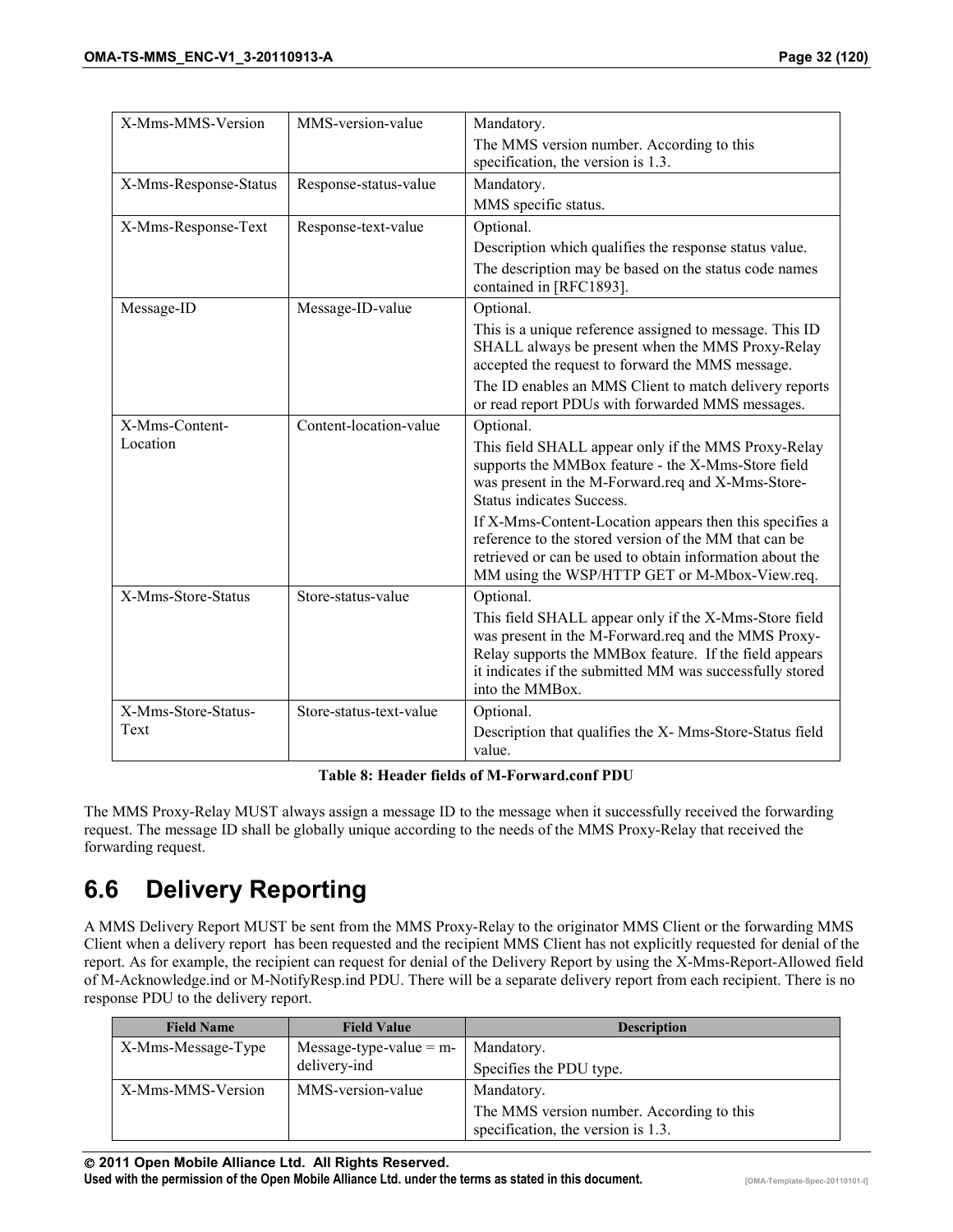<span id="page-32-0"></span>

| Message-ID            | Message-ID-value      | Mandatory.                                                                                                                                                     |
|-----------------------|-----------------------|----------------------------------------------------------------------------------------------------------------------------------------------------------------|
|                       |                       | This is the reference that was originally assigned to the<br>MM by the MMS Proxy-Relay and included in the<br>corresponding M-Send.conf or M-Forward.conf PDU. |
|                       |                       | The ID enables an MMS Client to match delivery reports<br>with previously sent or forwarded MMs.                                                               |
| To                    | To-value              | Mandatory.                                                                                                                                                     |
|                       |                       | Needed for reporting in case of point-to-multipoint<br>message.                                                                                                |
| Date                  | Date-value            | Mandatory.                                                                                                                                                     |
|                       |                       | Date and time the message was handled (fetched,<br>expired, etc.) by the recipient or MMS Proxy-Relay.                                                         |
| X-Mms-Status          | Status-value          | Mandatory.                                                                                                                                                     |
|                       |                       | The status of the message.                                                                                                                                     |
| X-Mms-Status-Text     | Status-text-value     | Optional.                                                                                                                                                      |
|                       |                       | Description which qualifies the X-Mms-Status field<br>value.                                                                                                   |
| X-Mms-Applic-ID       | Applic-ID-value       | Optional.                                                                                                                                                      |
|                       |                       | Identification of the destination application.                                                                                                                 |
| X-Mms-Reply-Applic-   | Applic-ID-value       | Optional.                                                                                                                                                      |
| ID                    |                       | Identification of a "reply path" to this delivery report.                                                                                                      |
| X-Mms-Aux-Applic-Info | Aux-Applic-Info-value | Optional.                                                                                                                                                      |
|                       |                       | Auxiliary application information for internal use of the<br>destination application                                                                           |

**Table 9: Header fields of M-Delivery.ind PDU** 

## **6.7 Read Reporting**

Read reporting can be done either in the form of a new MM or be handled by specific PDUs. Backward compatibility between these methods is handled with the **X-Mms-MMS-Version** header field and a transformation mechanism in the originating Proxy-Relay. If the MMS Client is of higher version than 1.0 and if it supports read reporting it MUST also support the handling of Read Report PDUs.

#### 6.7.1 Multimedia Message Read Report

When the originating terminal requested the Read Report in the MM, the recipient MMS Client MAY send a new MM back to the originating MMS Client when the user has handled the MM. The content of the MM is a terminal implementation issue. The Read Report MM MUST have the X-Mms-Message-Class as Auto in the MMS header.

The MMS Proxy-Relay MUST deliver the Read Report as ordinary MM.

When the originating terminal receives the Read Report, it SHALL NOT create Read Report or indicate to the Proxy-Relay to create a Delivery Report.

#### 6.7.2 PDU Read Report

There are two types of PDUs used for the handling of Read Reports. On the MM recipient side the **M-Read-Rec.ind** MUST be used and on the MM originating side the **M-Read-Orig.ind** MUST be used.

| <b>Field Name</b>  | <b>Field Value</b> | <b>Description</b>      |
|--------------------|--------------------|-------------------------|
| X-Mms-Message-Type | m-read-rec-ind     | Mandatory.              |
|                    |                    | Identifies the PDU type |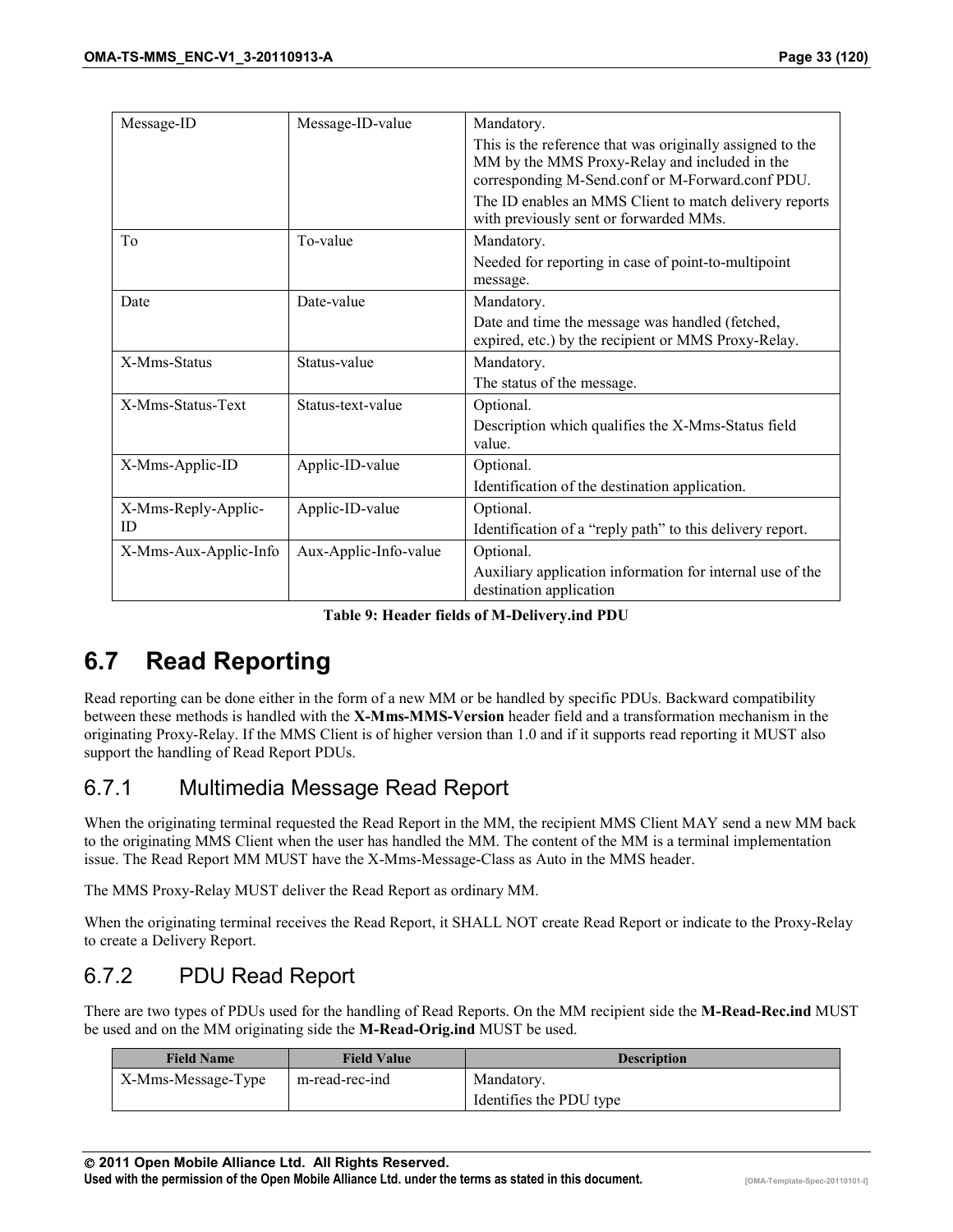<span id="page-33-0"></span>

| X-Mms-MMS-Version     | MMS-version-value     | Mandatory.                                                                                                                                                                                                          |
|-----------------------|-----------------------|---------------------------------------------------------------------------------------------------------------------------------------------------------------------------------------------------------------------|
|                       |                       | The MMS version number. According to this                                                                                                                                                                           |
|                       |                       | specification, the version is 1.3.                                                                                                                                                                                  |
| Message-ID            | Message-ID-value      | Mandatory.                                                                                                                                                                                                          |
|                       |                       | This is the reference that was originally assigned to the<br>MM by the MMS Proxy-Relay and included in the<br>corresponding M-Retrieve.conf PDU.                                                                    |
|                       |                       | The ID enables an MMS Client to match read report<br>PDUs with previously sent or forwarded MMs.                                                                                                                    |
| T <sub>0</sub>        | To-value              | Mandatory                                                                                                                                                                                                           |
|                       |                       | The address of the recipient of the Read Report, i.e. the<br>originator of the original multimedia message.                                                                                                         |
| From                  | From-value            | Mandatory                                                                                                                                                                                                           |
|                       |                       | Address of the sender of the Read Report. The sending<br>client MUST send either its address or insert an address<br>token. In case of token, the MMS Proxy-Relay MUST<br>insert the correct address of the sender. |
| Date                  | Date-value            | Optional                                                                                                                                                                                                            |
|                       |                       | Time the message was handled by the recipient MMS<br>Client.                                                                                                                                                        |
| X-Mms-Read-Status     | Read-status-value     | Mandatory                                                                                                                                                                                                           |
|                       |                       | The status of the message.                                                                                                                                                                                          |
| X-Mms-Applic-ID       | Applic-ID-value       | Optional.                                                                                                                                                                                                           |
|                       |                       | Identification of the application this read report is<br>intended for                                                                                                                                               |
| X-Mms-Reply-Applic-   | Applic-ID-value       | Optional.                                                                                                                                                                                                           |
| ID                    |                       | Identification of a 'reply path' to this read report.                                                                                                                                                               |
| X-Mms-Aux-Applic-Info | Aux-Applic-Info-value | Optional.                                                                                                                                                                                                           |
|                       |                       | Auxiliary application information for internal use of the<br>destination application                                                                                                                                |

**Table 10: Header Fields of M-Read-Rec.ind PDU** 

| <b>Field Name</b>  | <b>Field Value</b> | <b>Description</b>                                                                                                                                             |
|--------------------|--------------------|----------------------------------------------------------------------------------------------------------------------------------------------------------------|
| X-Mms-Message-Type | m-read-orig-ind    | Mandatory.                                                                                                                                                     |
|                    |                    | Identifies the PDU type                                                                                                                                        |
| X-Mms-MMS-Version  | MMS-version-value  | Mandatory.                                                                                                                                                     |
|                    |                    | The MMS version number. According to this<br>specification, the version is 1.3.                                                                                |
| Message-ID         | Message-ID-value   | Mandatory.                                                                                                                                                     |
|                    |                    | This is the reference that was originally assigned to the<br>MM by the MMS Proxy-Relay and included in the<br>corresponding M-Send.conf or M-Forward.conf PDU. |
|                    |                    | The ID enables an MMS Client to match read report<br>PDUs with previously sent or forwarded MMs.                                                               |
| To                 | To-value           | Mandatory                                                                                                                                                      |
|                    |                    | The address of the recipient of the Read Report, <i>i.e.</i> the<br>originator of the original multimedia message.                                             |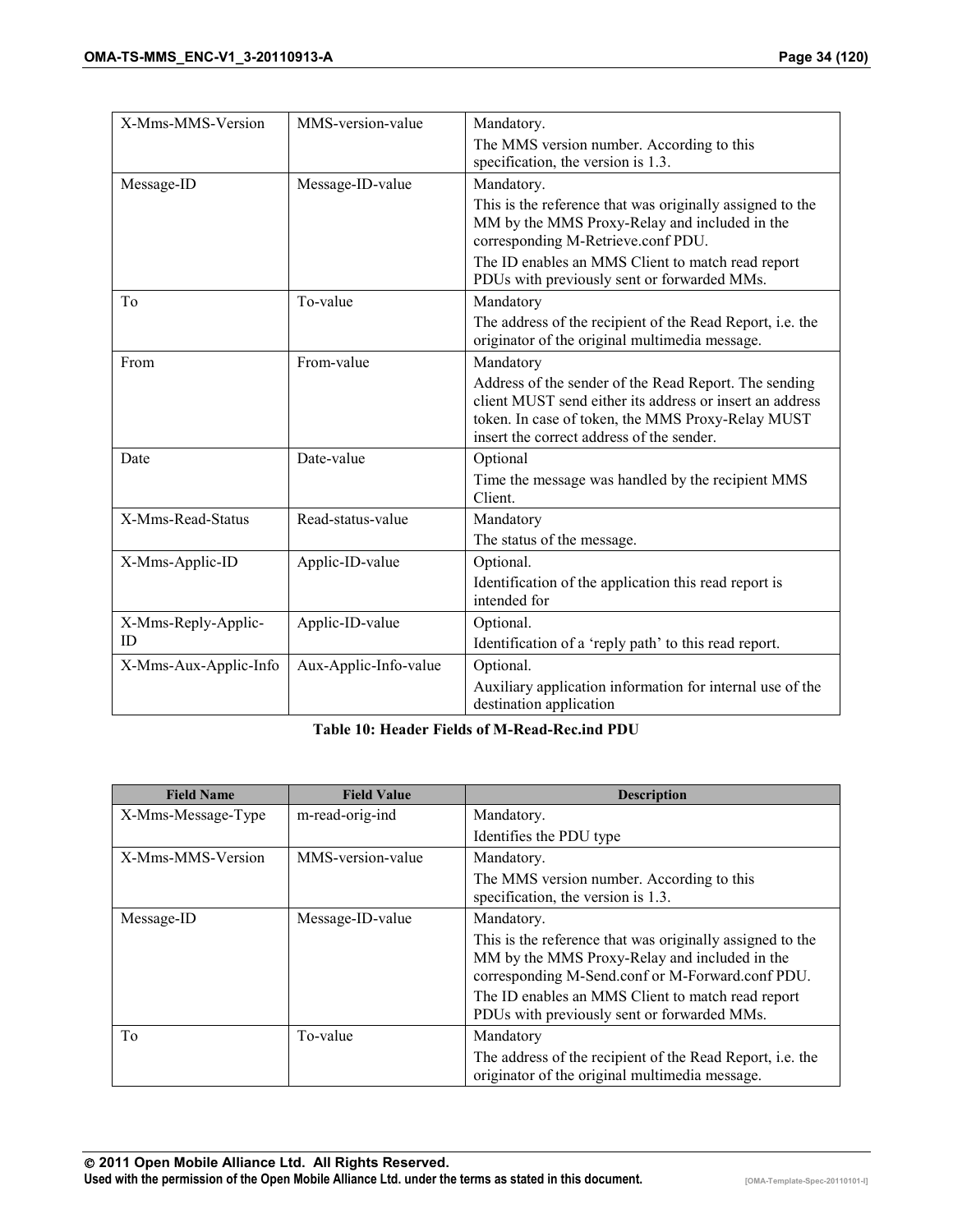<span id="page-34-0"></span>

| From                  | From-value            | Mandatory                                                                                                                                                                             |
|-----------------------|-----------------------|---------------------------------------------------------------------------------------------------------------------------------------------------------------------------------------|
|                       |                       | The address of the originator of the Read Report, <i>i.e.</i> the<br>recipient of the original multimedia message.                                                                    |
|                       |                       | The insert-address-token MUST NOT be used as the<br>value of the field.                                                                                                               |
| Date                  | Date-value            | Mandatory                                                                                                                                                                             |
|                       |                       | Time the message was handled by the recipient MMS<br>Client. The Recipient MMS Proxy-Relay SHALL<br>generate the Date field according to [TS23140] when the<br>time stamp is missing. |
| X-Mms-Read-Status     | Read-status-value     | Mandatory                                                                                                                                                                             |
|                       |                       | The status of the message.                                                                                                                                                            |
| X-Mms-Applic-ID       | Applic-ID-value       | Optional.                                                                                                                                                                             |
|                       |                       | Identification of the application this read report is<br>intended for                                                                                                                 |
| X-Mms-Reply-Applic-   | Applic-ID-value       | Optional.                                                                                                                                                                             |
| ID                    |                       | Identification of a 'reply path' to this read report.                                                                                                                                 |
| X-Mms-Aux-Applic-Info | Aux-Applic-Info-value | Optional.                                                                                                                                                                             |
|                       |                       | Auxiliary application information for internal use of the<br>destination application                                                                                                  |

**Table 11: Header Fields of M-Read-Orig.ind PDU** 

If the originating MMS Client does not support the M-read-orig.ind PDU the originating Proxy-Relay MAY convert the PDU into a MM, as described in [MMSCTR].

## **6.8 Storing and Updating a Message to MMBox**

This section describes the transaction of a MMS Client that decides to save a MM that has not been retrieved as yet. The transaction is based on the M-Mbox-Store.req that is sent from the MMS Client to the MMS Proxy-Relay and confirmation of the operation that is returned via the M-Mbox-Store.conf PDU. This transaction may also be used to change the MM Status or MM Flags keywords associated with an MM that already resides in the MMBox. This transaction MUST be supported only if the MMS Proxy-Relay supports the MMBox functionality.

| <b>Field Name</b>    | <b>Field Value</b>        | <b>Description</b>                                                                                                                                                                                                                 |
|----------------------|---------------------------|------------------------------------------------------------------------------------------------------------------------------------------------------------------------------------------------------------------------------------|
| X-Mms-Message-Type   | Message-type-value = $m-$ | Mandatory.                                                                                                                                                                                                                         |
|                      | mbox-store-req            | Specifies the PDU type.                                                                                                                                                                                                            |
| X-Mms-Transaction-ID | Transaction-id-value      | Mandatory.                                                                                                                                                                                                                         |
|                      |                           | A unique identifier for the store/update transaction that<br>provides linkage between the M-Mbox-Store.req and<br>corresponding M-Mbox-Store.conf PDUs. It originates<br>from the M-Mbox-Store.reg PDU.                            |
| X-Mms-MMS-Version    | MMS-version-value         | Mandatory.                                                                                                                                                                                                                         |
|                      |                           | The MMS version number. According to this<br>specification, the version is 1.3.                                                                                                                                                    |
| X-Mms-Content-       | Content-location-value    | Mandatory.                                                                                                                                                                                                                         |
| Location             |                           | This field specifies the location of the message to be.<br>stored or updated. This reference is obtained from either<br>the M-Notification.ind, M-Mbox-View.conf, or any<br>transaction that stored a message to the user's MMBox. |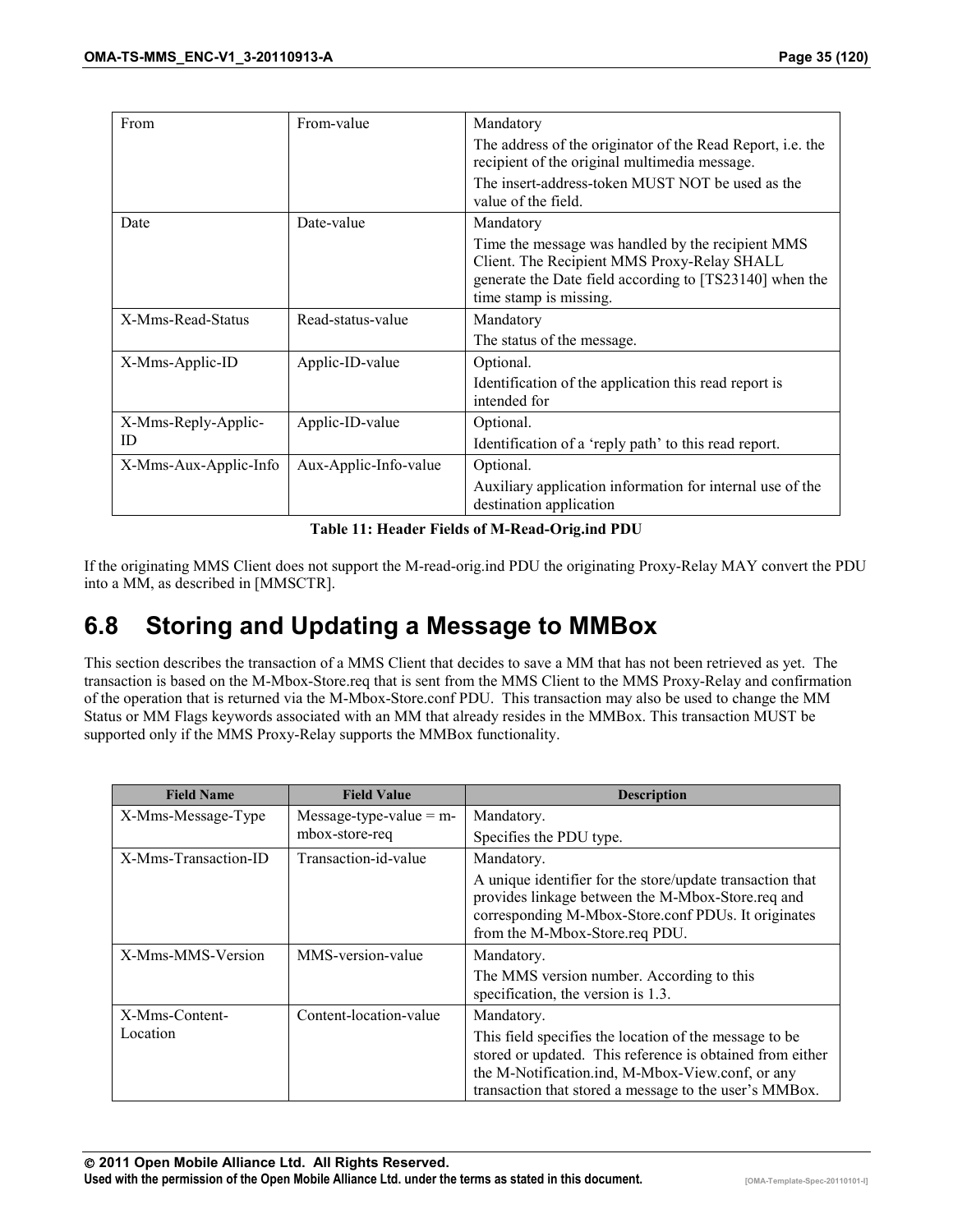<span id="page-35-0"></span>

| X-Mms-MM-State | MM-state-value | Optional.                                                                                                                                                                                                         |
|----------------|----------------|-------------------------------------------------------------------------------------------------------------------------------------------------------------------------------------------------------------------|
|                |                | The new value to give the state of the stored message.                                                                                                                                                            |
|                |                | If X-Mms-Content-Location refers to a message to be<br>stored (i.e. a message reference that was obtained from<br>an M-Notification.ind) then this shall default to New.<br>Otherwise, there is no default value. |
| X-Mms-MM-Flags | MM-flags-value | Optional.                                                                                                                                                                                                         |
|                |                | The keyword values to add or detract to the MM Flags of<br>the stored message. There is no default.                                                                                                               |
|                |                | This field MAY appear multiple times.                                                                                                                                                                             |

#### **Table 12: Header fields for M-Mbox-Store.req PDU**

If the X-Mms-Content-Location refers to a MM that is not in the user's MMBox then the MMS Proxy-Relay SHOULD transfer the contents of the referenced MM together with the relevant header information and the MM State and MM Flags fields indicated in the request. If the X-Mms-MM-State field is not present the message SHALL be stored with MM State set to New.

If the X-Mms-Content-Location refers to a MM that is currently in the user's MMBox, then the MMS Proxy-Relay SHOULD use the values of the X-Mms-MM-State and X-Mms-MM-Flags fields to update the current values stored in the message.

In either case the MMS Proxy-Relay SHALL respond to the request with a M-Mbox-Store.conf indicating that the MM has been relocated to the user's MMBox or updated appropriately. If the request was successful then the MMS Proxy-Relay MUST supply a reference to the location of the message in the user's MMBox.

| <b>Field Name</b>    | <b>Field Value</b>        | <b>Description</b>                                                                                                                                                                                        |
|----------------------|---------------------------|-----------------------------------------------------------------------------------------------------------------------------------------------------------------------------------------------------------|
| X-Mms-Message-Type   | Message-type-value = $m-$ | Mandatory.                                                                                                                                                                                                |
|                      | mbox-store-conf           | Specifies the PDU type.                                                                                                                                                                                   |
| X-Mms-Transaction-ID | Transaction-id-value      | Mandatory.                                                                                                                                                                                                |
|                      |                           | A unique identifier for the store/update transaction that<br>provides linkage between the M-Mbox-Store.req and<br>corresponding M-Mbox-Store.conf PDU. It originates<br>from the M-Mbox-Store.req PDU.    |
| X-Mms-MMS-Version    | MMS-version-value         | Mandatory.                                                                                                                                                                                                |
|                      |                           | The MMS version number. According to this<br>specification, the version is 1.3.                                                                                                                           |
| X-Mms-Content-       | Content-location-value    | Optional.                                                                                                                                                                                                 |
| Location             |                           | This field SHALL appear only if X-Mms-Store-Status<br>indicates Success.                                                                                                                                  |
|                      |                           | If it appears then this specifies a reference to the stored<br>version of the MM that can be retrieved or can be used to<br>obtain information about the MM using the WSP/HTTP<br>GET or M-Mbox-View.req. |
| X-Mms-Store-Status   | Store-status-value        | Mandatory.                                                                                                                                                                                                |
|                      |                           | The status of the store/update request.                                                                                                                                                                   |
| X-Mms-Store-Status-  | Store-status-text-value   | Optional.                                                                                                                                                                                                 |
| Text                 |                           | Description which qualifies the X-Mms-Store-Status.                                                                                                                                                       |

#### **Table 13: Header fields for M-Mbox-Store.conf PDU**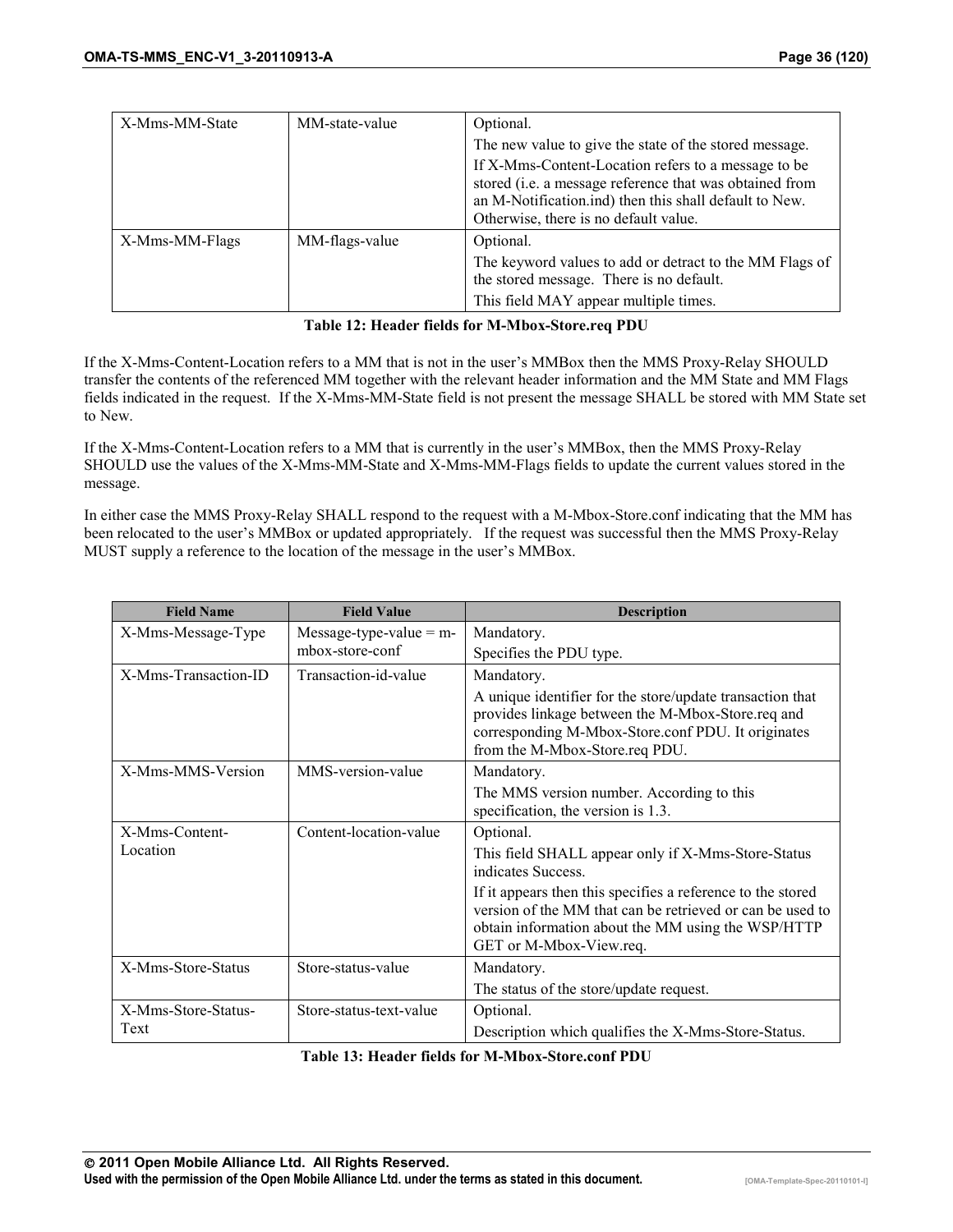# **6.9 Viewing Information of Messages in MMBox**

The MMS Client may request a listing of the MM that are stored in the user's MMBox or obtain information concerning a set of MM known to be stored in the MMBox. The transaction used to obtain this information is started with the M-Mbox-View.req. The MMS Proxy-Relay SHOULD reply with an M-Mbox-View.conf.

| <b>Field Name</b>    | <b>Field Value</b>     | <b>Description</b>                                                                                                                                                                                                                                                                                        |
|----------------------|------------------------|-----------------------------------------------------------------------------------------------------------------------------------------------------------------------------------------------------------------------------------------------------------------------------------------------------------|
| X-Mms-Message-Type   | $Message-type-value =$ | Mandatory.                                                                                                                                                                                                                                                                                                |
|                      | m-mbox-view-req        | Specifies the PDU type.                                                                                                                                                                                                                                                                                   |
| X-Mms-Transaction-ID | Transaction-id-value   | Mandatory.                                                                                                                                                                                                                                                                                                |
|                      |                        | A unique identifier for the viewing transaction that<br>provides linkage between the M-Mbox-View.req and<br>corresponding M-Mbox-View.conf PDU.                                                                                                                                                           |
| X-Mms-MMS-Version    | MMS-version-value      | Mandatory.                                                                                                                                                                                                                                                                                                |
|                      |                        | The MMS version number. According to this<br>specification, the version is 1.3.                                                                                                                                                                                                                           |
| X-Mms-Content-       | Content-location-value | Optional.                                                                                                                                                                                                                                                                                                 |
| Location             |                        | A message reference obtained from any transaction that<br>stored a message to the MMBox or a previous result<br>from the M-Mbox-View.conf. Attributes of the specific<br>message that is referenced should be returned.                                                                                   |
|                      |                        | This field MAY appear multiple times.                                                                                                                                                                                                                                                                     |
| X-Mms-MM-State       | MM-state-value         | Optional.<br>Specifies a MM State value to use in selecting the<br>messages to return their information.<br>This field MAY appear multiple times. If this appears<br>multiple times the selection SHALL be the union of all<br>the selection values.                                                      |
| X-Mms-MM-Flags       | MM-flags-value         | Optional.                                                                                                                                                                                                                                                                                                 |
|                      |                        | Specifies a MM Flags keyword to use in selecting the<br>messages to return their information.<br>This field MAY appear multiple times. If this appears<br>multiple times the selection SHALL be the <i>union</i> of all<br>the selection values.                                                          |
| X-Mms-Start          | Index-value            | Optional.                                                                                                                                                                                                                                                                                                 |
|                      |                        | A number, indicating the index of the first MM of those<br>selected to have information returned in the response. If<br>this is absent, the first item selected SHALL be returned.                                                                                                                        |
| X-Mms-Limit          | Index-value            | Optional.                                                                                                                                                                                                                                                                                                 |
|                      |                        | A number indicating the maximum number of selected<br>MMs whose information SHALL be returned in the<br>response.<br>If this is absent, information elements from all remaining<br>MMs SHALL be returned. If this is zero then no MM-                                                                     |
|                      |                        | related information SHALL be returned.                                                                                                                                                                                                                                                                    |
| X-Mms-Attributes     | Attributes-value       | Optional.<br>A list of information elements that should appear in the<br>view for each selected message. If this field does not<br>appear then MMS Proxy-Relay SHOULD use a system<br>default. If no system default is defined then the subset of<br>message fields that appear in the M-Notification.ind |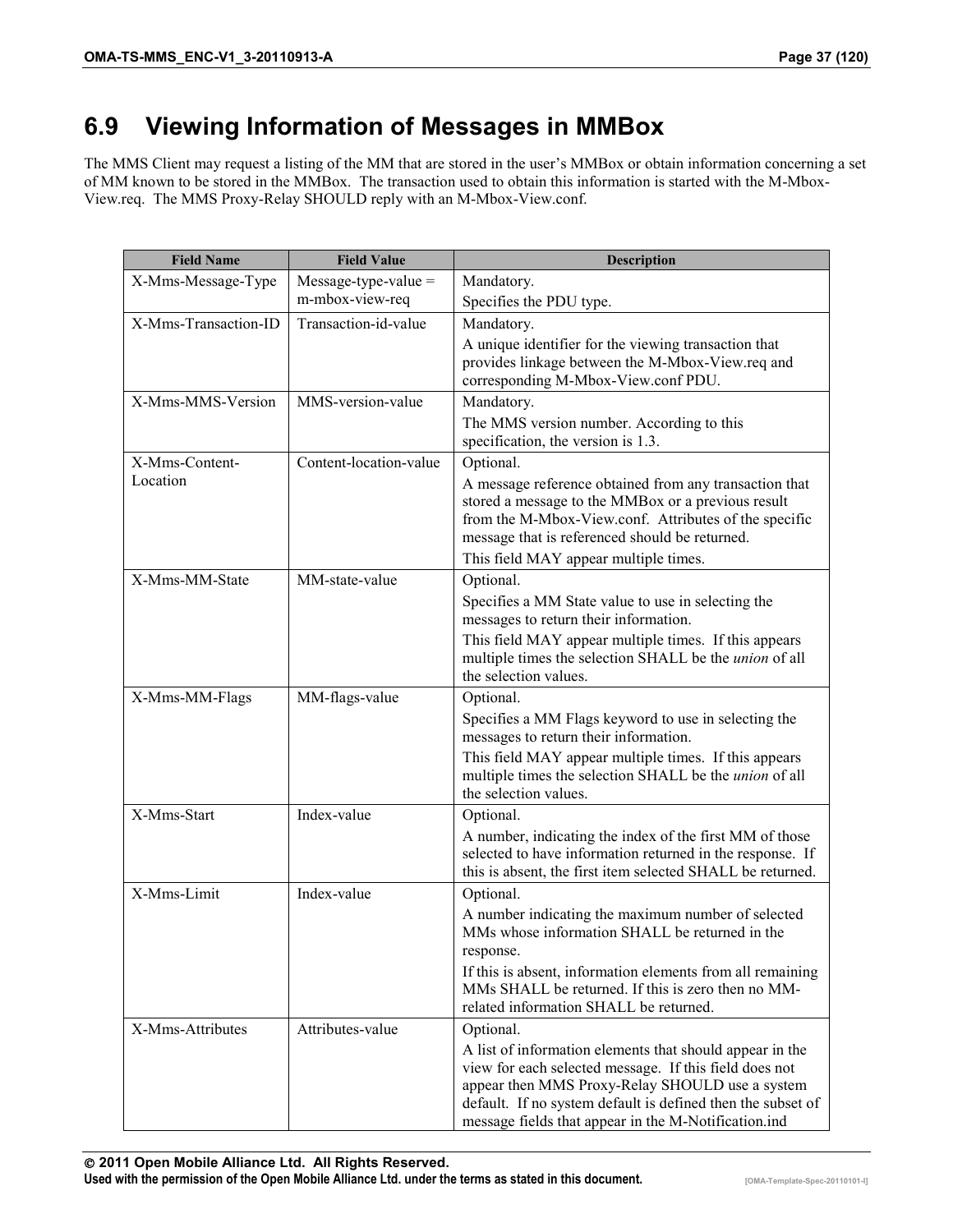|              |                 | PDU SHALL be used.                                                                                              |
|--------------|-----------------|-----------------------------------------------------------------------------------------------------------------|
|              |                 | This field MAY appear multiple times.                                                                           |
| X-Mms-Totals | Mbox-totals-req | Optional.                                                                                                       |
|              |                 | Indicates that MMS Client is requesting a total count of<br>messages currently stored in MMBox. Default is No.  |
| X-Mms-Ouotas | Mbox-quotas-req | Optional.                                                                                                       |
|              |                 | Indicates that MMS Client is requesting an indication of<br>the quotas defined for user's MMBox. Default is No. |

|  |  | Table 14: Header fields for M-Mbox-View.req PDU |  |
|--|--|-------------------------------------------------|--|
|  |  |                                                 |  |

The MMS Proxy-Relay SHALL determine the selection process indicated in the request, search the MMBox for all messages that comply with the union of all selection criteria, i.e X-Mms-Content-Location, X-Mms-MM-State, and X-Mms-MM-Flags values. The MMS Proxy-Relay shall then limit this selection according to the indexing indicated by the X-Mms-Start and X-Mms-Limit field values and return the requested information for this list of MM. In addition, the MMS Proxy-Relay SHALL return information for all MM in the MMBox as requested by the X-Mms-Totals and X-Mms-Quotas fields.

The following table describes the header information for the X-Mbox-View.conf PDU.

| <b>Field Name</b>    | <b>Field Value</b>     | <b>Description</b>                                                                                                                                                                                     |
|----------------------|------------------------|--------------------------------------------------------------------------------------------------------------------------------------------------------------------------------------------------------|
| X-Mms-Message-Type   | $Message-type-value =$ | Mandatory.                                                                                                                                                                                             |
|                      | m-mbox-view-conf       | Specifies the PDU type.                                                                                                                                                                                |
| X-Mms-Transaction-ID | Transaction-id-value   | Mandatory.                                                                                                                                                                                             |
|                      |                        | A unique identifier for the viewing transaction that<br>provides linkage between the M-Mbox-View.req and<br>corresponding M-Mbox-View.conf PDU.                                                        |
| X-Mms-MMS-Version    | MMS-version-value      | Mandatory.                                                                                                                                                                                             |
|                      |                        | The MMS version number. According to this<br>specification, the version is 1.3.                                                                                                                        |
| X-Mms-Response-      | Response-status-value  | Mandatory.                                                                                                                                                                                             |
| <b>Status</b>        |                        | Indicates the result of the selection. Empty set of<br>selected messages should be indicated by a success status<br>and the X-Mms-Message-Count SHALL be set to zero<br>(0).                           |
| X-Mms-Response-      | Response -text-value   | Optional.                                                                                                                                                                                              |
| Text                 |                        | Description that qualifies the Response-status-value.                                                                                                                                                  |
| X-Mms-Content-       | Content-location-value | Optional.                                                                                                                                                                                              |
| Location             |                        | The list of MM that were specified in the corresponding<br>request. If there were no X-Mms-Content-Location<br>specified in the request this SHALL not appear in reply.                                |
|                      |                        | This field MAY appear multiple times.                                                                                                                                                                  |
| X-Mms-MM-State       | MM-state-value         | Optional.                                                                                                                                                                                              |
|                      |                        | Specifies the MM State values to use in selecting the<br>messages. If no X-Mms-MM-State fields appeared in<br>the request this SHALL not appear in the reply.<br>This field MAY appear multiple times. |
| X-Mms-MM-Flags       | MM-flags-value         | Optional.                                                                                                                                                                                              |
|                      |                        | Specifies the MM Flags values to use in selecting the<br>messages. If no X-Mms-MM-Flags fields appeared in<br>the request this SHALL not appear in the reply.                                          |
|                      |                        | This field MAY appear multiple times.                                                                                                                                                                  |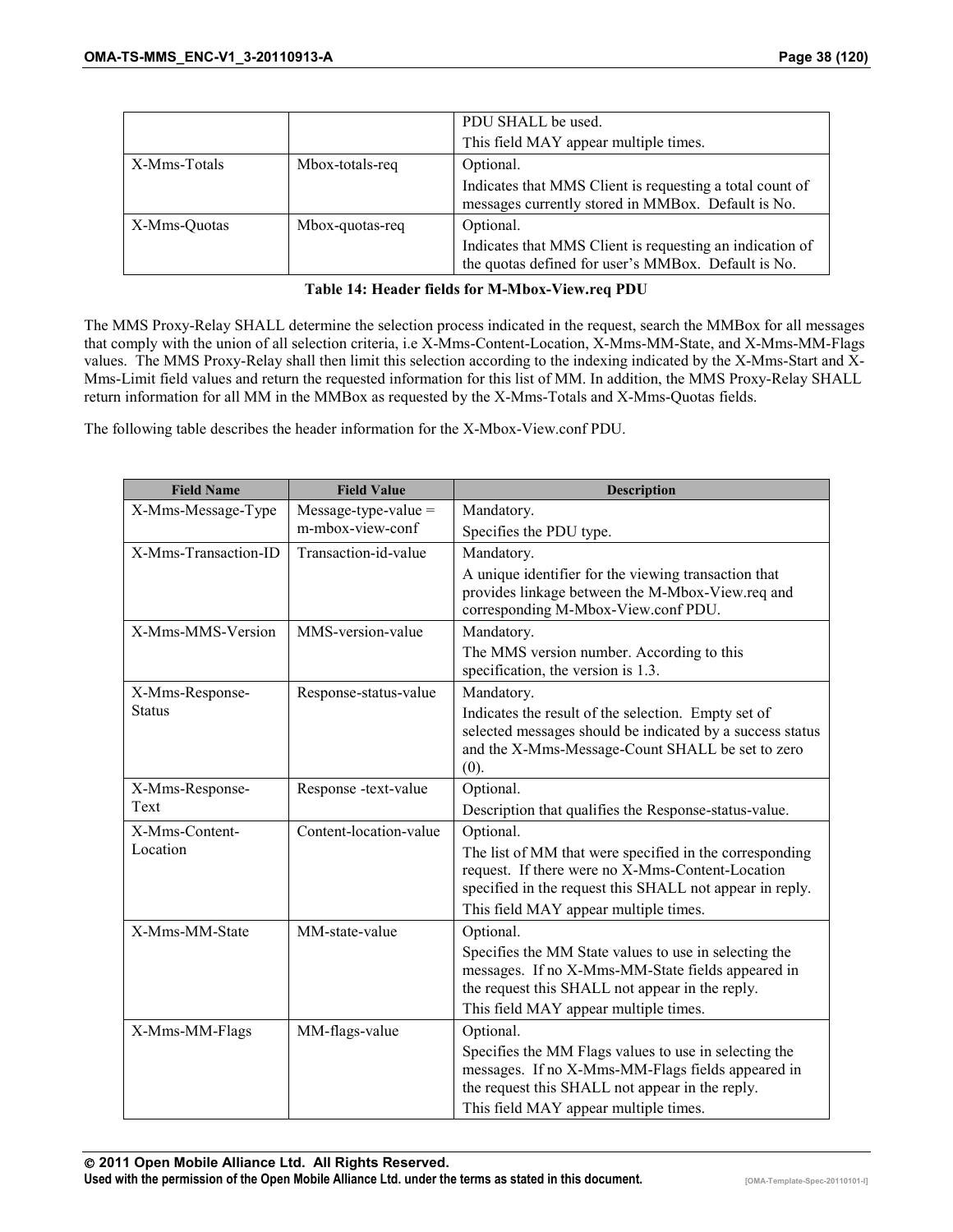| X-Mms-Start       | Index-value         | Optional.                                                                                                       |
|-------------------|---------------------|-----------------------------------------------------------------------------------------------------------------|
|                   |                     | A number, indicating the index of the first MM of those                                                         |
|                   |                     | selected to have information returned in the response. If                                                       |
|                   |                     | no X-Mms-Start field appeared in the request this                                                               |
|                   |                     | SHALL not appear in the reply.                                                                                  |
| X-Mms-Limit       | Index-value         | Optional.                                                                                                       |
|                   |                     | A number, indicating the number of MM that the MMS                                                              |
|                   |                     | Client requested to be displayed. If no X-Mms-Limit                                                             |
|                   |                     | field appeared in the request this SHALL not appear in                                                          |
|                   |                     | the reply.                                                                                                      |
| X-Mms-Attributes  | Attributes-value    | Optional.                                                                                                       |
|                   |                     | The list of information elements that are included for                                                          |
|                   |                     | each selected message. If the list was not specified in the                                                     |
|                   |                     | request this MAY not appear in the response PDU.                                                                |
|                   |                     | This field MAY appear multiple times.                                                                           |
| X-Mms-Mbox-Totals | Mbox-totals-value   | Optional.                                                                                                       |
|                   |                     | Gives the total number of messages or bytes in the user's                                                       |
|                   |                     | MMBox. This field MUST appear if the X-Mms-Totals                                                               |
|                   |                     | field was "Yes" in the corresponding request. If this field<br>is supplied, it SHOULD indicate the same type(s) |
|                   |                     | (messages and/or bytes) as in X-Mms-Mbox-Quotas.                                                                |
| X-Mms-Mbox-Quotas | Mbox-quotas-value   | Optional.                                                                                                       |
|                   |                     | Gives the quotas defined for the user's MMBox in                                                                |
|                   |                     | messages and/or bytes. This field MAY appear more                                                               |
|                   |                     | than once. This field MUST appear at least once if the                                                          |
|                   |                     | X-Mms-Quotas field was "Yes" in the corresponding                                                               |
|                   |                     | request. If this field is supplied, it SHOULD indicate the                                                      |
|                   |                     | same type(s) (messages and/or bytes) as in X-Mms-                                                               |
|                   |                     | Mbox-Totals.                                                                                                    |
| X-Mms-Message-    | Message-count-value | Optional.                                                                                                       |
| Count             |                     | Number of messages listed in content of the PDU.                                                                |
| Content-Type      | Content-type-value  | Mandatory                                                                                                       |
|                   |                     | The content type of the body. This field SHALL appear                                                           |
|                   |                     | as the last field of the PDU header. If there is no body                                                        |
|                   |                     | then this field SHALL be set to "*/*" (encoded as $0x00$ ).                                                     |

**Table 15: Header fields for M-Mbox-View.conf PDU** 

The response PDU SHALL include content that contains the information for the messages that were requested, and the original selection parameters included in the M-Mbox-View.req. The content SHALL be encoded in a nested "application/vnd.wap.multipart.mixed" entity, as specified in [WAPWSP], where each MM description is contained in a separate part of this structure. Each MM description part SHALL have a content-type, e.g. "application/vnd.wap.mmsmessage", and SHALL be described by the PDU described in section 6.9.1.

## 6.9.1 MMBox Description PDU

The following PDU SHALL be used by the M-Mbox-View.conf and the M-Mbox-Upload.req data payload to describe the MM.

| <b>Field Name</b>  | <b>Field Value</b>     | <b>Description</b>                                       |
|--------------------|------------------------|----------------------------------------------------------|
| X-Mms-Message-Type | $Message-type-value =$ | Mandatory.                                               |
|                    | m-mbox-descr           | Specifies that this is a MMBoxMM descriptor.             |
| X-Mms-Content-     | Content-location-value | Conditional.                                             |
| Location           |                        | This field shall only be used in conjunction with the M- |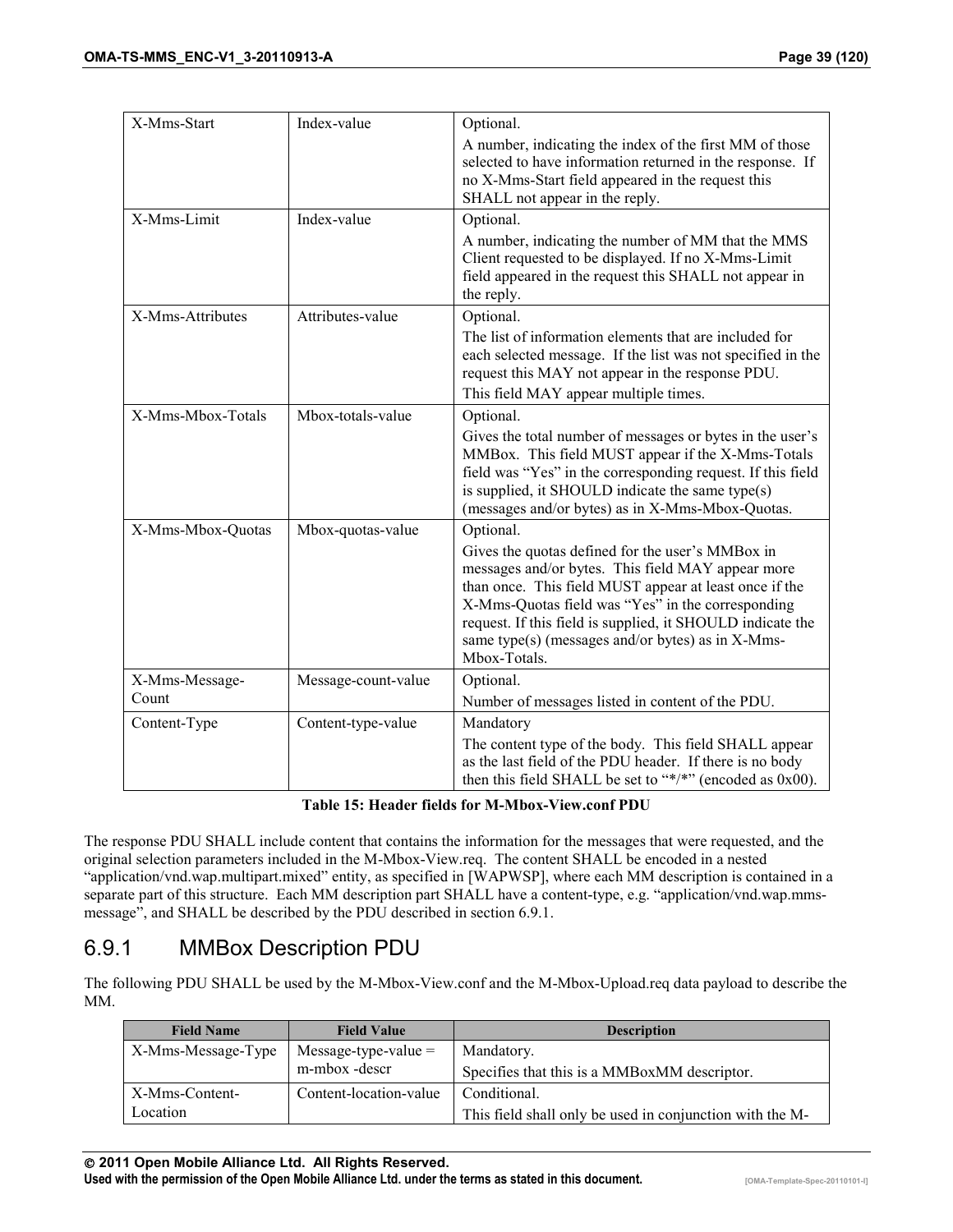|                     |                     | Mbox-View.conf PDU.                                                                                              |
|---------------------|---------------------|------------------------------------------------------------------------------------------------------------------|
|                     |                     | Specifies the location URI that may be used to retrieve                                                          |
|                     |                     | this MM in a future operation.                                                                                   |
| Message-ID          | Message-ID-value    | Conditional.                                                                                                     |
|                     |                     | This field SHALL be present when included in the M-<br>Mbox-View.conf PDU.                                       |
|                     |                     | This field SHALL be present when included in the M-                                                              |
|                     |                     | Mbox-Upload.req if the MM being uploaded has been                                                                |
|                     |                     | assigned a Message-ID by a previous transaction. If the                                                          |
|                     |                     | MM being uploaded does not have an assigned Message-<br>ID then this field SHOULD NOT appear.                    |
| X-Mms-MM-State      | MM-state-value      | Conditional.                                                                                                     |
|                     |                     | When included in the M-Mbox-View.conf PDU, the                                                                   |
|                     |                     | field SHALL be present and the value SHALL indicate<br>the current stored state of the MM as one of the          |
|                     |                     | following: Draft, Sent, New, Retrieved, Forwarded.                                                               |
|                     |                     | When included in the M-Mbox-Upload.req PDU, this                                                                 |
|                     |                     | field is OPTIONAL. In any case the value of the X-                                                               |
|                     |                     | Mms-MM-State field of the M-Mbox-Upload.req PDU                                                                  |
|                     |                     | may overwrite the value of the MM State.                                                                         |
| X-Mms-MM-Flags      | MM-flags-value      | Optional.<br>The value shall indicate the list of keywords that are                                              |
|                     |                     | associated with the MM. If more than one keyword is                                                              |
|                     |                     | associated with the MM this field SHALL appear                                                                   |
|                     |                     | multiple times (equal to the number of keywords). If no                                                          |
|                     |                     | keywords are associated with the MM then this field                                                              |
| Date                | Date-value          | MAY not appear.<br>Optional.                                                                                     |
|                     |                     | This value SHALL appear only if requested as part of the                                                         |
|                     |                     | Attributes-list in the request and is present in the                                                             |
|                     |                     | associated MM.                                                                                                   |
| From                | From-value          | Optional.                                                                                                        |
|                     |                     | This value SHALL appear only if requested as part of the                                                         |
|                     |                     | Attributes-list in the request and is present in the<br>associated MM. Note- the "Insert-address-token" is a     |
|                     |                     | valid value but no meaning should be attached to this                                                            |
|                     |                     | value.                                                                                                           |
| To                  | To-value            | Optional.                                                                                                        |
|                     |                     | This value SHALL appear only if requested as part of the                                                         |
|                     |                     | Attributes-list in the request and is present in the<br>associated MM.                                           |
|                     |                     | This header field MAY appear multiple times.                                                                     |
| Cc                  | Cc-value            | Optional.                                                                                                        |
|                     |                     | This value SHALL appear only if requested as part of the                                                         |
|                     |                     | Attributes-list in the request and is present in the                                                             |
|                     |                     | associated MM.                                                                                                   |
|                     |                     | This header field MAY appear multiple times.                                                                     |
| Bcc                 | Bcc-value           | Optional.                                                                                                        |
|                     |                     | This value SHALL appear only if requested as part of the<br>Attributes-list in the request and is present in the |
|                     |                     | associated MM.                                                                                                   |
|                     |                     | This header field MAY appear multiple times.                                                                     |
| X-Mms-Message-Class | Message-class-value | Optional.                                                                                                        |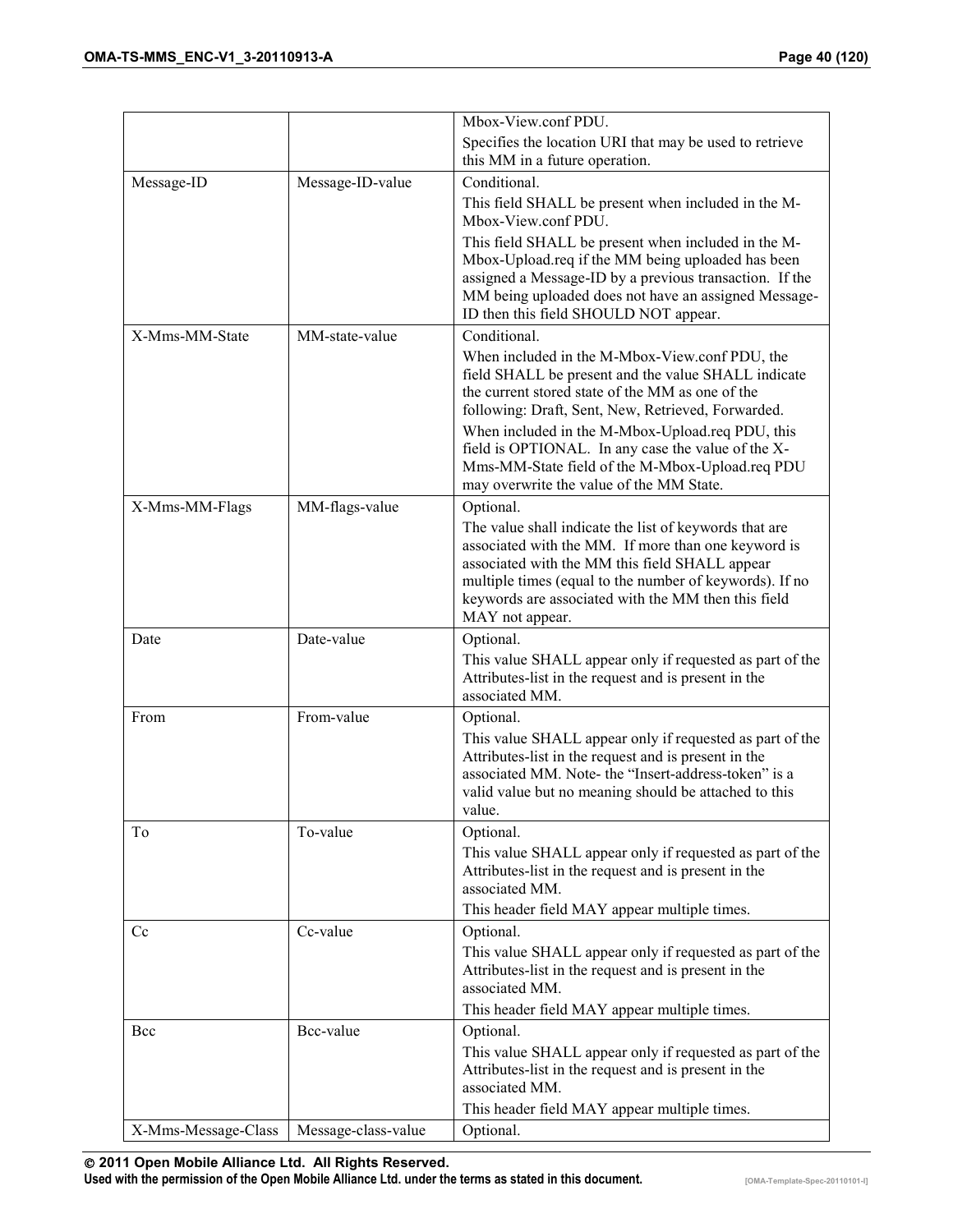|                                   |                                   | This value SHALL appear only if requested as part of the<br>Attributes-list in the request and is present in the<br>associated MM.                                                              |
|-----------------------------------|-----------------------------------|-------------------------------------------------------------------------------------------------------------------------------------------------------------------------------------------------|
| Subject                           | Subject-value                     | Optional.<br>This value SHALL appear only if requested as part of the<br>Attributes-list in the request and is present in the<br>associated MM.                                                 |
| X-Mms-Priority                    | Priority-value                    | Optional.<br>This value SHALL appear only if requested as part of the<br>Attributes-list in the request and is present in the<br>associated MM.                                                 |
| X-Mms-Delivery-Time               | Delivery-time-value               | Optional.<br>This value SHALL appear only if requested as part of the<br>Attributes-list in the request and is present in the<br>associated MM.                                                 |
| X-Mms-Expiry                      | Expiry-time-value                 | Optional.<br>This value SHALL appear only if requested as part of the<br>Attributes-list in the request and is present in the<br>associated MM.                                                 |
| X-Mms-Delivery-<br>Report         | Delivery-report-value             | Optional.<br>This value SHALL appear only if requested as part of the<br>Attributes-list in the request and is present in the<br>associated MM.                                                 |
| X-Mms-Read-Report                 | Read-report-value                 | Optional.<br>This value SHALL appear only if requested as part of the<br>Attributes-list in the request and is present in the<br>associated MM.                                                 |
| X-Mms-Message-Size                | Message-size-value                | Optional.<br>This value SHALL appear only if requested as part of the<br>Attributes-list in the request.                                                                                        |
| X-Mms-Reply-<br>Charging          | Reply-charging-value              | Optional.<br>This value SHALL appear only if requested as part of the<br>Attributes-list in the request and is present in the<br>associated MM.                                                 |
| X-Mms-Reply-<br>Charging-ID       | Reply-charging-ID-<br>value       | Optional.<br>This value SHALL appear only if requested as part of the<br>Attributes-list in the request and is present in the<br>associated MM.                                                 |
| X-Mms-Reply-<br>Charging-Deadline | Reply-charging-<br>deadline-value | Optional.<br>This value SHALL appear only if requested as part of the<br>Attributes-list in the request and is present in the<br>associated MM.                                                 |
| X-Mms-Reply-<br>Charging-Size     | Reply-charging-size-<br>value     | Optional.<br>This value SHALL appear only if requested as part of the<br>Attributes-list in the request and is present in the<br>associated MM.                                                 |
| X-Mms-Previously-<br>Sent-By      | Previously-sent-by-<br>value      | Optional.<br>This value SHALL appear only if requested as part of the<br>Attributes-list in the request and is present in the<br>associated MM.<br>This header field MAY appear multiple times. |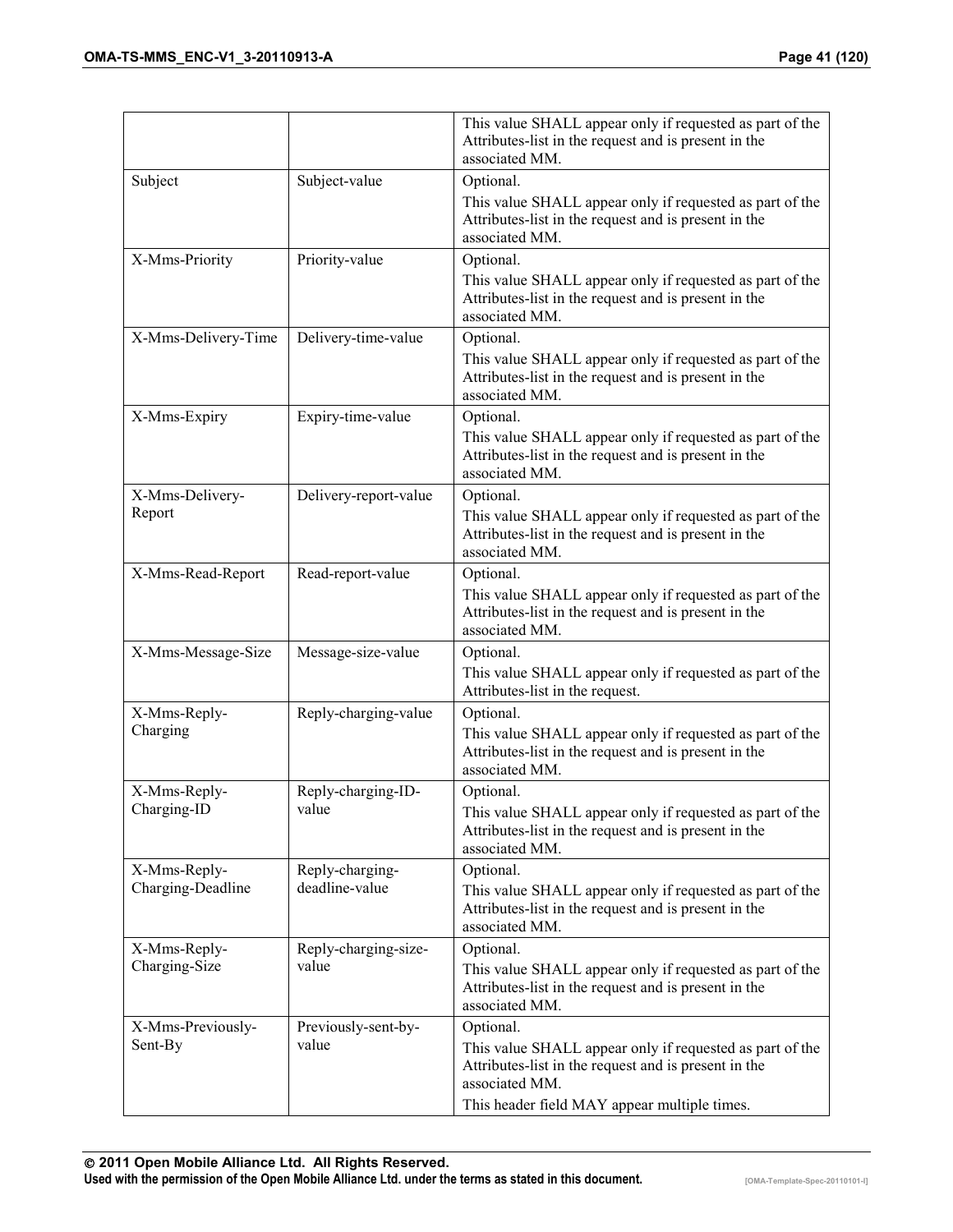| X-Mms-Previously- | Previously-sent-date- | Optional.                                                                                                                          |
|-------------------|-----------------------|------------------------------------------------------------------------------------------------------------------------------------|
| Sent-Date         | value                 | This value SHALL appear only if requested as part of the<br>Attributes-list in the request and is present in the<br>associated MM. |
|                   |                       | This header field MAY appear multiple times.                                                                                       |
| Content-type      | Content-type-value    | Optional.                                                                                                                          |
|                   |                       | This value SHALL appear only if requested as part of the<br>Attributes-list in the request and is present in the<br>associated MM. |

**Table 16: Header fields for the M-Mbox-Descr PDU** 

In addition to these header fields additional headers MAY be included, using the encoding rules specified in chapter 7 of this specification, if the "Additional-headers" value appeared in the X-Mms-Attributes field of the request.

If the "Content" was requested as part of the X-Mms-Attributes field and the associated MM includes a body then the body SHALL appear as the Data of the Multipart Entry, as specified in [WAPWSP].

# **6.10 Uploading a MM to MMBox**

The MMS Client may decide to save a MM that is on the MMS Terminal (as a result of a previous retrieval or a MM generating application) to the user's MMBox. The MM will be transferred to the MMS Proxy-Relay using the M-Mbox-Upload.req PDU and the operation will be confirmed using the M-Mbox-Upload.conf PDU.

The MM that is uploaded to the MMBox SHALL be transferred "as is" to the MMBox without the MMS Proxy-Relay attributing any meaning to any part of the contents. The one exception to this is that if the M-Mbox-Descr included a Message-ID then the MMS Proxy-Relay SHALL guarantee that the Message-ID remains unique within the MMBox.

| <b>Field Name</b>    | <b>Field Value</b>     | <b>Description</b>                                                                                                                                                                                                                                                                        |
|----------------------|------------------------|-------------------------------------------------------------------------------------------------------------------------------------------------------------------------------------------------------------------------------------------------------------------------------------------|
| X-Mms-Message-Type   | Message-type-value $=$ | Mandatory.                                                                                                                                                                                                                                                                                |
|                      | m-mbox-upload-req      | Specifies the PDU type.                                                                                                                                                                                                                                                                   |
| X-Mms-Transaction-ID | Transaction-id-value   | Mandatory.                                                                                                                                                                                                                                                                                |
|                      |                        | A unique identifier for the upload transaction that<br>provides linkage between the M-Mbox-Upload.req and<br>corresponding M-Mbox-Upload.conf PDU.                                                                                                                                        |
| X-Mms-MMS-Version    | MMS-version-value      | Mandatory.                                                                                                                                                                                                                                                                                |
|                      |                        | The MMS version number. According to this<br>specification, the version is 1.3.                                                                                                                                                                                                           |
| X-Mms-MM-State       | MM-state-value         | Optional.                                                                                                                                                                                                                                                                                 |
|                      |                        | Specifies the value to set in the MM State field of the<br>stored MM. If the field does not appear then the MM<br>State defined in the M-Mbox-Descr PDU SHOULD be<br>used. If no MM State appears in either this PDU or the<br>M-Mbox-Descr PDU then the value SHALL default to<br>Draft. |
| X-Mms-MM-Flags       | MM-flags-value         | Optional.                                                                                                                                                                                                                                                                                 |
|                      |                        | Specifies a keyword to add or delete from the list of<br>keywords associated with a stored MM.<br>Field MAY appear multiple times.                                                                                                                                                        |
| Content-Type         | Content-type-value     | Mandatory.                                                                                                                                                                                                                                                                                |
|                      |                        | The content type of the MM.                                                                                                                                                                                                                                                               |

#### **Table 17: Header fields for M-Mbox-Upload.req PDU**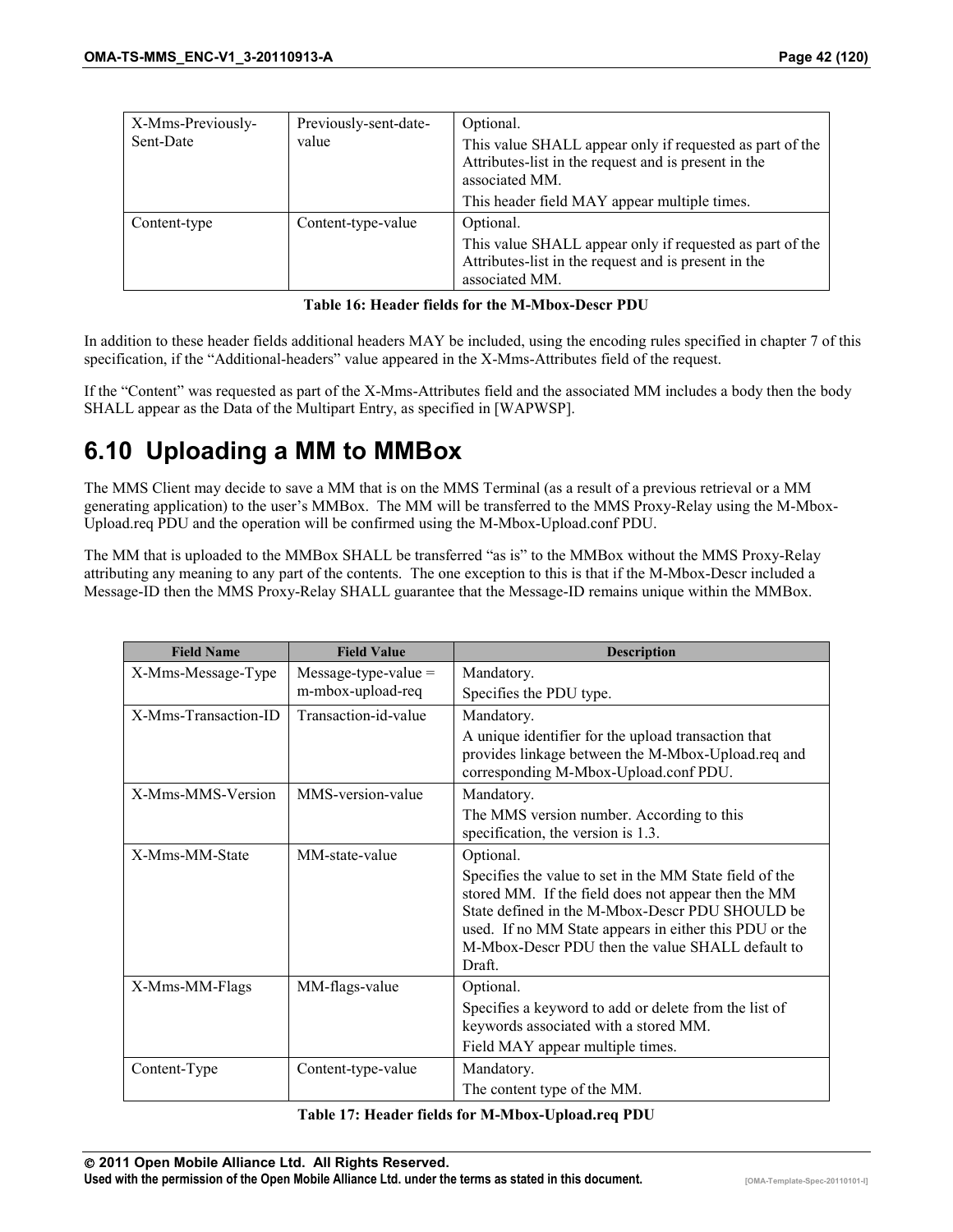The complete MMS PDU follows the MMS Header Fields. The MM SHALL be described using the PDU described in section 6.9.1, i.e. the M-Mbox-Descr PDU.

The MMS Proxy-Relay SHALL acknowledge the receipt of the M-Mbox-Upload.req and the completion of the storage operation by issuing a M-Mbox-Upload.conf PDU.

| <b>Field Name</b>    | <b>Field Value</b>      | <b>Description</b>                                                                                                                                             |
|----------------------|-------------------------|----------------------------------------------------------------------------------------------------------------------------------------------------------------|
| X-Mms-Message-Type   | $Message-type-value =$  | Mandatory.                                                                                                                                                     |
|                      | m-mbox-upload-conf      | Specifies the PDU type.                                                                                                                                        |
| X-Mms-Transaction-ID | Transaction-id-value    | Mandatory.                                                                                                                                                     |
|                      |                         | A unique identifier for the upload transaction that<br>provides linkage between the M-Mbox-Upload.req and<br>corresponding M-Mbox-Upload.conf PDUs.            |
| X-Mms-MMS-Version    | MMS-version-value       | Mandatory.                                                                                                                                                     |
|                      |                         | The MMS version number. According to this<br>specification, the version is 1.3.                                                                                |
| X-Mms-Content-       | Content-location-value  | Optional.                                                                                                                                                      |
| Location             |                         | Specifies a reference to the stored version of the MM<br>that can be retrieved or can be used to obtain information<br>about the MM using the M-Mbox-View.req. |
| X-Mms-Store-Status   | Store-status-value      | Mandatory.                                                                                                                                                     |
|                      |                         | Indicates if the submitted MM was successfully stored<br>into the MMBox.                                                                                       |
| X-Mms-Store-Status-  | Store-status-text-value | Optional.                                                                                                                                                      |
| Text                 |                         | Description that qualifies the X-Mms-Store-Status field<br>value.                                                                                              |

**Table 18: Header fields for M-Mbox-Upload.conf PDU** 

MM that is stored into the MMBox using the M-Mbox-Upload transaction SHOULD NOT be retrieved using the M-Retreive transaction but rather SHOULD be retrieved using the M-Mbox-View transaction indicating that the Content is requested in the X-Mms-Attributes field.

# **6.11 Deleting Stored MM**

To delete one or more MM from the user's MMBox the MMS Client SHALL send a M-Mbox-Delete.req indicating the location reference of all messages to be deleted.

| <b>Field Name</b>    | <b>Field Value</b>     | <b>Description</b>                                                                                                                                    |
|----------------------|------------------------|-------------------------------------------------------------------------------------------------------------------------------------------------------|
| X-Mms-Message-Type   | $Message-type-value =$ | Mandatory.                                                                                                                                            |
|                      | m-mbox-delete-req      | Specifies the PDU type.                                                                                                                               |
| X-Mms-Transaction-ID | Transaction-id-value   | Mandatory.                                                                                                                                            |
|                      |                        | A unique identifier for the deleting transaction that<br>provides linkage between the M-Mbox-Delete.req and<br>corresponding M-Mbox-Delete.conf PDUs. |
| X-Mms-MMS-Version    | MMS-version-value      | Mandatory.                                                                                                                                            |
|                      |                        | The MMS version number. According to this<br>specification, the version is 1.3.                                                                       |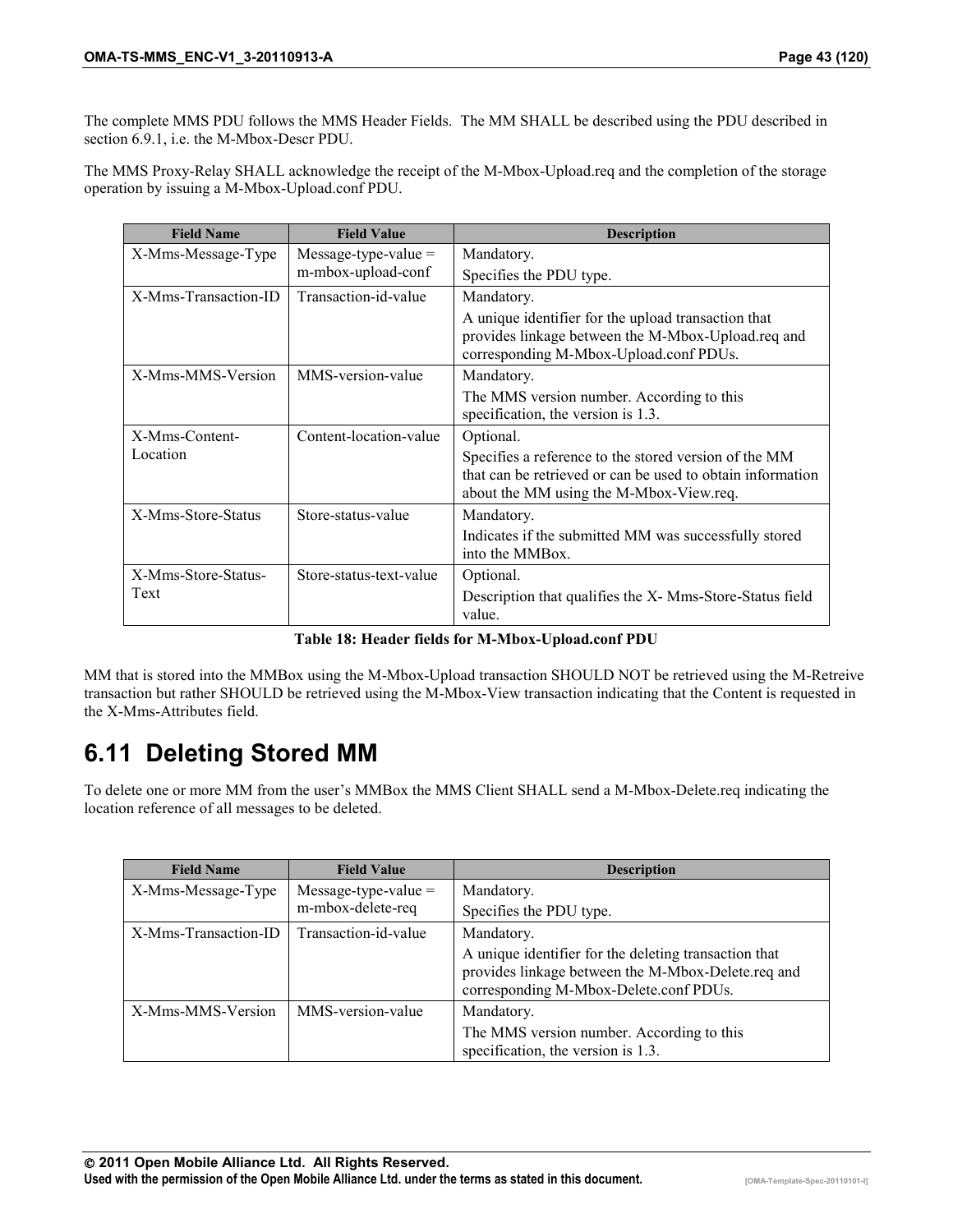| X-Mms-Content- | Content-location-value | Mandatory.                                               |
|----------------|------------------------|----------------------------------------------------------|
| Location       |                        | Specifies a reference to the stored MM that was obtained |
|                |                        | from any of the storing PDU, M-Notification.ind, or M-   |
|                |                        | Mbox-View.conf                                           |
|                |                        | This field MAY appear multiple times.                    |

#### **Table 19: Header fields for M-Mbox-Delete.req PDU**

The MMS Proxy-Relay SHALL respond to the deletion request with a M-Mbox-Delete.conf PDU indicating if the deletion was successful. If the deletion was either partially successful or completely unsuccessful then the MMS Proxy-Relay SHALL include a list of MM that were not deleted and indicate the appropriate error status.

| <b>Field Name</b>    | <b>Field Value</b>     | <b>Description</b>                                                                                                                                       |
|----------------------|------------------------|----------------------------------------------------------------------------------------------------------------------------------------------------------|
| X-Mms-Message-Type   | $Message-type-value =$ | Mandatory.                                                                                                                                               |
|                      | m-mbox-delete-conf     | Specifies the PDU type.                                                                                                                                  |
| X-Mms-Transaction-ID | Transaction-id-value   | Mandatory.                                                                                                                                               |
|                      |                        | A unique identifier for the deleting transaction that<br>provides linkage between the M-Mbox-Delete.req and<br>corresponding M-Mbox-Delete.conf PDUs.    |
| X-Mms-MMS-Version    | MMS-version-value      | Mandatory.                                                                                                                                               |
|                      |                        | The MMS version number. According to this<br>specification, the version is 1.3.                                                                          |
| X-Mms-Content-       | Content-location-Del-  | Optional.                                                                                                                                                |
| Location             | value                  | Specifies a reference to the MM that was not<br>successfully deleted.                                                                                    |
|                      |                        | The sequence number indicates the correspondence to<br>the status value in the "X-Mms-Response-Status" header<br>field with the same sequence number.    |
|                      |                        | This field MAY appear multiple times.                                                                                                                    |
| X-Mms-Response-      | Response-status-Del-   | Mandatory.                                                                                                                                               |
| <b>Status</b>        | value                  | Indicates the status of the MM deletion operation                                                                                                        |
|                      |                        | The sequence number indicates the unique identification<br>of a delete request status that may apply to more than<br>one of the indicated MM references. |
|                      |                        | This field MAY appear multiple times.                                                                                                                    |
| X-Mms-Response-      | Response-text-Del-     | Optional.                                                                                                                                                |
| Text                 | value                  | Descriptive text that qualifies the Response-status-value.                                                                                               |
|                      |                        | The sequence number indicates the correspondence to<br>the status value in the "X-Mms-Response-Status" header                                            |
|                      |                        | field with the same sequence number.                                                                                                                     |
|                      |                        | This field MAY appear multiple times.                                                                                                                    |

**Table 20: Header fields for the M-Mbox-Delete.conf PDU** 

If the delete operation was either successful or unsuccessful for more than one MM with the same reason, then the corresponding X-Mms-Response-Status value and X-Mms-Response-Text value SHOULD appear only once along with the unique sequence number.

# **6.12 Deleting MM from the MMS Proxy-Relay**

To delete one or more MM from the MM recipient's MMS Proxy-Relay, the MM recipient's Client SHALL send a M-Delete.req indicating the location reference of all the messages to be deleted.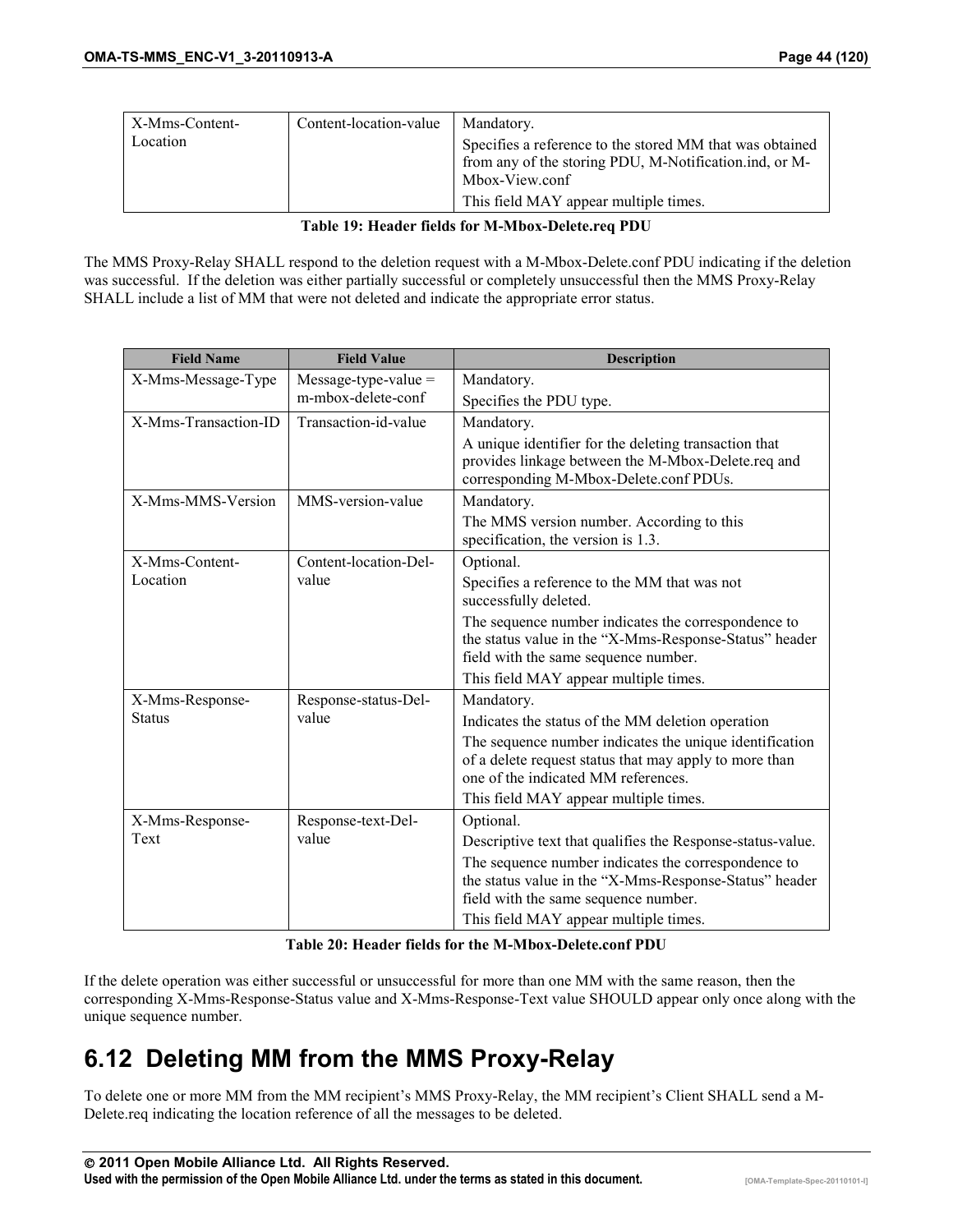| <b>Field Name</b>    | <b>Field Value</b>     | <b>Description</b>                                                                                                                          |
|----------------------|------------------------|---------------------------------------------------------------------------------------------------------------------------------------------|
| X-Mms-Message-Type   | Message-type-value $=$ | Mandatory.                                                                                                                                  |
|                      | m-delete-req           | Specifies the PDU type.                                                                                                                     |
| X-Mms-Transaction-ID | Transaction-id-value   | Mandatory.                                                                                                                                  |
|                      |                        | A unique identifier for the deleting transaction that<br>provides linkage between the M-Delete.req and<br>corresponding M-Delete.conf PDUs. |
| X-Mms-MMS-Version    | MMS-version-value      | Mandatory.                                                                                                                                  |
|                      |                        | The MMS version number. According to this<br>specification, the version is 1.3.                                                             |
| X-Mms-Content-       | Content-location-value | Mandatory.                                                                                                                                  |
| Location             |                        | Specifies a reference to the MM that was obtained from<br>the M-Notification ind.                                                           |
|                      |                        | This field MAY appear multiple times.                                                                                                       |

#### **Table 21: Header fields for M-Delete.req PDU**

The MMS Proxy-Relay SHALL respond to the deletion request with a M-Delete.conf PDU indicating if the deletion was successful. If the deletion was either partially successful or completely unsuccessful then the MMS Proxy-Relay SHALL include a list of MM that were not deleted and indicate the appropriate error status.

| <b>Field Name</b>    | <b>Field Value</b>     | <b>Description</b>                                                                                                                                       |
|----------------------|------------------------|----------------------------------------------------------------------------------------------------------------------------------------------------------|
| X-Mms-Message-Type   | $Message-type-value =$ | Mandatory.                                                                                                                                               |
|                      | m-delete-conf          | Specifies the PDU type.                                                                                                                                  |
| X-Mms-Transaction-ID | Transaction-id-value   | Mandatory.                                                                                                                                               |
|                      |                        | A unique identifier for the deleting transaction that<br>provides linkage between the M-Delete.req and<br>corresponding M-Delete.conf PDUs.              |
| X-Mms-MMS-Version    | MMS-version-value      | Mandatory.                                                                                                                                               |
|                      |                        | The MMS version number. According to this<br>specification, the version is 1.3                                                                           |
| X-Mms-Content-       | Content-location-Del-  | Optional.                                                                                                                                                |
| Location             | value                  | Specifies a reference to the MM that was not<br>successfully deleted.                                                                                    |
|                      |                        | The sequence number indicates the correspondence to<br>the status value in the "X-Mms-Response-Status" header<br>field with the same sequence number.    |
|                      |                        | This field MAY appear multiple times.                                                                                                                    |
| X-Mms-Response-      | Response-status-Del-   | Mandatory.                                                                                                                                               |
| <b>Status</b>        | value                  | Indicates the status of the MM deletion operation                                                                                                        |
|                      |                        | The sequence number indicates the unique identification<br>of a delete request status that may apply to more than<br>one of the indicated MM references. |
|                      |                        | This field MAY appear multiple times.                                                                                                                    |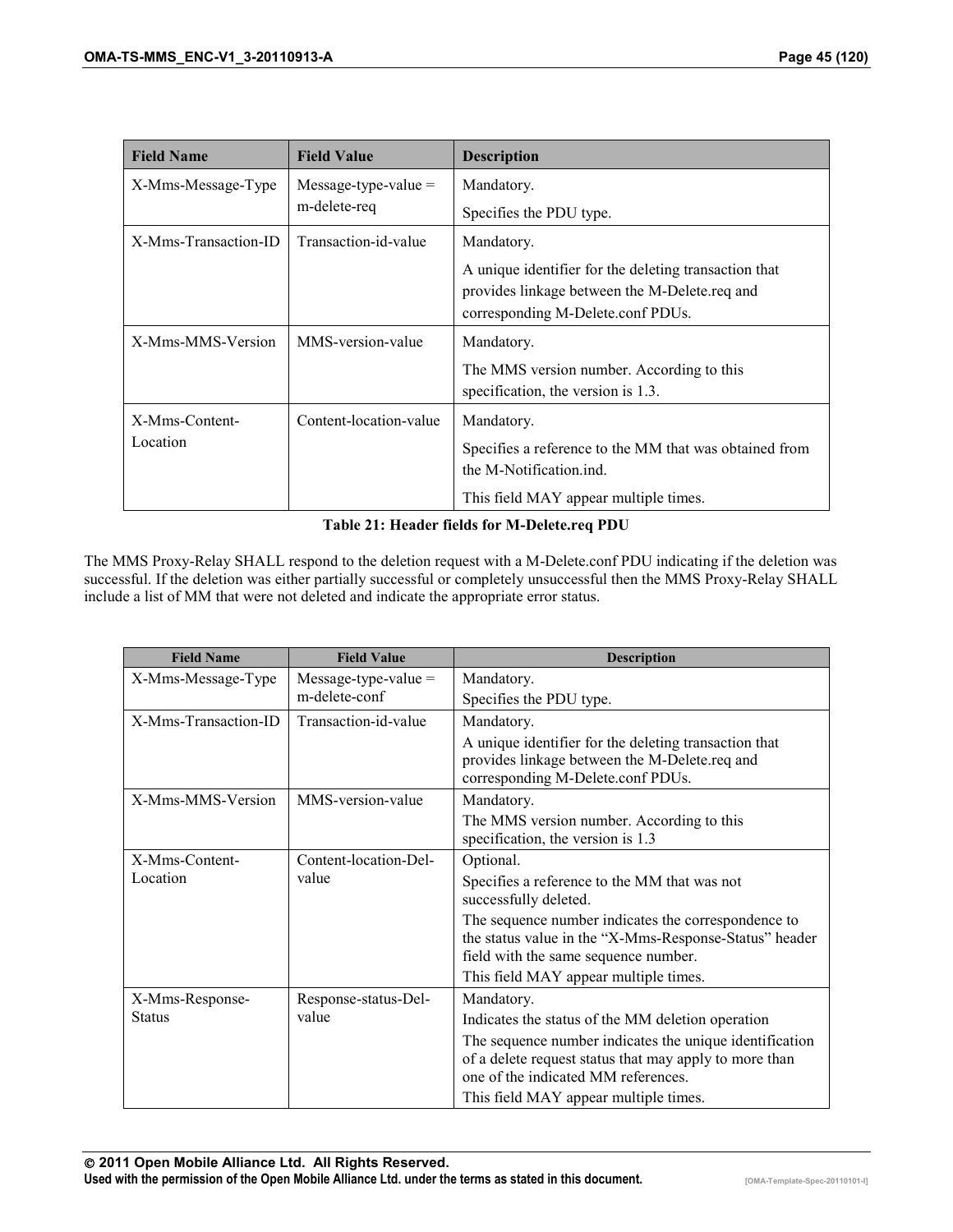| X-Mms-Response- | Response-text-Del- | Optional.                                                  |
|-----------------|--------------------|------------------------------------------------------------|
| Text            | value              | Descriptive text that qualifies the Response-status-value. |
|                 |                    | The sequence number indicates the correspondence to        |
|                 |                    | the status value in the "X-Mms-Response-Status" header     |
|                 |                    | field with the same sequence number.                       |
|                 |                    | This field MAY appear multiple times.                      |

|  | Table 22: Header fields for the M-Delete.conf PDU |  |  |  |  |
|--|---------------------------------------------------|--|--|--|--|
|  |                                                   |  |  |  |  |

If the delete operation was either successful or unsuccessful for more than one MM with the same reason, then the corresponding X-Mms-Response-Status value and X-Mms-Response-Text value SHOULD appear only once. The Statuscount-value of the fields X-Mms-Content-Location, X-Mms-Response-Status and X-Mms-Response-Text provides linkage between the delete MM operation and the result.

## **6.13 Cancelling a Multimedia Message**

A MMS Proxy-Relay MAY request an MMS Client, that an MM, which the MMS Client has already retrieved to be cancelled. The cancel request is sent from the MMS Proxy-Relay to the MMS Client in terms of M-Cancel.req PDU and the corresponding confirmation message is sent in terms of M-Cancel.conf PDU from the MMS Client to the MMS Proxy-Relay.

## 6.13.1 Cancel Request

This chapter describes the M-Cancel.req PDU sent by the MMS Proxy-Relay to the MMS Client. **Table 23** contains the field names, the field values and descriptions of the header fields of the PDU.

| <b>Field Name</b>    | <b>Field Value</b>     | <b>Description</b>                                                                                                                        |
|----------------------|------------------------|-------------------------------------------------------------------------------------------------------------------------------------------|
| X-Mms-Message-Type   | Message-type-value $=$ | Mandatory                                                                                                                                 |
|                      | m-cancel-req           | Specifies the message type.                                                                                                               |
| X-Mms-Transaction-ID | Transaction-id-value   | Mandatory                                                                                                                                 |
|                      |                        | A unique identifier for the cancel transaction that<br>provides linkage between the M-Cancel.req and<br>corresponding M-Cancel.conf PDUs. |
| X-Mms-MMS-Version    | MMS-version-value      | Mandatory.                                                                                                                                |
|                      |                        | The MMS version number. According to this<br>specification, the version is 1.3.                                                           |
| X-Mms-Cancel-ID      | Cancel-id-value        | Mandatory                                                                                                                                 |
|                      |                        | Indicates the reference (i.e. Message-ID) of the MM to<br>be cancelled.                                                                   |

#### **Table 23: Header fields of M-Cancel.req PDU.**

Upon receiving a valid M-Cancel.req PDU, the MMS Client SHOULD cancel the previously retrieved MM having the same Message-ID as indicated by the Cancel-id-value. The MMS Client MAY provide means (e.g. terminal setting, per message request) to a user to forbid such cancelling. If forbidden, the MMS Client SHOULD NOT cancel the previously retrieved MM. The MMS Client MAY provide different options in the terminal setting depending on the implementation. Options and/or behaviour MAY vary based on the state of the original message. For example,

- the user is unaware of the original MM
- the user is aware of the original MM, but has not handled it
- the user is reading the MM
- the user has handled the MM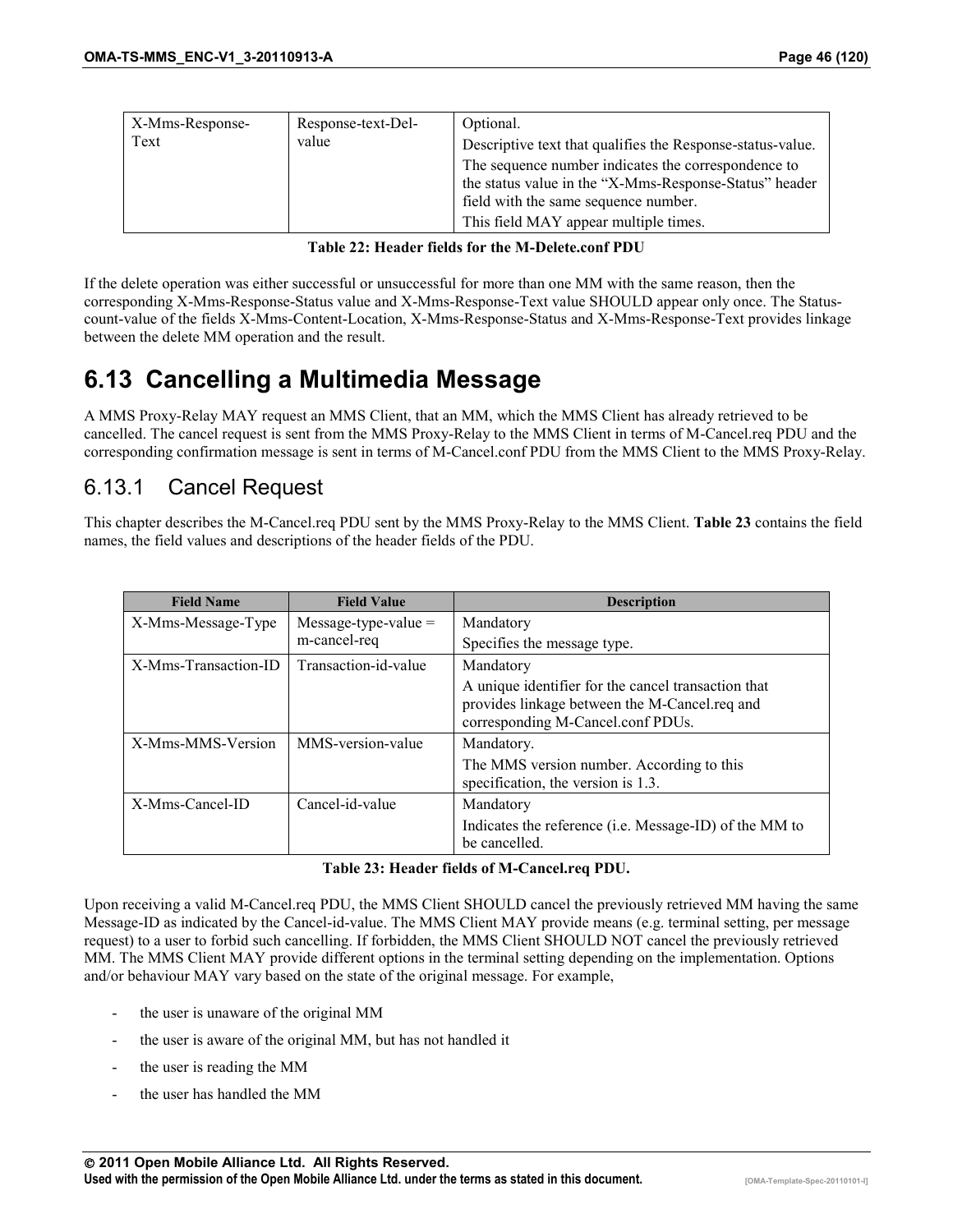## 6.13.2 Cancel Response

This chapter describes the M-Cancel.conf PDU sent by the MMS Client to the MMS Proxy-Relay. **Table 24** contains the field names, the field values and descriptions of the header fields of the PDU.

| <b>Field Name</b>    | <b>Field Value</b>     | <b>Description</b>                                                                                                                                                                    |
|----------------------|------------------------|---------------------------------------------------------------------------------------------------------------------------------------------------------------------------------------|
| X-Mms-Message-Type   | Message-type-value $=$ | Mandatory                                                                                                                                                                             |
|                      | m-cancel-conf          | Specifies the message type.                                                                                                                                                           |
| X-Mms-Transaction-ID | Transaction-id-value   | Mandatory                                                                                                                                                                             |
|                      |                        | A unique identifier for the cancel transaction that<br>provides linkage between the M-Cancel.req and<br>corresponding M-Cancel.conf PDU. It originates from<br>the M-Cancel.req PDUs. |
| X-Mms-MMS-Version    | MMS-version-value      | Mandatory.                                                                                                                                                                            |
|                      |                        | The MMS version number. According to this<br>specification, the version is 1.3.                                                                                                       |
| X-Mms-Cancel-Status  | Cancel-status-value    | Optional                                                                                                                                                                              |
|                      |                        | If the cancel request is successfully received                                                                                                                                        |

**Table 24: Header fields of M-Cancel.conf PDU.** 

# **6.14 Error Considerations**

## 6.14.1 Interoperability Considerations with Version Numbering

The MMS version number is divided into two parts: major version number and minor version number. MMS versions with only minor version number differences SHALL provide full backward compatibility. MMS versions with major version number differences SHALL NOT provide backward compatibility.

All major MMS versions MUST support MMS 1.0 M-Send.conf PDU and MMS 1.0 M-NotifyResp.ind PDU.

## 6.14.2 Interoperability between MMS Entities Implementing MMS Versions with the Same Major Version Number

The following rules SHALL be followed between MMS Entities implementing different MMS versions having the same major version number but different minor version number.

When a MMS Client or MMS Proxy-Relay receives a PDU containing a particular minor version number it MAY respond with a PDU containing a different minor version number.

Unless a specific behaviour has been defined, the receiving MMS Client or MMS Proxy-Relay SHALL ignore all unrecognised fields and recognised fields with unrecognised values and a receiving MMS Proxy-Relay SHALL pass all unrecognised fields and SHOULD pass all recognised fields with unrecognised values unchanged.

The receiving MMS Proxy-Relay SHALL respond to any unknown PDU with M-Send.conf PDU containing Responsestatus-value 'Error-unsupported-message'.

The receiving MMS Client SHALL respond to any unknown PDU with M-NotifyResp.ind PDU containing Status-value 'Unrecognised'.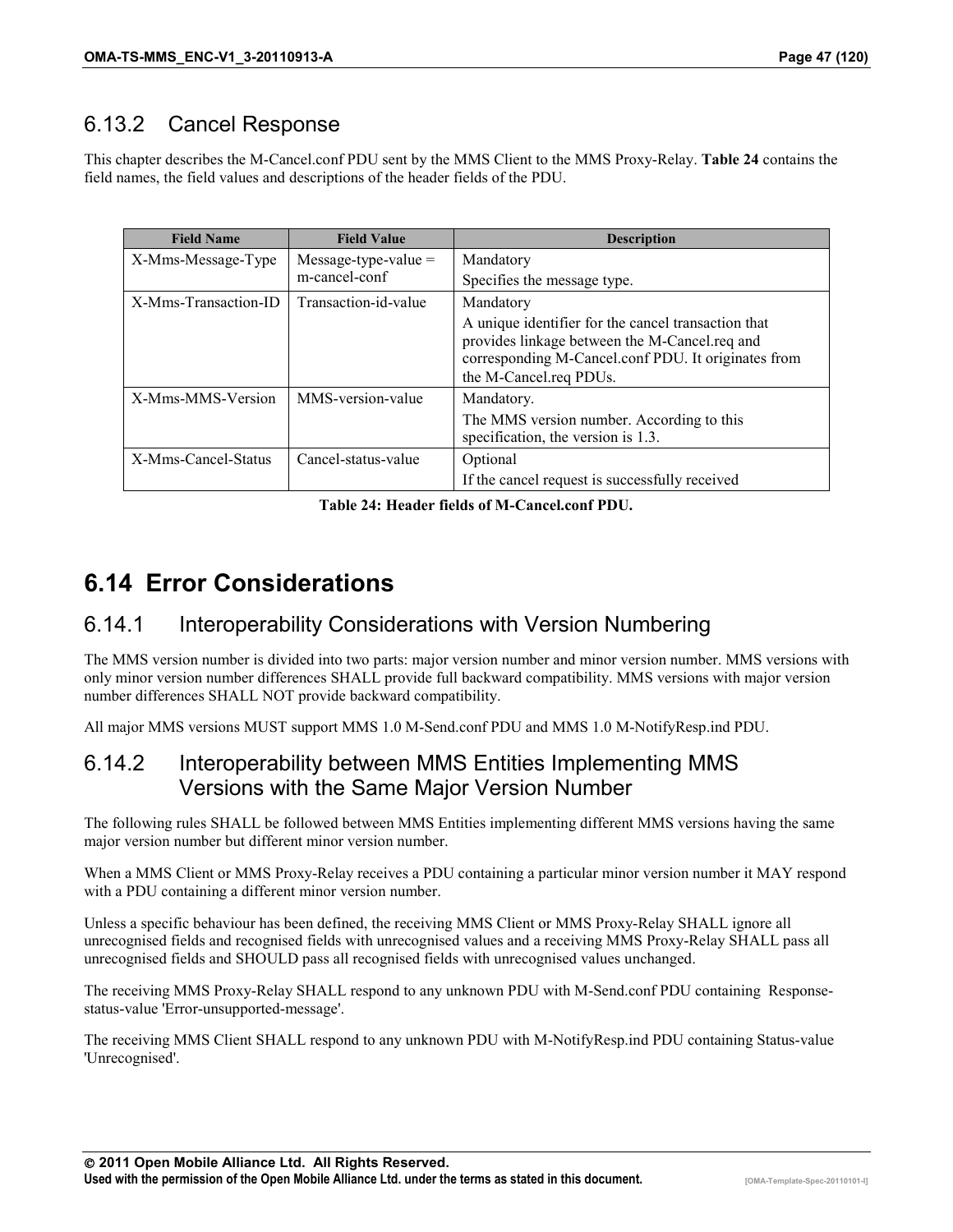## 6.14.3 Interoperability between MMS Entities Implementing MMS Versions with Different Major Version Numbers

The following rules SHALL be followed between MMS Entities implementing MMS versions with different major version numbers.

The receiving MMS Proxy-Relay SHALL respond to any PDU having major version number which it does not support with MMS 1.0 M-Send.conf PDU containing Response-status-value 'Error-unsupported-message'.

The receiving MMS Client SHALL respond to any PDU having major version number which it does not support with MMS 1.0 M-NotifyResp.ind PDU containing Status-value 'Unrecognised'.

If the receiving MMS Client or MMS Proxy-Relay supports multiple major versions including the version number of the received PDU, it MUST respond to the received PDU with a PDU from the same major version.

## 6.14.4 Transient and Permanent Failures

The confirmation PDUs sent from the MMS Proxy-Relay to the MMS Client, i.e., M-Send.conf, M-Retrieve.conf, and M-Forward.conf, each contain a field for reporting a resulting status for the corresponding MMS Client request. The possible status values fall in three complementary classes, similar to the classification used in [RFC1893]:

- Success. This class includes the status value 'Ok'. Indication is that the MMS Client request was successfully received, understood, and accepted.
- Transient failure. This class includes the status value 'Error-transient-failure' for unspecified errors, a number of other assigned values, and certain reserved values. Indication is that the request PDU as received was valid, but some temporary event prevented successful fulfillment. Sending the request in the future may be successful.
- Permanent failure. This class includes the status value 'Error-permanent-failure' for unspecified errors, 'Errorunsupported-message' for version mismatch detection, a number of other assigned values, and certain reserved values. Indication is that the failure is not likely to be resolved by resending the request PDU in its current form. Some change to the request PDU must be made to achieve a successful outcome.

In addition the legacy type status values that have been obsoleted for use in the X-Mms-Response-Status field, see section 7.2.27, are all indicative of transient or permanent failures. For backward compatibility reasons, these status values are however not explicitly mapped to either the transient or the permanent failure class. Instead close counterparts to these legacy values have been defined as appropriate in the transient and permanent failure classes.

The status values contained in the X-Mms-Response-Status and X-Mms-Retrieve-Status fields are intended for use by the MMS Client. An accompanying description contained in the X-Mms-Response-Text or X-Mms-Retrieve-Text field is intended for the human user.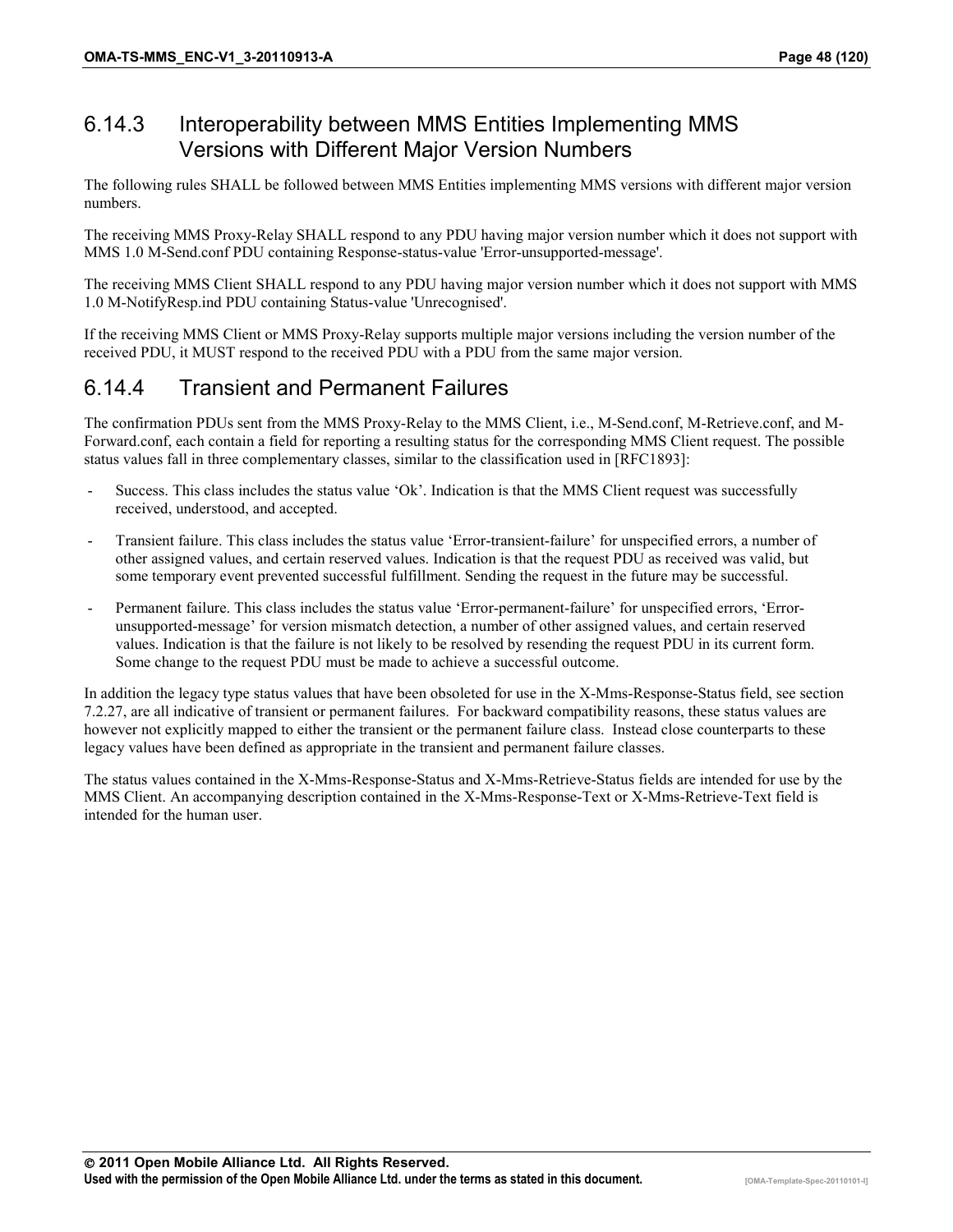# **7. Binary Encoding of Protocol Data Units**

The basic encoding mechanisms for binary encoded MMS PDUs originates from WSP specification [WAPWSP], because this is very tight encoding intended to optimize amount of data transmitted over the air.

The MMS PDU is stored to the Data field of the Post, Reply and Push PDUs [WAPWSP] when using the WSP based stack, and to the Message Body of the POST or Response HTTP message when using the HTTP based stack. Thus, the MMS header fields are NOT encoded into WSP/HTTP PDU headers using WSP code page technique. MMS Clients and MMS Proxy-Relays that support this version of MMS MUST recognise the encoding of all of the MMS header fields defined in this chapter.

If user-defined header fields are used in MMS PDU, the mechanism described in Chapter 7.2 (Application-header) MUST be used.

In the encoding of the header fields, the order of the fields is not significant, except that X-Mms-Message-Type, X-Mms-Transaction-ID (when present) and X-Mms-MMS-Version MUST be at the beginning of the message headers, in that order, and if the PDU contains a message body the Content Type MUST be the last header field, followed by message body.

According to WSP definitions, comma separated lists of header field values are coded as multiple header fields with identical name. If the header fields are converted between binary encoding and textual format, several header fields with the same name are combined into a comma-separated list, and vice versa. The order of the header fields is preserved.

The definitions for non-terminals not found in this document MUST follow the definitions in [WAPWSP].

Note: The term "non-terminal" comes from the same context as described in [RFC2234].

# **7.1 Special Considerations Regarding Usage of WSP in MMS**

Header fields included in a MM SHALL be encoded according to WSP Binary Encoding version 1.3 [WAPWSP] whenever possible. Otherwise, textual encoding is used. If binary encoding of MMS PDUs is applied, it is also possible to provide header extensibility using WSP mechanism of encoding of new unassigned header field names.

Any newer header field or header field value binary encoding than [WAPWSP] MUST NOT be used, including changes specified in SINs against [WAPWSP]. When attempting to use newer header or value, the entire header field and value MUST be encoded in textual format.

In the case of the Content-Disposition header; if the Content-disposition header is of WSP encoding version 1.3 or below, i.e. with the header field name assignment 0x2E, then the entire header SHALL be binary encoded with the values found in [WAPWSP]. If the Content-disposition header is of WSP encoding version 1.4 and above, then the entire header (including the header field name) SHALL be encoded in textual format.

Note: Referenced WSP version for binary encoding has been fixed to [WAPWSP] in order to avoid an incompatibility between different versions of MMS PDU.

Table 38 in [WAPWSP] contains bugs at Expected BNF Rules for Value. "Text-value" MUST be used for parameter values instead of "Text-string".

Values encoded as "Text-String" MUST NOT start with the following ASCII characters:

- CR, carriage return (13)
- LF, linefeed (10)
- HT, horizontal-tab (9)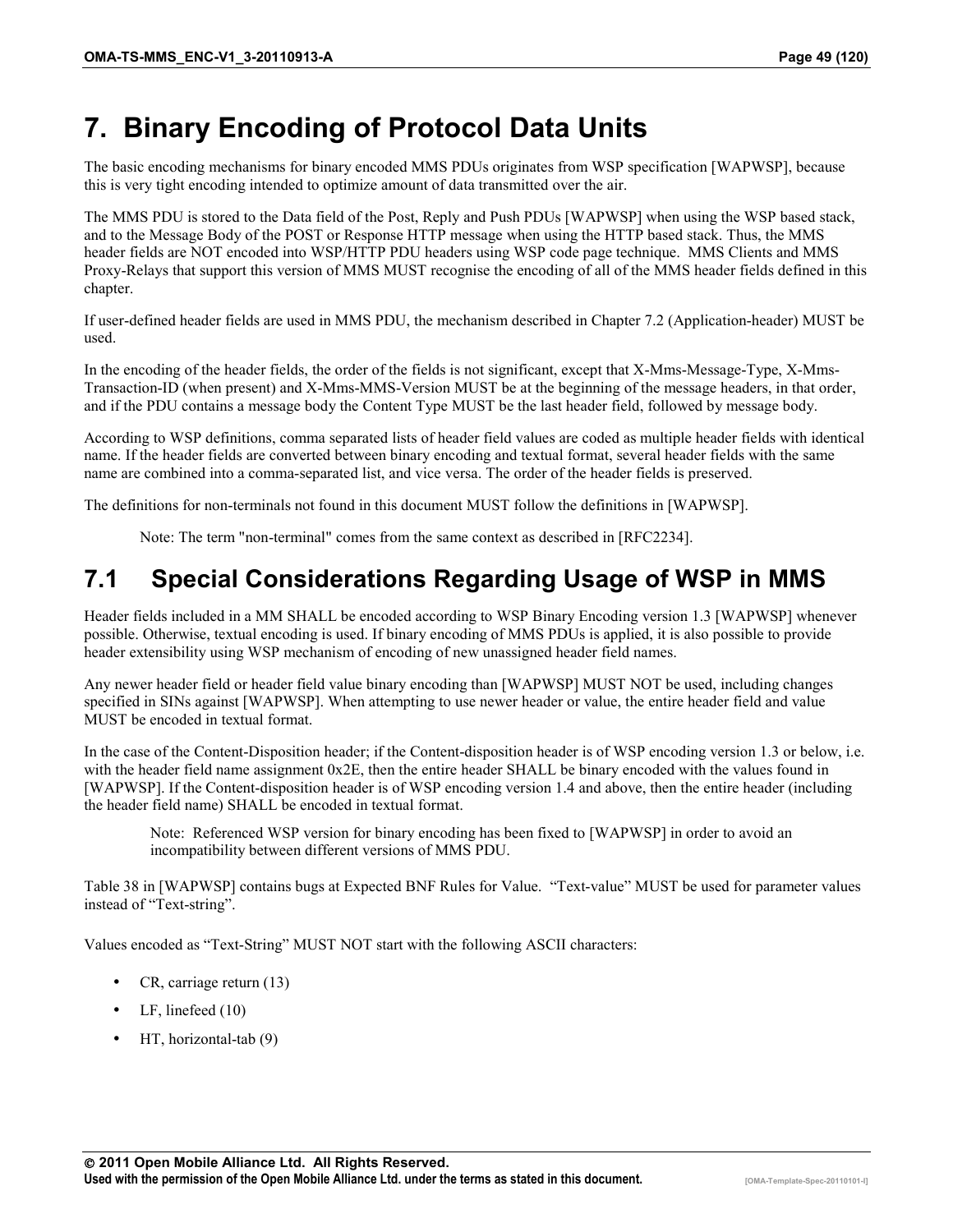## **7.2 Encoding Rules**

The following rules are used to encode header fields: Header-field = MMS-header | Application-header MMS-header = MMS-field-name MMS-value Application-header = Token-text Application-specific-value Token-text = Token End-of-string MMS-field-name = Short-integer Application-specific-value = Text-string  $MMS-value =$  Adaptation-allowed-value | Applic-ID-value | Attributes-value | Aux-Applic-Info-value | Bcc-value | Cancel-id-value | Cancel-status-value | Cc-value | Content-location-value | Content-location-Del-value | Content-class-value | Content-type-value | Date-value | Delivery-report-value | Delivery-time-value | Delta-seconds-value | Distribution-indicator-value | DRM-content-value | Element-Descriptor-value | Expiry-value | From-value | Index-value | Mbox-quotas-req | Mbox-quotas-value |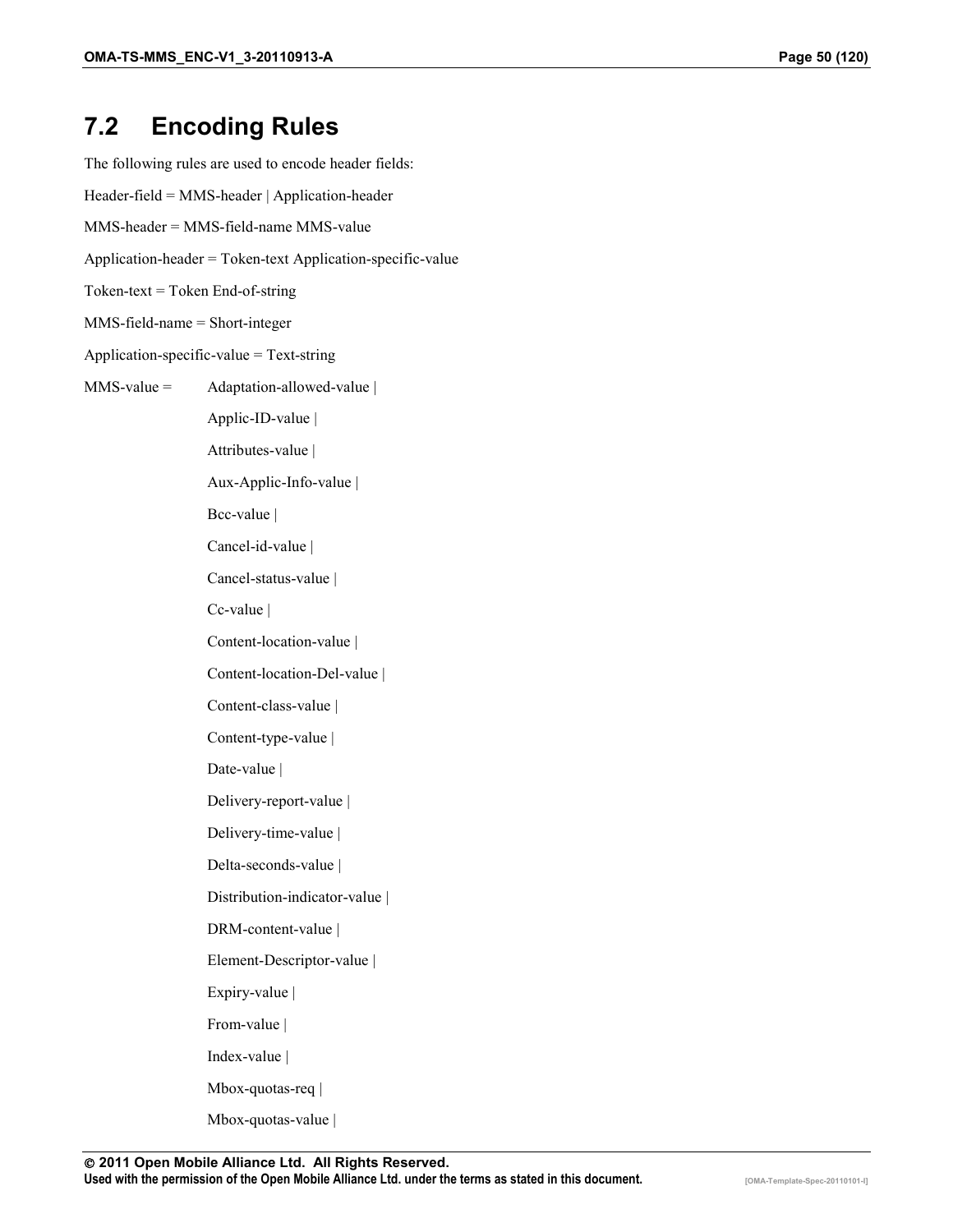Mbox-totals-req |

Mbox-totals-value |

Message-class-value |

Message-count-value |

Message-ID-value |

Message-type-value |

Message-size-value |

MM-flags-value |

MM-state-value |

MM-stored-value |

MMS-version-value |

Previously-sent-by-value |

Previously-sent-date-value |

Priority-value |

Read-report-value |

Read-status-value |

Recommended-Retrieval-Mode-value |

Recommended-Retrieval-Mode-Text-value |

Replace-id-value |

Reply-charging-value |

Reply-charging-deadline-value |

Reply-charging-ID-value |

Reply-charging-size-value |

Report-allowed-value |

Response-status-value |

Response-status-Del-value |

Response-text-value |

Response-text-Del-value |

Retrieve-status-value |

Retrieve-text-value |

Sender-visibility-value |

Status-value |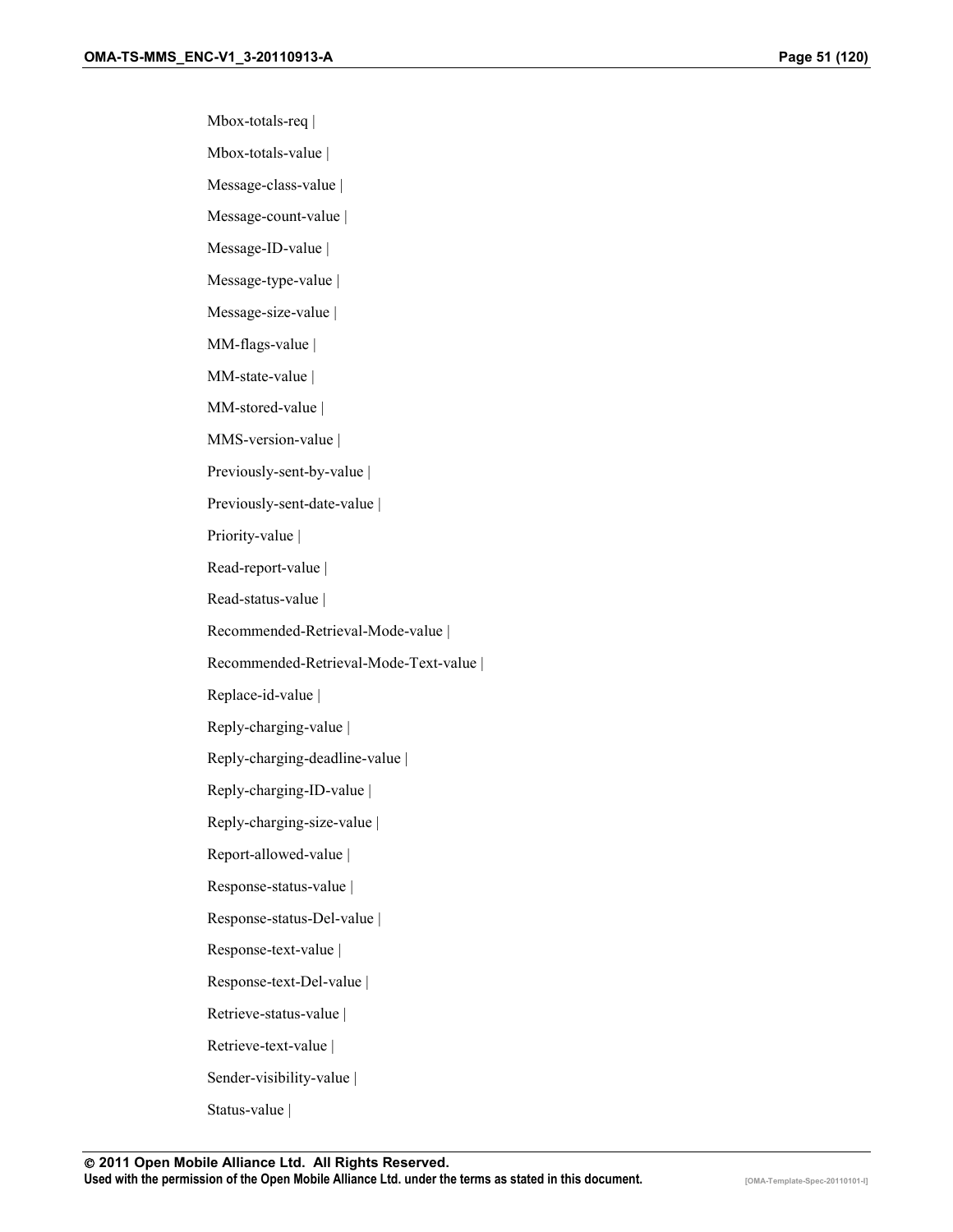Status-text-value |

Store-sent-value |

Store-status-text-value |

Store-status-value |

Subject-value |

To-value |

Transaction-id-value

## **7.3 Header Field Values and Assigned Numbers**

## 7.3.1 X-Mms-Adaptation-Allowed Field

Adaptation-allowed-value  $=$  Yes | No

 $Yes =$ 

 $No = <$ Octet 129>

## 7.3.2 X-Mms-Applic-ID Field

Applic-ID-value = Text-string

## 7.3.3 X-Mms-Attributes Field

Attributes-value = X-Mms-Applic-ID | X-Mms-Aux-Applic-Info | Bcc | Cc | Content | Content-type | Date | X-Mms-Delivery-Report | X-Mms-Delivery-Time | X-Mms-Expiry | From | X-Mms-Message-Class | Message-ID | X-Mms-Message-Size | X-Mms-Priority | X-Mms-Read-Report | Subject | To | X-Mms-Reply-Applic-ID | X-Mms-Reply-Charging | X-Mms-Reply-Charging-ID | X-Mms-Reply-Charging-Deadline | X-Mms-Reply-Charging-Size | X-Mms-Previously-Sent-By | X-Mms-Previously-Sent-Date | Additional-headers

The values are as defined in section 7.3.

## 7.3.4 X-Mms-Aux-Applic-Info Field

Aux-Applic-Info-value = Text-string

## 7.3.5 Bcc Field

Bcc-value = Encoded-string-value

See Chapter [8](#page-66-0) for addressing model.

## 7.3.6 X-Mms-Cancel-ID Field

Cancel-id-value = Text-string

Encoded as in email address as per [RFC2822]. The characters "<" and ">" are not included.

## 7.3.7 X-Mms-Cancel-Status Field

Cancel-status-value = Cancel Request Successfully received | Cancel Request corrupted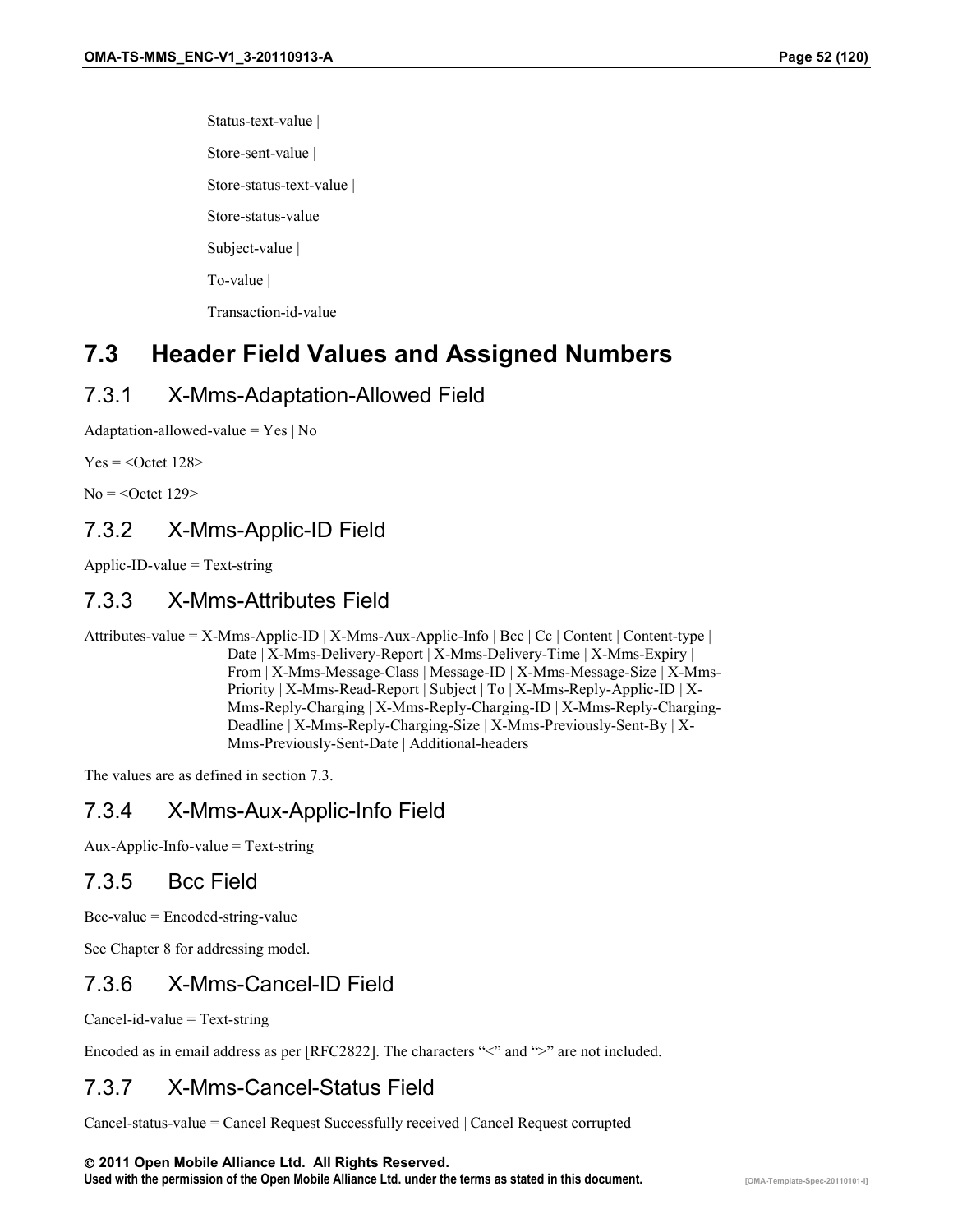Cancel Request Successfully received = < Octet 128>

Cancel Request corrupted  $=$  <Octet 129>

#### 7.3.8 Cc Field

Cc-value = Encoded-string-value

See Chapter [8](#page-66-0) for addressing model.

### 7.3.9 X-Mms-Content-Class Field

Content-class-value = text | image-basic| image-rich | video-basic | video-rich | megapixel | content-basic | content-rich

text =  $<$ Octet 128 $>$ 

image-basic  $=$  <Octet 129>

 $image$ -rich =  $<$ Octet 130 $>$ 

video-basic =  $\leq$ Octet 131>

video-rich =  $\leq$ Octet 132>

megapixel  $=$  <0 ctet 133>

content-basic  $=$  <0 ctet 134>

 $content-rich =$ 

### 7.3.10 X-Mms-Content-Location Field

When used in a PDU other than M-Mbox-Delete.conf and M-Delete.conf:

Content-location-value = Uri-value

When used in the M-Mbox-Delete.conf and M-Delete.conf PDU:

Content-location-Del-value = Value-length Status-count-value Content-location-value

Status-count-value = Integer-value

Uri-value  $=$  Text-string

URI value SHOULD be encoded per [RFC2616], but service user MAY use a different format.

## 7.3.11 Content-Type Field

The Content-Type field is encoded as Content-type-value defined in [WAPWSP 8.4.2.24]. Preassigned content-types can be found in [WAPWSP Appendix A, Table 40]. The use of start-parameter in case of multipart/related is defined in [RFC2387] and SHOULD be encoded according to [WAPWSP].

## 7.3.12 Date Field

Date-value  $=$  Long-integer

In seconds from 1970-01-01, 00:00:00 GMT.

## 7.3.13 X-Mms-Delivery-Report Field

Delivery-report-value  $=$  Yes | No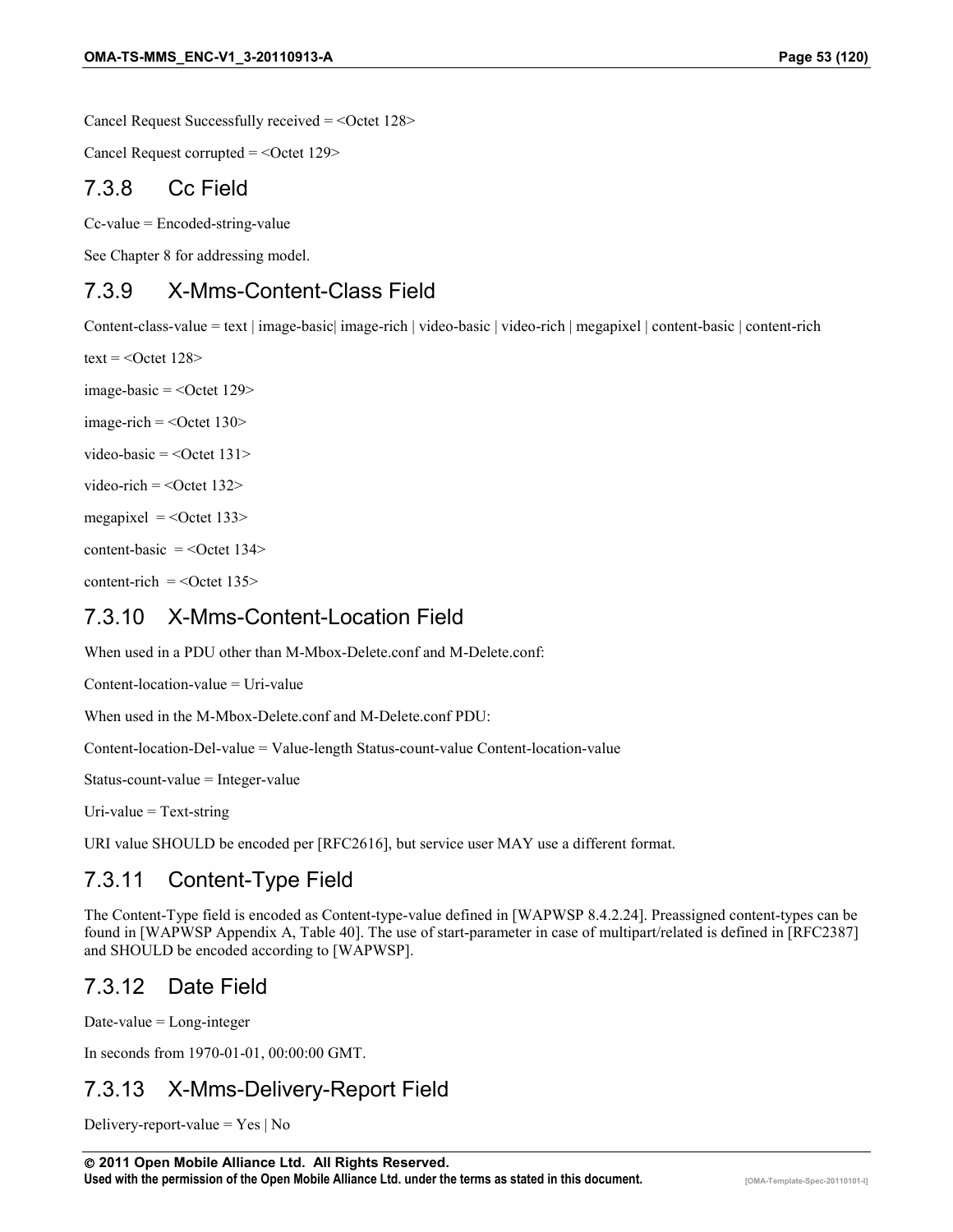$Yes =$ 

 $No = <$ Octet 129>

## 7.3.14 X-Mms-Delivery-Time Field

Delivery-time-value = Value-length (Absolute-token Date-value | Relative-token Delta-seconds-value)

Absolute-token  $=$  <Octet 128>

 $Relative-token =$ 

## 7.3.15 Delta-Seconds-Value

Delta-seconds-value = Long-integer

### 7.3.16 X-Mms-DRM-Content Field

DRM-content-value = Yes | No

 $Yes =$ 

 $No = <$ Octet 129>

## 7.3.17 X-Mms-Distribution-Indicator Field

Distribution-indicator-value = Yes | No

 $Yes =$ 

 $No = <$ Octet 129>

## 7.3.18 X-Mms-Element-Descriptor Field

Element-Descriptor-value = Value-length Content-Reference-value \*(Parameter)

Content-Reference-value = Text-string

Parameter = Parameter-name Parameter-value

Parameter-name = Short-integer | Text-string

Parameter-value = Constrained-encoding | Text-string

For well-known parameter names binary tokens MUST be used as defined in Table 27.

Content-types are encoded as short-integer according to [WAPWSP Table 40 "Content Type Assignments"] or as Textstring.

## 7.3.19 Encoded-String-Value

Encoded-string-value = Text-string | Value-length Char-set Text-string

The Char-set values are registered by IANA as MIBEnum value.

UTF-8 character-set encoding SHOULD be supported in Encoded-string-value. If the MMS Client uses UTF-8 character-set encoding, the Char-set parameter SHOULD be used to indicate its usage.

Encoding according to [RFC2047] MAY be supported in the MMS Client and/or MMS Proxy-Relay. Encoding according to [RFC2047] SHOULD only be used without "Value-length Char-set" parameters. [RFC2047] encoding for UTF-8 characterset encoding MAY be supported in the MMS Client and/or MMS Proxy-Relay.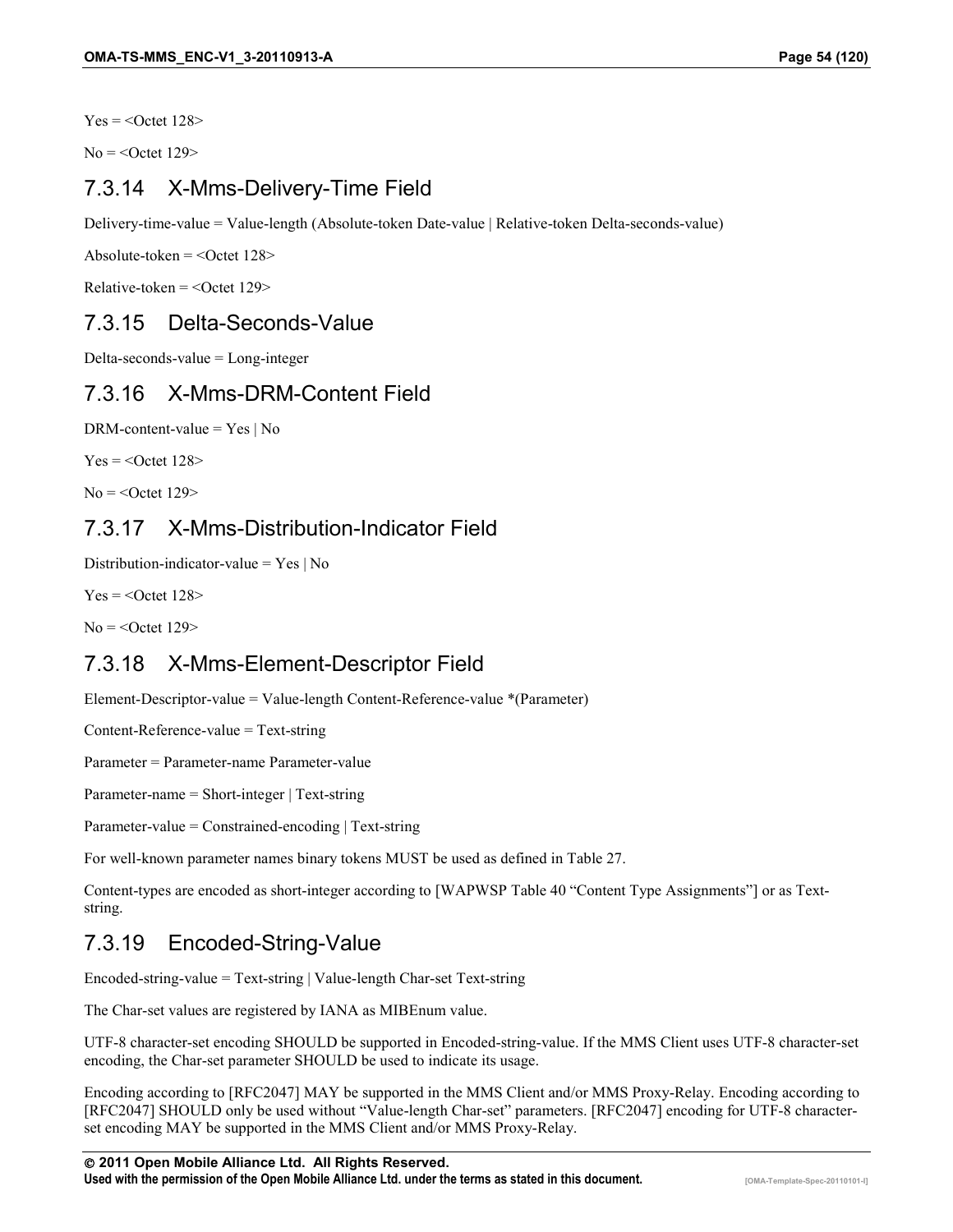Note: The usage of Unicode character-set encoding is recommended. The supported set of actual character-sets in the MMS Client is up to the implementation. The MMS Client must not rely on the MMS Proxy-Relay doing any character-set transformation.

## 7.3.20 X-Mms-Expiry Field

Expiry-value = Value-length (Absolute-token Date-value | Relative-token Delta-seconds-value)

Absolute-token  $=$  <Octet 128>

 $Relative-token =$ 

## 7.3.21 From Field

From-value = Value-length (Address-present-token Encoded-string-value | Insert-address-token)

Address-present-token = <Octet 128>

Insert-address-token = <Octet 129>

See Chapter [8](#page-66-0) for addressing model.

### 7.3.22 X-Mms-Limit Field

Index-value = Integer-value

## 7.3.23 X-Mms-Previously-Sent-By Field

Previously-sent-by-value = Value-length Forwarded-count-value Encoded-string-value

Forwarded-count-value = Integer-value

See chapter 8 for addressing model.

### 7.3.24 X-Mms-Previously-Sent-Date Field

Previously-sent-date-value = Value-length Forwarded-count-value Date-value

### 7.3.25 X-Mms-Mbox-Quotas Field

Mbox-quotas-value = Value-length (Message-quota-token | Size-quota-token) Integer-Value

Message-quota-token = < Octet 128>

Size-quota-token  $=$  <Octet 129>

### 7.3.26 X-Mms-Mbox-Totals Field

Mbox-totals-value = Value-length (Message-total-token | Size-total-token) Integer-Value

 $Message-total-token =$ 

Size-total-token  $=$  <Octet 129>

### 7.3.27 X-Mms-Message-Class Field

Message-class-value = Class-identifier | Token-text

Class-identifier = Personal | Advertisement | Informational | Auto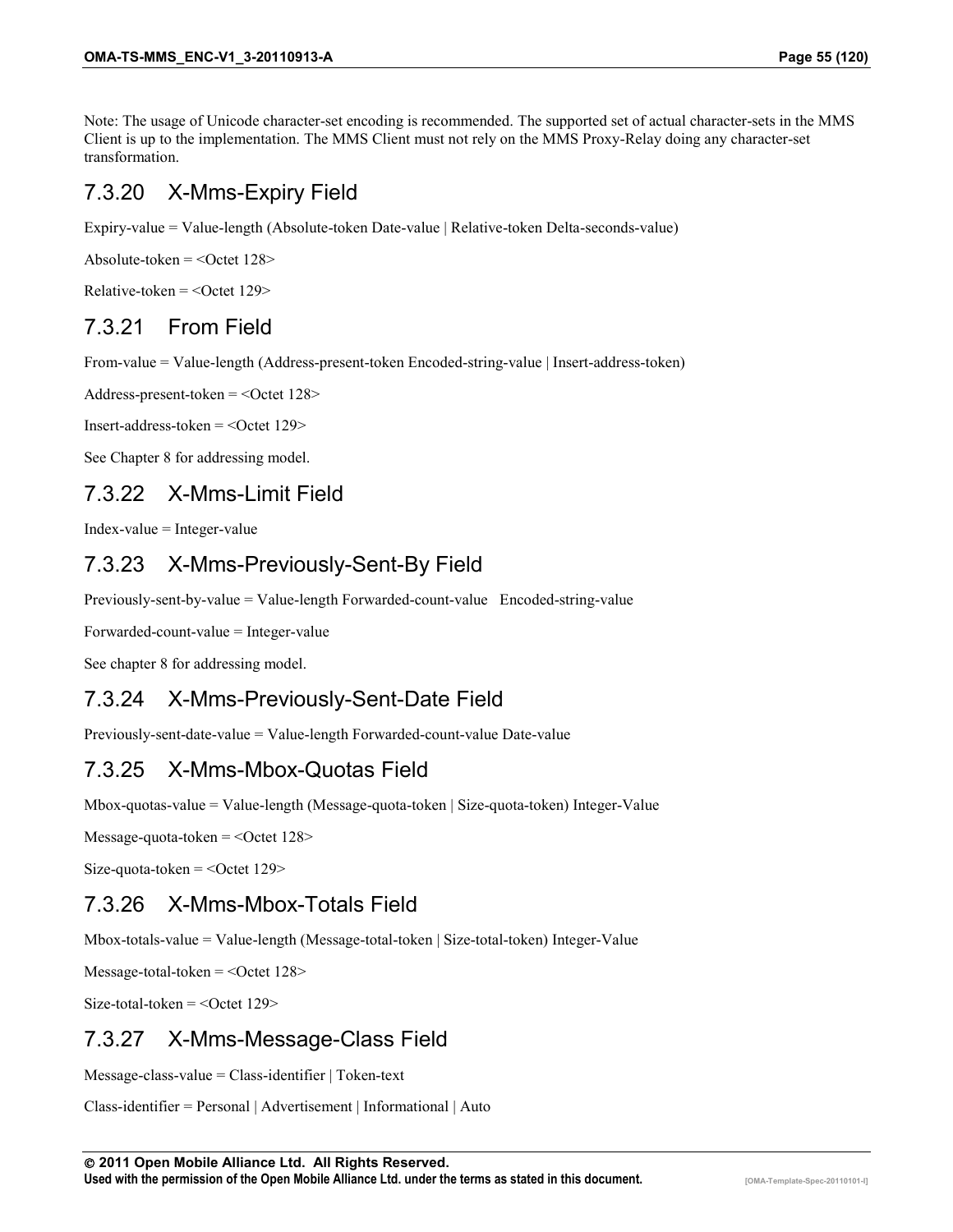Personal  $=$  <Octet 128>

Advertisement  $=$  <0ctet 129>

Informational  $=$  <0ctet 130>

Auto =  $\leq$ Octet 131>

The token-text is an extension method to the message class.

## 7.3.28 X-Mms-Message-Count

Message-count-value = Integer-Value

### 7.3.29 Message-ID Field

Message-ID-value = Text-string

Encoded as in email address as per [RFC2822]. The characters "<" and ">" are not included.

## 7.3.30 X-Mms-Message-Type Field

Message-type-value = m-send-req | m-send-conf | m-notification-ind | m-notifyresp-ind | m-retrieve-conf | m-acknowledgeind | m-delivery-ind | m-read-rec-ind | m-read-orig-ind | m-forward-req | m-forward-conf | m-mbox-store-req | m-mbox-storeconf | m-mbox-view-req | m-mbox-view-conf | m-mbox-upload-req | m-mbox-upload-conf | m-mbox-delete-req | m-mboxdelete-conf | m-mbox-descr | m-delete-req | m-delete-conf| m-cancel-req | m-cancel-conf

- m-send-req  $=$  <Octet 128>
- m-send-conf  $=$  <Octet 129>
- m-notification-ind  $=$  <Octet 130>
- m-notifyresp-ind  $=$  <Octet 131>
- m-retrieve-conf  $=$  <0ctet 132>
- $m$ -acknowledge-ind  $=$  <Octet 133>
- m-delivery-ind  $=$  <Octet 134>
- m-read-rec-ind  $=$  <0 ctet 135>
- m-read-orig-ind  $=$  <Octet 136>
- m-forward-req  $=$  <Octet 137>
- m-forward-conf  $=$  <Octet 138>
- m-mbox-store-req  $=$  <Octet 139>
- m-mbox-store-conf = <Octet 140>
- m-mbox-view-req  $=$  <0ctet 141>
- m-mbox-view-conf =  $<$ Octet 142>
- m-mbox-upload-req  $=$  <Octet 143>
- m-mbox-upload-conf = <Octet 144>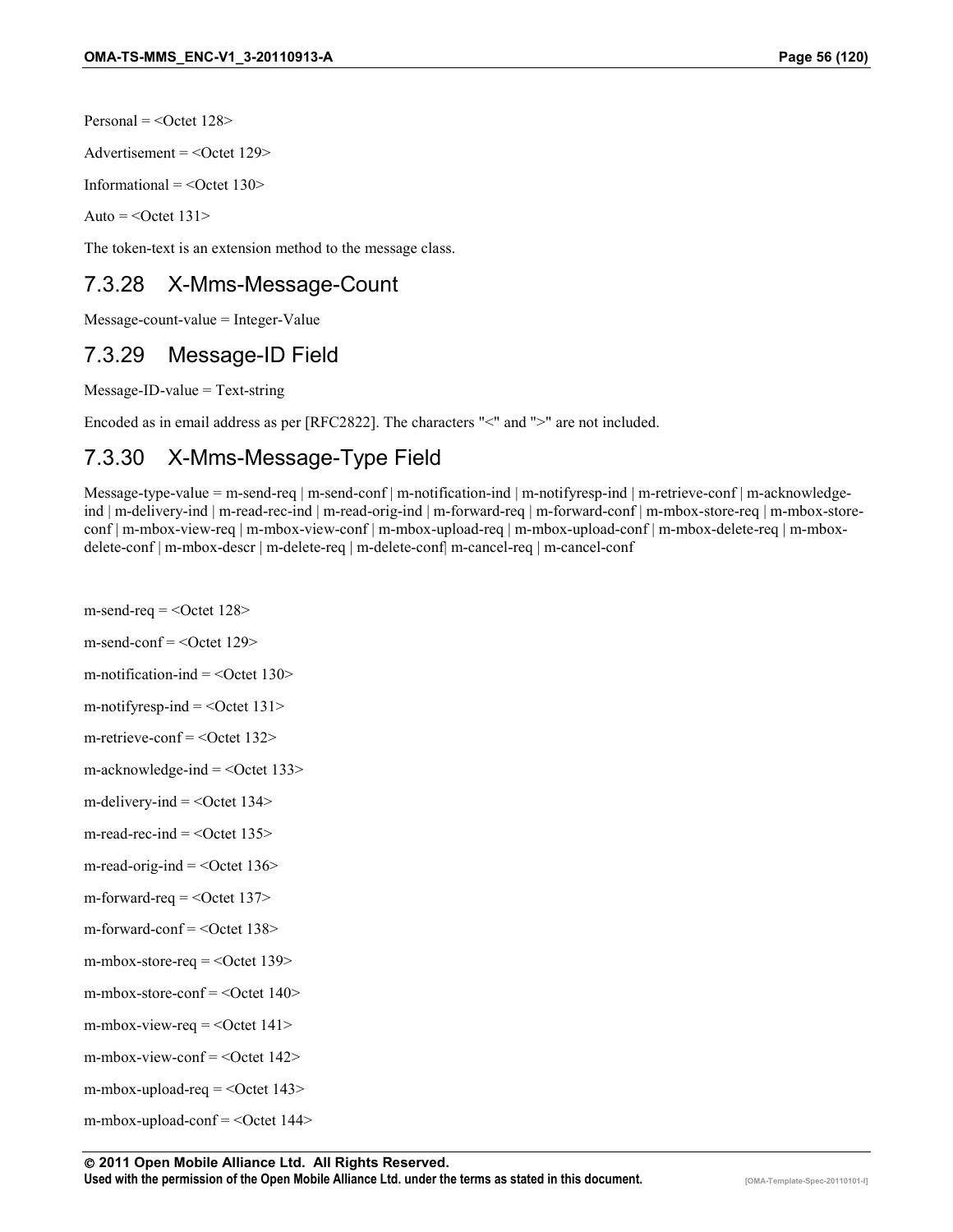m-mbox-delete-req = <Octet 145>

m-mbox-delete-conf  $=$  <0 ctet 146 $>$ 

m-mbox-descr  $=$  <Octet 147>

m-delete-req  $=$  <0 ctet 148>

m-delete-conf = <Octet 149>

 $m$ -cancel-req = < $Octet 150$ 

m-cancel-conf = <Octet 151>

Unknown message types will be discarded.

## 7.3.31 X-Mms-Message-Size Field

Message-size-value = Long-integer

Message size is in octets.

## 7.3.32 X-Mms-MM-Flags Field

MM-flags-value = Value-length ( Add-token | Remove-token | Filter-token ) Encoded-string-value

Add-token  $=$  <Octet 128>

 $Remember the  $=$  < Octet 129>$ 

Filter-token  $=$  <Octet 130>

If the Add-token appears then the MMS Proxy-Relay SHALL append the new keyword to the current MM Flags value if the keyword does not already appear. If the Remove-token appears then the MMS Proxy-Relay SHALL remove the indicated keyword from the current value of the MM Flags, if it is present. The Filter-token SHALL appear only in the M-Retrieve.conf or M-Mbox-View.req PDU and indicates that the keyword is intended to be an existing value.

X-Mms-MM-Flags are user-defined keywords to associate with a message. The Encoded-string-value SHALL NOT include whitespace (i.e. LWS as defined in [RFC2616]) characters. The keyword MAY be used to classify the message for viewing with the M-mbox-view.req.

### 7.3.33 X-Mms-MM-State Field

MM-state-value = Draft | Sent | New | Retrieved | Forwarded

Draft  $=$  <Octet 128>

Sent  $=$  <Octet 129>

 $New = <$ Octet 130 $>$ 

Retrieved  $=$  <Octet 131>

Forwarded  $=$  <Octet 132>

### 7.3.34 X-Mms-MMS-Version Field

MMS-version-value = Short-integer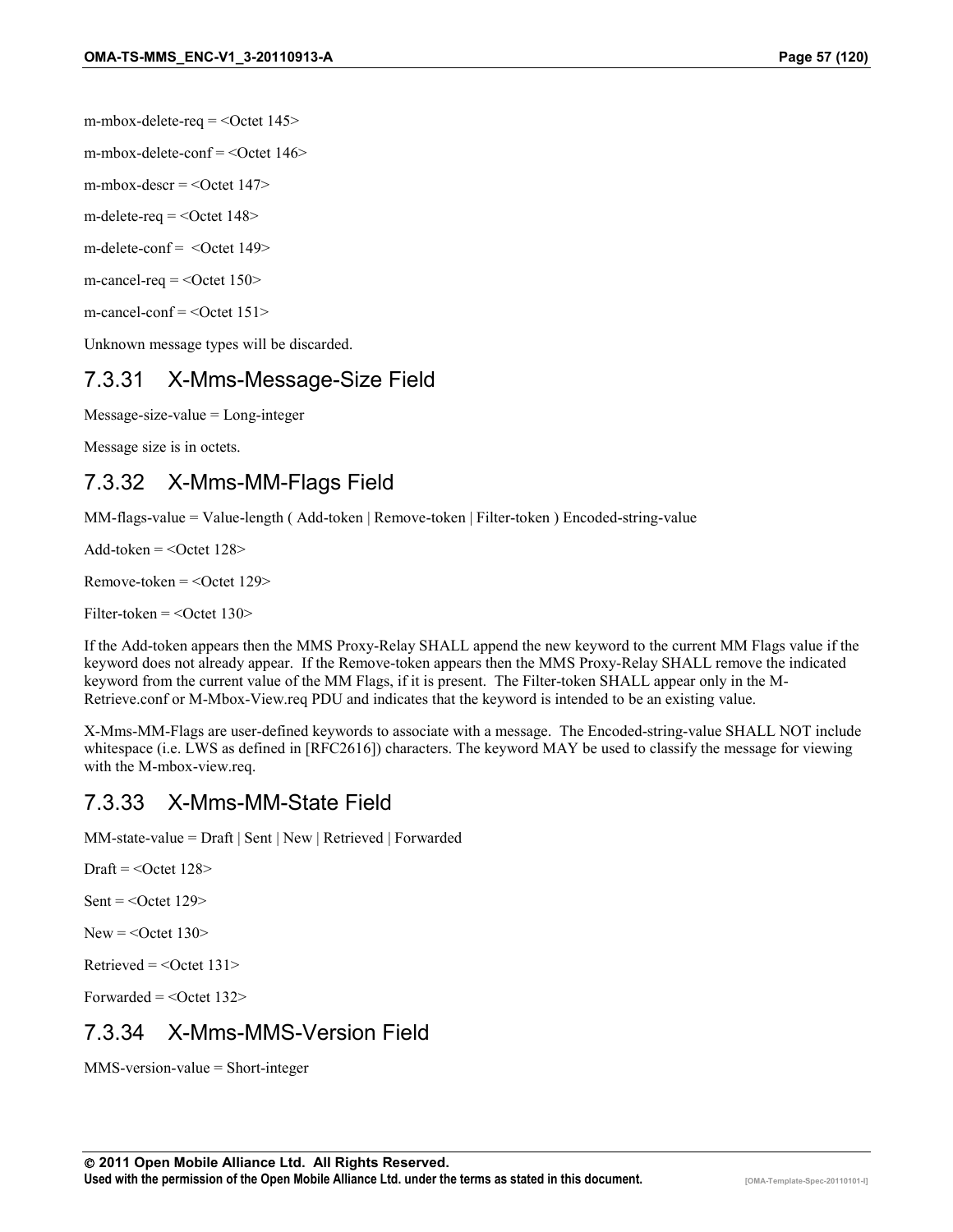The three most significant bits of the Short-integer are interpreted to encode a major version number in the range 1-7, and the four least significant bits contain a minor version number in the range 0-14. If there is only a major version number, this is encoded by placing the value 15 in the four least significant bits [WAPWSP].

## 7.3.35 X-Mms-Priority Field

Priority-value =  $Low$  | Normal | High

Low  $=$  < Octet 128>

 $Normal = <$ Octet 129>

High  $=$  <Octet 130>

## 7.3.36 X-Mms-Quotas Field

Mbox-quotas-req  $=$  Yes | No

 $Yes =$ 

 $No = <$ Octet 129>

## 7.3.37 X-Mms-Read-Report Field

Read-report-value =  $Yes \mid No$ 

 $Yes =$ 

 $No = <$ Octet 129>

## 7.3.38 X-Mms-Read-Status Field

Read-status-value =  $Read | Delete$  without being read

 $Read = <$ Octet 128 $>$ 

Deleted without being read  $=$  <Octet 129>

## 7.3.39 X-Mms-Recommended-Retrieval-Mode Field

Recommended-Retrieval-Mode-value = Manual

 $M$ anual = < $Octet 128>$ 

## 7.3.40 X-Mms-Recommended-Retrieval-Mode-Text Field

Recommended-Retrieval-Mode-Text-value = Encoded-string-value

## 7.3.41 X-Mms-Replace-ID Field

Replace-id-value = Text-string

Encoded as in email address as per [RFC2822]. The characters "<" and ">" are not included.

## 7.3.42 X-Mms-Reply-Applic-ID

Applic-ID-value = Text-string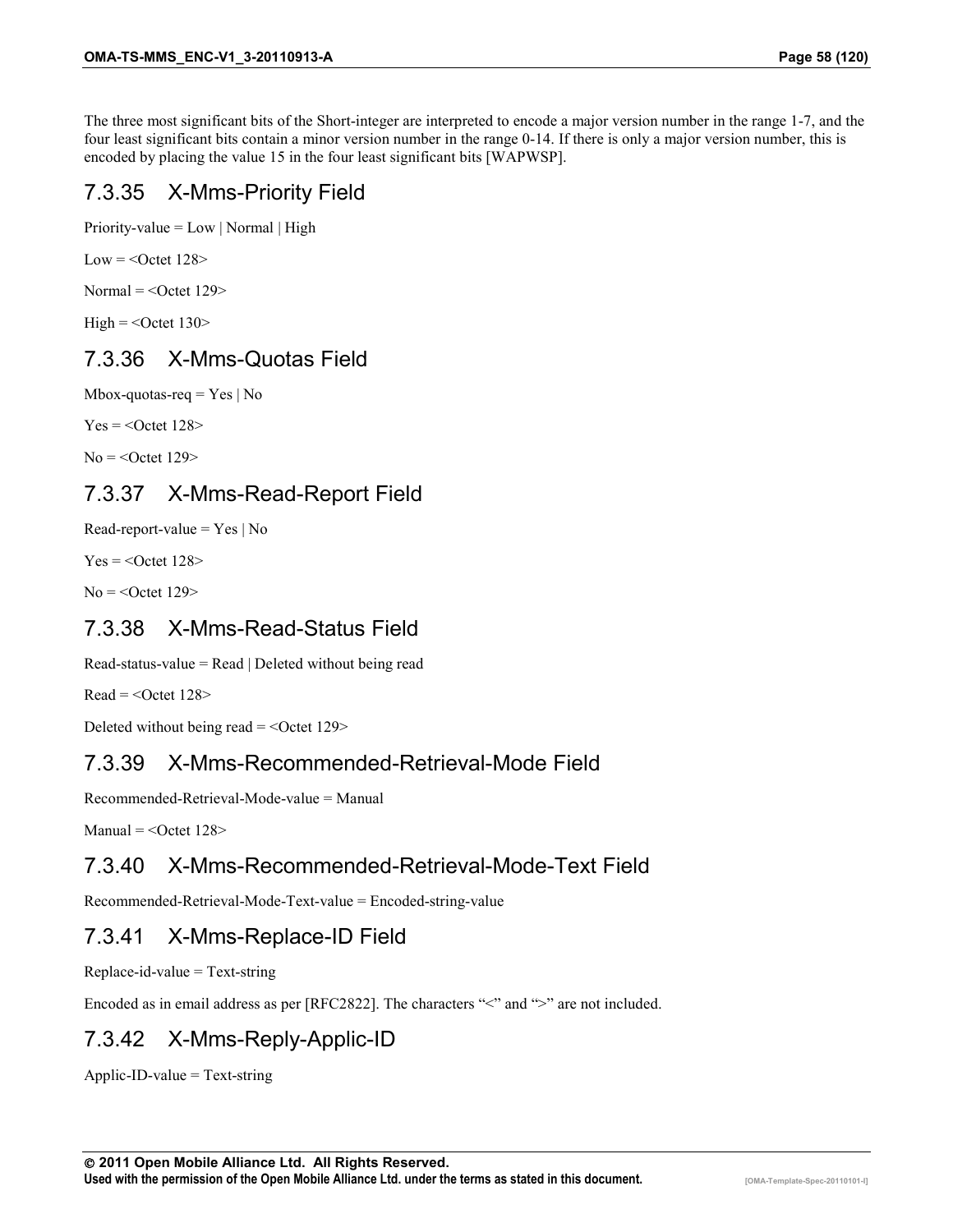## 7.3.43 X-Mms-Reply-Charging Field

Reply-charging-value = Requested | Requested text only | Accepted | Accepted text only

 $Required = <$ Octet 128>

Requested text only  $=$  <Octet 129 $>$ 

 $Accepted = <$ Octet 130 $>$ 

Accepted text only  $=$  <Octet 131>

## 7.3.44 X-Mms-Reply-Charging-Deadline Field

Reply-charging-deadline-value = Value-length (Absolute-token Date-value | Relative-token Delta-seconds-value)

Absolute-token  $=$  <0ctet 128>

 $Relative-token =$ 

## 7.3.45 X-Mms-Reply-Charging-ID Field

Reply-charging-ID-value = Text-string

## 7.3.46 X-Mms-Reply-Charging-Size Field

Reply-charging-size-value = Long-integer

## 7.3.47 X-Mms-Report-Allowed Field

Report-allowed-value  $=$  Yes | No

 $Yes =$ 

 $No = <$ Octet 129>

## 7.3.48 X-Mms-Response-Status Field

When used in a PDU other than M-Mbox-Delete.conf and M-Delete.conf:

Response-status-value =  $Ok$  |

Error-unspecified |

Error-service-denied |

Error-message-format-corrupt |

Error-sending-address-unresolved |

Error-message-not-found |

Error-network-problem |

Error-content-not-accepted |

Error-unsupported-message |

Error-transient-failure |

Error-transient-sending-address-unresolved |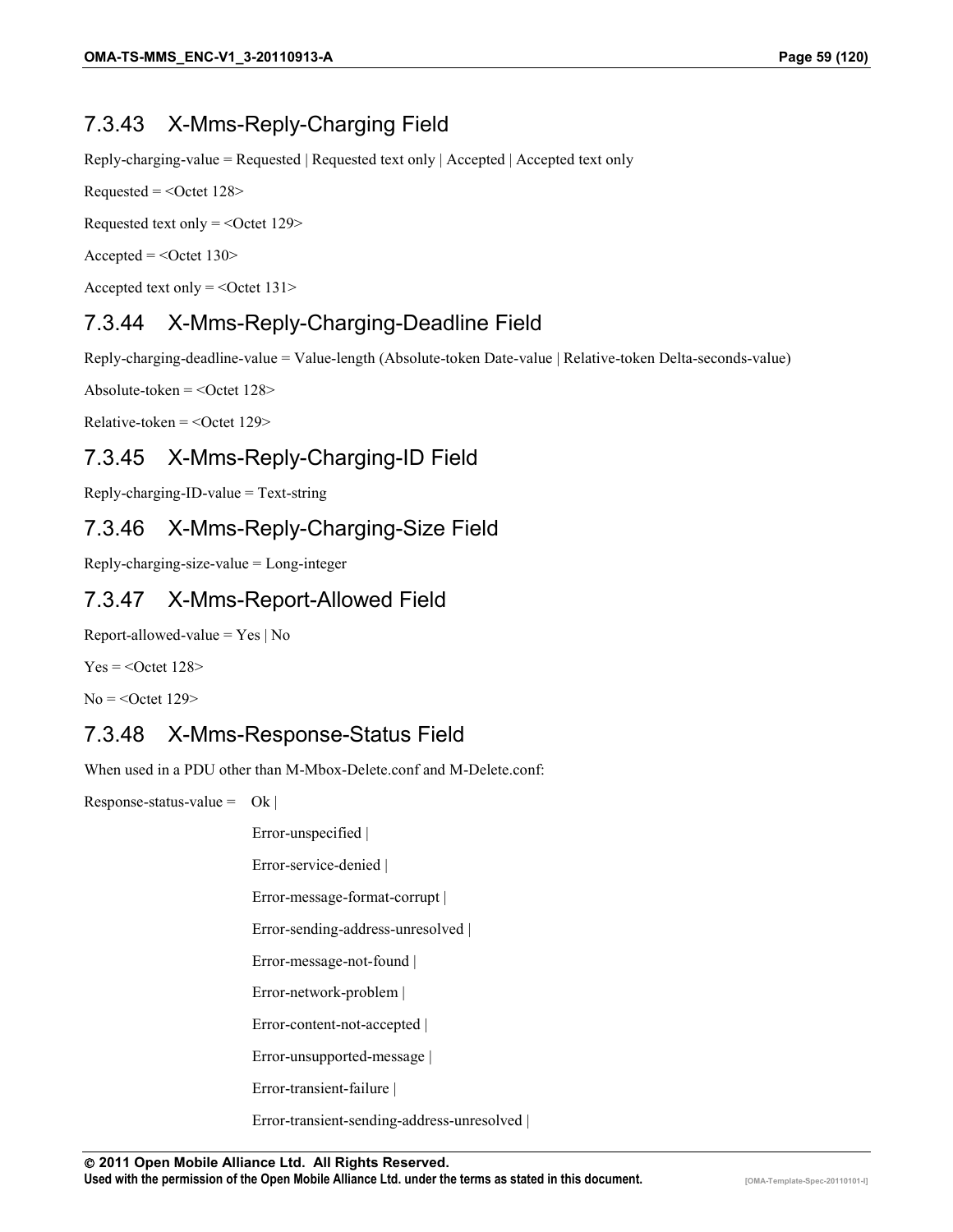Error-transient-message-not-found | Error-transient-network-problem | Error-transient-partial-success | Error-permanent-failure | Error-permanent-service-denied | Error-permanent-message-format-corrupt | Error-permanent-sending-address-unresolved | Error-permanent-message-not-found | Error-permanent-content-not-accepted | Error-permanent-reply-charging-limitations-not-met | Error-permanent-reply-charging-request-not-accepted | Error-permanent-reply-charging-forwarding-denied | Error-permanent-reply-charging-not-supported | Error-permanent-address-hiding-not-supported | Error-permanent-lack-of-prepaid

When used in the M-Mbox-Delete.conf and M-Delete.conf PDUs:

Response-status-Del-value = Value-length Status-count-value Response-status-value

 $Ok = <$ Octet 128>

Error-unspecified  $=$  <Octet 129> (obsolete)

Error- service-denied  $=$  <Octet 130> (obsolete)

Error-message-format-corrupt  $=$  <Octet 131> (obsolete)

Error-sending-address-unresolved = <Octet 132> (obsolete)

Error-message-not-found = <Octet 133> (obsolete)

Error-network-problem = <Octet 134> (obsolete)

Error-content-not-accepted  $=$  <Octet 135 > (obsolete)

Error-unsupported-message = < Octet 136>

Error-transient-failure  $=$  <Octet 192>

Error-transient-sending-address-unresolved = < Octet 193>

Error-transient-message-not-found  $=$  <0ctet 194 $>$ 

Error-transient-network-problem = <Octet 195>

Error-transient-partial-success = <Octet 196>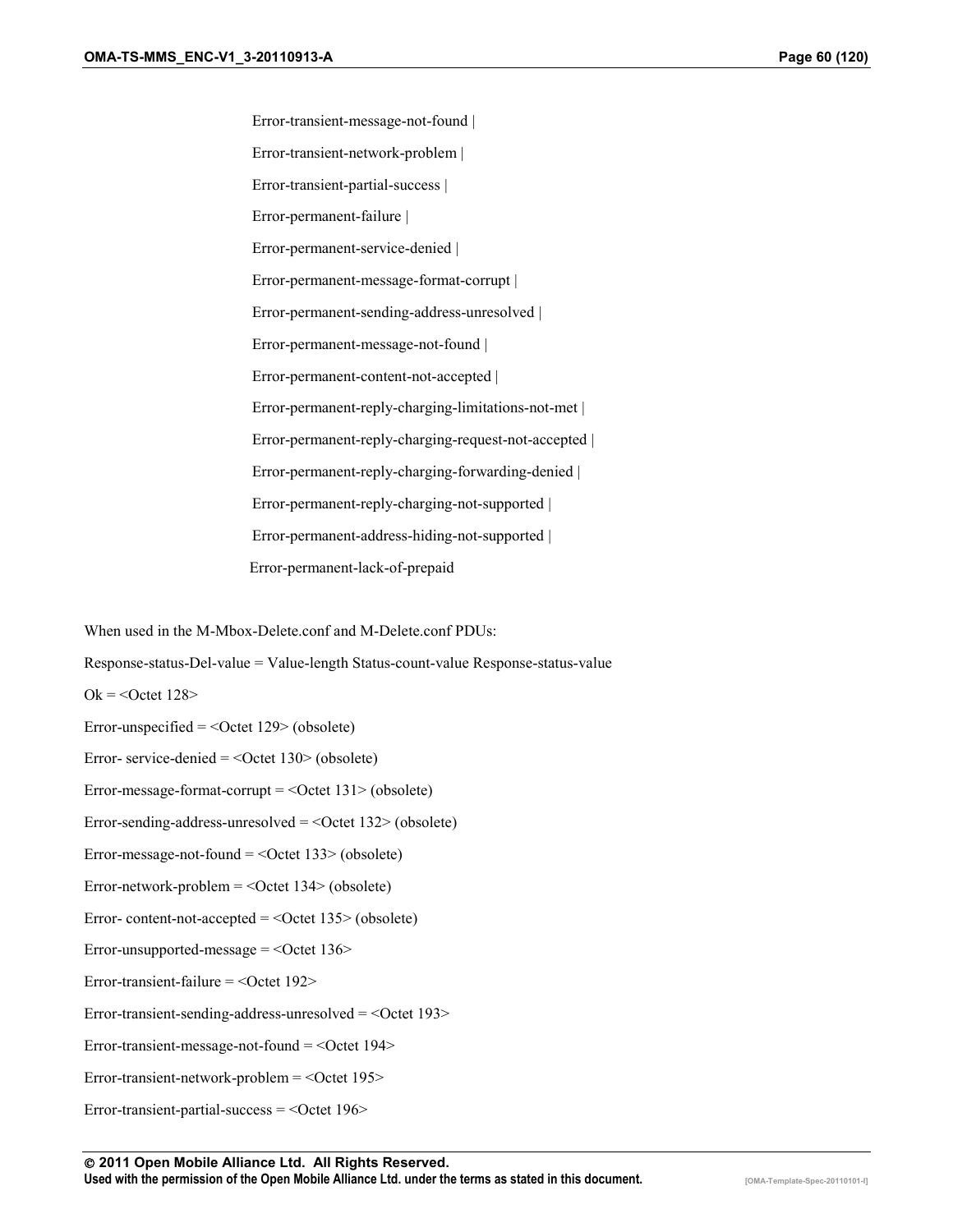Error-permanent-failure = < Octet 224>

Error-permanent-service-denied  $=$  <Octet 225>

Error-permanent-message-format-corrupt = < Octet 226>

Error-permanent-sending-address-unresolved = < Octet 227>

Error-permanent-message-not-found  $=$  <Octet 228>

Error-permanent-content-not-accepted  $=$  <Octet 229>

Error-permanent-reply-charging-limitations-not-met  $=$  <Octet 230>

Error-permanent-reply-charging-request-not-accepted  $=$  <Octet 231>

Error-permanent-reply-charging-forwarding-denied = < Octet 232>

Error-permanent-reply-charging-not-supported = < Octet 233>

Error-permanent-address-hiding-not-supported  $=$  <0 ctet 234>

Error-permanent-lack-of-prepaid = < Octet 235>

The values 197 through 223 are reserved for future use to indicate other transient failures. An MMS Client MUST react the same to a value in range 197 to 223 as it does to the value 192 (Error-transient-failure).

The values 236 through 255 are reserved for future use to indicate other permanent failures. An MMS Client MUST react the same to a value in range 236 to 255 as it does to the value 224 (Error-permanent-failure).

Any other values SHALL NOT be used. They are reserved for future use. An MMS Client that receives such a reserved value MUST react the same as it does to the value 224 (Error-permanent-failure). The value Error-unsupported-message is reserved for version and supported feature management purposes only.

The Response-status-values marked 'obsolete', i.e., the values 129 through 135, should only be supported for backward compatibility purposes. Close counterparts to these legacy values have been defined in the ranges 193 through 195 (transient failures) and 225 through 229 (permanent failures) in a numbering realignment.

#### 7.3.49 X-Mms-Response-Text Field

When used in a PDU other than M-Mbox-Delete.conf and M-Delete.conf:

Response-text-value = Encoded-string-value

When used in the M-Mbox-Delete.conf and M-Delete.conf PDUs:

Response-text-Del-value = Value-length Status-count-value Response-text-value

#### 7.3.50 X-Mms-Retrieve-Status Field

Retrieve-status-value =  $Qk$  |

Error-transient-failure |

Error-transient-message-not-found |

Error-transient-network-problem |

Error-permanent-failure |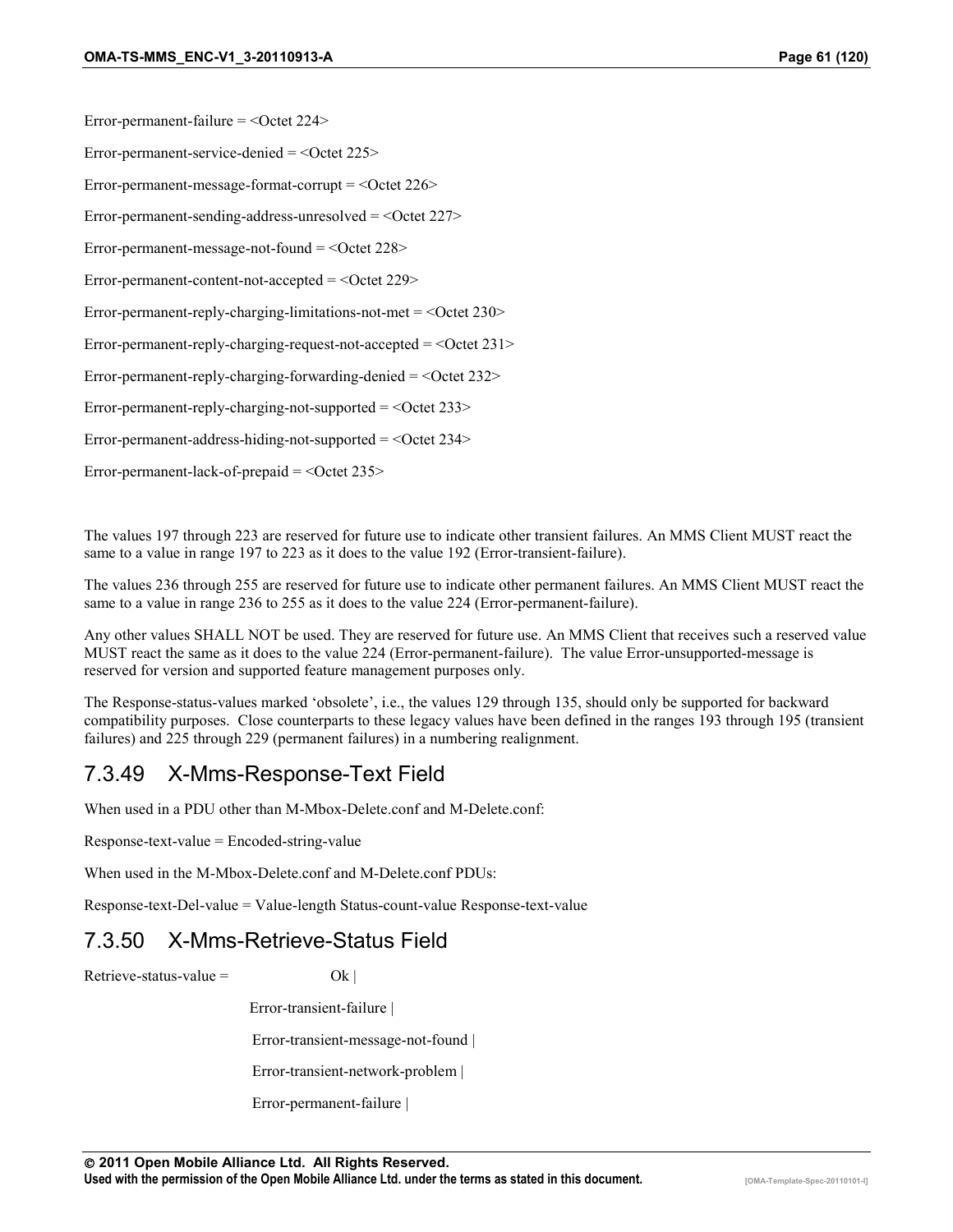Error-permanent-service-denied |

Error-permanent-message-not-found |

Error-permanent-content-unsupported

 $Ok = <$ Octet 128>

Error-transient-failure = < Octet 192>

Error-transient-message-not-found  $=$  <Octet 193>

Error-transient-network-problem = < Octet 194>

Error-permanent-failure = < Octet 224>

Error-permanent-service-denied = <Octet 225>

Error-permanent-message-not-found  $=$  <Octet 226>

Error-permanent-content-unsupported  $=$  <Octet 227>

The values 195 through 223 are reserved for future use to indicate other transient failures. An MMS Client MUST react the same to a value in range 195 to 223 as it does to the value 192 (Error-transient-failure).

The values 228 through 255 are reserved for future use to indicate other permanent failures. An MMS Client MUST react the same to a value in range 228 to 255 as it does to the value 224 (Error-permanent-failure).

Any other values SHALL NOT be used. They are reserved for future use. An MMS Client that receives such a reserved value MUST react the same as it does to the value 224 (Error-permanent-failure).

### 7.3.51 X-Mms-Retrieve-Text Field

Retrieve-text-value = Encoded-string-value

## 7.3.52 X-Mms-Sender-Visibility Field

Sender-visibility-value  $=$  Hide  $\vert$  Show

Hide  $=$  < $\text{Octet}$  128>

Show  $=$  <Octet 129>

### 7.3.53 X-Mms-Start Field

Index-value = Integer-value

### 7.3.54 X-Mms-Status Field

Status-value = Expired | Retrieved | Rejected | Deferred | Unrecognised | Indeterminate | Forwarded | Unreachable

Expired  $=$  < Octet 128>

Retrieved  $=$  <0ctet 129>

 $Rejected = <$ Octet 130 $>$ 

Deferred  $=$  <Octet 131>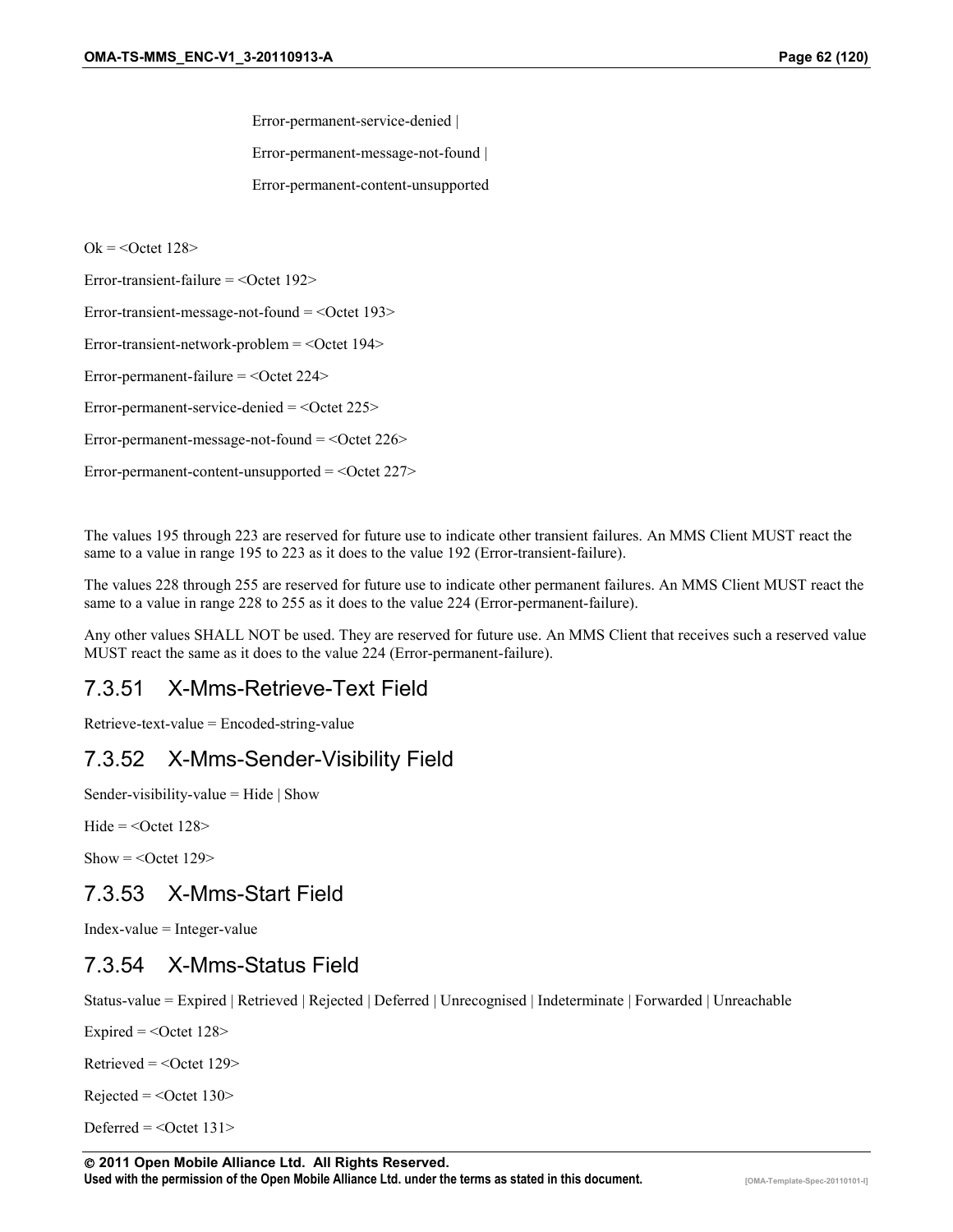Unrecognised =  $\leq$ Octet 132>

Indeterminate  $=$  <Octet 133>

Forwarded  $=$  <Octet 134 $>$ 

Unreachable  $=$  <Octet 135>

The value Unrecognised is reserved for version management purpose only.

## 7.3.55 X-Mms-Status-Text Field

Status-text-value = Encoded-string-value

#### 7.3.56 X-Mms-Store Field

Store-sent-value =  $Yes \mid No$ 

 $Yes =$ 

 $No =$  < Octet 129>

## 7.3.57 X-Mms-Stored Field

 $MM\text{-stored-value} = Yes \mid No$ 

 $Yes =$ 

 $No = <$ Octet 129>

#### 7.3.58 X-Mms-Store-Status Field

Store-status-value = Success |

Error-transient-failure |

Error-transient-network-problem |

Error-permanent-failure |

Error-permanent-service-denied |

Error-permanent-message-format-corrupt |

Error-permanent-message-not-found |

Error-permanent-mmbox-full

 $Success = <$ Octet 128>

Error-transient-failure  $=$  <Octet 192>

Error-transient-network-problem = <Octet 193>

Error-permanent-failure = < Octet 224>

Error-permanent-service-denied = <Octet 225>

Error-permanent-message-format-corrupt = < Octet 226>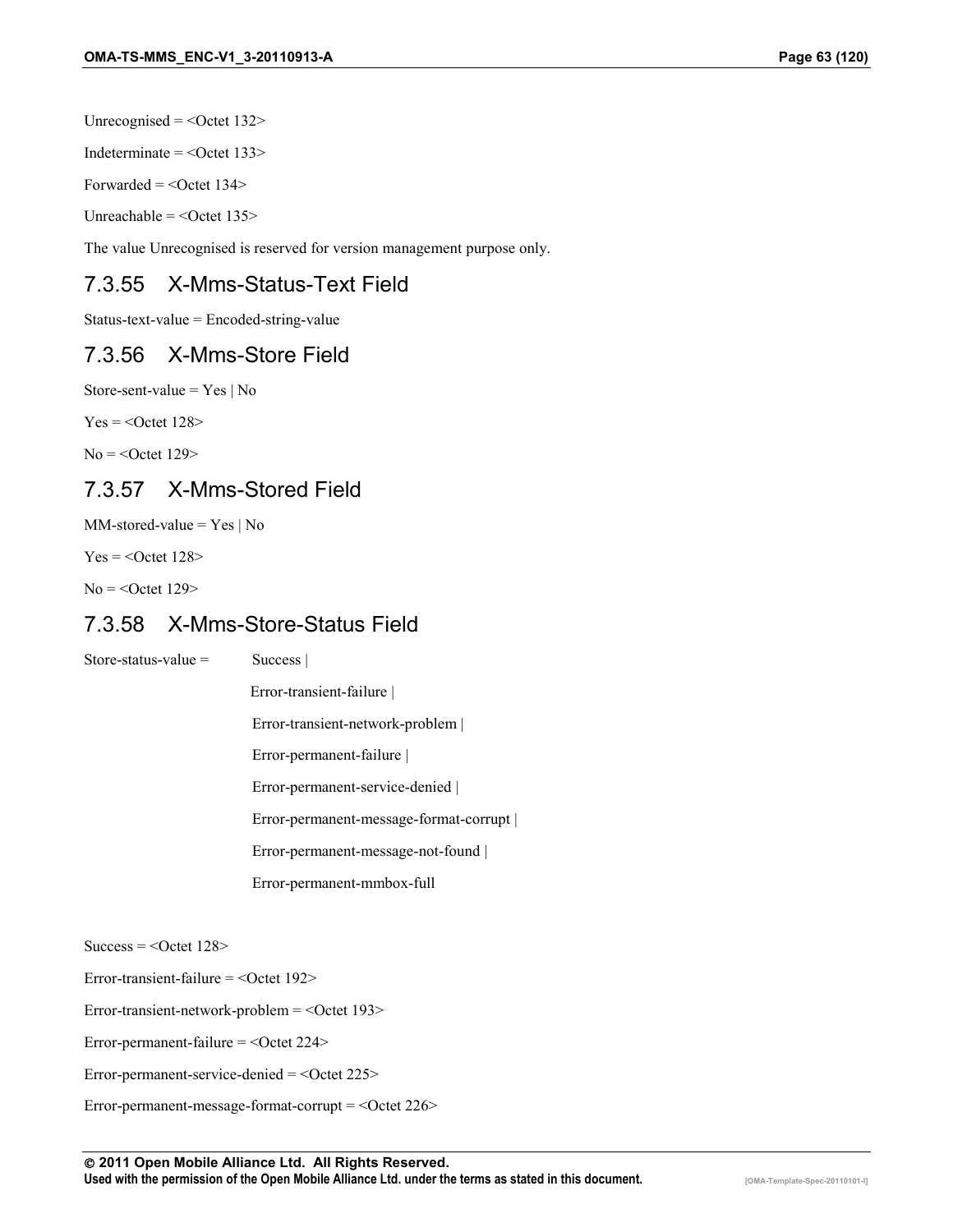Error-permanent-message-not-found  $=$  <Octet 227>

Error-permanent-mmbox-full  $=$  <Octet 228>

The values 194 through 223 are reserved for future use to indicate other transient failures. An MMS Client MUST react the same to a value in range 194 to 223 as it does to the value 192 (Error-transient-failure).

The values 229 through 255 are reserved for future use to indicate other permanent failures. An MMS Client MUST react the same to a value in range 229 to 255 as it does to the value 224 (Error-permanent-failure).

Any other values SHALL NOT be used. They are reserved for future use. An MMS Client that receives such a reserved value MUST react the same as it does to the value 224 (Error-permanent-failure).

## 7.3.59 X-Mms-Store-Status-Text Field

Store-status-text-value = Encoded-string-value

A descriptive string that explains the value of the X-Mms-Store-Status field's value.

## 7.3.60 Subject Field

Subject-value = Encoded-string-value

### 7.3.61 To Field

To-value = Encoded-string-value

See Chapter [8](#page-66-0) for addressing model.

### 7.3.62 X-Mms-Totals Field

Mbox-totals-req  $=$  Yes  $\vert$  No

 $Yes =$ 

 $No = <$ Octet 129>

## 7.3.63 X-Mms-Transaction-Id Field

Transaction-id-value = Text-string

## **7.4 Header Field Names and Assigned Numbers**

The Table 25 contains the field name assignments.

| <b>Name</b>            | <b>Assigned Number</b> |
|------------------------|------------------------|
| Bcc                    | 0x01                   |
| Cc                     | 0x02                   |
| X-Mms-Content-Location | 0x03                   |
| Content-Type           | 0x04                   |
| Date                   | 0x05                   |
| X-Mms-Delivery-Report  | 0x06                   |
| X-Mms-Delivery-Time    | 0x07                   |
| X-Mms-Expiry           | 0x08                   |
| From                   | 0x09                   |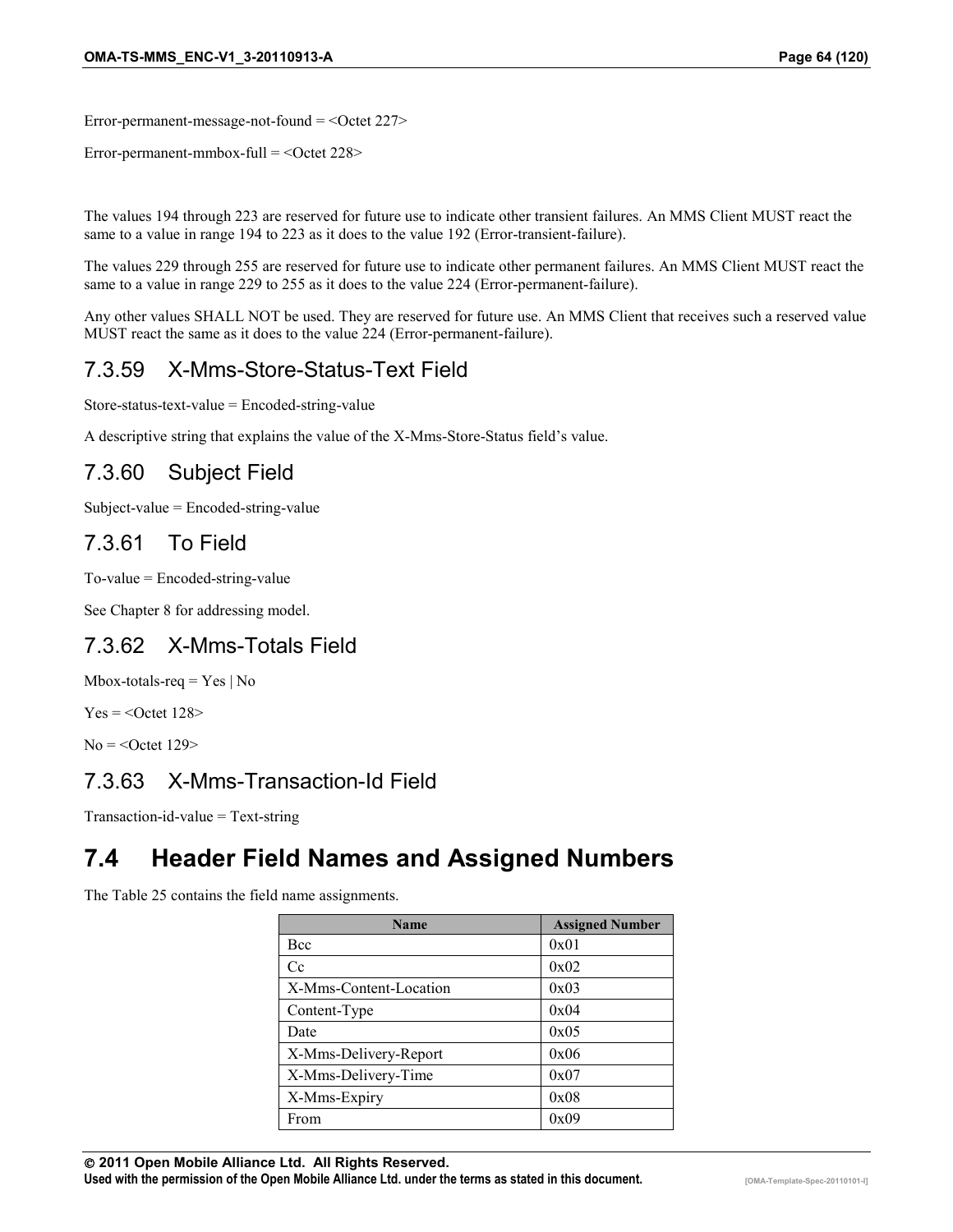| X-Mms-Message-Class                  | 0x0A |
|--------------------------------------|------|
| Message-ID                           | 0x0B |
| X-Mms-Message-Type                   | 0x0C |
| X-Mms-MMS-Version                    | 0x0D |
| X-Mms-Message-Size                   | 0x0E |
| X-Mms-Priority                       | 0x0F |
| X-Mms-Read-Report                    | 0x10 |
| X-Mms-Report-Allowed                 | 0x11 |
| X-Mms-Response-Status                | 0x12 |
| X-Mms-Response-Text                  | 0x13 |
| X-Mms-Sender-Visibility              | 0x14 |
| X-Mms-Status                         | 0x15 |
| Subject                              | 0x16 |
| To                                   | 0x17 |
| X-Mms-Transaction-Id                 | 0x18 |
| X-Mms-Retrieve-Status                | 0x19 |
| X-Mms-Retrieve-Text                  | 0x1A |
| X-Mms-Read-Status                    | 0x1B |
| X-Mms-Reply-Charging                 | 0x1C |
| X-Mms-Reply-Charging-Deadline        | 0x1D |
| X-Mms-Reply-Charging-ID              | 0x1E |
| X-Mms-Reply-Charging-Size            | 0x1F |
| X-Mms-Previously-Sent-By             | 0x20 |
| X-Mms-Previously-Sent-Date           | 0x21 |
| X-Mms-Store                          | 0x22 |
| X-Mms-MM-State                       | 0x23 |
| X-Mms-MM-Flags                       | 0x24 |
| X-Mms-Store-Status                   | 0x25 |
| X-Mms-Store-Status-Text              | 0x26 |
| X-Mms-Stored                         | 0x27 |
| X-Mms-Attributes                     | 0x28 |
| X-Mms-Totals                         | 0x29 |
| X-Mms-Mbox-Totals                    | 0x2A |
| X-Mms-Quotas                         | 0x2B |
| X-Mms-Mbox-Quotas                    | 0x2C |
| X-Mms-Message-Count                  | 0x2D |
| Content                              | 0x2E |
| X-Mms-Start                          | 0x2F |
| Additional-headers                   | 0x30 |
| X-Mms-Distribution-Indicator         | 0x31 |
| X-Mms-Element-Descriptor             | 0x32 |
| X-Mms-Limit                          | 0x33 |
| X-Mms-Recommended-Retrieval-         | 0x34 |
| Mode<br>X-Mms-Recommended-Retrieval- |      |
| Mode-Text                            | 0x35 |
| X-Mms-Status-Text                    | 0x36 |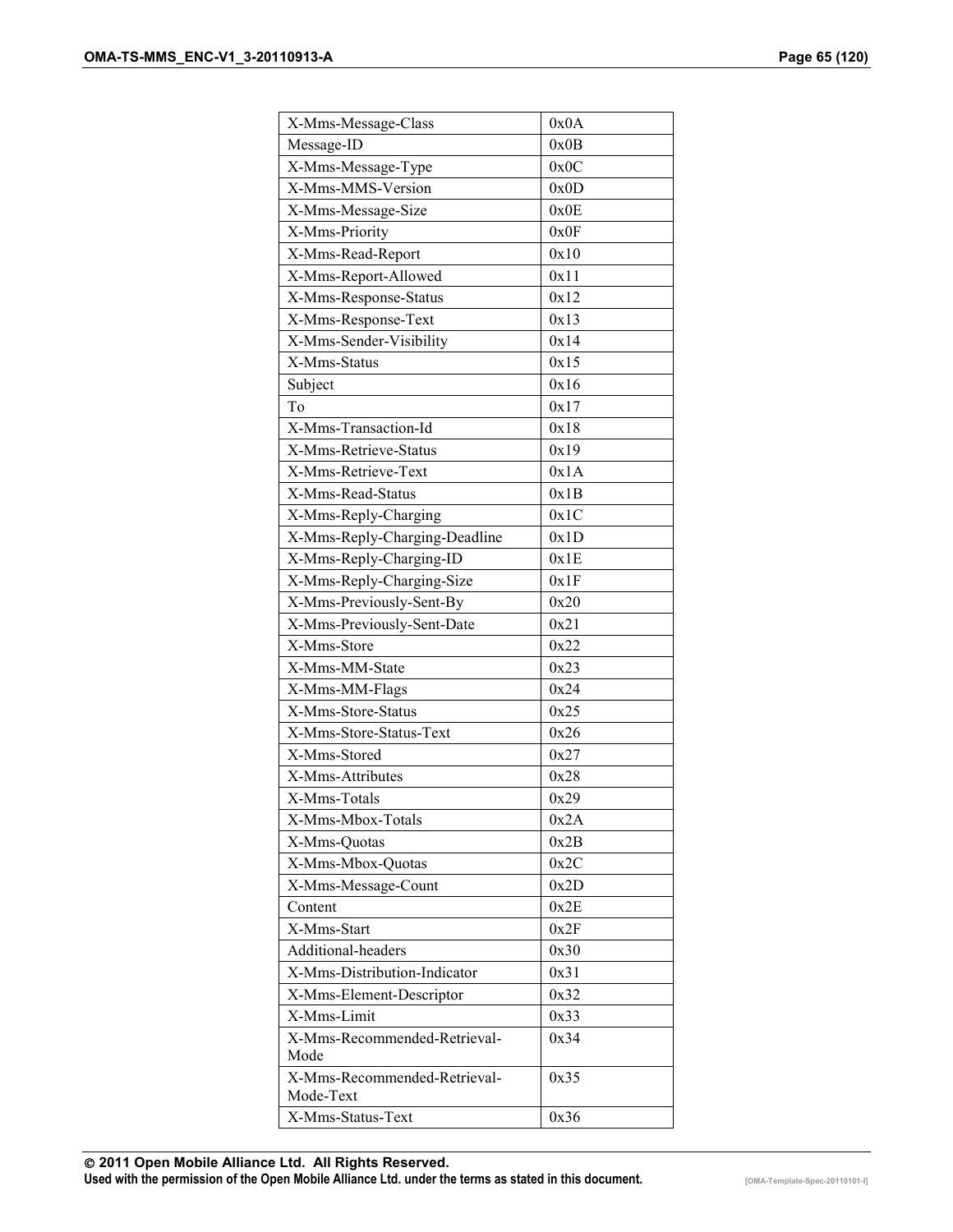| X-Mms-Applic-ID          | 0x37 |
|--------------------------|------|
| X-Mms-Reply-Applic-ID    | 0x38 |
| X-Mms-Aux-Applic-Info    | 0x39 |
| X-Mms-Content-Class      | 0x3A |
| X-Mms-DRM-Content        | 0x3B |
| X-Mms-Adaptation-Allowed | 0x3C |
| X-Mms-Replace-ID         | 0x3D |
| X-Mms-Cancel-ID          | 0x3E |
| X-Mms-Cancel-Status      | 0x3F |

#### **Table 25: Field Name Assignments**

**Note:** The field names Content [0x2E] and Additional-headers [0x30] are only valid as part of the X-Mbox-View.req Attributes-list-value.

Table 26 contains the assignments of the necessary content types.

| <b>Name</b>                     | <b>Assigned Number</b>       |
|---------------------------------|------------------------------|
| Push Application-ID             |                              |
| Application/vnd.wap.mms-message | Subject to IANA registration |

**Table 26: Content Type Assignments** 

Table 27 contains the parameter name assignments.

The MMS encoding version (second column) indicates the number of the first version the parameter was defined. An MMS Client of version 1.2 is expected to recognize the type/format.

| Token | <b>MMS Encoding</b><br>Version | <b>Assigned</b><br><b>Number</b> | <b>Expected BNF Rule for</b><br>Value | <b>Description</b>                                                                         |
|-------|--------------------------------|----------------------------------|---------------------------------------|--------------------------------------------------------------------------------------------|
| Type  |                                | 0x02                             | Constrained-encoding                  | The type/format of the top level<br>message content as provided by<br>the WSP header field |

**Table 27: Parameter Name Assignments**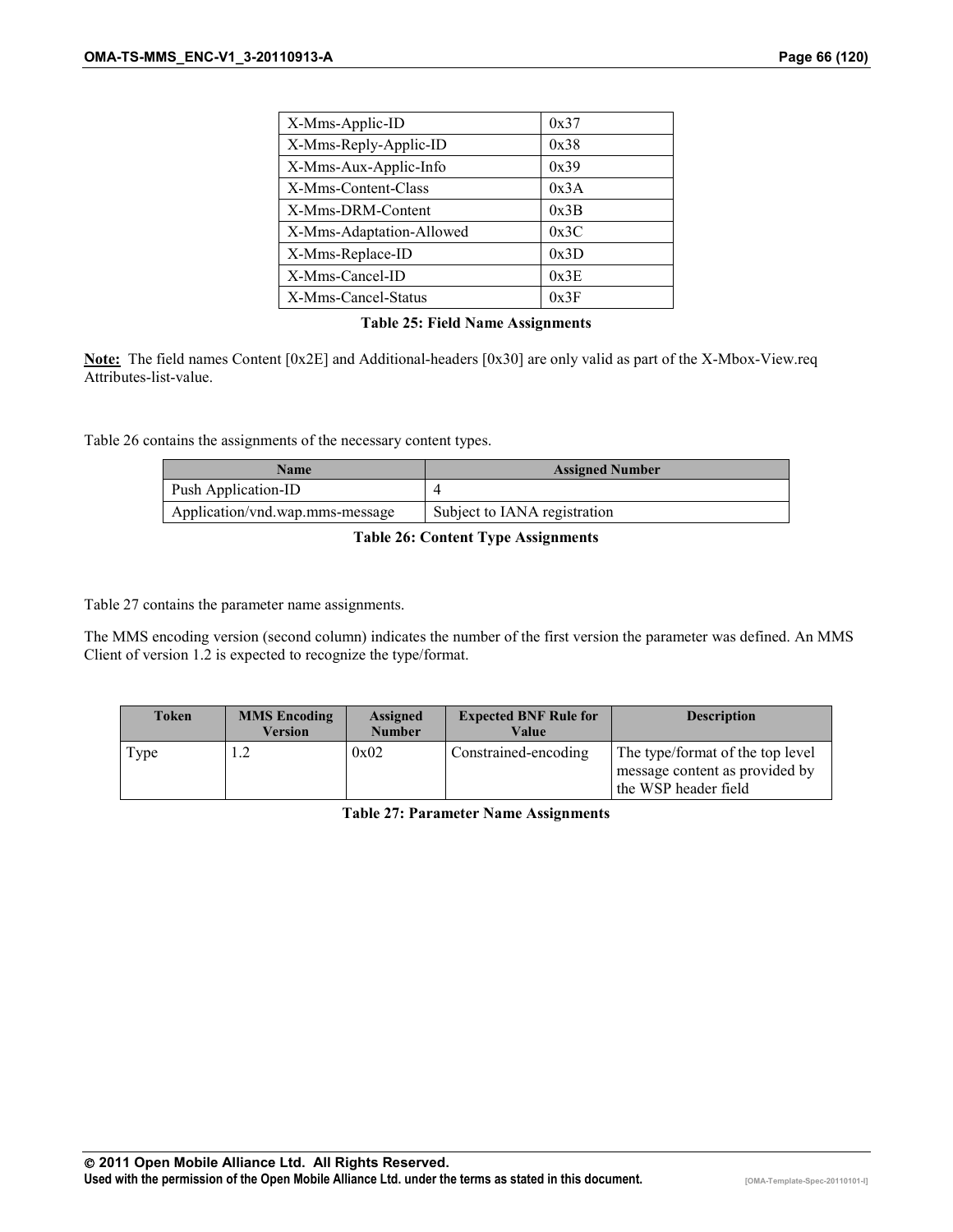# <span id="page-66-0"></span>**8. MMS Addressing Model**

The MMS addressing model contains two addresses: the address of the MMS Proxy-Relay and the address of the recipient user and terminal. The address of the MMS Proxy-Relay shall be the URI of MMS Proxy-Relay given by the MMS service provider. Thus, the URI needs to be configurable in the terminal.

A notation for the address of the recipient user in the terminal needs to be defined. The addressing model allows only single user in the terminal, thus combining the address of the terminal and the user. WAP Push Drafting Committee has solved this issue by using ABNF [RFC2234] notation for defining the address type in the WAP Push Proxy Gateway [PPG] specification. The text below is copied from the PPG specification and edited for usage in this specification.

The external representation of addresses processed by the MMS Proxy-Relay is defined using ABNF. The format is compatible with Internet e-mail addresses [RFC2822]. However, whereas [RFC2822] allows a comma separated list of address values to be used in header fields, MMS, in accordance with WSP definitions, codes such lists into multiple header fields with identical names. [RFC2822] (section 4.4) includes obsolete and significantly complex address formats, these SHOULD not be used for addressing in MMS.

The MMS Proxy-Relay MUST be able to parse the address formats described in this section, and it MUST be able to determine whether it supports the specified address type or not.

```
address = ( e-mail / device-address / alphanum-shortcode / num-shortcode) 
e-mail = mailbox \qquad \qquad ; to the definition of mailbox as described in
                                   section 3.4 of [RFC2822], but excluding the 
                                   obsolete definitions as indicated by the "obs-" 
                                   prefix. 
device-address = ( global-phone-number "/TYPE=PLMN" ) 
           / ( ipv4 "/TYPE=IPv4" ) 
           / ( ipv6 "/TYPE=IPv6" ) 
           / ( escaped-value "/TYPE=" address-type ) 
address-type = 1*address-char 
; A network bearer address type [WDP] 
address-char = ( ALPHA / DIGIT / " " )
escaped-value = 1*( safe-char )
; the actual value escaped to use only safe characters by replacing 
; any unsafe-octet with its hex-escape 
safe-char = ALPHA / DIGIT / "+" / "-" / "." / "%" / " "
unsafe-octet = %x00-2A / %x2C / %x2F / %x3A-40 / %x5B-60 / %x7B-FF 
hex-escape = "%" 2HEXDIG ; value of octet as hexadecimal value 
qlobal-phone-number = ["+"] 1*( DIGIT / written-sep )
written-sep = ("-"/"."')ipv4 = 1*3DIGIT 3( "." 1*3DIGIT ) ; IPv4 address value
```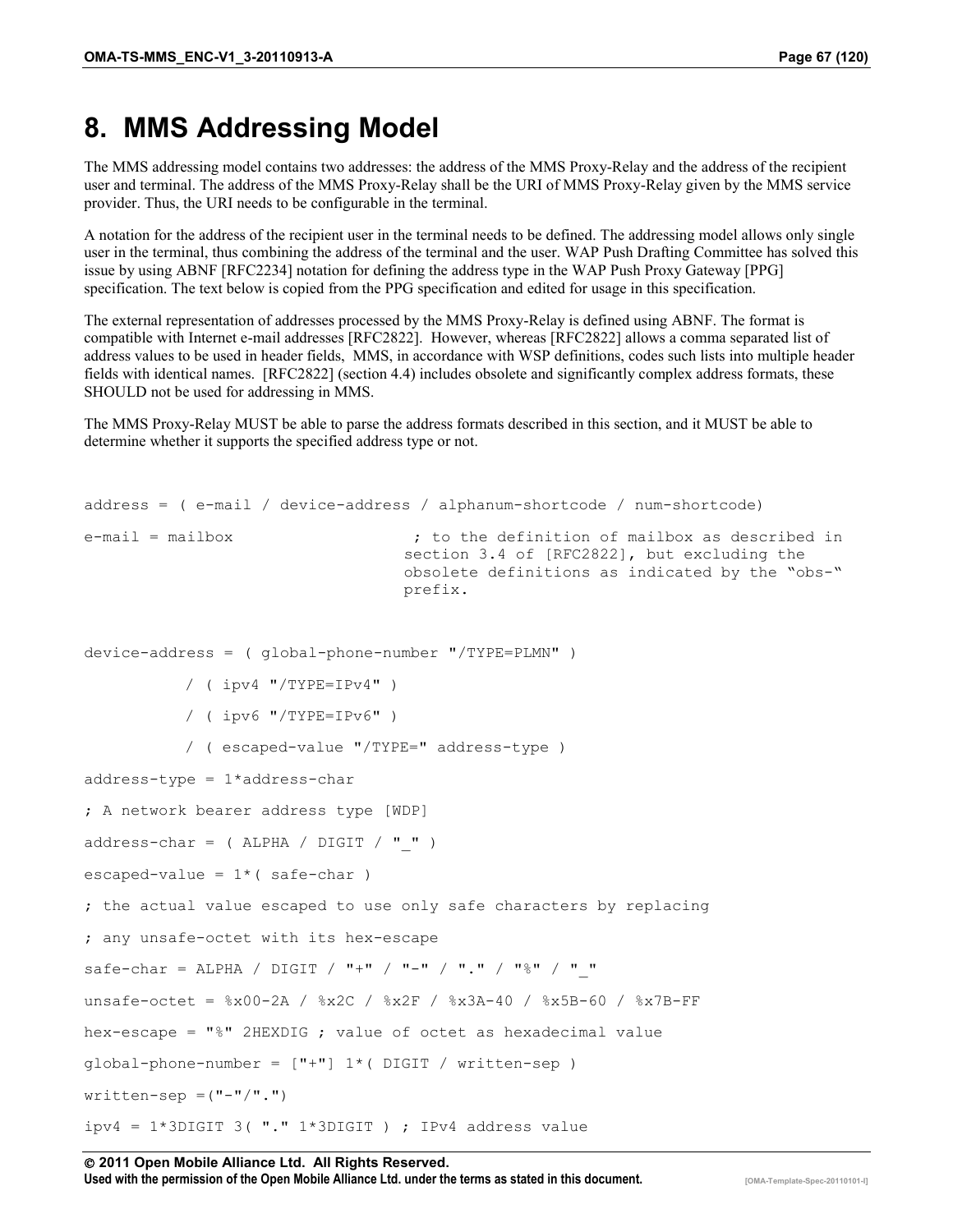ipv6 = 4HEXDIG 7( ":" 4HEXDIG ) ; IPv6 address per RFC 2373 num-shortcode =  $[($  "+" / "\*" / "#"') ] 1\*DIGIT alphanum-shortcode =  $1*(ALPHA / DIGIT)$ 

Each value of a user-defined-identifier is a sequence of arbitrary octets. They can be safely embedded in this address syntax only by escaping potentially offending values. The conversion to escaped-value is done by replacing each instance of unsafeoctet by a hex-escape which encodes the numeric value of the octet.

Some examples of the mechanism:

To: 0401234567/TYPE=PLMN To: +358501234567/TYPE=PLMN To: Joe User <joe@user.org> To: FEDC:BA98:7654:3210:FEDC:BA98:7654:3210/TYPE=IPv6 To: 195.153.199.30/TYPE=IPv4

The terminal MUST support at least one of the addressing methods. The addressing model may be expanded later to cover other formats of addresses, such as URI-based addressing [RFC2396].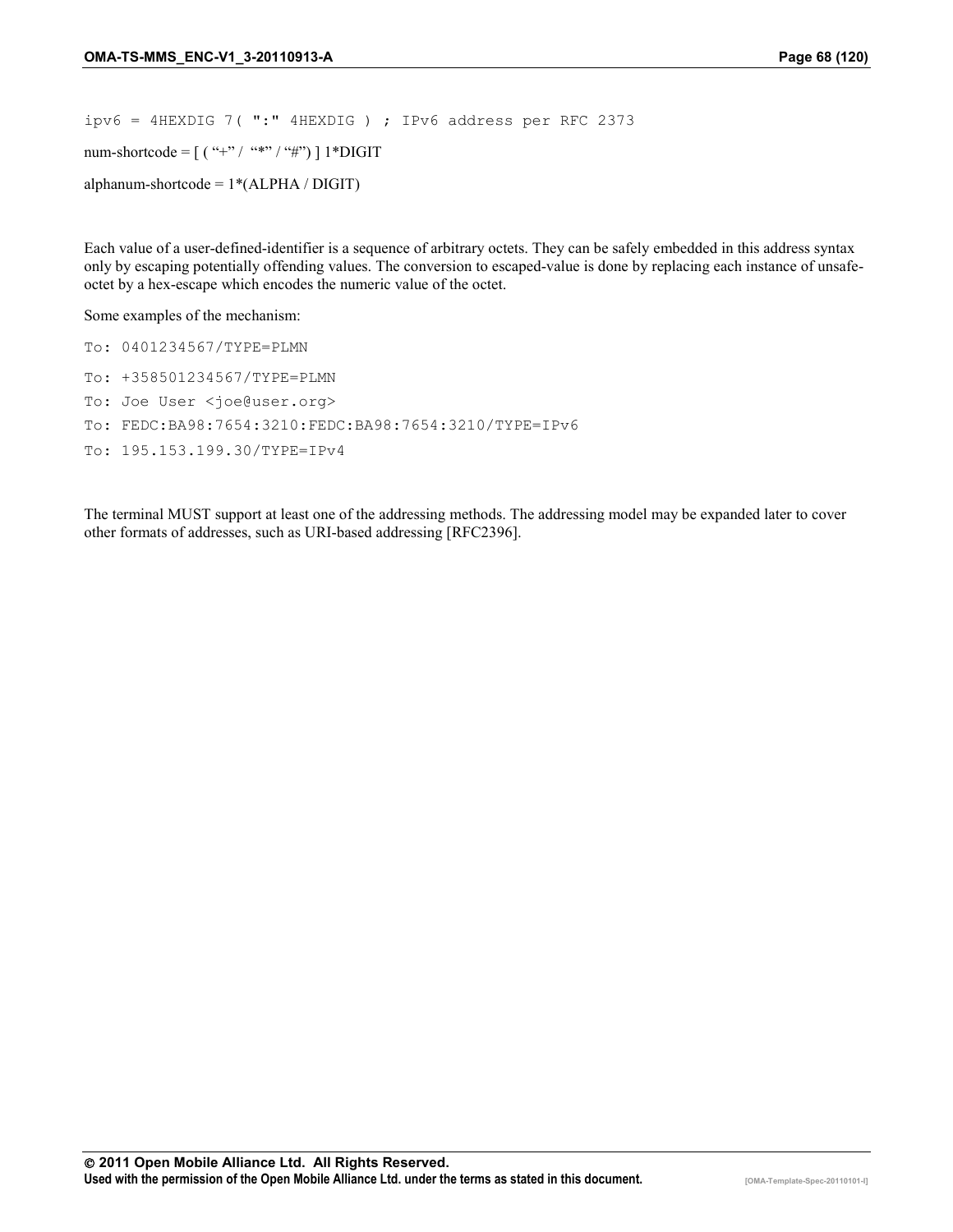# **9. Clarification of Status Codes and Status Text**

This section gives more detail about the meaning of the different values that the X-Mms-Response-Status, X-Mms-Retrieve-Status, X-Mms-Status and X-Mms-Read-Status may have.

For more information about transient and permanent errors, please see section 6.14.4.

If an error occurs which is not covered by existing status code definitions a default Error code SHALL be sent by the MMS Proxy-Relay. If additional information needs to be conveyed, the MMS Proxy-Relay MAY add a status text in X-Mms-Response-Text, X-Mms-Retrieve-Text or X- Mms-Status-Text.

If an appropriate Error code is available but more detailed information is needed, the MMS Proxy-Relay MAY also add a status text in X-Mms-Response-Text, X-Mms-Retrieve-Text or X- Mms-Status-Text. The error text which is added in this case SHALL be consistent with the error code sent by the MMS Proxy-Relay.

The MMS client SHOULD display the status text in those headers if it is present.

If an error text is included by the MMS Proxy Relay, the MMS Proxy-Relay MAY use any convenient language.

The MMS Proxy-Relay MAY use the following mechanisms to determine the user's preferred language:

- Accept-Language header [RFC2616], [WSP230]
- Configurable user profile entries

The status code value SHALL be used to determine the behaviour of the terminal.

## **9.1 X-Mms-Response-Status**

X-Mms-Response-Status must be included in the M-Send.conf and M-Forward.conf PDUs.

It is used by the originating MMS Proxy-Relay to inform the MMS Client, which has performed a submission (M-Send.req) or a forward (M-Forward.req) the result of that particular operation. There may be several scenarios indicated in the table below (meaning) where the status codes shall be returned to the originator.

| X-Mms-Response-Status            | <b>Meaning in M-Send.conf</b>                                                                    | Proposed action by the MMS<br><b>Client</b>                                         |
|----------------------------------|--------------------------------------------------------------------------------------------------|-------------------------------------------------------------------------------------|
| Ok                               | The corresponding M-Send.req and<br>some or all of its contents were<br>accepted without errors. |                                                                                     |
| Error-unspecified                | This code is obsolete.                                                                           | The same action as for the X-<br>Mms-Response-Status 'Error-<br>permanent-failure'. |
| Error-service-denied             | This code is obsolete.                                                                           | The same action as for the X-<br>Mms-Response-Status 'Error-<br>permanent-failure'. |
| Error-message-format-corrupt     | This code is obsolete.                                                                           | The same action as for the X-<br>Mms-Response-Status 'Error-<br>permanent-failure'. |
| Error-sending-address-unresolved | This code is obsolete.                                                                           | The same action as for the X-<br>Mms-Response-Status 'Error-<br>permanent-failure'. |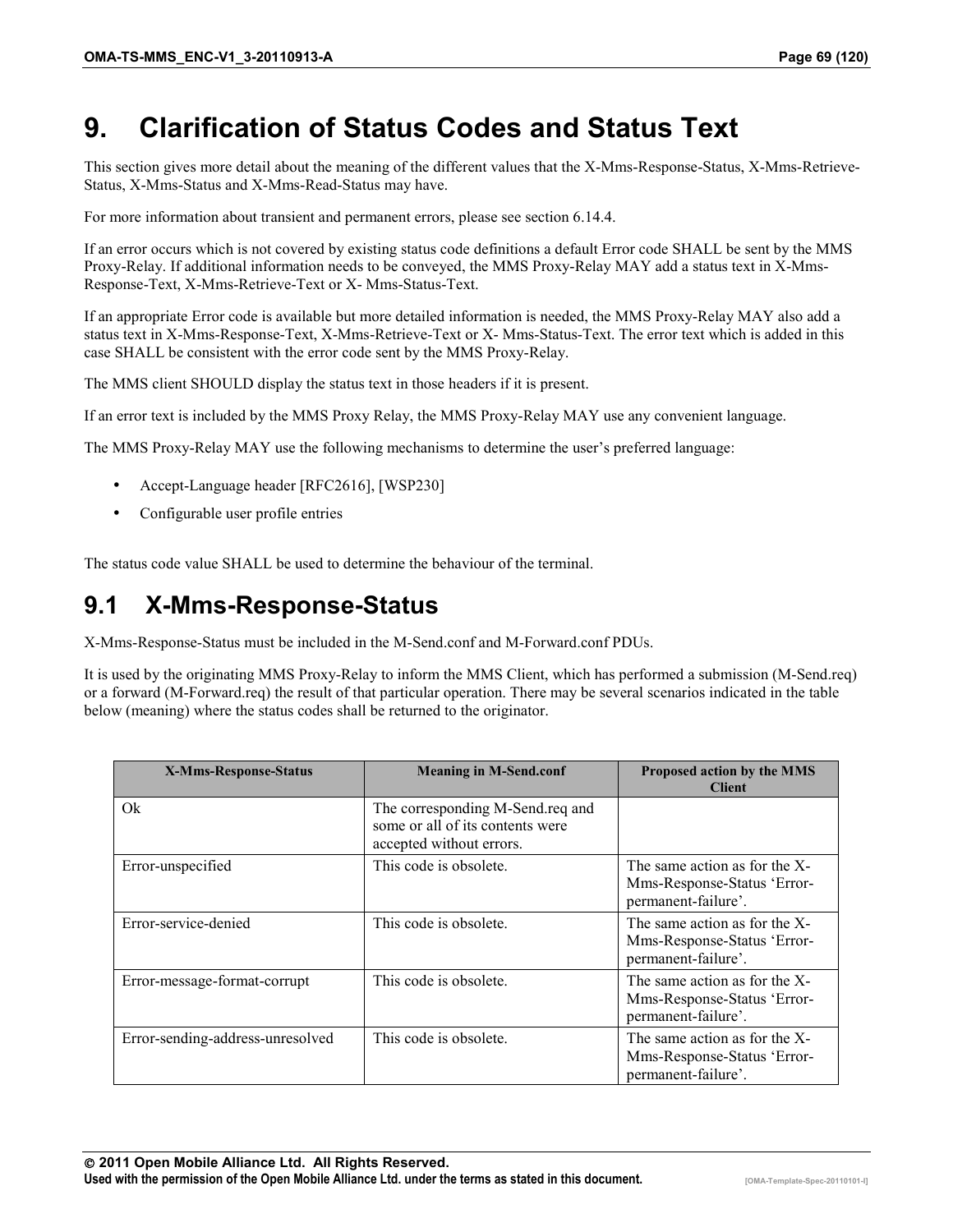| Error-message-not-found                        | This code is obsolete.                                                                                                                                                | The same action as for the X-<br>Mms-Response-Status 'Error-<br>permanent-failure'.                                                                                                                                                                                                                                                                                                         |
|------------------------------------------------|-----------------------------------------------------------------------------------------------------------------------------------------------------------------------|---------------------------------------------------------------------------------------------------------------------------------------------------------------------------------------------------------------------------------------------------------------------------------------------------------------------------------------------------------------------------------------------|
| Error-network-problem                          | This code is obsolete.                                                                                                                                                | The same action as for the X-<br>Mms-Response-Status 'Error-<br>permanent-failure'.                                                                                                                                                                                                                                                                                                         |
| Error-content-not-accepted                     | This code is obsolete.                                                                                                                                                | The same action as for the X-<br>Mms-Response-Status 'Error-<br>permanent-failure'.                                                                                                                                                                                                                                                                                                         |
| Error-unsupported-message                      | Only used for version management.<br>Used in a response to an unknown<br>PDU or PDU with different major<br>version number.                                           |                                                                                                                                                                                                                                                                                                                                                                                             |
| Error-transient-failure                        | The corresponding M-Send.req as<br>received was valid and understood by<br>the MMS Proxy-Relay, but some<br>temporary condition or event caused<br>an error to occur. | The MMS Client SHOULD<br>attempt to retransmit the M-<br>Send.req unaltered at a later<br>time with the same header<br>fields, including the same X-<br>Mms-Transaction-Id.<br>In the case of errors resulting<br>from additional functionality in<br>a MMS Proxy-Relay, this code<br>can be used in combination with<br>the Response-Text to indicate<br>the actual error to the end-user. |
| Error-transient-sending-address-<br>unresolved | None, this X-Mms-Response-Status<br>value SHOULD not be used in the<br>M-Send.conf PDU.                                                                               | The same action as for the X-<br>Mms-Response-Status 'Error-<br>transient-failure'.                                                                                                                                                                                                                                                                                                         |
| Error-transient-message-not-found              | None, this X-Mms-Response-Status<br>value SHOULD not be used in the<br>M-Send.conf PDU.                                                                               | The same action as for the X-<br>Mms-Response-Status 'Error-<br>transient-failure'.                                                                                                                                                                                                                                                                                                         |
| Error-transient-network-problem                | The MMS Proxy-Relay was not able<br>to handle the corresponding M-<br>Send.req due to unspecified error on<br>the transport layer or capacity<br>overload.            | The MMS Client SHOULD<br>attempt to retransmit the M-<br>Send.req unaltered at a later<br>time with the same header<br>fields,.<br>If this error persists, the MMS<br>Client MAY increase its<br>retransmit interval.                                                                                                                                                                       |
| Error-transient-partial-success                | None, this X-Mms-Response-Status<br>value SHOULD not be used in the<br>M-Send.conf PDU.                                                                               | The same action as for the X-<br>Mms-Response-Status 'Error-<br>transient-failure'.                                                                                                                                                                                                                                                                                                         |
| Error-permanent-failure                        | An unspecified permanent error<br>occurred during the processing or<br>reception of the corresponding M-<br>Send.req.                                                 | The MMS Client SHALL not<br>retransmit the corresponding M-<br>Send.req.<br>In the case of errors resulting<br>from additional functionality in<br>a MMS Proxy-Relay, this code<br>can be used in combination with<br>the Response-Text to indicate<br>the actual error to the end-user.                                                                                                    |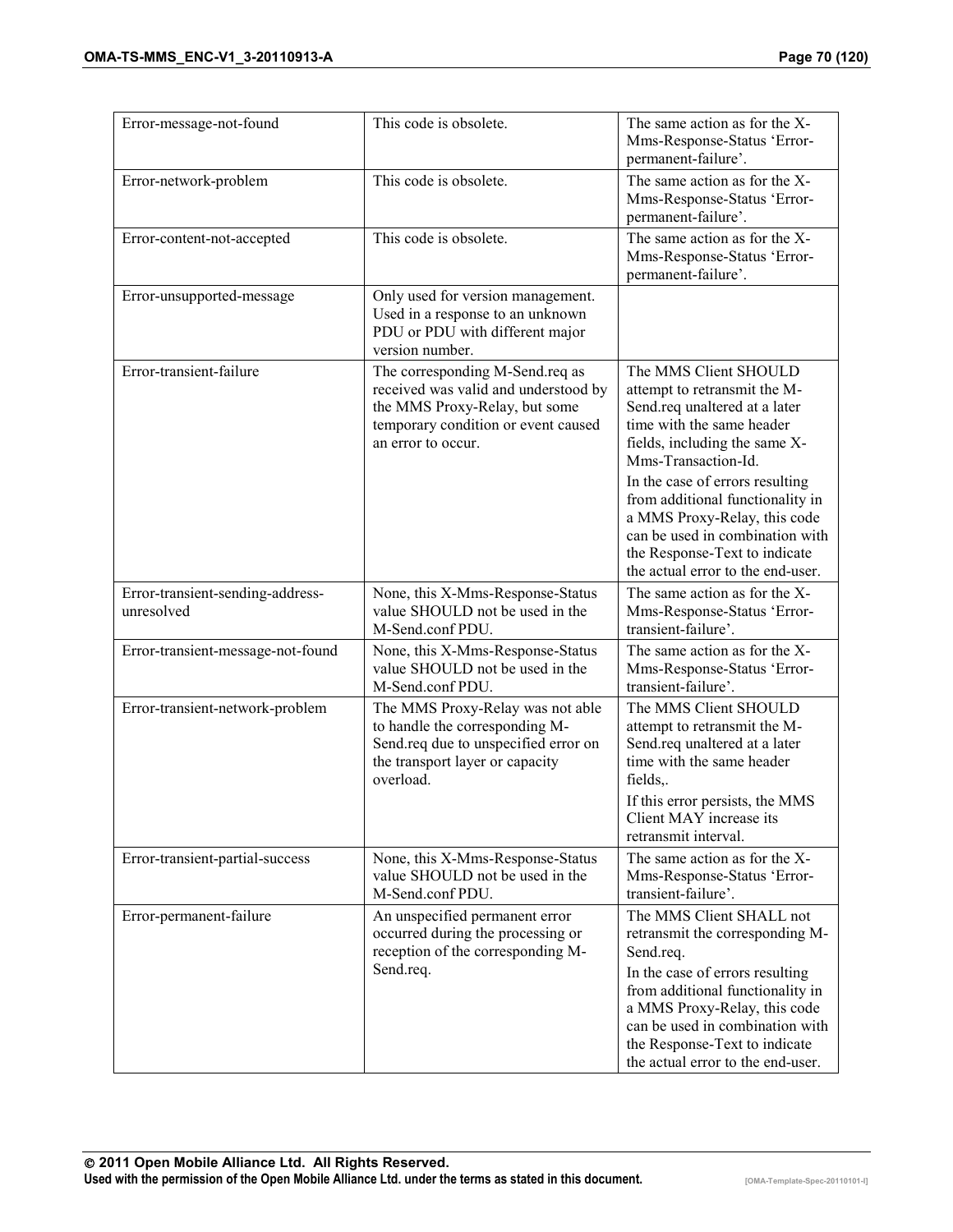| Error-permanent-service-denied                          | The corresponding M-Send.req was<br>rejected due to failure of<br>authentication or authorization due to<br>different reasons of the originating<br>MMS Client.                            | The same action as for the X-<br>Mms-Response-Status 'Error-<br>permanent-failure'.<br>The MMS Proxy-Relay can<br>provide an additional<br>ResponseText to indicate the<br>exact reason why service was<br>denied. |
|---------------------------------------------------------|--------------------------------------------------------------------------------------------------------------------------------------------------------------------------------------------|--------------------------------------------------------------------------------------------------------------------------------------------------------------------------------------------------------------------|
| Error-permanent-message-format-<br>corrupt              | An inconsistency with the formats for<br>optional or mandatory header fields<br>or an error with header field values<br>was detected when the corresponding<br>M-Send.req was parsed.      | The same action as for the X-<br>Mms-Response-Status 'Error-<br>permanent-failure'                                                                                                                                 |
| Error-permanent-sending-address-<br>unresolved          | Mandatory parameters missing.<br>The MMS Proxy-Relay was not able<br>to resolve the insert-address-token<br>into a valid sending address.                                                  | The same action as for the X-<br>Mms-Response-Status 'Error-<br>permanent-failure'.                                                                                                                                |
| Error-permanent-message-not-found                       | None, this X-Mms-Response-Status<br>value SHOULD not be used in the<br>M-Send.conf PDU.                                                                                                    | The same action as for the X-<br>Mms-Response-Status 'Error-<br>permanent-failure'.                                                                                                                                |
| Error-permanent-content-not-<br>accepted                | The MM content in the M-Send.req<br>was not accepted due to size, media<br>type, copyrights or some other<br>reason.                                                                       | The same action as for the X-<br>Mms-Response-Status 'Error-<br>permanent-failure'.<br>The MMS Proxy-Relay can<br>provide an additional<br>ResponseText to indicate the<br>exact reason why service was<br>denied. |
| Error-permanent-reply-charging-<br>limitations-not-met  | The corresponding request contained<br>a reply MM that was too large, not<br>within the reply charging deadline<br>and/or contained non-text media<br>elements when only text was allowed. | The same action as for the X-<br>Mms-Response-Status 'Error-<br>permanent-failure'.                                                                                                                                |
| Error-permanent-reply-charging-<br>request-not-accepted | The M-Send.req contained an X-<br>Mms-Reply-Charging header field<br>with the value 'Accepted' or<br>'Accepted text only'.                                                                 | The same action as for the X-<br>Mms-Response-Status 'Error-<br>permanent-failure'.                                                                                                                                |
| Error-permanent-reply-charging-<br>forwarding-denied    | None, this X-Mms-Response-Status<br>value SHOULD not be used in the<br>M-Send.conf PDU.                                                                                                    | The same action as for the X-<br>Mms-Response-Status 'Error-<br>permanent-failure'.                                                                                                                                |
| Error-permanent-reply-charging-not-<br>supported        | The MMS Proxy-Relay does not<br>support reply charging. The<br>corresponding M-Send.req contained<br>reply-charging parameters and was<br>rejected.                                        | The same action as for the X-<br>Mms-Response-Status 'Error-<br>permanent-failure'.                                                                                                                                |
| Error-permanent-address-hiding-not-<br>supported        | The MMS Proxy-Relay does not<br>support address hiding. The<br>corresponding M-Send.req had the X-<br>Mms-Sender-Visibility set to 'Hide'<br>and was thus rejected.                        | The MMS Client may<br>retransmit the M-Send.req after<br>removing the request for<br>address hiding. The MMS<br>Client SHALL not remove the<br>request for address hiding<br>without prompting the user.           |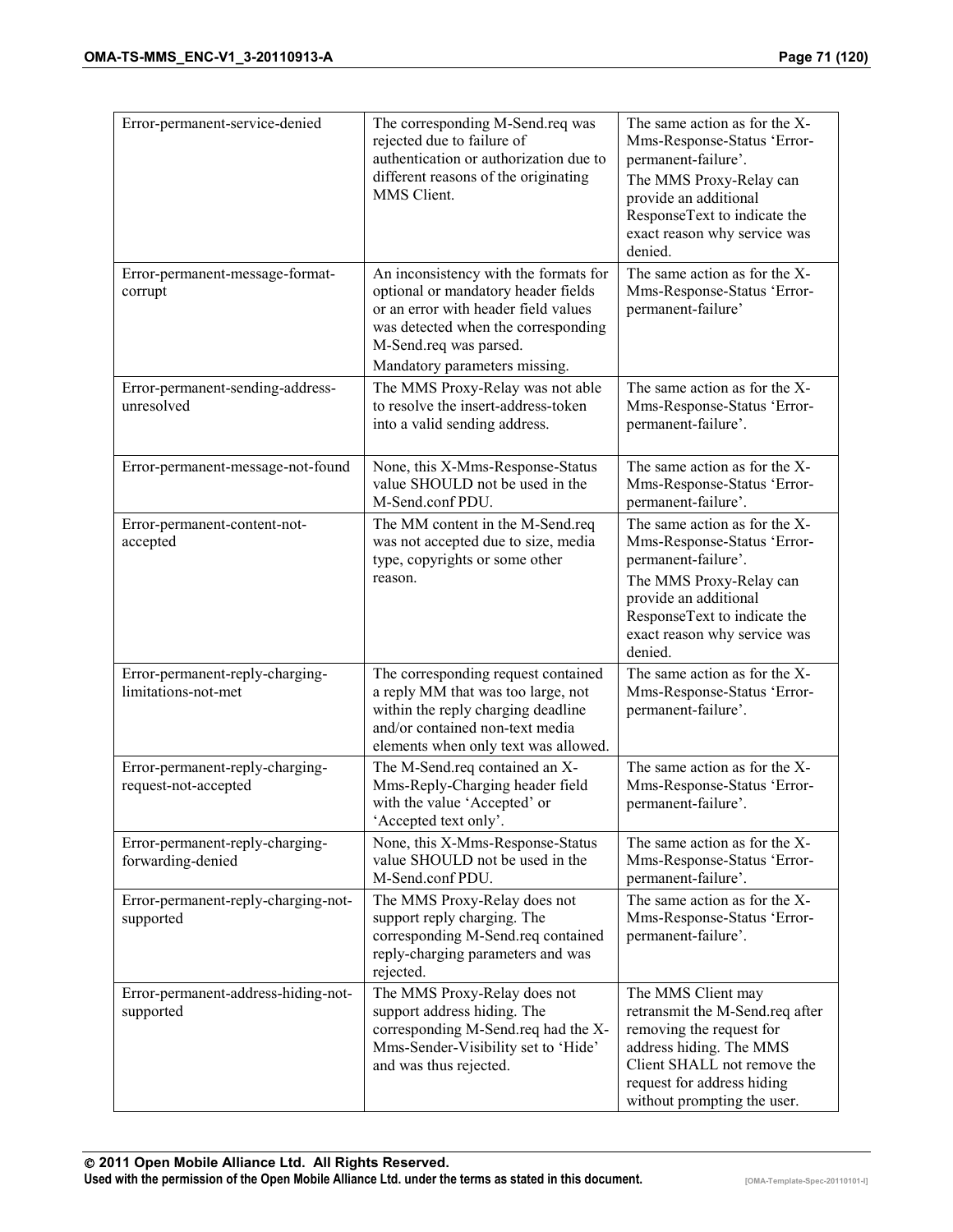| insufficient credit of the user.<br>Mms-Response-Status 'Error-<br>permanent-failure'. | Error-permanent-lack-of-prepaid | The MM was not accepted due to | The same action as for the X- |
|----------------------------------------------------------------------------------------|---------------------------------|--------------------------------|-------------------------------|
|----------------------------------------------------------------------------------------|---------------------------------|--------------------------------|-------------------------------|

#### **Table 28: X-Mms-Response status in M-Send.conf**

| X-Mms-Response-Status                          | <b>Meaning in M-Forward.conf</b>                                                                                                                   | Proposed action by the MMS<br><b>Client</b>                                                                                                                                                                  |
|------------------------------------------------|----------------------------------------------------------------------------------------------------------------------------------------------------|--------------------------------------------------------------------------------------------------------------------------------------------------------------------------------------------------------------|
| Qk                                             | The corresponding request and some<br>or all of its contents were accepted<br>without errors.                                                      |                                                                                                                                                                                                              |
| Error-unspecified                              | This code is obsolete.                                                                                                                             | The same action as for the X-<br>Mms-Response-Status 'Error-<br>permanent-failure'.                                                                                                                          |
| Error-service-denied                           | This code is obsolete.                                                                                                                             | The same action as for the X-<br>Mms-Response-Status 'Error-<br>permanent-failure'.                                                                                                                          |
| Error-message-format-corrupt                   | This code is obsolete.                                                                                                                             | The same action as for the X-<br>Mms-Response-Status 'Error-<br>permanent-failure'.                                                                                                                          |
| Error-sending-address-unresolved               | This code is obsolete.                                                                                                                             | The same action as for the X-<br>Mms-Response-Status 'Error-<br>permanent-failure'.                                                                                                                          |
| Error-message-not-found                        | This code is obsolete.                                                                                                                             | The same action as for the X-<br>Mms-Response-Status 'Error-<br>permanent-failure'.                                                                                                                          |
| Error-network-problem                          | This code is obsolete.                                                                                                                             | The same action as for the X-<br>Mms-Response-Status 'Error-<br>permanent-failure'.                                                                                                                          |
| Error-content-not-accepted                     | This code is obsolete.                                                                                                                             | The same action as for the X-<br>Mms-Response-Status 'Error-<br>permanent-failure'.                                                                                                                          |
| Error-unsupported-message                      | None, this X-Mms-Response-Status<br>value SHOULD not be used in the<br>M-Forward.conf PDU.                                                         | The same action as for the X-<br>Mms-Response-Status 'Error-<br>permanent-failure'.                                                                                                                          |
| Error-transient-failure                        | The corresponding M-Forward.req as<br>received was valid and understood by<br>the MMS Proxy-Relay, but some<br>temporary condition or event caused | The MMS Client SHOULD<br>attempt to retransmit the M-<br>Forward.req unaltered at a later<br>time.                                                                                                           |
|                                                | an error to occur.                                                                                                                                 | In the case of errors resulting<br>from additional functionality in<br>a MMS Proxy-Relay, this code<br>can be used in combination with<br>the Response-Text to indicate<br>the actual error to the end-user. |
| Error-transient-sending-address-<br>unresolved | None, this X-Mms-Response-Status<br>value SHOULD not be used in the<br>M-Forward.conf PDU.                                                         | The same action as for the X-<br>Mms-Response-Status 'Error-<br>transient-failure'.                                                                                                                          |
| Error-transient-message-not-found              | The MMS Proxy-Relay has<br>temporary lost contact with where the<br>MMs are stored, e.g. the MMS<br>Server.                                        | The MMS Client SHOULD<br>attempt to retransmit the M-<br>Forward.req unaltered at a later<br>time, including the same X-<br>Mms-Transaction-Id.                                                              |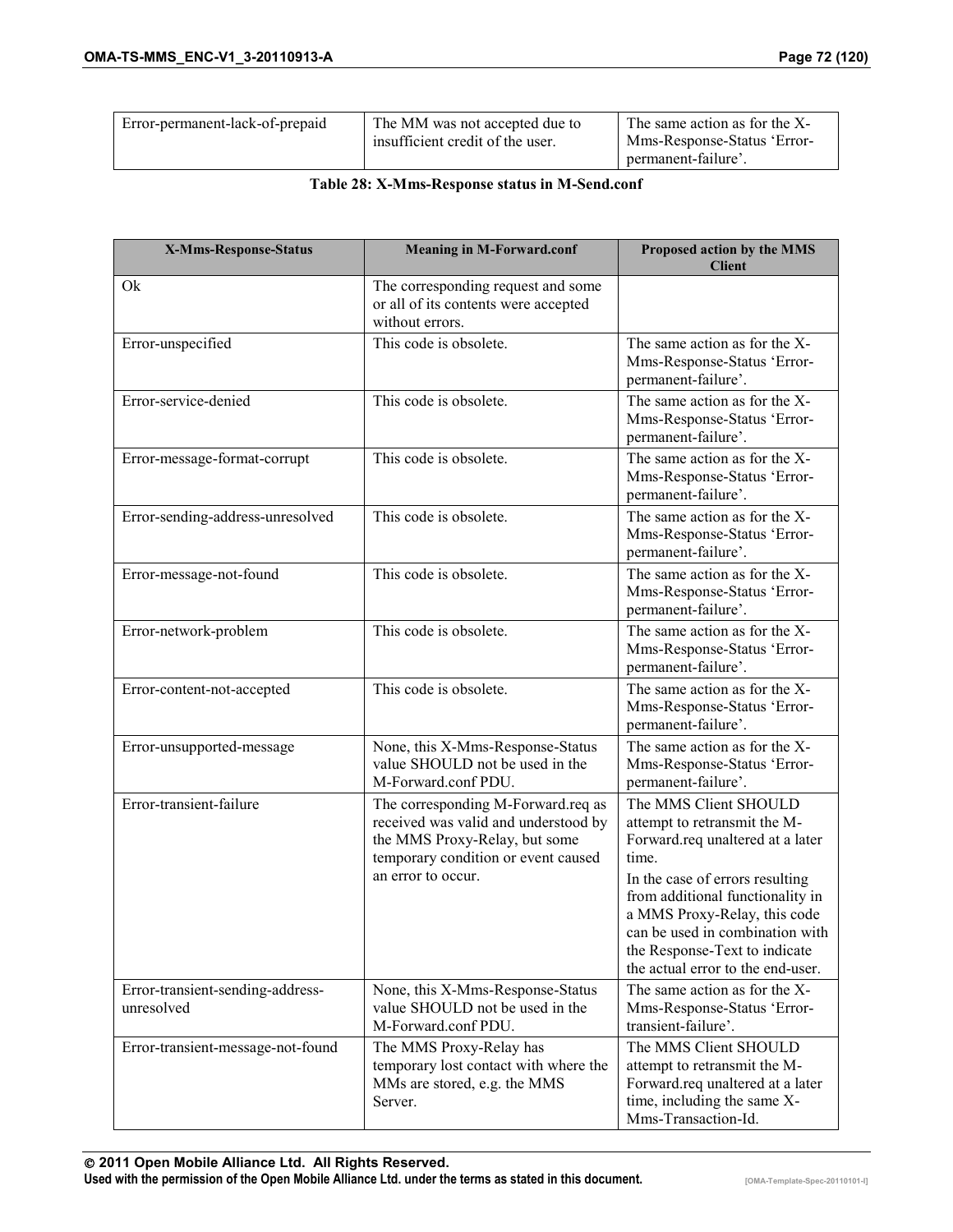| Error-transient-network-problem                         | The MMS Proxy-Relay was not able<br>to handle the corresponding M-<br>Forward.req due to unspecified error<br>on the transport layer or capacity<br>overload.                                                             | The MMS Client SHOULD<br>attempt to retransmit the M-<br>Forward.req unaltered at a later<br>time, including the same X-<br>Mms-Transaction-Id. If this<br>error persists, the MMS Client<br>MAY increase its retransmit<br>interval.                                                  |
|---------------------------------------------------------|---------------------------------------------------------------------------------------------------------------------------------------------------------------------------------------------------------------------------|----------------------------------------------------------------------------------------------------------------------------------------------------------------------------------------------------------------------------------------------------------------------------------------|
| Error-transient-partial-success                         | None, this X-Mms-Response-Status<br>value SHOULD not be used in the<br>M-Forward.conf PDU.                                                                                                                                | The same action as for the X-<br>Mms-Response-Status 'Error-<br>transient-failure'.                                                                                                                                                                                                    |
| Error-permanent-failure                                 | An unspecified permanent error<br>occurred during the processing or<br>reception of the corresponding M-<br>Forward.req. No assumptions can be<br>made on where the error lays.                                           | The MMS Client SHALL not<br>retransmit the M-Forward.req<br>unaltered.<br>In the case of errors resulting<br>from additional functionality in<br>a MMS Proxy-Relay, this code<br>can be used in combination with<br>the Response-Text to indicate<br>the actual error to the end-user. |
| Error-permanent-service-denied                          | The corresponding M-Forward.req<br>was rejected due to failure of<br>authentication or authorization due to<br>different reasons of the originating<br>MMS Client.                                                        | The MMS Proxy-Relay can<br>provide an additional<br>ResponseText to indicate the<br>exact reason why service was<br>denied.                                                                                                                                                            |
| Error-permanent-message-format-<br>corrupt              | An inconsistency with the formats for<br>optional or mandatory header fields<br>or an error with header field values<br>was detected when the corresponding<br>M-Forward.req was parsed.<br>Mandatory parameters missing. | The same action as for the X-<br>Mms-Response-Status 'Error-<br>permanent-failure'.                                                                                                                                                                                                    |
| Error-permanent-sending-address-<br>unresolved          | The MMS Proxy-Relay is not able to<br>resolve the insert-address-token into a<br>valid sending address.                                                                                                                   | The same action as for the X-<br>Mms-Response-Status 'Error-<br>permanent-failure'.                                                                                                                                                                                                    |
| Error-permanent-message-not-found                       | The value in the X-Mms-Content-<br>Location header field contains a<br>invalid URL and does not point to a<br>MM.                                                                                                         | The same action as for the X-<br>Mms-Response-Status 'Error-<br>permanent-failure'.                                                                                                                                                                                                    |
| Error-permanent-content-not-<br>accepted                | None, this X-Mms-Response-Status<br>value SHOULD not be used in the<br>M-Forward.conf PDU.                                                                                                                                | The same action as for the X-<br>Mms-Response-Status 'Error-<br>permanent-failure'.                                                                                                                                                                                                    |
| Error-permanent-reply-charging-<br>limitations-not-met  | None, this X-Mms-Response-Status<br>value SHOULD not be used in the<br>M-Forward.conf PDU.                                                                                                                                | The same action as for the X-<br>Mms-Response-Status 'Error-<br>permanent-failure'.                                                                                                                                                                                                    |
| Error-permanent-reply-charging-<br>request-not-accepted | The M-Forward.req contained an X-<br>Mms-Reply-Charging header field<br>with the value 'Accepted' or<br>'Accepted text only'.                                                                                             | The same action as for the X-<br>Mms-Response-Status 'Error-<br>permanent-failure'.                                                                                                                                                                                                    |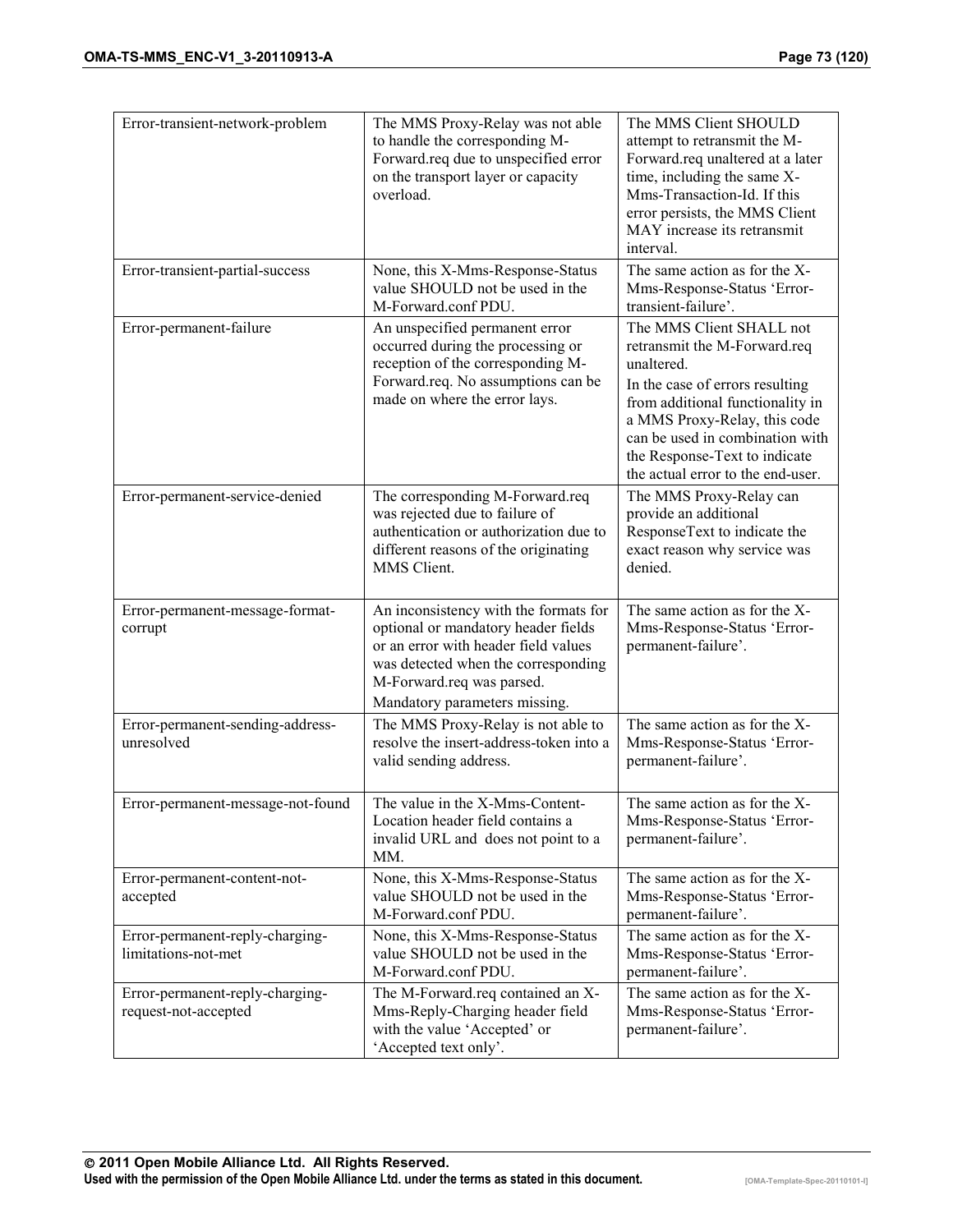| Error-permanent-reply-charging-<br>forwarding-denied | The corresponding M-Forward.req<br>referred to a MM that contained a<br>reply charging request and the MMS<br>Proxy-Relay is not able to remove<br>just the reply-charging parameters. | The same action as for the X-<br>Mms-Response-Status 'Error-<br>permanent-failure'. |
|------------------------------------------------------|----------------------------------------------------------------------------------------------------------------------------------------------------------------------------------------|-------------------------------------------------------------------------------------|
| Error-permanent-reply-charging-not-<br>supported     | The MMS Proxy-Relay does not<br>support reply charging. The<br>corresponding M-Forward.req<br>contained reply-charging parameters<br>and was rejected.                                 | The same action as for the X-<br>Mms-Response-Status 'Error-<br>permanent-failure'. |
| Error-permanent-address-hiding-not-<br>supported     | None, this X-Mms-Response-Status<br>value SHOULD not be used in the<br>M-Forward.conf PDU.                                                                                             | The same action as for the X-<br>Mms-Response-Status 'Error-<br>permanent-failure'. |
| Error-permanent-lack-of-prepaid                      | The required action was not<br>proceeded due to insufficient credit<br>of the user.                                                                                                    | The same action as for the X-<br>Mms-Response-Status 'Error-<br>permanent-failure'. |

**Table 29: X-Mms-Response-Status in M-Forward.conf** 

| <b>X-Mms-Response-Status</b>     | Meaning in M-Mbox-Delete.conf, M-<br>Delete.conf and M-Mbox-View.conf                                                                            | Proposed action by the MMS<br><b>Client</b>                                         |
|----------------------------------|--------------------------------------------------------------------------------------------------------------------------------------------------|-------------------------------------------------------------------------------------|
| Qk                               | The corresponding M-Mbox-<br>Delete.req, M-Delete.req or M-<br>Mbox-View.req and some or all of its<br>contents were accepted without<br>errors. |                                                                                     |
| Error-unspecified                | This code is obsolete.                                                                                                                           | The same action as for the X-<br>Mms-Response-Status 'Error-<br>permanent-failure'. |
| Error-service-denied             | This code is obsolete.                                                                                                                           | The same action as for the X-<br>Mms-Response-Status 'Error-<br>permanent-failure'. |
| Error-message-format-corrupt     | This code is obsolete.                                                                                                                           | The same action as for the X-<br>Mms-Response-Status 'Error-<br>permanent-failure'. |
| Error-sending-address-unresolved | This code is obsolete.                                                                                                                           | The same action as for the X-<br>Mms-Response-Status 'Error-<br>permanent-failure'. |
| Error-message-not-found          | This code is obsolete.                                                                                                                           | The same action as for the X-<br>Mms-Response-Status 'Error-<br>permanent-failure'. |
| Error-network-problem            | This code is obsolete.                                                                                                                           | The same action as for the X-<br>Mms-Response-Status 'Error-<br>permanent-failure'. |
| Error-content-not-accepted       | This code is obsolete.                                                                                                                           | The same action as for the X-<br>Mms-Response-Status 'Error-<br>permanent-failure'. |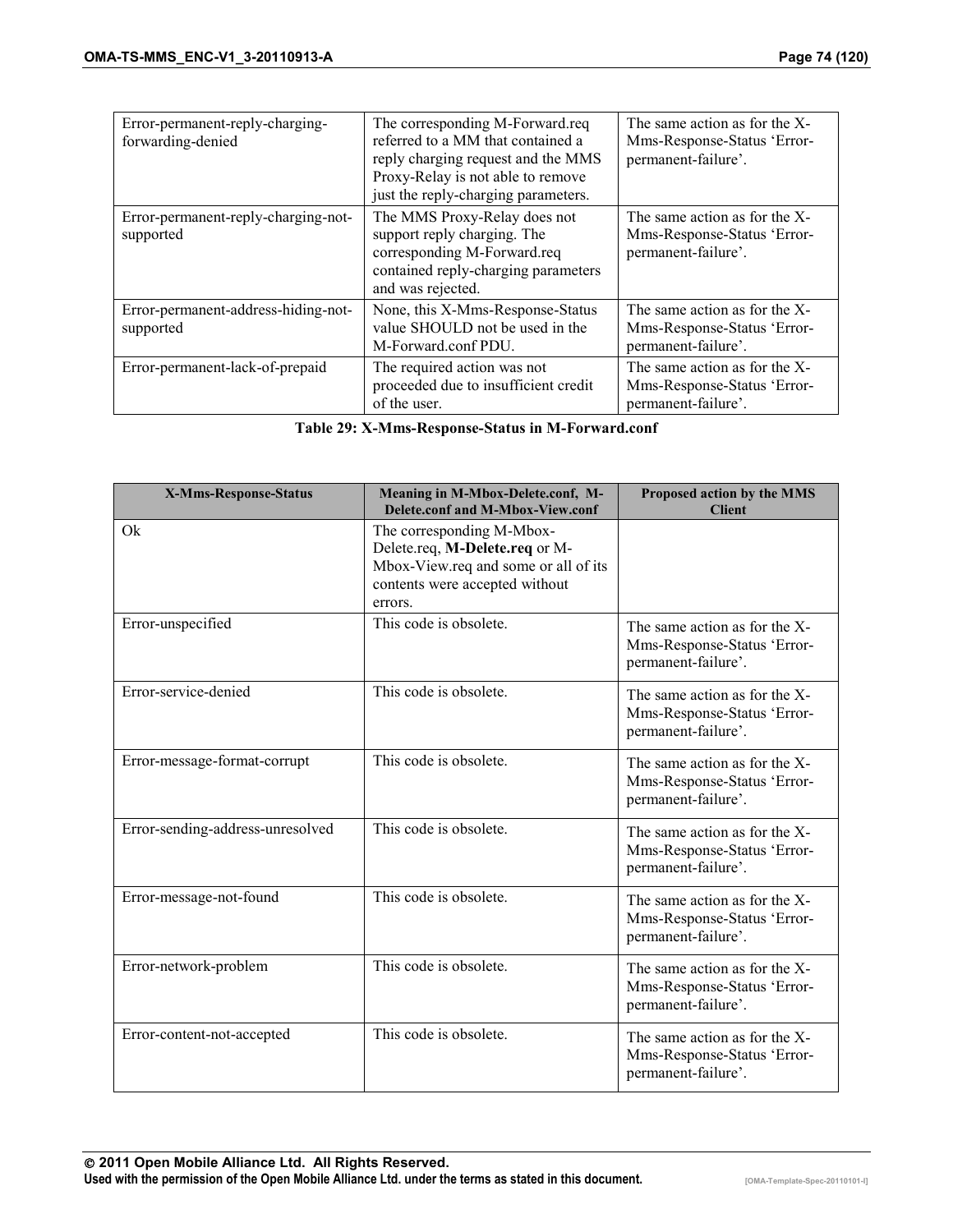| Error-unsupported-message                      | Only used for version management.<br>Used in a response to an unknown<br>PDU or PDU with different major                                                                                                                                                                    |                                                                                                                                                                                                                                                                                                                                                                                                                                                          |
|------------------------------------------------|-----------------------------------------------------------------------------------------------------------------------------------------------------------------------------------------------------------------------------------------------------------------------------|----------------------------------------------------------------------------------------------------------------------------------------------------------------------------------------------------------------------------------------------------------------------------------------------------------------------------------------------------------------------------------------------------------------------------------------------------------|
| Error-transient-failure                        | version number.<br>The corresponding M-Mbox-<br>Delete.req, M-Delete.req or M-<br>Mbox-View.req as received was valid<br>and understood by the MMS Proxy-<br>Relay, but some temporary condition<br>or event caused an error to occur.                                      | The MMS Client SHOULD<br>attempt to retransmit the<br>corresponding M-Mbox-<br>Delete.req, M-Delete.req or M-<br>Mbox-View.req unaltered at a<br>later time with the same header<br>fields, including the same X-<br>Mms-Transaction-Id.<br>In the case of errors resulting<br>from additional functionality in<br>a MMS Proxy-Relay, this code<br>can be used in combination with<br>the Response-Text to indicate<br>the actual error to the end-user. |
| Error-transient-sending-address-<br>unresolved | None, this X-Mms-Response-Status<br>value SHOULD not be used in the<br>M-Mbox-Delete.conf, M-Delete.conf<br>or M-Mbox-View.conf PDU.                                                                                                                                        | The same action as for the X-<br>Mms-Response-Status 'Error-<br>transient-failure'.                                                                                                                                                                                                                                                                                                                                                                      |
| Error-transient-message-not-found              | The MMS Proxy-Relay has<br>temporary lost contact with where the<br>MMs are stored, e.g. the MMBox<br>storage                                                                                                                                                               | The MMS Client SHOULD<br>attempt to retransmit the<br>corresponding M-Mbox-<br>Delete.req, M-Delete.req or M-<br>Mbox-View.req unaltered at a<br>later time with the same header<br>fields, including the same X-<br>Mms-Transaction-Id.                                                                                                                                                                                                                 |
| Error-transient-network-problem                | The MMS Proxy-Relay was not able<br>to handle the corresponding M-<br>Mbox-Delete.req, M-Delete.req or<br>M-Mbox-View.req due to unspecified<br>error on the transport layer or<br>capacity overload.                                                                       | The MMS Client SHOULD<br>attempt to retransmit the M-<br>Mbox-Delete.req, M-Delete.req<br>or M-Mbox-View.req unaltered<br>at a later time, including the<br>same X-Mms-Transaction-Id. If<br>this error persists, the MMS<br>Client MAY increase its<br>retransmit interval.                                                                                                                                                                             |
| Error-transient-partial-success                | The MMS Proxy-Relay was not able<br>to successfully complete the<br>requested action (Delete or View) for<br>all of the indicated MM. This status<br>SHOULD be accompanied with a X-<br>Mms-Response-Text field indicating<br>the list of MM that the action failed<br>for. | The MMS Client MAY attempt<br>to retransmit the M-Mbox-<br>Delete.req, M-Delete.req or M-<br>Mbox-View.req with the list of<br>failed MM and using a new X-<br>Mms-Transaction-ID.<br>Alternately, the MMS Client<br>MAY elect to notify the end-<br>user of the problem.                                                                                                                                                                                |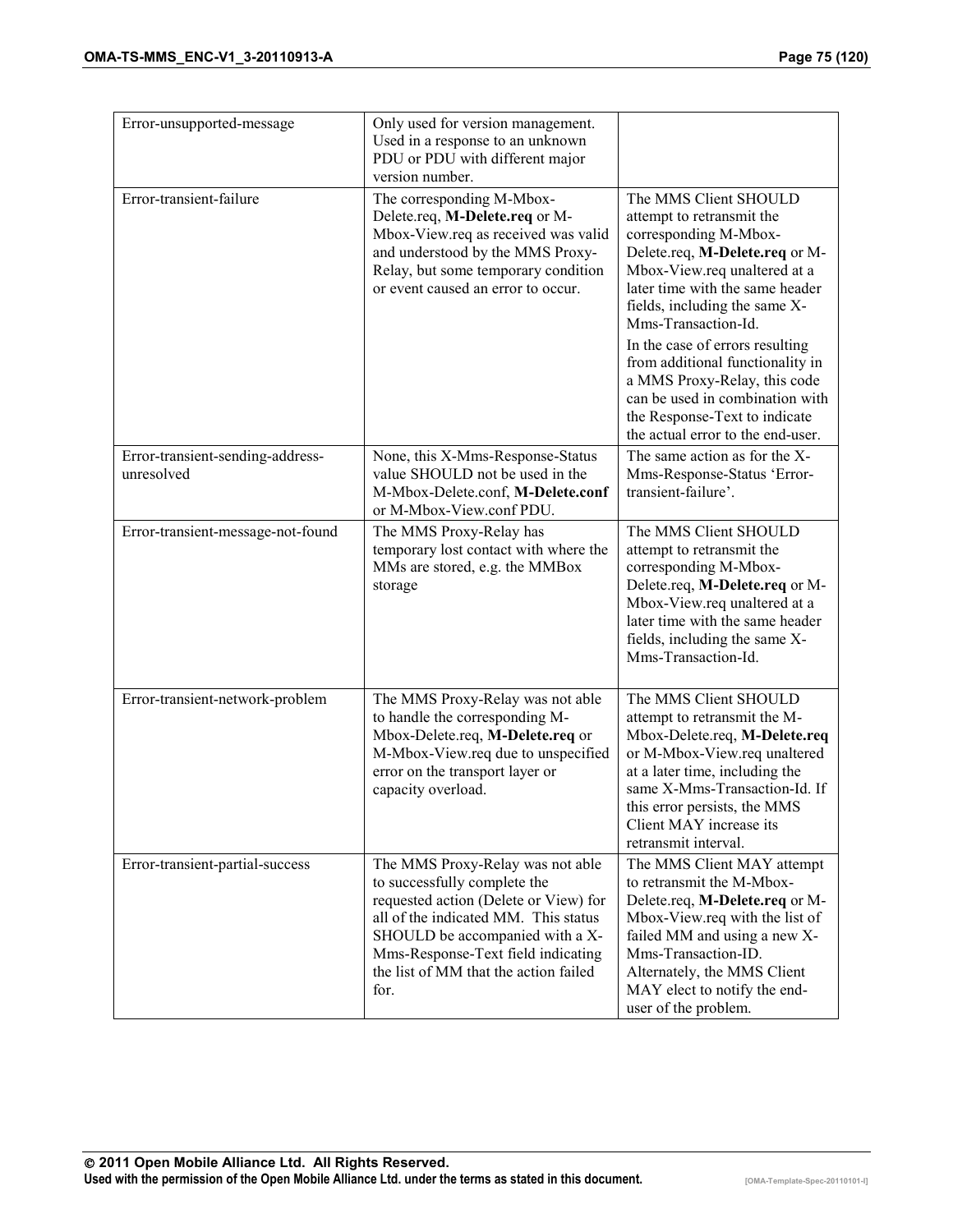| Error-permanent-failure                                 | An unspecified permanent error<br>occurred during the processing or<br>reception of the corresponding M-<br>Mbox-Delete.req, M-Delete.req or<br>M-Mbox-View.req.                                                                                                  | The MMS Client SHALL not<br>retransmit the corresponding M-<br>Mbox-Delete.req, M-Delete.req<br>or M-Mbox-View.req.<br>In the case of errors resulting<br>from additional functionality in<br>a MMS Proxy-Relay, this code<br>can be used in combination with<br>the Response-Text to indicate<br>the actual error to the end-user. |
|---------------------------------------------------------|-------------------------------------------------------------------------------------------------------------------------------------------------------------------------------------------------------------------------------------------------------------------|-------------------------------------------------------------------------------------------------------------------------------------------------------------------------------------------------------------------------------------------------------------------------------------------------------------------------------------|
| Error-permanent-service-denied                          | The corresponding M-Mbox-<br>Delete.req, M-Delete.req or M-<br>Mbox-View.req was rejected due to<br>failure of authentication or<br>authorization due to different reasons<br>of the originating MMS Client.                                                      | The same action as for the X-<br>Mms-Response-Status 'Error-<br>permanent-failure'.<br>The MMS Proxy-Relay can<br>provide an additional<br>ResponseText to indicate the<br>exact reason why service was<br>denied.                                                                                                                  |
| Error-permanent-message-format-<br>corrupt              | An inconsistency with the formats for<br>optional or mandatory header fields<br>or an error with header field values<br>was detected when the corresponding<br>M-Mbox-Delete.req, M-Delete.req<br>or M-Mbox-View.req was parsed.<br>Mandatory parameters missing. | The same action as for the X-<br>Mms-Response-Status 'Error-<br>permanent-failure'                                                                                                                                                                                                                                                  |
| Error-permanent-sending-address-<br>unresolved          | None, this X-Mms-Response-Status<br>value SHOULD not be used in the<br>M-Mbox-Delete.conf, M-Delete.conf<br>or M-Mbox-View.conf PDU.                                                                                                                              | The same action as for the X-<br>Mms-Response-Status 'Error-<br>permanent-failure'                                                                                                                                                                                                                                                  |
| Error-permanent-message-not-found                       | None, this X-Mms-Response-Status<br>value SHOULD not be used in the<br>M-Mbox-Delete.conf, M-Delete.conf<br>or M-Mbox-View.conf PDU.                                                                                                                              | The same action as for the X-<br>Mms-Response-Status 'Error-<br>permanent-failure'                                                                                                                                                                                                                                                  |
| Error-permanent-content-not-<br>accepted                | None, this X-Mms-Response-Status<br>value SHOULD not be used in the<br>M-Mbox-Delete.conf, M-Delete.conf<br>or M-Mbox-View.conf PDU.                                                                                                                              | The same action as for the X-<br>Mms-Response-Status 'Error-<br>permanent-failure'                                                                                                                                                                                                                                                  |
| Error-permanent-reply-charging-<br>limitations-not-met  | None, this X-Mms-Response-Status<br>value SHOULD not be used in the<br>M-Mbox-Delete.conf, M-Delete.conf<br>or M-Mbox-View.conf PDU.                                                                                                                              | The same action as for the X-<br>Mms-Response-Status 'Error-<br>permanent-failure'                                                                                                                                                                                                                                                  |
| Error-permanent-reply-charging-<br>request-not-accepted | None, this X-Mms-Response-Status<br>value SHOULD not be used in the<br>M-Mbox-Delete.conf, M-Delete.conf<br>or M-Mbox-View.conf PDU.                                                                                                                              | The same action as for the X-<br>Mms-Response-Status 'Error-<br>permanent-failure'                                                                                                                                                                                                                                                  |
| Error-permanent-reply-charging-<br>forwarding-denied    | None, this X-Mms-Response-Status<br>value SHOULD not be used in the<br>M-Mbox-Delete.conf, M-Delete.conf<br>or M-Mbox-View.conf PDU.                                                                                                                              | The same action as for the X-<br>Mms-Response-Status 'Error-<br>permanent-failure'                                                                                                                                                                                                                                                  |
| Error-permanent-reply-charging-not-<br>supported        | None, this X-Mms-Response-Status<br>value SHOULD not be used in the<br>M-Mbox-Delete.conf, M-Delete.conf<br>or M-Mbox-View.conf PDU.                                                                                                                              | The same action as for the X-<br>Mms-Response-Status 'Error-<br>permanent-failure'                                                                                                                                                                                                                                                  |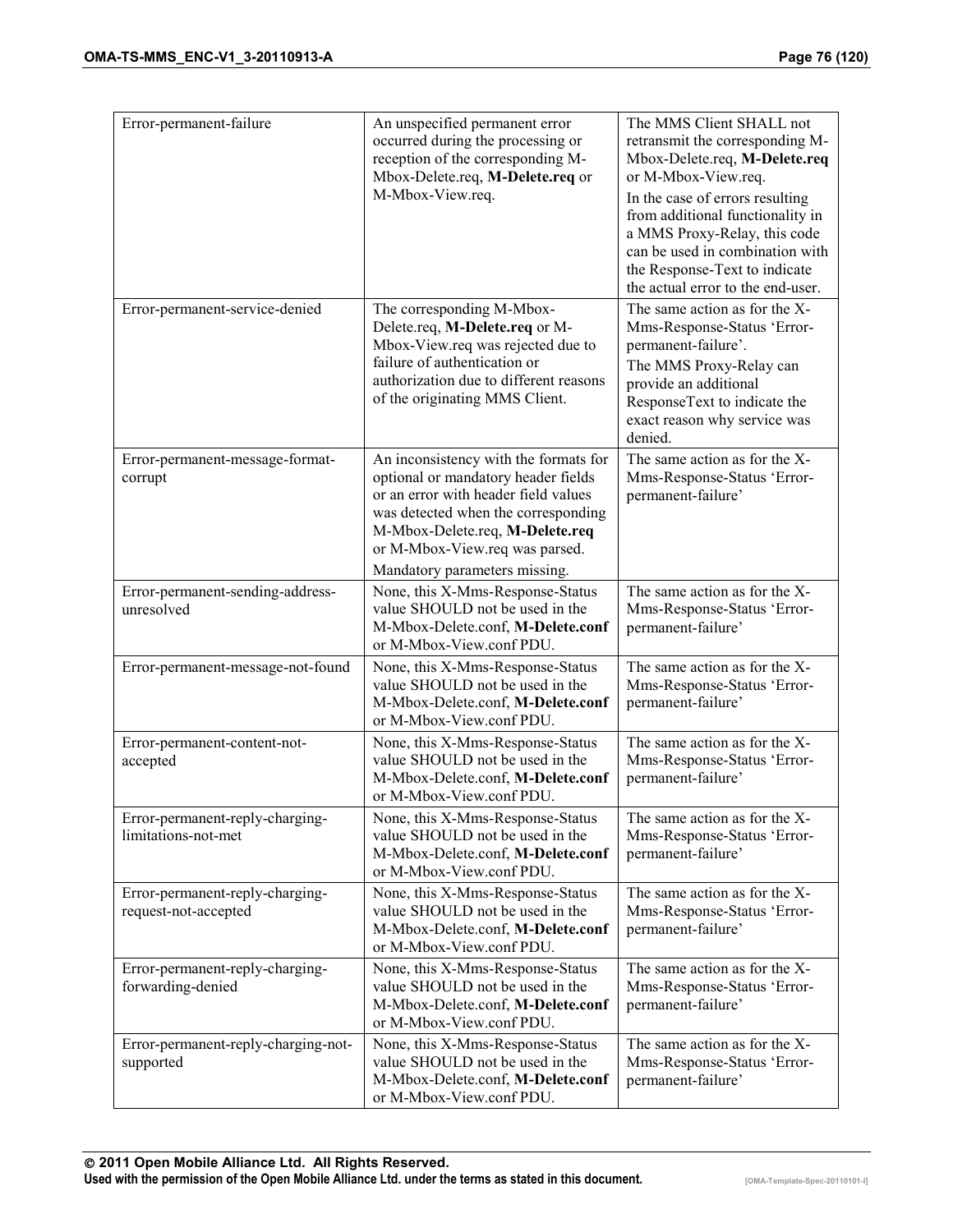| Error-permanent-address-hiding-not-<br>supported | None, this X-Mms-Response-Status<br>value SHOULD not be used in the<br>M-Mbox-Delete.conf, M-Delete.conf<br>or M-Mbox-View.conf PDU. | The same action as for the X-<br>Mms-Response-Status 'Error-<br>permanent-failure'  |
|--------------------------------------------------|--------------------------------------------------------------------------------------------------------------------------------------|-------------------------------------------------------------------------------------|
| Error-permanent-lack-of-prepaid                  | The required action was not<br>proceeded due to insufficient credit<br>of the user                                                   | The same action as for the X-<br>Mms-Response-Status 'Error-<br>permanent-failure'. |

**Table 30: X-Mms-Response-Status in M-Mbox-Delete.conf,** M-Delete.conf **and M-Mbox-View.conf** 

# **9.2 X-Mms-Retrieve-Status**

X-Mms-Retrieve-Status is optionally included in the M-Retrieve.conf PDU. It is used by the recipient MMS Proxy-Relay to inform the recipient MMS Client about errors, if any that occurred during the preceding retrieval operation.

| X-Mms-Retrieve-Status value         | <b>Meaning in M-Retrieve.conf</b>                                                                                                                                                                                     | Proposed action by the MMS Client                                                                                    |
|-------------------------------------|-----------------------------------------------------------------------------------------------------------------------------------------------------------------------------------------------------------------------|----------------------------------------------------------------------------------------------------------------------|
| Ok                                  | The retrieve request was accepted<br>and processed without any errors.                                                                                                                                                |                                                                                                                      |
| Error-transient-failure             | The corresponding retrieve<br>request as received was valid and<br>understood by the MMS Proxy-<br>Relay, but some temporary<br>condition or event caused an error<br>to occur.                                       | The MMS Client SHOULD<br>perform a new retrieval attempt at<br>a later time, using the same<br>content location URL. |
| Error-transient-message-not-found   | The MMS Proxy-Relay has<br>temporary lost contact with where<br>the MM's are stored, e.g. the<br>MMS Server.                                                                                                          | The MMS Client SHOULD<br>perform a new retrieval attempt at<br>a later time, using the same<br>content location URL. |
| Error-transient-network-problem     | The MMS Proxy-Relay was not<br>able to handle the corresponding<br>retrieve request due to capacity<br>overload.                                                                                                      | The MMS Client SHOULD<br>perform a new retrieval attempt at<br>a later time, using the same<br>content location URL. |
| Error-permanent-failure             | An unspecified permanent error<br>occurred during the processing of<br>the retrieval attempt of the MM in<br>question.                                                                                                | The MMS Client SHALL not<br>perform a new retrieval attempt<br>using the same content location<br>URL.               |
| Error-permanent-service-denied      | The corresponding retrieval<br>attempt was rejected due to failure<br>of authentication or authorization<br>of the originating MMS Client.                                                                            | The same action as for the X-<br>Mms-Retrieve-Status 'Error-<br>permanent-failure'.                                  |
| Error-permanent-message-not-found   | The content location URL in the<br>retrieval attempt does not point to<br>an MM.                                                                                                                                      | The same action as for the X-<br>Mms-Retrieve-Status 'Error-<br>permanent-failure'.                                  |
| Error-permanent-content-unsupported | The MM that the retrieval attempt<br>referred to contained media<br>elements that the recipient MMS<br>Client cannot handle, and the<br>recipient MMS Proxy-Relay<br>cannot perform the proper content<br>adaptation. | The same action as for the X-<br>Mms-Retrieve-Status 'Error-<br>permanent-failure'.                                  |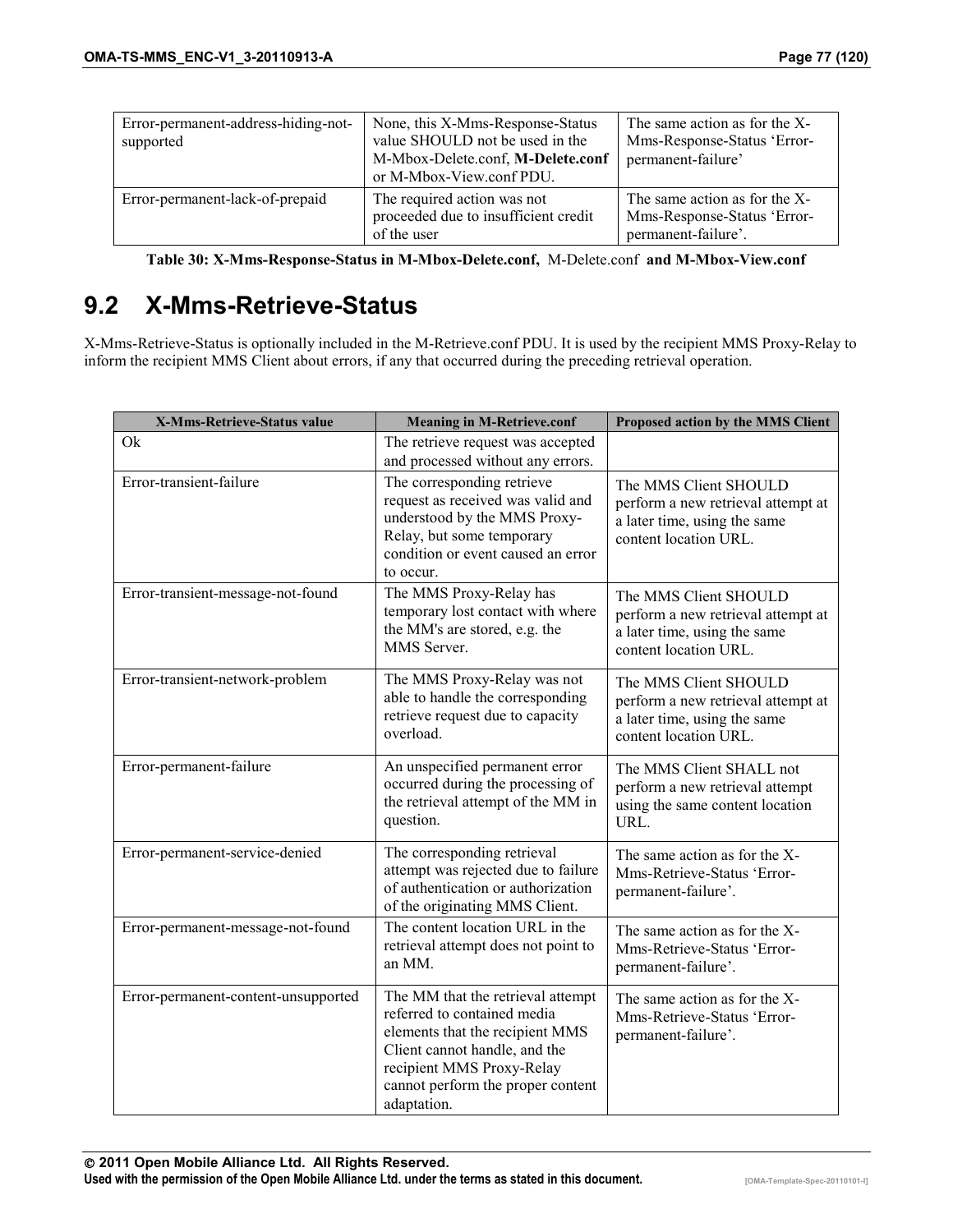**Table 31: X-Mms-Retrieve-Status in M-Retrieve.conf** 

# **9.3 X-Mms-Status**

X-Mms-Status is included in the M-NotifyResp.ind and M-Delivery.ind PDUs.

In the M-Delivery.ind the X-Mms-Status is used to inform the originating MMS Client of the status of an MM that a delivery report was requested for.

| <b>X-Mms-Status value</b> | <b>Meaning in M-Delivery.ind</b>                                                                                                                                                   |
|---------------------------|------------------------------------------------------------------------------------------------------------------------------------------------------------------------------------|
| Expired                   | The MM in question reached the recipient MMS Proxy-Relay but the recipient MMS<br>Client did not retrieve it before expiration.                                                    |
| Retrieved                 | The MM in question was successfully retrieved by the recipient MMS Client.                                                                                                         |
| Rejected                  | The MM in question reached the recipient MMS Proxy-Relay but the recipient MMS<br>Client rejected it.                                                                              |
| Deferred                  | The MM in question reached the recipient MMS Proxy-Relay but the recipient MMS<br>Client decided to retrieve it at a later time.                                                   |
| Unrecognised              | This value SHALL not be used in the M-Delivery ind PDU.                                                                                                                            |
| Indeterminate             | It is not possible to determine if the MM in question reached its destination.                                                                                                     |
| Forwarded                 | The MM in question reached the recipient MMS Proxy-Relay but the recipient MMS<br>Client forwarded it without retrieving it first.                                                 |
| Unreachable               | The recipient MMS Client is not reachable due to MMS Proxy-Relay interworking,<br>routing failure or some other condition that prevents the MM to reach it's final<br>destination. |

#### **Table 32: X-Mms-Status in M-Delivery.ind**

In the M-NotifyResp.ind PDU the X-Mms-Status value is used by the recipient MMS Client to inform the recipient MMS Proxy-Relay of how the MM in question should be handled further. It is also used for version management.

| <b>X-Mms-Status value</b> | <b>Meaning in M-NotifyResp.ind</b>                                                                                                         | Proposed action by the MMS Proxy-Relay                                                                      |
|---------------------------|--------------------------------------------------------------------------------------------------------------------------------------------|-------------------------------------------------------------------------------------------------------------|
| Expired                   | None, this X-Mms-Status value<br>SHOULD not be used in the M-<br>NotifyResp.ind PDU.                                                       | Same action as for the X-Mms-Status value<br>Rejected.                                                      |
| Retrieved                 | The MM that the notification is<br>question referred to has already been<br>retrieved through immediate retrieval.                         | No further action is necessary by the MMS<br>Proxy-Relay.                                                   |
| Rejected                  | The recipient MMS Client rejected the<br>MM that the notification in question<br>referred to. It will not be retrieved at a<br>later time. | The MMS Proxy-Relay has no responsibility<br>to store the MM in question any longer, it<br>may be deleted.  |
| Deferred                  | The recipient MMS Client processed<br>the notification is question correctly<br>and decided to handle the referred MM<br>at a later time.  | The MMS Proxy-Relay must store the MM<br>in question at least until it has been retrieved<br>or it expires. |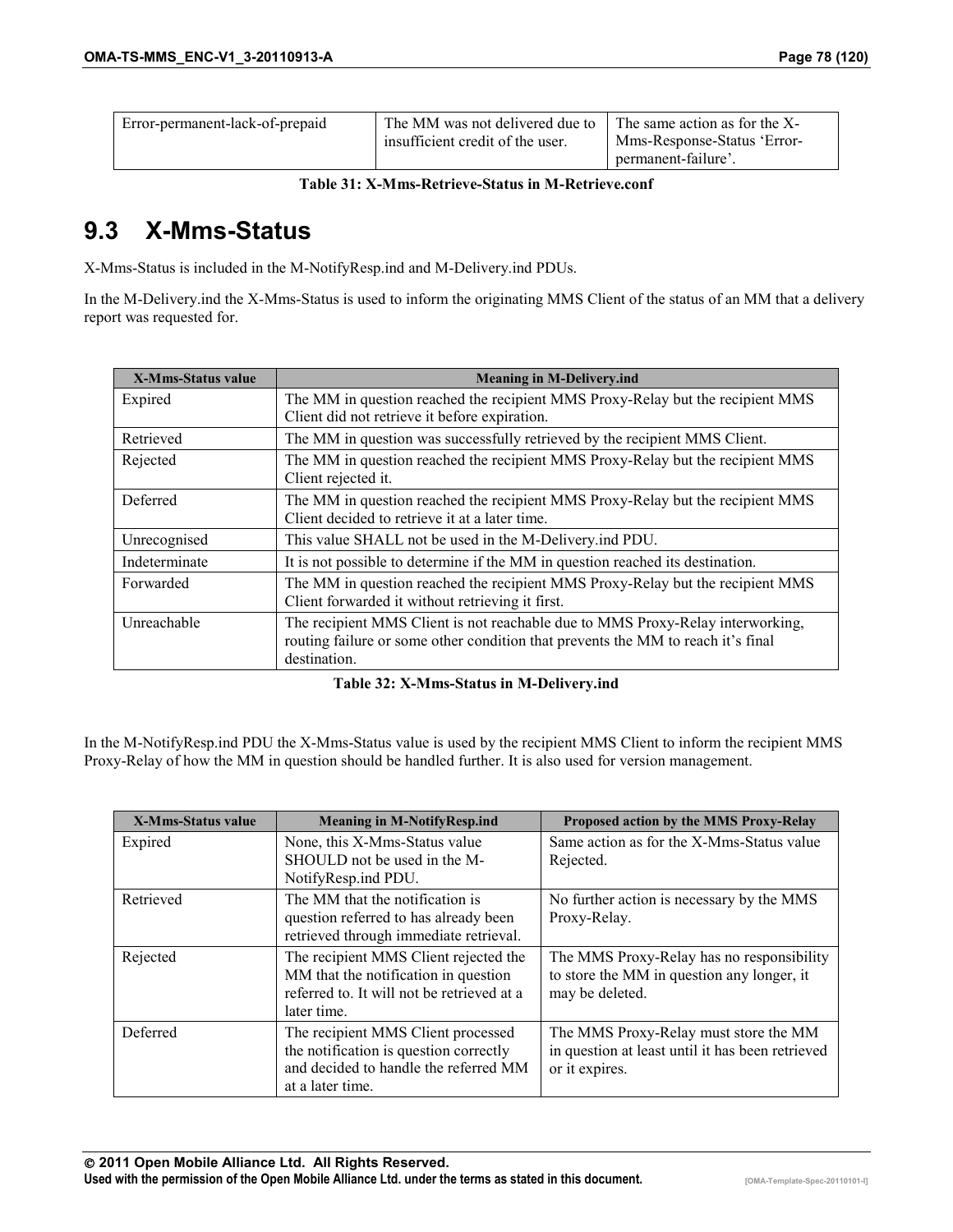| Unrecognised  | The MMS Client is of an incompatible<br>version or the MMS Client did not<br>recognize the corresponding request<br>PDU. See also section 6.8 |                                                        |
|---------------|-----------------------------------------------------------------------------------------------------------------------------------------------|--------------------------------------------------------|
| Indeterminate | None, this X-Mms-Status value<br>SHOULD not be used in the M-<br>NotifyResp.ind PDU.                                                          | Same action as for the X-Mms-Status value<br>Rejected. |
| Forwarded     | None, this X-Mms-Status value<br>SHOULD not be used in the M-<br>NotifyResp.ind PDU.                                                          | Same action as for the X-Mms-Status value<br>Rejected. |
| Unreachable   | None, this X-Mms-Status value<br>SHOULD not be used in the M-<br>NotifyResp.ind PDU.                                                          | Same action as for the X-Mms-Status value<br>Rejected. |

**Table 33: X-Mms-Status in M-NotifyResp.ind**

# **9.4 X-Mms-Read-Status**

X-Mms-Read-Status must be included in the M-Read-Rec.ind and M-Read-Orig.ind PDUs. It is used to convey information from the recipient MMS Client to the originating MMS Client whether an MM, for which a read report was requested, was read or not.

| X-Mms-Read-Status value    | Meaning                                                                                                                                           |
|----------------------------|---------------------------------------------------------------------------------------------------------------------------------------------------|
| Read                       | Some or all of the multimedia contents of the MM in question was rendered<br>or played by the recipient terminal.                                 |
| Deleted without being read | The MM in question was retrieved by the MMS Client but deleted without<br>any of its contents being rendered or played by the recipient terminal. |

**Table 34: X-Mms-Read-Status in M-Read-Rec-Orig.ind**

# **9.5 X-Mms-Store-Status**

The X-Mms-Store-Status may be included in any of the following PDUs if the MMS Client requested that the MMS Proxy-Relay transfer the MM to the user's MMBox:

- M-Send.conf
- M-Forward.conf
- M-Mbox-Store.conf
- M-Mbox-Upload.conf

It is used by the MMS Proxy-Relay to inform the MMS Client, which has requested that a MM be copied or moved to the user's MMBox, the result of the storing action. This status is in addition and, possibly, without connection to the X-Mms-Response-Status that may also appear in the same PDU.

| X-Mms-Store-Status value | Meaning in M-Send.conf and M-<br>Forward.conf                                                | Proposed action by the MMS Client                                                                 |
|--------------------------|----------------------------------------------------------------------------------------------|---------------------------------------------------------------------------------------------------|
| Ok                       | The store request was accepted<br>and processed without any errors.                          |                                                                                                   |
| Error-transient-failure  | The corresponding store request<br>as received was valid and<br>understood by the MMS Proxy- | The MMS Client MAY inform<br>the end-user of the situation using<br>this code in conjunction with |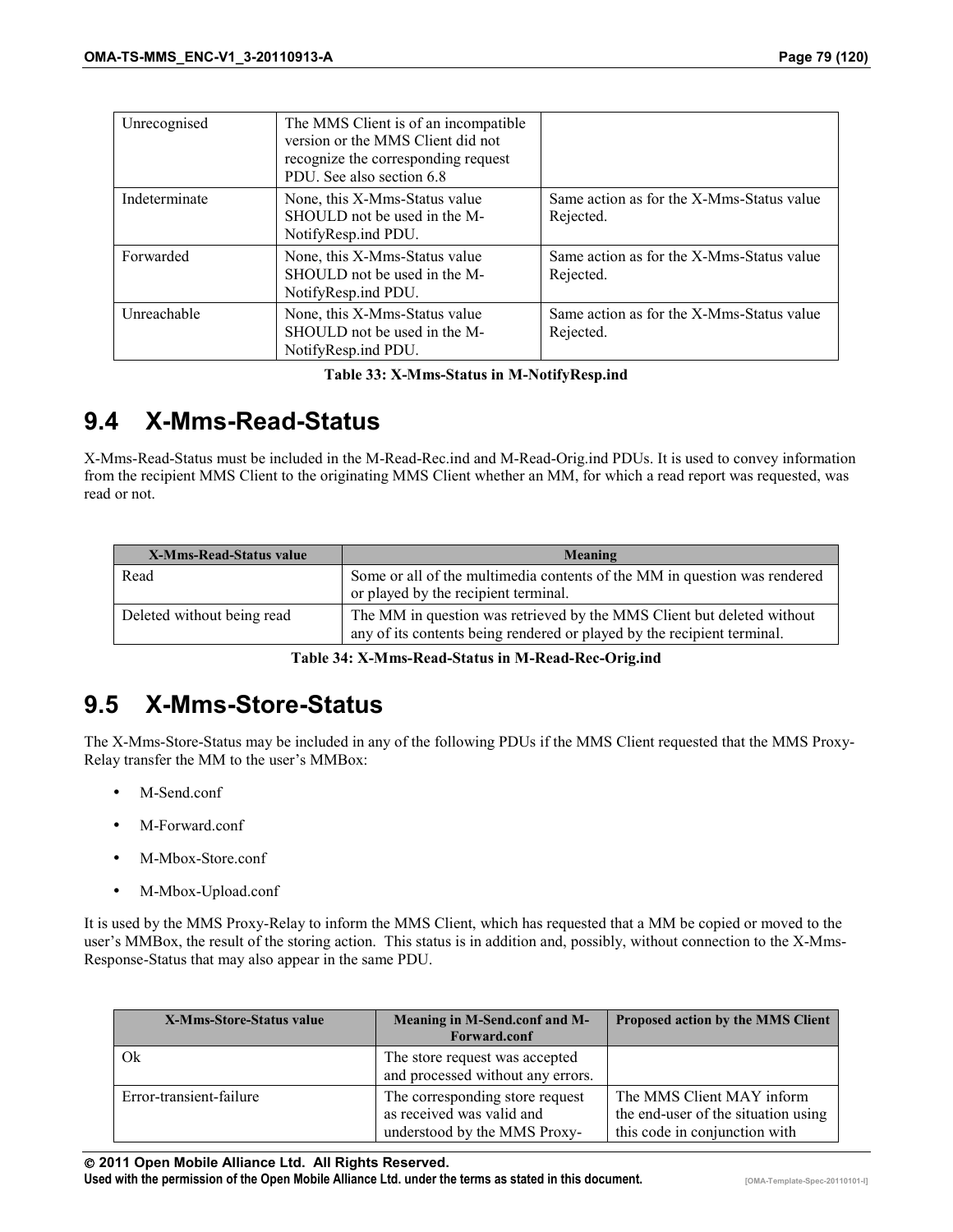|                                            | Relay, but some temporary<br>condition or event caused an error<br>to occur.                                                                     | additional information provided<br>by the X-Mms-Store-Status-Text<br>field                                                                                                                                                                                                                  |
|--------------------------------------------|--------------------------------------------------------------------------------------------------------------------------------------------------|---------------------------------------------------------------------------------------------------------------------------------------------------------------------------------------------------------------------------------------------------------------------------------------------|
| Error-transient-network-failure            | The MMS Proxy-Relay was not<br>able to handle the corresponding<br>store request due to capacity<br>overload.                                    | The same action as for the X-<br>Store-Status 'Error-transient-<br>failure'.                                                                                                                                                                                                                |
| Error-permanent-failure                    | An unspecified permanent error<br>occurred during the processing or<br>reception of the corresponding<br>request.                                | The MMS Client SHALL not<br>retransmit the corresponding<br>storage request<br>In the case of errors resulting<br>from additional functionality in a<br>MMS Proxy-Relay, this code can<br>be used in combination with the<br>Response-Text to indicate the<br>actual error to the end-user. |
| Error-permanent-service-denied             | The corresponding storage<br>request was rejected due to failure<br>of authentication or authorization<br>due to store the MM into the<br>MMBox. | The same action as for the X-<br>Mms-Response-Status 'Error-<br>permanent-failure'.<br>The MMS Proxy-Relay can<br>provide an additional Store-<br>Status-Text to indicate the exact<br>reason why service was denied.                                                                       |
| Error-permanent-message-format-<br>corrupt | None, this X-Mms-Store-Status<br>value SHOULD not be used in the<br>M-Send.conf or M-Forward.conf<br>PDU                                         | The same action as for the X-<br>Mms-Response-Status 'Error-<br>permanent-failure'                                                                                                                                                                                                          |
| Error-permanent-message-not-found          | None, this X-Mms-Store-Status<br>value SHOULD not be used in the<br>M-Send.conf or M-Forward.conf<br>PDU                                         | The same action as for the X-<br>Mms-Response-Status 'Error-<br>permanent-failure'                                                                                                                                                                                                          |
| Error-permanent-mmbox-full                 | The corresponding storage<br>request failed since the user's<br>MMBox quota was exhausted.                                                       | The MMS Client SHOULD<br>inform the end-user of the<br>situation and allow the user to<br>correct the situation prior to<br>attempting a similar storage<br>request.                                                                                                                        |

**Table 35. X-Mms-Store-Status in M-Send.conf and M-Forward.conf** 

| X-Mms-Store-Status value | <b>Meaning in M-Mbox-Store.conf</b><br>and M-Mbox-Upload.conf                                                                                                                | Proposed action by the MMS Client                                                                                                                                                                                                                                                                                                         |
|--------------------------|------------------------------------------------------------------------------------------------------------------------------------------------------------------------------|-------------------------------------------------------------------------------------------------------------------------------------------------------------------------------------------------------------------------------------------------------------------------------------------------------------------------------------------|
| $Q_{\rm k}$              | The store request was accepted<br>and processed without any errors.                                                                                                          |                                                                                                                                                                                                                                                                                                                                           |
| Error-transient-failure  | The corresponding store request<br>as received was valid and<br>understood by the MMS Proxy-<br>Relay, but some temporary<br>condition or event caused an error<br>to occur. | The MMS Client SHOULD<br>attempt to retransmit the<br>corresponding request unaltered at<br>a later time, using the same<br>header field values and including<br>the same X-Mms-Transaction-Id.<br>If this error persists, the MMS<br>Client MAY use this code and<br>additional information from the<br>X-Mms-Store-Status-Text field to |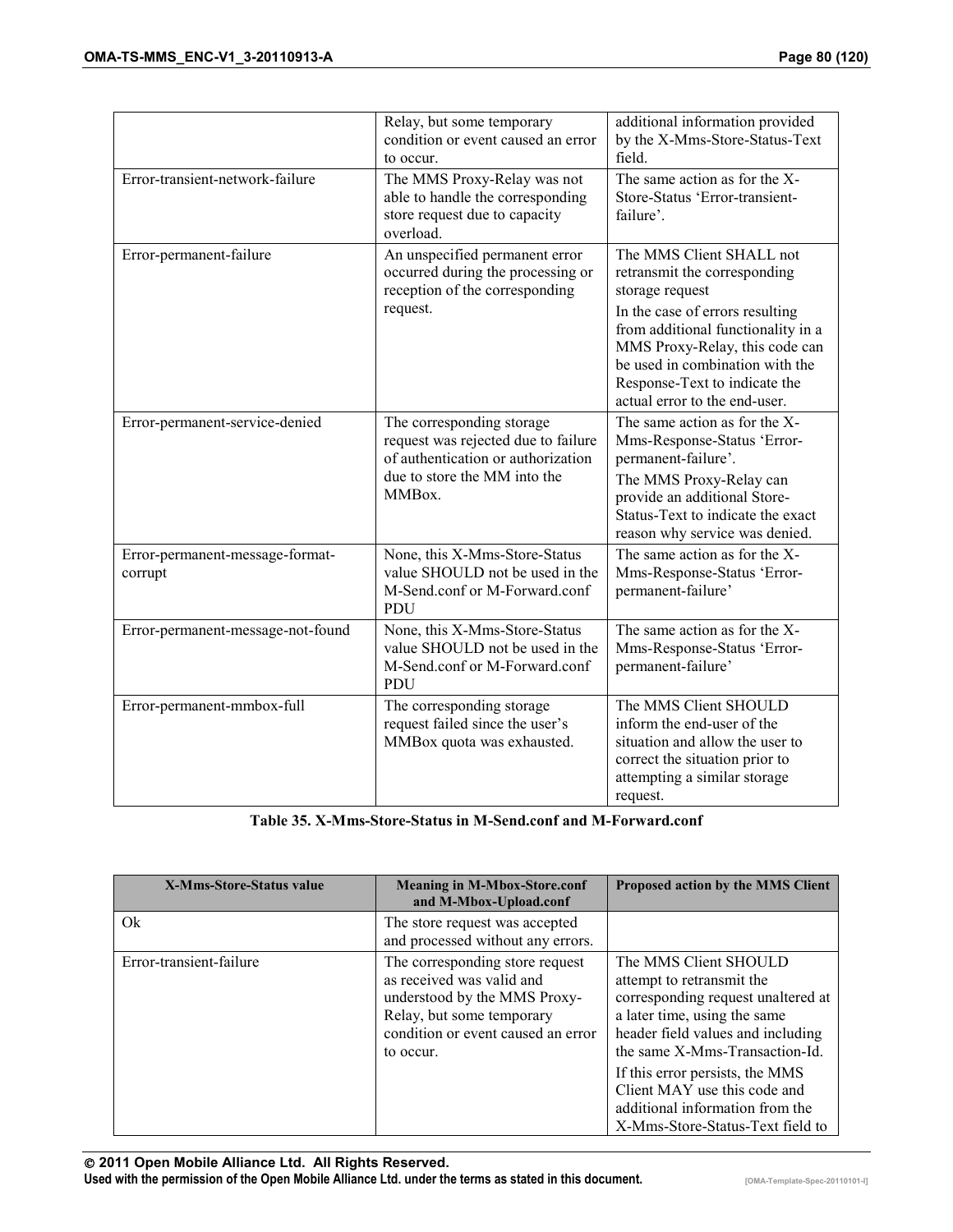|                                            |                                                                                                                                                                                                                                                         | indicate the actual error to the<br>end-user                                                                                                                                                                                                                                                |
|--------------------------------------------|---------------------------------------------------------------------------------------------------------------------------------------------------------------------------------------------------------------------------------------------------------|---------------------------------------------------------------------------------------------------------------------------------------------------------------------------------------------------------------------------------------------------------------------------------------------|
| Error-transient-network-failure            | The MMS Proxy-Relay was not<br>able to handle the corresponding<br>store request due to capacity<br>overload.                                                                                                                                           | The MMS Client SHOULD<br>attempt to retransmit the<br>corresponding request unaltered at<br>a later time, using the same<br>header field values and including<br>the same X-Mms-Transaction-Id.                                                                                             |
| Error-permanent-failure                    | An unspecified permanent error<br>occurred during the processing or<br>reception of the corresponding<br>request.                                                                                                                                       | The MMS Client SHALL not<br>retransmit the corresponding<br>storage request<br>In the case of errors resulting<br>from additional functionality in a<br>MMS Proxy-Relay, this code can<br>be used in combination with the<br>Response-Text to indicate the<br>actual error to the end-user. |
| Error-permanent-service-denied             | The corresponding storage<br>request was rejected due to failure<br>of authentication or authorization<br>due to store the MM into the<br>MMBox.                                                                                                        | The same action as for the X-<br>Mms-Response-Status 'Error-<br>permanent-failure'.<br>The MMS Proxy-Relay can<br>provide an additional Store-<br>Status-Text to indicate the exact<br>reason why service was denied.                                                                       |
| Error-permanent-message-format-<br>corrupt | An inconsistency with the formats<br>for optional or mandatory header<br>fields or an error with header field<br>values was detected when the<br>corresponding M-Mbox-Store.req<br>or M-Mbox-Upload.req was<br>parsed.<br>Mandatory parameters missing. | The same action as for the X-<br>Mms-Response-Status 'Error-<br>permanent-failure'                                                                                                                                                                                                          |
| Error-permanent-message-not-found          | The value in the X-Mms-Content-<br>Location header field contains an<br>invalid URI and does not point to<br>a MM.                                                                                                                                      | The same action as for the X-<br>Mms-Response-Status 'Error-<br>permanent-failure'                                                                                                                                                                                                          |
| Error-permanent-mmbox-full                 | The corresponding storage<br>request failed since the user's<br>MMBox quota was exhausted.                                                                                                                                                              | The MMS Client SHOULD<br>inform the end-user of the<br>situation and allow the user to<br>correct the situation prior to<br>attempting a similar storage<br>request.                                                                                                                        |

**Table 36: X-Mms-Store-Status in M-Mbox-Store.conf and M-Mbox-Upload.conf**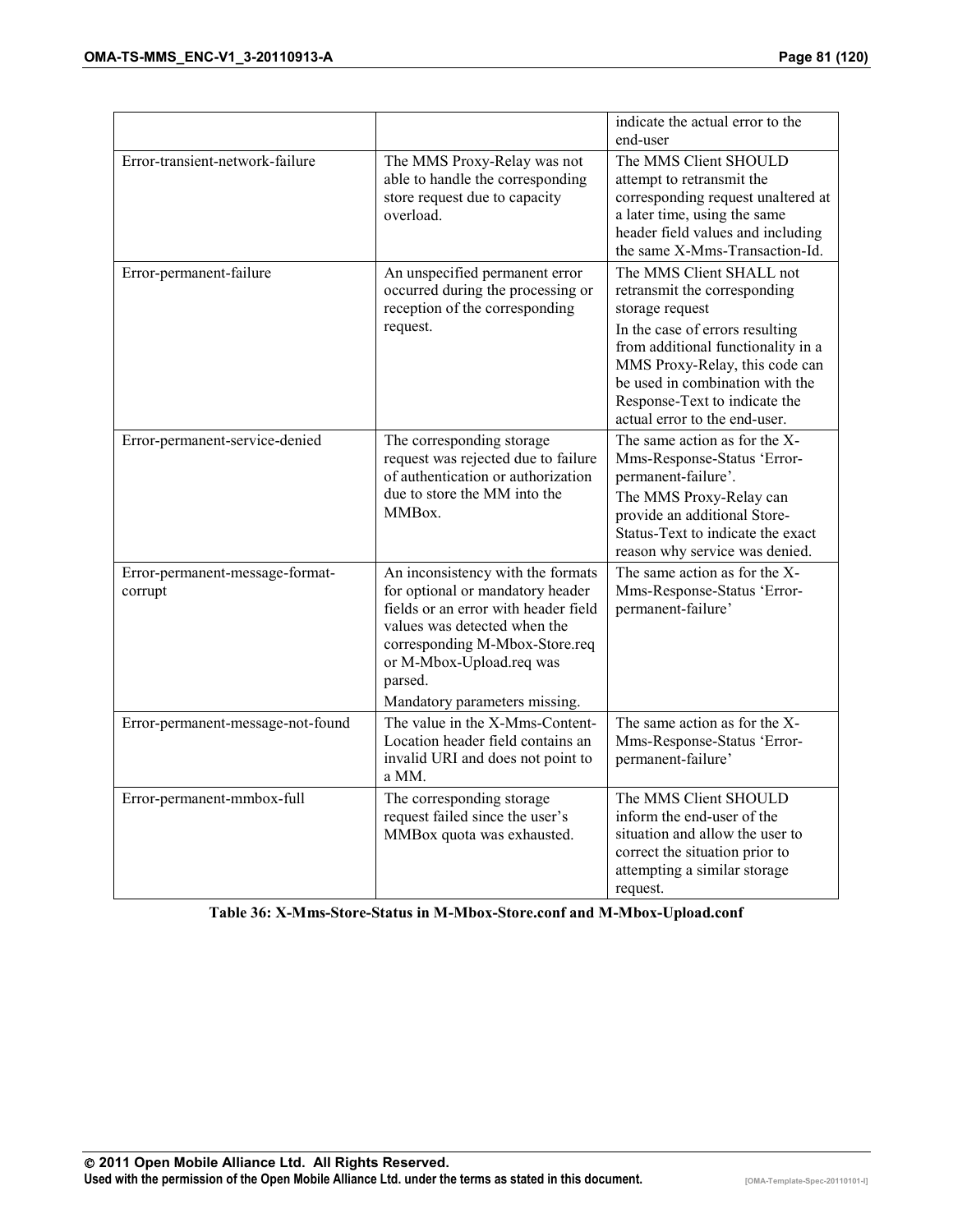# **9.6 X-Mms-Cancel-Status**

X-Mms-Cancel-Status MAY be included in the M-Cancel.conf PDU from the MMS Client to the MMS Proxy-Relay to confirm that the cancel request made by the M-Cancel.req PDU was received.

| <b>X-Mms-Cancel-Status value</b>               | Meaning                                           |
|------------------------------------------------|---------------------------------------------------|
| <b>Cancel Request Successfully</b><br>received | The MM cancel request is received and understood. |
| Cancel Request corrupted                       | The MM cancel request is corrupted                |

**Table 37 X-Mms-Cancel-Status in M-Cancel.conf**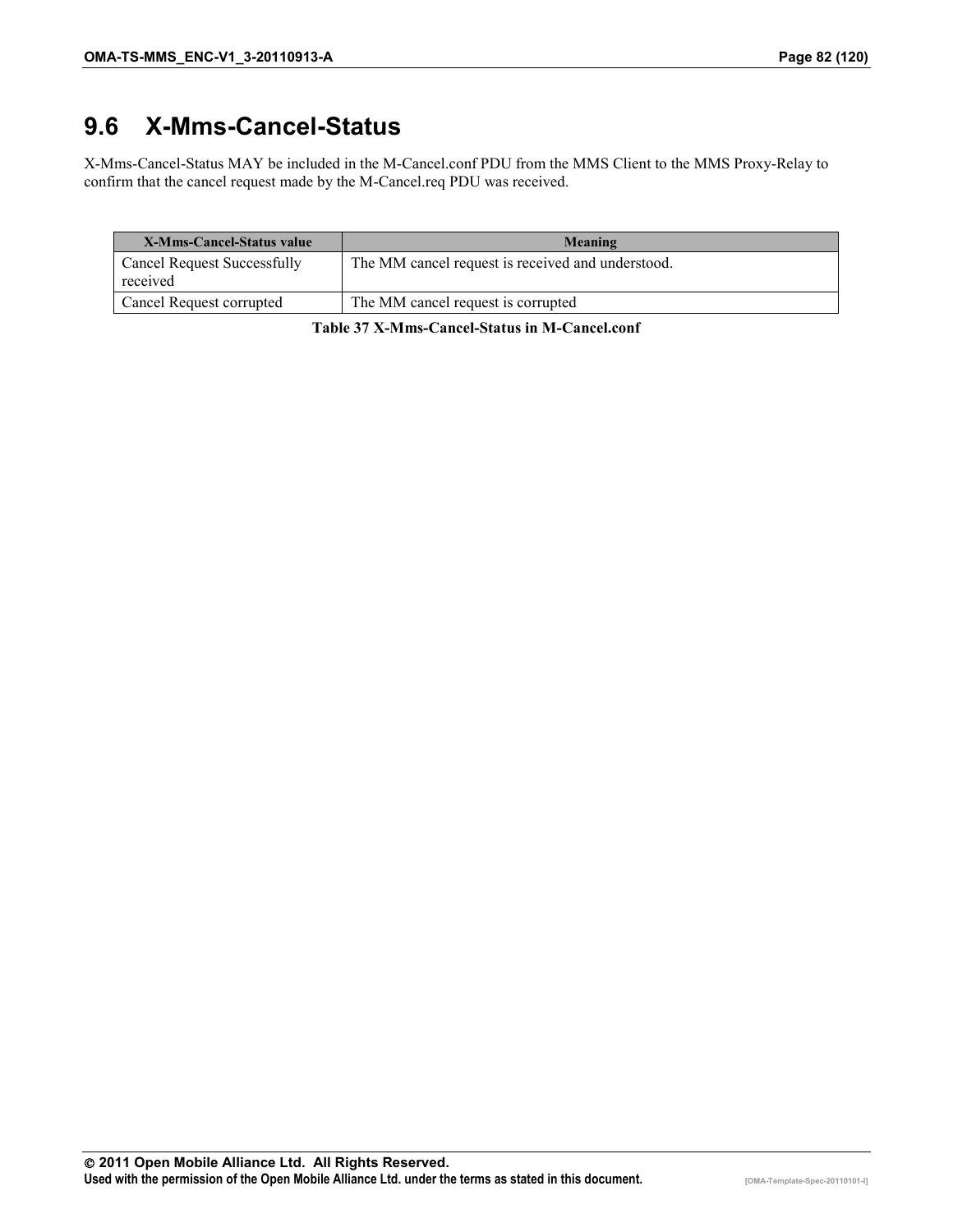# Appendix A. Change History **(Informative)**

# **A.1 Approved Version 1.3 History**

| Reference                   | Date        | <b>Description</b>                                   |
|-----------------------------|-------------|------------------------------------------------------|
| OMA-MMS ENC-V1 3-20110913-A | 13 Sep 2011 | Status changed to Approved by TP:                    |
|                             |             | OMA-TP-2011-0329-INP MMS V1 3 ERP for final Approval |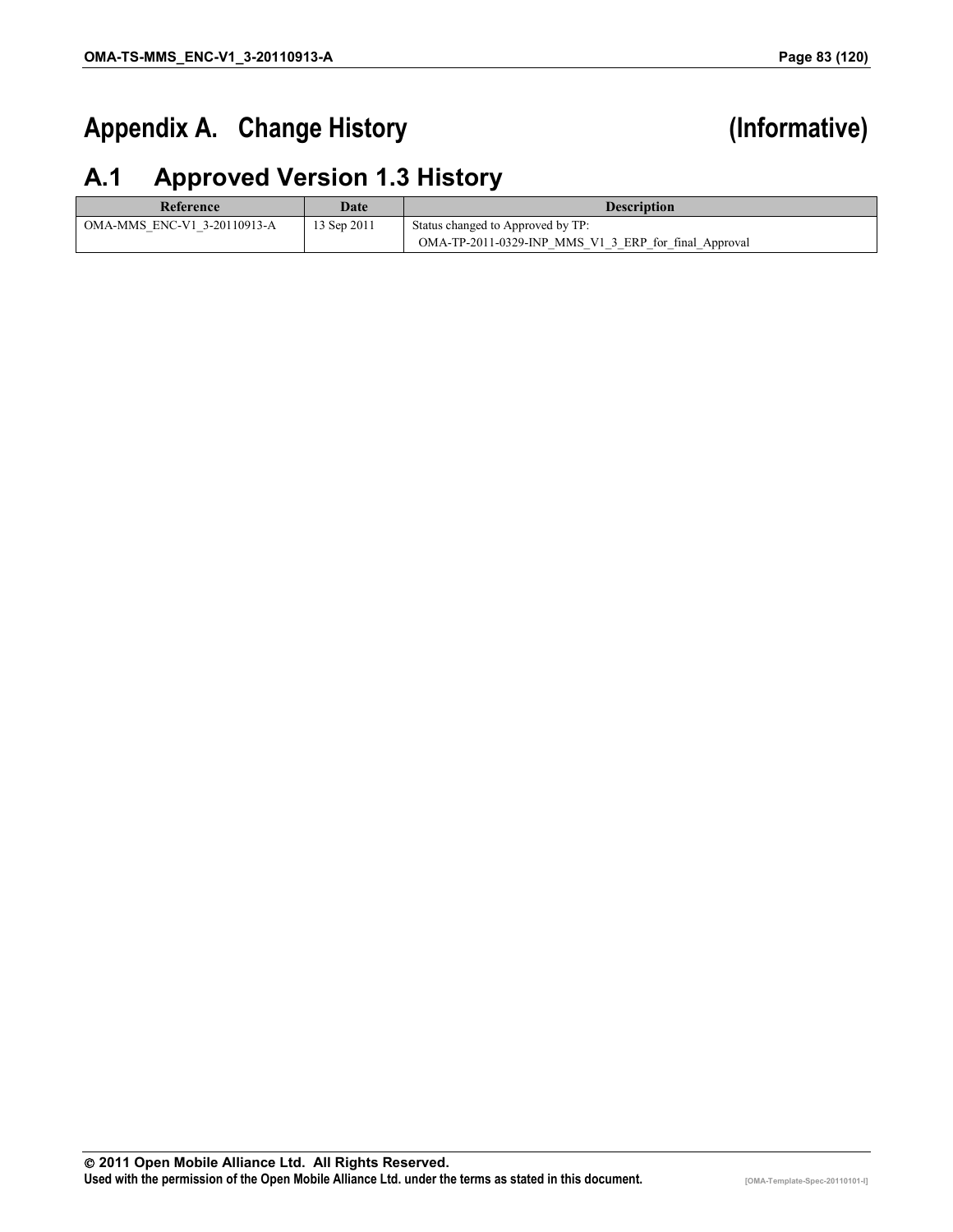# **Appendix B. Static Conformance Requirements (Normative)**

Static Conformance Requirement is presented as a set of tables below. The format, contents and syntax of the tables are mandated by [CREQ].

# **B.1 MMS Client**

## **B.1.1 General Message Structure**

| <b>Item</b>    | <b>Function</b>                              | <b>Reference</b> | <b>Status</b> | Requirement |
|----------------|----------------------------------------------|------------------|---------------|-------------|
| MMSE-C-        | Support for application/vnd.wap.mms-         | 5                | M             |             |
| 001            | message                                      |                  |               |             |
| MMSE-C-        | Support for MMS presentation part in         | 5                | $\Omega$      |             |
| 002            | multipart structure                          |                  |               |             |
| MMSE-C-        | Sending additional headers                   | 5                | $\Omega$      |             |
| 003            |                                              |                  |               |             |
| MMSE-C-        | Functionality for additional headers         | 6                | $\Omega$      | MMSE-C-003  |
| 004            |                                              |                  |               |             |
| MMSE-C-        | Support of presentation without              | 5                | $\Omega$      |             |
| 005            | presentation part                            |                  |               |             |
| MMSE-C-        | Support for text/plain multimedia            | 5                | M             |             |
| 006            | objects                                      |                  |               |             |
| MMSE-C-        | Support for other multimedia objects         | 5                | $\Omega$      |             |
| 007            | than text                                    |                  |               |             |
| MMSE-C-        | Ignore unrecognised fields ( <i>i.e. MMS</i> | 6.14.2.          | M             |             |
| <b>ORI-001</b> | headers).                                    |                  |               |             |
| MMSE-C-        | Ignore recognised fields (i.e. MMS           | 6.14.2           | M             |             |
| <b>ORI-002</b> | headers) with unrecognised values.           |                  |               |             |

**Table 38: Static Conformance Requirement for general message structure, originating terminal** 

| <b>Item</b>    | <b>Function</b>                                             | Reference | <b>Status</b> | Requirement |
|----------------|-------------------------------------------------------------|-----------|---------------|-------------|
| MMSE-C-<br>008 | Support for application/vnd.wap.mms-<br>message             | 5         | M             |             |
| MMSE-C-<br>009 | Support for MMS presentation part in<br>multipart structure | 5         | $\Omega$      |             |
| MMSE-C-<br>010 | Recognising encoding of all MMS<br>header fields            | 7         | M             |             |
| MMSE-C-<br>011 | Recognising additional headers                              | 6,7       | M             |             |
| MMSE-C-<br>012 | Functionality for additional headers                        | 6,7       | $\Omega$      | MMSE-C-011  |
| MMSE-C-<br>013 | Support of presentation without<br>presentation part        | 5         | M             |             |
| MMSE-C-<br>014 | Support for text/plain multimedia<br>objects                | 5         | M             |             |
| MMSE-C-<br>015 | Support for other multimedia objects<br>than text           | 5         | $\Omega$      |             |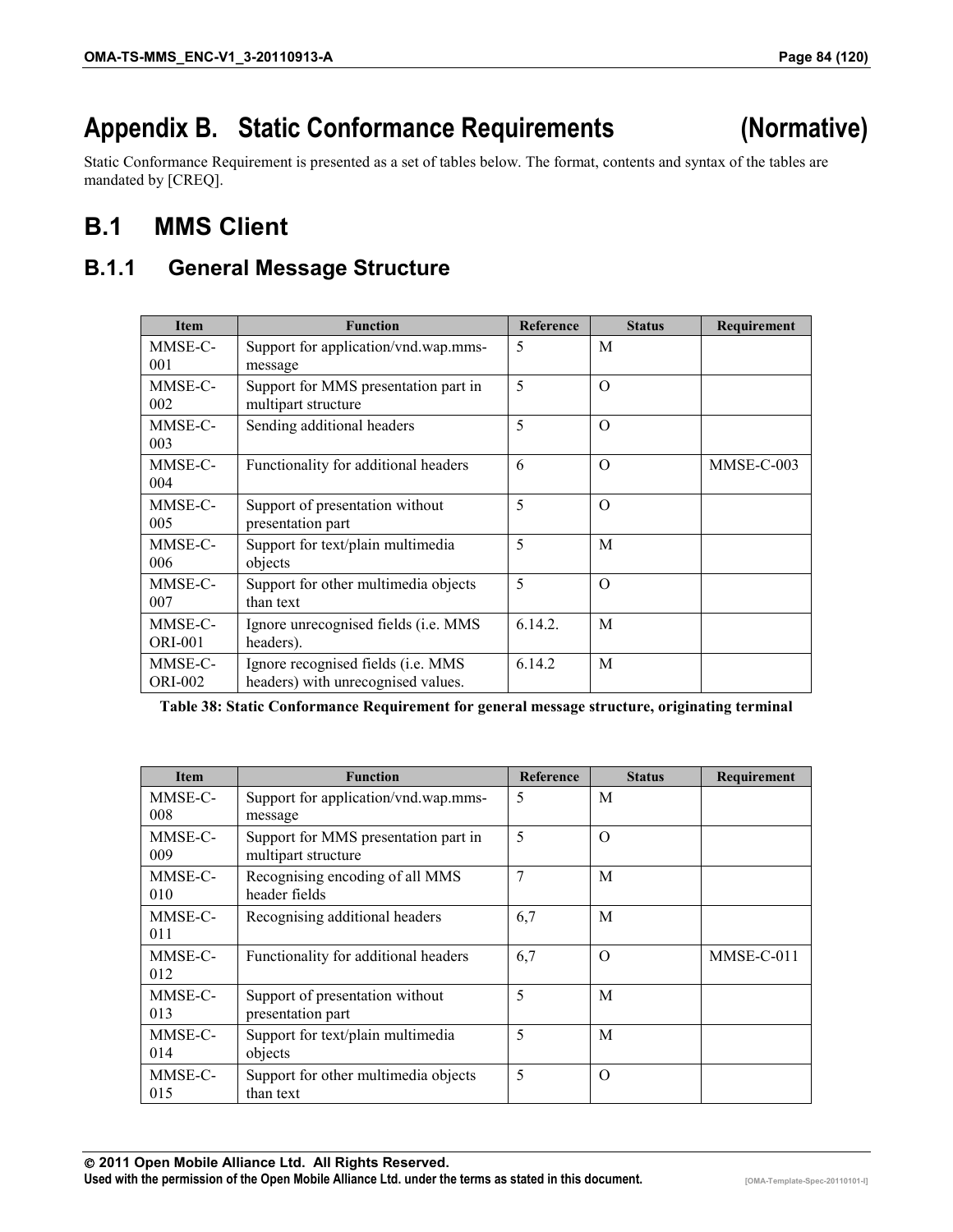| MMSE-C-<br>REC-001 | Ignore unrecognised fields ( <i>i.e.</i> MMS<br>headers).                        | 6.14.2. | M |  |
|--------------------|----------------------------------------------------------------------------------|---------|---|--|
| MMSE-C-<br>REC-002 | Ignore recognised fields ( <i>i.e.</i> MMS<br>headers) with unrecognised values. | 6.14.2  | M |  |

**Table 39: Static Conformance Requirement for general message structure, recipient terminal** 

## **B.1.2 Sending of Multimedia Message**

| <b>Item</b>    | <b>Function</b>                                 | Reference | <b>Status</b>  | Requirement                                      |
|----------------|-------------------------------------------------|-----------|----------------|--------------------------------------------------|
| MMSE-C-<br>016 | X-Mms-Message-Type field                        | Table 1,2 | M              |                                                  |
| MMSE-C-<br>017 | X-Mms-Transaction-ID field                      | Table 1,2 | $\mathbf{M}$   |                                                  |
| MMSE-C-<br>018 | X-Mms-MMS-Version field                         | Table 1,2 | $\mathbf M$    |                                                  |
| MMSE-C-<br>019 | Date field                                      | Table 1   | $\overline{O}$ |                                                  |
| MMSE-C-<br>020 | From field                                      | Table 1   | M              |                                                  |
| MMSE-C-<br>021 | To field                                        | Table 1   | $\mathcal{O}$  |                                                  |
| MMSE-C-<br>022 | Cc field                                        | Table 1   | $\overline{O}$ |                                                  |
| MMSE-C-<br>023 | Bcc field                                       | Table 1   | $\overline{O}$ |                                                  |
| MMSE-C-<br>024 | Support for at least one To, Cc or Bcc<br>field | Table 1   | M              | MMSE-C-021<br>OR MMSE-C-<br>022 OR<br>MMSE-C-023 |
| MMSE-C-<br>025 | Subject field                                   | Table 1   | $\Omega$       |                                                  |
| MMSE-C-<br>026 | X-Mms-Message-Class field                       | Table 1   | $\overline{O}$ |                                                  |
| MMSE-C-<br>027 | X-Mms-Expiry field                              | Table 1   | $\overline{O}$ |                                                  |
| MMSE-C-<br>028 | X-Mms-Delivery-Time field                       | Table 1   | $\mathbf{O}$   |                                                  |
| MMSE-C-<br>029 | X-Mms-Priority field                            | Table 1   | $\overline{O}$ |                                                  |
| MMSE-C-<br>030 | X-Mms-Sender-Visibility field                   | Table 1   | $\Omega$       |                                                  |
| MMSE-C-<br>031 | X-Mms-Delivery-Report field                     | Table 1   | $\overline{O}$ |                                                  |
| MMSE-C-<br>032 | X-Mms-Read-Report field                         | Table 1   | $\overline{O}$ |                                                  |
| MMSE-C-<br>033 | Content-Type field                              | Table 1   | $\mathbf M$    |                                                  |
| MMSE-C-<br>034 | X-Mms-Response-Status field                     | Table 2   | M              |                                                  |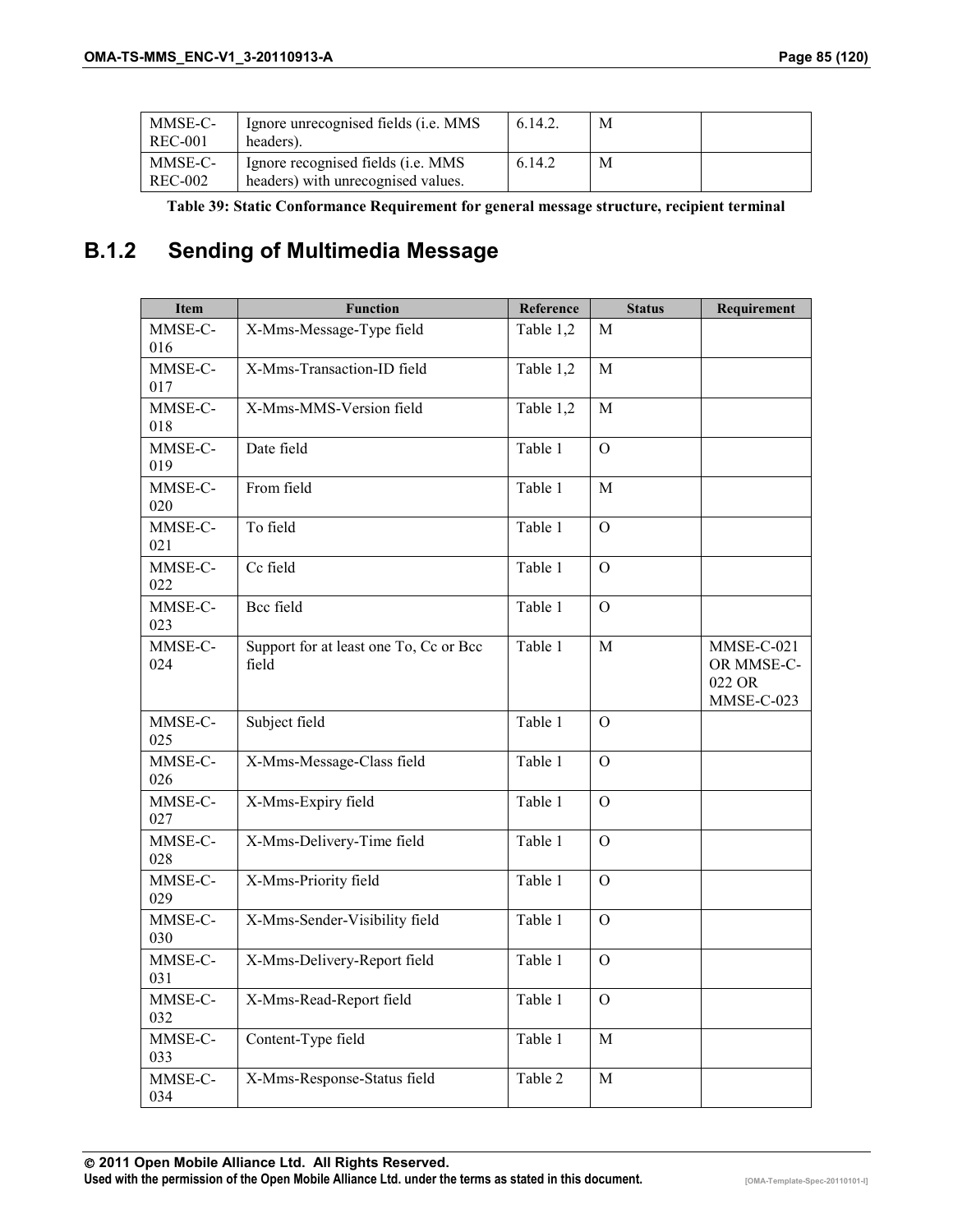| MMSE-C-<br>035            | X-Mms-Response-Text field                                                                                                  | Table 2 | $\Omega$       |                      |
|---------------------------|----------------------------------------------------------------------------------------------------------------------------|---------|----------------|----------------------|
| MMSE-C-<br>036            | In the case of<br>application/vnd.wap.multipart.related<br>the presentation is the root part of the<br>aggregate document. | 5       | $\mathbf{M}$   |                      |
| MMSE-C-<br>037            | Message-ID field in case of successful<br>delivery to MMS Proxy-Relay                                                      | Table 2 | M              |                      |
| MMSE-C-<br>038            | X-Mms-Reply-Charging field                                                                                                 | Table 1 | $\overline{O}$ |                      |
| MMSE-C-<br>039            | X-Mms-Reply-Charging-Deadline field                                                                                        | Table 1 | $\Omega$       | MMSE-C-038           |
| MMSE-C-<br>040            | X-Mms-Reply-Charging-Size field                                                                                            | Table 1 | $\Omega$       | MMSE-C-038           |
| MMSE-C-<br>041            | X-Mms-Reply-Charging-ID field                                                                                              | Table 1 | $\mathbf{O}$   |                      |
| MMSE-<br>SND-C-026        | X-Mms-Store field                                                                                                          | Table 1 | $\Omega$       |                      |
| MMSE-<br><b>SND-C-027</b> | X-Mms-MM-State field                                                                                                       | Table 1 | $\overline{O}$ | MMSE-SND-<br>$C-026$ |
| MMSE-<br><b>SND-C-028</b> | X-Mms-MM-Flags field                                                                                                       | Table 1 | $\overline{O}$ | MMSE-SND-<br>$C-026$ |
| MMSE-<br>SND-C-029        | X-Mms-Store-Status field                                                                                                   | Table 2 | $\mathbf{O}$   |                      |
| MMSE-<br>SND-C-030        | X-Mms-Content-Location field                                                                                               | Table 2 | $\Omega$       |                      |
| MMSE-<br>SND-C-031        | X-Mms-Store-Status-Text field                                                                                              | Table 2 | $\overline{O}$ | MMSE-SND-<br>$C-029$ |
| MMSE-<br>SND-C-032        | X-Mms-Applic-ID                                                                                                            | Table 1 | $\mathbf{O}$   |                      |
| MMSE-<br>SND-C-033        | X-Mms-Reply-Applic-ID                                                                                                      | Table 1 | $\Omega$       | MMSE-SND-<br>$C-032$ |
| MMSE-<br>SND-C-034        | X-Mms-Aux-Applic-Info                                                                                                      | Table 1 | $\Omega$       | MMSE-SND-<br>$C-032$ |
| MMSE-<br>SND-C-035        | X-Mms-Content-Class                                                                                                        | Table 1 | $\overline{O}$ |                      |
| MMSE-<br>SND-C-036        | X-Mms-DRM-Content                                                                                                          | Table 1 | $\overline{O}$ |                      |
| MMSE-<br>SND-C-037        | X-Mms-Adaptation-Allowed                                                                                                   | Table 1 | $\mathcal{O}$  |                      |

**Table 40: Static Conformance Requirement for sent multimedia message and corresponding reply.** 

## **B.1.3 MMS Notification**

| Item           | <b>Function</b>            | Reference | <b>Status</b> | Requirement |
|----------------|----------------------------|-----------|---------------|-------------|
| MMSE-C-<br>042 | X-Mms-Message-Type field   | Table 3.4 | М             |             |
| MMSE-C-<br>043 | X-Mms-Transaction-ID field | Table 3.4 | М             |             |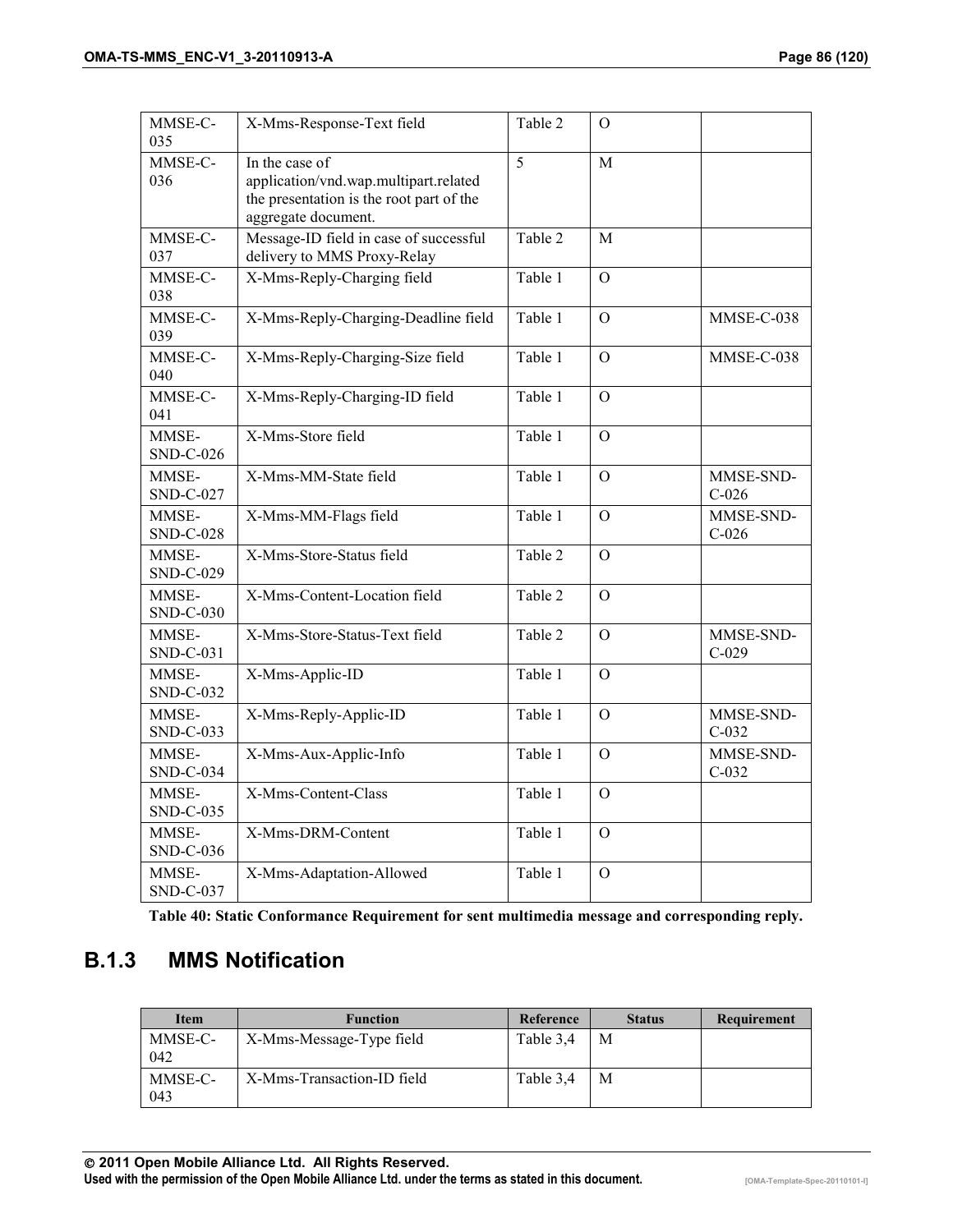| MMSE-C-<br>044            | X-Mms-MMS-Version field                         | Table 3,4 | M              |                      |
|---------------------------|-------------------------------------------------|-----------|----------------|----------------------|
| MMSE-C-<br>045            | From field                                      | Table 3   | $\mathcal{O}$  |                      |
| MMSE-C-<br>046            | Subject field                                   | Table 3   | $\mathcal{O}$  |                      |
| MMSE-C-<br>047            | X-Mms-Message-Class field                       | Table 3   | M              |                      |
| MMSE-C-<br>048            | X-Mms-Message-Size field                        | Table 3   | M              |                      |
| MMSE-C-<br>049            | X-Mms-Expiry field                              | Table 3   | M              |                      |
| MMSE-C-<br>050            | X-Mms-Content-Location field                    | Table 3   | M              |                      |
| MMSE-C-<br>051            | Status field                                    | Table 4   | M              |                      |
| MMSE-C-<br>052            | X-Mms-Report-Allowed field                      | Table 4   | $\mathcal{O}$  |                      |
| MMSE-C-<br>053            | X-Mms-Delivery-Report field                     | Table 3   | $\mathcal{O}$  |                      |
| MMSE-C-<br>054            | X-Mms-Reply-Charging field                      | Table 3   | $\mathcal{O}$  |                      |
| MMSE-C-<br>055            | X-Mms-Reply-Charging-Deadline field             | Table 3   | $\mathbf{O}$   | MMSE-C-054           |
| MMSE-C-<br>056            | X-Mms-Reply-Charging-ID field                   | Table 3   | $\mathcal{O}$  |                      |
| MMSE-C-<br>057            | X-Mms-Reply-Charging-Size field                 | Table 3   | $\mathbf{O}$   | MMSE-C-054           |
| MMSE-<br>NTF-C-016        | X-Mms-Stored field                              | Table 3   | $\mathcal{O}$  |                      |
| MMSE-<br>NTF-C-017        | X-Mms-Priority field                            | Table 3   | $\Omega$       |                      |
| MMSE-<br><b>NTF-C-018</b> | X-Mms-Distribution-Indicator field              | Table 3   | $\mathcal{O}$  |                      |
| MMSE-<br>NTF-C-019        | X-Mms-Element-Descriptor field                  | Table 3   | $\mathbf{O}$   |                      |
| MMSE-<br><b>NTF-C-020</b> | X-Mms-Recommended-Retrieval-Mode<br>field       | Table 3   | $\mathcal{O}$  |                      |
| MMSE-<br><b>NTF-C-021</b> | X-Mms-Recommended-Retrieval-<br>Mode-Text field | Table 3   | $\Omega$       | MMSE-NTF-<br>$C-020$ |
| MMSE-<br><b>NTF-C-022</b> | X-Mms-Applic-ID                                 | Table 3   | $\mathcal{O}$  |                      |
| MMSE-<br>NTF-C-023        | X-Mms-Reply-Applic-ID                           | Table 3   | $\mathcal{O}$  | MMSE-NTF-<br>$C-022$ |
| MMSE-<br>NTF-C-024        | X-Mms-Aux-Applic-Info                           | Table 3   | $\mathcal{O}$  | MMSE-NTF-<br>$C-022$ |
| MMSE-<br>NTF-C-025        | X-Mms-Content-Class field                       | Table 3   | $\Omega$       |                      |
| MMSE-<br><b>NTF-C-026</b> | X-Mms-DRM-Content field                         | Table 3   | $\overline{O}$ |                      |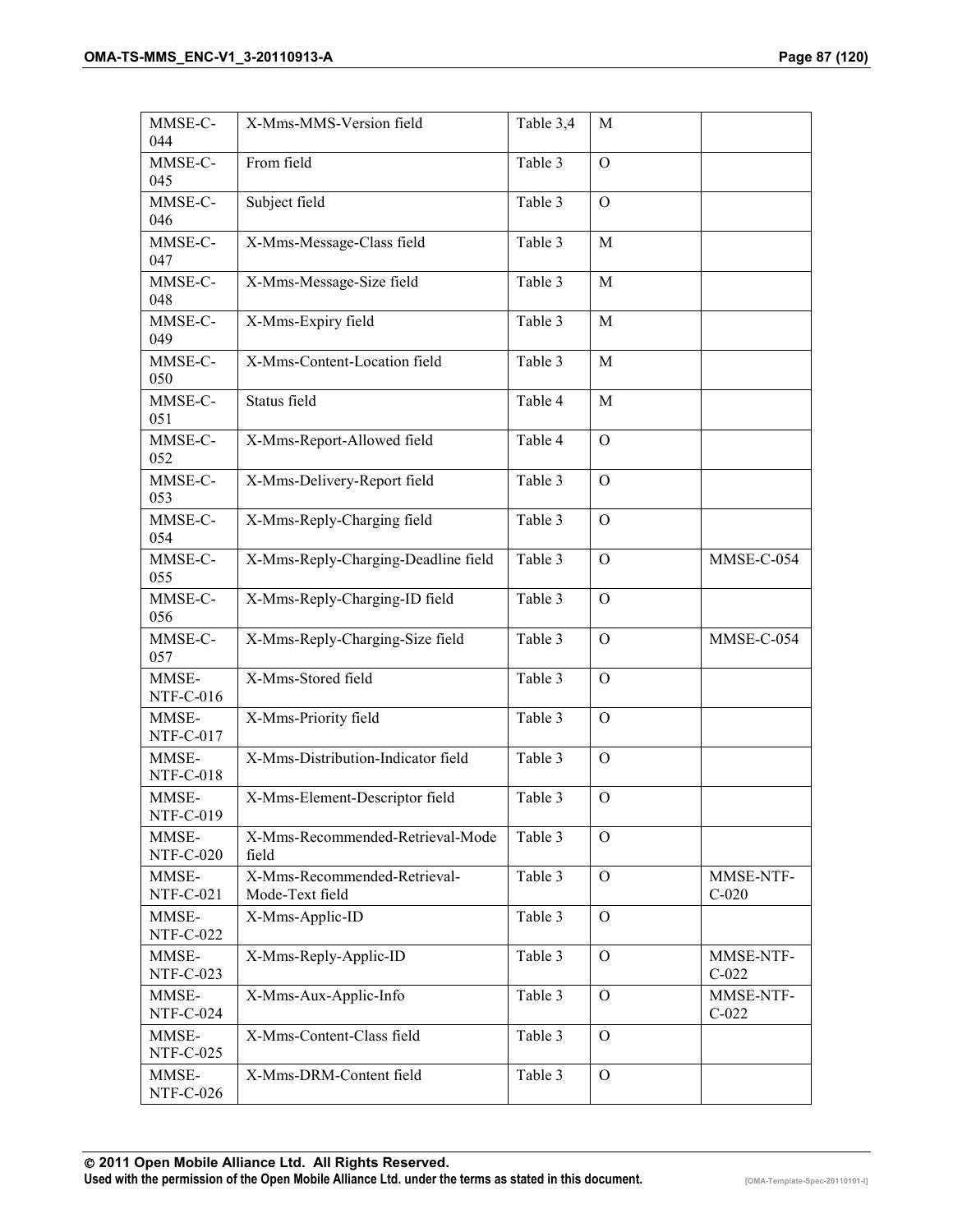| MMSE-       | X-Mms-Replace-ID field | Table 5 |  |
|-------------|------------------------|---------|--|
| $NTF-C-027$ |                        |         |  |

**Table 41: Static Conformance Requirement for received MMS notification and corresponding reply.** 

## **B.1.4 Retrieval of Multimedia Message**

| <b>Item</b>    | <b>Function</b>                                                          | Reference | <b>Status</b>    | Requirement |
|----------------|--------------------------------------------------------------------------|-----------|------------------|-------------|
| MMSE-C-<br>058 | X-Mms-Message-Type field                                                 | Table 5   | M                |             |
| MMSE-C-<br>059 | X-Mms-Transaction-ID field                                               | Table 5   | $\mathbf{O}$     |             |
| MMSE-C-<br>060 | Message-ID field                                                         | Table 5   | $\overline{O}^3$ |             |
| MMSE-C-<br>061 | Support the functionality of X-Mms-<br>Transaction-ID field when present | Table 5   | M                |             |
| MMSE-C-<br>062 | X-Mms-MMS-Version field                                                  | Table 5   | M                |             |
| MMSE-C-<br>063 | Date field                                                               | Table 5   | M                |             |
| MMSE-C-<br>064 | From field                                                               | Table 5   | $\mathbf{O}$     |             |
| MMSE-C-<br>065 | To field                                                                 | Table 5   | $\Omega$         |             |
| MMSE-C-<br>066 | Cc field                                                                 | Table 5   | $\Omega$         |             |
| MMSE-C-<br>067 | Subject field                                                            | Table 5   | $\mathbf{O}$     |             |
| MMSE-C-<br>068 | X-Mms-Message-Class field                                                | Table 5   | $\mathbf{O}$     |             |
| MMSE-C-<br>069 | X-Mms-Priority field                                                     | Table 5   | $\Omega$         |             |
| MMSE-C-<br>070 | X-Mms-Delivery-Report field                                              | Table 5   | $\Omega$         |             |
| MMSE-C-<br>071 | X-Mms-Read-Report field                                                  | Table 5   | $\mathbf{O}$     |             |
| MMSE-C-<br>072 | Content-Type field                                                       | Table 5   | M                |             |
| MMSE-C-<br>073 | X-Mms-Report-Allowed field                                               | Table 6   | $\mathbf{O}$     |             |
| MMSE-C-<br>074 | Support for recognising of read-report<br>message                        | Table 5   | $\mathcal{O}$    | MMSE-C-068  |
| MMSE-C-<br>075 | X-Mms-Retrieve-Status field                                              | Table 5   | $\mathcal{O}$    |             |
| MMSE-C-<br>076 | X-Mms-Retrieve-Text field                                                | Table 5   | $\overline{O}$   |             |
| MMSE-C-<br>077 | X-Mms-Reply-Charging field                                               | Table 5   | $\mathbf{O}$     |             |

<sup>&</sup>lt;sup>3</sup> This header field SHALL be present when the M-Retrieve.conf PDU includes the requested MM.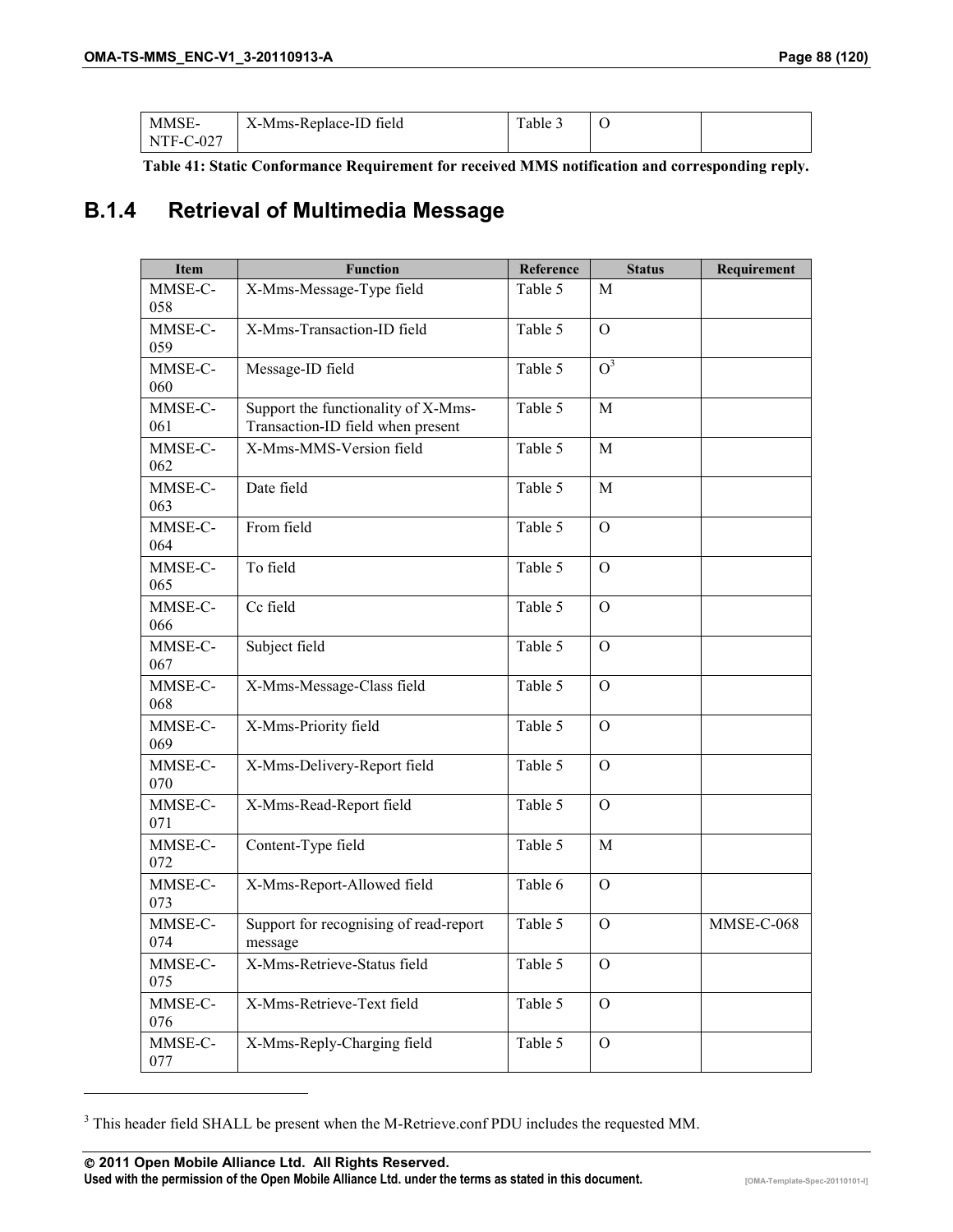| MMSE-C-<br>078            | X-Mms-Reply-Charging-Deadline field | Table 5 | $\Omega$       | MMSE-C-077           |
|---------------------------|-------------------------------------|---------|----------------|----------------------|
| MMSE-C-<br>079            | X-Mms-Reply-Charging-Size field     | Table 5 | $\Omega$       | MMSE-C-077           |
| MMSE-C-<br>080            | X-Mms-Reply-Charging-ID field       | Table 5 | $\overline{O}$ |                      |
| MMSE-C-<br>081            | X-Mms-Previously-Sent-By field      | Table 5 | $\Omega$       |                      |
| MMSE-C-<br>082            | X-Mms-Previously-Sent-Date field    | Table 5 | $\Omega$       |                      |
| MMSE-<br>RTV-C-027        | X-Mms-MM-State field                | Table 5 | $\overline{O}$ |                      |
| MMSE-<br><b>RTV-C-028</b> | X-Mms-MM-Flags field                | Table 5 | $\Omega$       |                      |
| MMSE-<br>RTV-C-029        | X-Mms-Distribution-Indicator field  | Table 5 | $\Omega$       |                      |
| MMSE-<br>RTV-C-030        | X-Mms-Applic-ID                     | Table 5 | $\Omega$       |                      |
| MMSE-<br>$RTV-C-031$      | X-Mms-Reply-Applic-ID               | Table 5 | $\Omega$       | MMSE-RTV-<br>$C-028$ |
| MMSE-<br>RTV-C-032        | X-Mms-Aux-Applic-Info               | Table 5 | $\Omega$       | MMSE-RTV-<br>$C-028$ |
| MMSE-<br>$RTV-C-33$       | X-Mms-Content-Class field           | Table 5 | $\Omega$       |                      |
| MMSE-<br>$RTV-C-34$       | X-Mms-DRM-Content field             | Table 5 | $\Omega$       |                      |
| MMSE-<br>RTV-C-035        | X-Mms-Replace-ID field              | Table 5 | $\Omega$       |                      |

**Table 42: Static Conformance Requirement for received multimedia message and the corresponding reply.** 

## **B.1.5 Acknowledge and Delivery Report**

| <b>Item</b> | <b>Function</b>            | <b>Reference</b> | <b>Status</b> | Requirement |
|-------------|----------------------------|------------------|---------------|-------------|
| MMSE-C-     | X-Mms-Message-Type field   | Tables 6,9       | M             |             |
| 083         |                            |                  |               |             |
| MMSE-C-     | X-Mms-Transaction-ID field | Tables 6         | M             |             |
| 084         |                            |                  |               |             |
| MMSE-C-     | X-Mms-MMS-Version field    | Tables 6,9       | M             |             |
| 085         |                            |                  |               |             |
| MMSE-C-     | X-Mms-Report-Allowed field | Table 6          | $\Omega$      |             |
| 086         |                            |                  |               |             |
| MMSE-C-     | Message-ID field           | Table 9          | M             |             |
| 087         |                            |                  |               |             |
| MMSE-C-     | To field                   | Table 9          | M             |             |
| 088         |                            |                  |               |             |
| MMSE-C-     | Date field                 | Table 9          | M             |             |
| 089         |                            |                  |               |             |
| MMSE-C-     | X-Mms-Status field         | Table 9          | M             |             |
| 090         |                            |                  |               |             |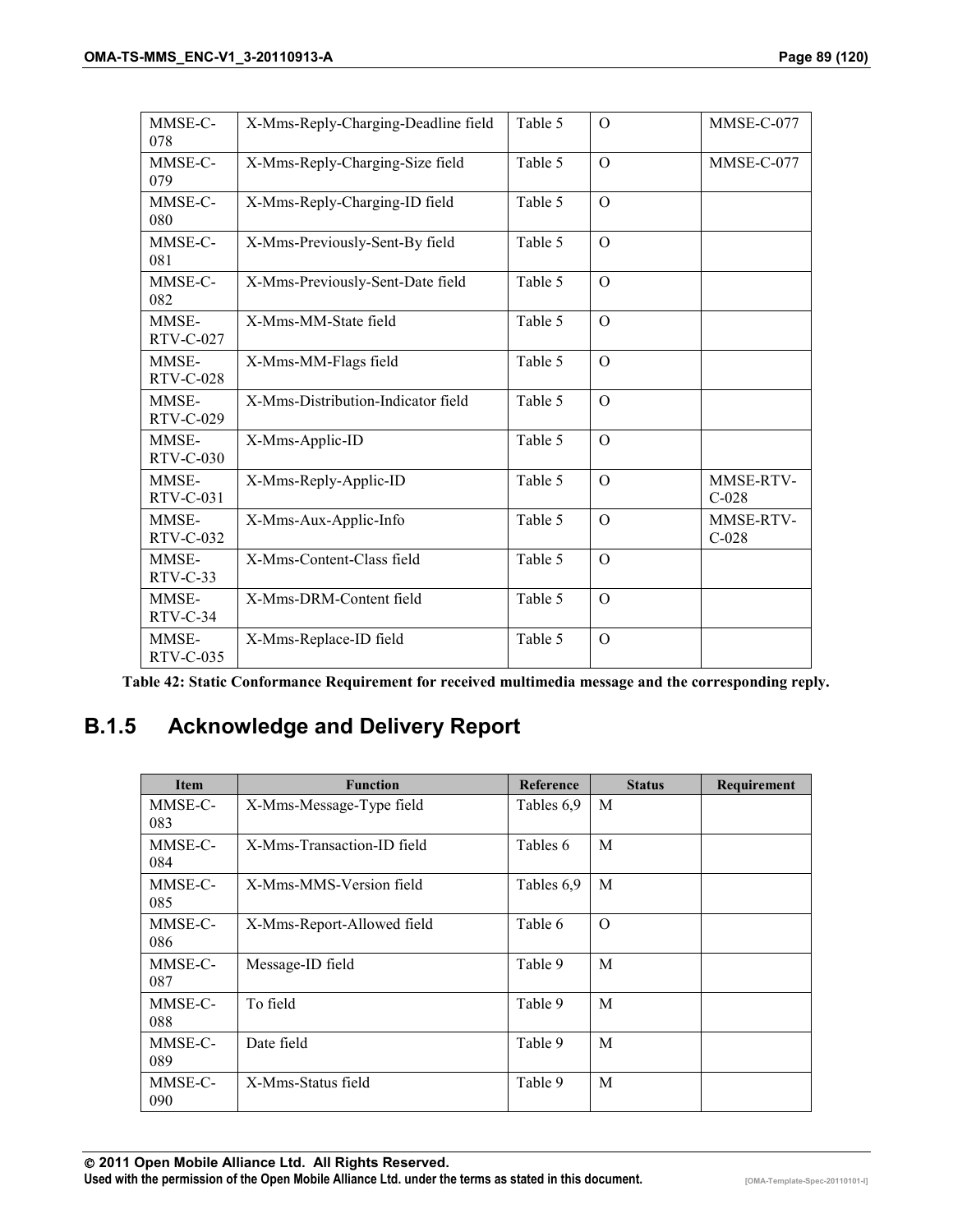| MMSE-C-<br>091       | X-Mms-Status-Text field | Table 9 | O |                      |
|----------------------|-------------------------|---------|---|----------------------|
| MMSE-<br>$ACK-C-001$ | X-Mms-Applic-ID         | Table 9 | O |                      |
| MMSE-<br>$ACK-C-002$ | X-Mms-Reply-Applic-ID   | Table 9 | O | MMSE-ACK-<br>$C-001$ |
| MMSE-<br>$ACK-C-003$ | X-Mms-Aux-Applic-Info   | Table 9 | O | MMSE-ACK-<br>$C-001$ |

**Table 43: Static Conformance Requirement for received delivery report.** 

# **B.1.6 Forwarding of Multimedia Message**

| <b>Item</b>               | <b>Function</b>                   | Reference  | <b>Status</b>  | Requirement                                                                                                                                                                                                                                    |
|---------------------------|-----------------------------------|------------|----------------|------------------------------------------------------------------------------------------------------------------------------------------------------------------------------------------------------------------------------------------------|
| MMSE-<br><b>FWD-C-001</b> | Support for M-Forward Transaction | Tables 7,8 | $\Omega$       | MMSE-FWD-<br><b>C-002 AND</b><br>MMSE-FWD-<br><b>C-003 AND</b><br>MMSE-FWD-<br><b>C-004 AND</b><br>MMSE-FWD-<br><b>C-006 AND</b><br>MMSE-FWD-<br>$C-015AND$<br>MMSE-FWD-<br>C-016 AND<br>MMSE-FWD-<br><b>C-018 AND</b><br>MMSE-FWD-<br>$C-019$ |
| MMSE-<br><b>FWD-C-002</b> | X-Mms-Message-Type field          | Tables 7,8 | $\mathbf{O}$   |                                                                                                                                                                                                                                                |
| MMSE-<br><b>FWD-C-003</b> | X-Mms-Transaction-ID field        | Table 7,8  | $\mathcal{O}$  |                                                                                                                                                                                                                                                |
| MMSE-<br><b>FWD-C-004</b> | X-Mms-MMS-Version field           | Table 7,8  | $\mathbf{O}$   |                                                                                                                                                                                                                                                |
| MMSE-<br><b>FWD-C-005</b> | Date field                        | Table 7    | $\overline{O}$ |                                                                                                                                                                                                                                                |
| MMSE-<br><b>FWD-C-006</b> | From field                        | Table 7    | $\Omega$       |                                                                                                                                                                                                                                                |
| MMSE-<br><b>FWD-C-007</b> | To field                          | Table 7    | $\overline{O}$ |                                                                                                                                                                                                                                                |
| MMSE-<br><b>FWD-C-008</b> | Cc field                          | Table 7    | $\overline{O}$ |                                                                                                                                                                                                                                                |
| MMSE-<br><b>FWD-C-009</b> | Bcc field                         | Table 7    | $\overline{O}$ |                                                                                                                                                                                                                                                |
| MMSE-<br><b>FWD-C-010</b> | X-Mms-Expiry field                | Table 7    | $\overline{O}$ |                                                                                                                                                                                                                                                |
| MMSE-<br><b>FWD-C-011</b> | X-Mms-Delivery-Time field         | Table 7    | $\mathbf{O}$   |                                                                                                                                                                                                                                                |
| MMSE-<br><b>FWD-C-012</b> | X-Mms-Report-Allowed field        | Table 7    | $\mathbf{O}$   |                                                                                                                                                                                                                                                |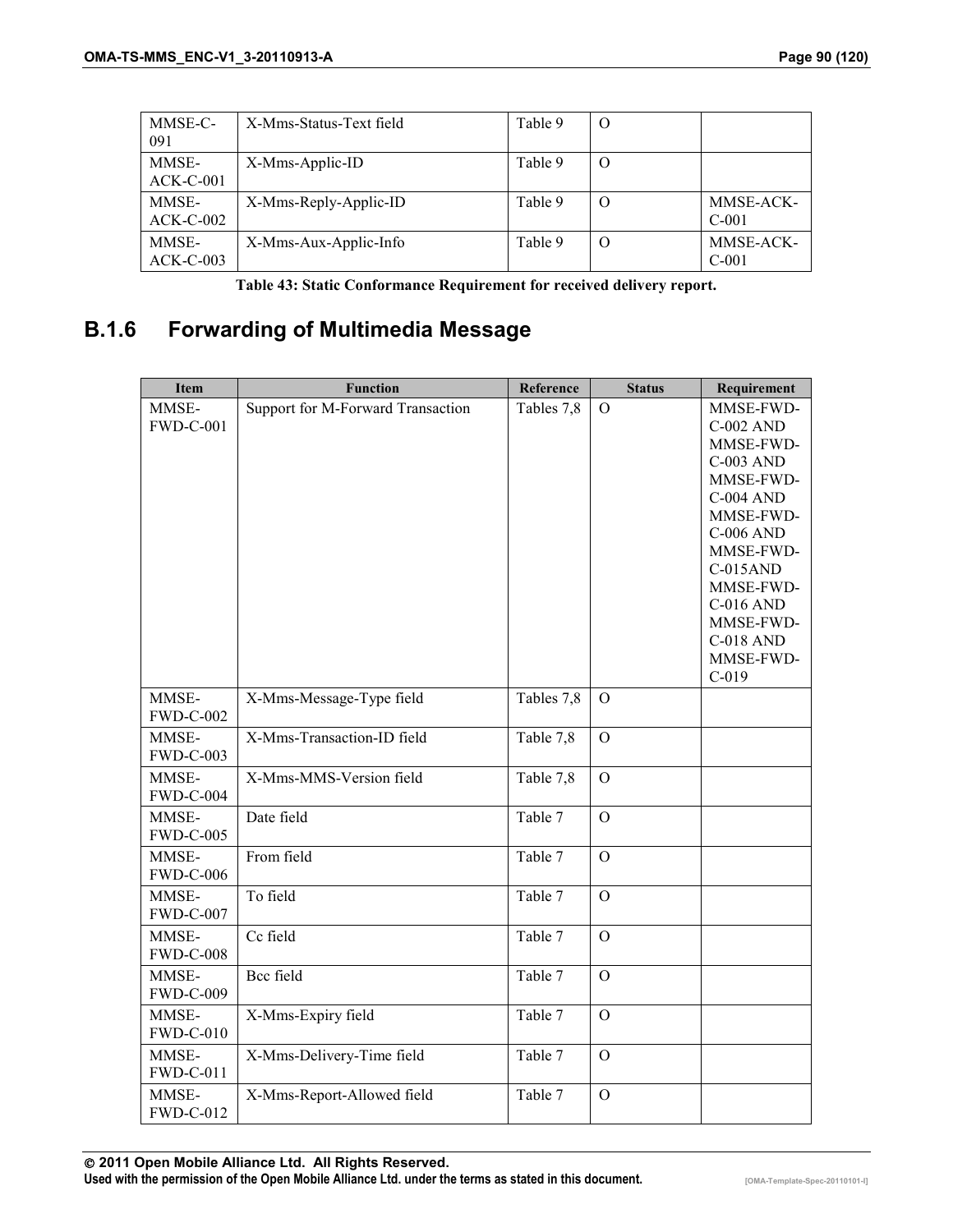| MMSE-<br><b>FWD-C-013</b> | X-Mms-Delivery-Report field                                  | Table 7 | $\Omega$       |                                                                               |
|---------------------------|--------------------------------------------------------------|---------|----------------|-------------------------------------------------------------------------------|
| MMSE-<br><b>FWD-C-014</b> | X-Mms-Read-Report field                                      | Table 7 | $\mathbf{O}$   |                                                                               |
| MMSE-<br><b>FWD-C-015</b> | X-Mms-Content-Location field                                 | Table 7 | $\overline{O}$ |                                                                               |
| MMSE-<br><b>FWD-C-016</b> | X-Mms-Response-Status field                                  | Table 8 | $\overline{O}$ |                                                                               |
| MMSE-<br><b>FWD-C-017</b> | X-Mms-Response-Text field                                    | Table 8 | $\Omega$       |                                                                               |
| MMSE-<br><b>FWD-C-018</b> | Message-ID field in case of acceptance<br>by MMS Proxy-Relay | Table 8 | $\overline{O}$ |                                                                               |
| MMSE-<br><b>FWD-C-019</b> | Support for at least one To, Cc or Bcc<br>field              | Table 7 | $\mathcal{O}$  | MMSE-FWD-<br>C-007 OR<br>MMSE-FWD-<br><b>C-008 OR</b><br>MMSE-FWD-<br>$C-009$ |
| MMSE-<br><b>FWD-C-020</b> | X-Mms-Store field                                            | Table 7 | $\Omega$       |                                                                               |
| MMSE-<br>FWD-C-021        | X-Mms-MM-State field                                         | Table 7 | $\mathbf{O}$   | MMSE-FWD-<br>$C-020$                                                          |
| MMSE-<br><b>FWD-C-022</b> | X-Mms-MM-Flags field                                         | Table 7 | $\overline{O}$ | MMSE-FWD-<br>$C-020$                                                          |
| MMSE-<br><b>FWD-C-023</b> | X-Mms-Content-Location field                                 | Table 8 | $\mathcal{O}$  |                                                                               |
| MMSE-<br><b>FWD-C-024</b> | X-Mms-Store-Status field                                     | Table 8 | $\Omega$       |                                                                               |
| MMSE-<br><b>FWD-C-025</b> | X-Mms-Store-Status-Text field                                | Table 8 | $\Omega$       | MMSE-FWD-<br>$C-024$                                                          |
| MMSE-<br><b>FWD-C-026</b> | X-Mms-Reply-Charging field                                   | Table 7 | $\mathbf{O}$   |                                                                               |
| MMSE-<br><b>FWD-C-027</b> | X-Mms-Reply-Charging-Deadline field                          | Table 7 | $\mathcal{O}$  | MMSE-<br><b>FWD-C-026</b>                                                     |
| MMSE-<br><b>FWD-C-028</b> | X-Mms-Reply-Charging-Size field                              | Table 7 | $\mathbf{O}$   | MMSE-<br><b>FWD-C-026</b>                                                     |

**Table 44: Static Conformance Requirement for forwarding a multimedia message.** 

## **B.1.7 Read Reporting**

| <b>Item</b>               | <b>Function</b>                                 | <b>Reference</b> | <b>Status</b> | <b>Requirement</b>                                                 |
|---------------------------|-------------------------------------------------|------------------|---------------|--------------------------------------------------------------------|
| MMSE-<br>$RDR-C-001$      | Support of Read Reporting functionality         | 6.7              | $\Omega$      | <b>MMSE-RDR-</b><br>$C-003$                                        |
| MMSE-<br><b>RDR-C-002</b> | Support of Multimedia Message Read<br>Report    | 6.7.1            | $\Omega$      | MMSE-C-071                                                         |
| MMSE-<br>$RDR-C-003$      | Support for PDU Read Reporting<br>functionality | Tables<br>10,11  | $\Omega$      | MMSE-C-058<br>AND MMSE-<br>$C-071$ AND<br>MMSE-RDR-<br>$C-004$ AND |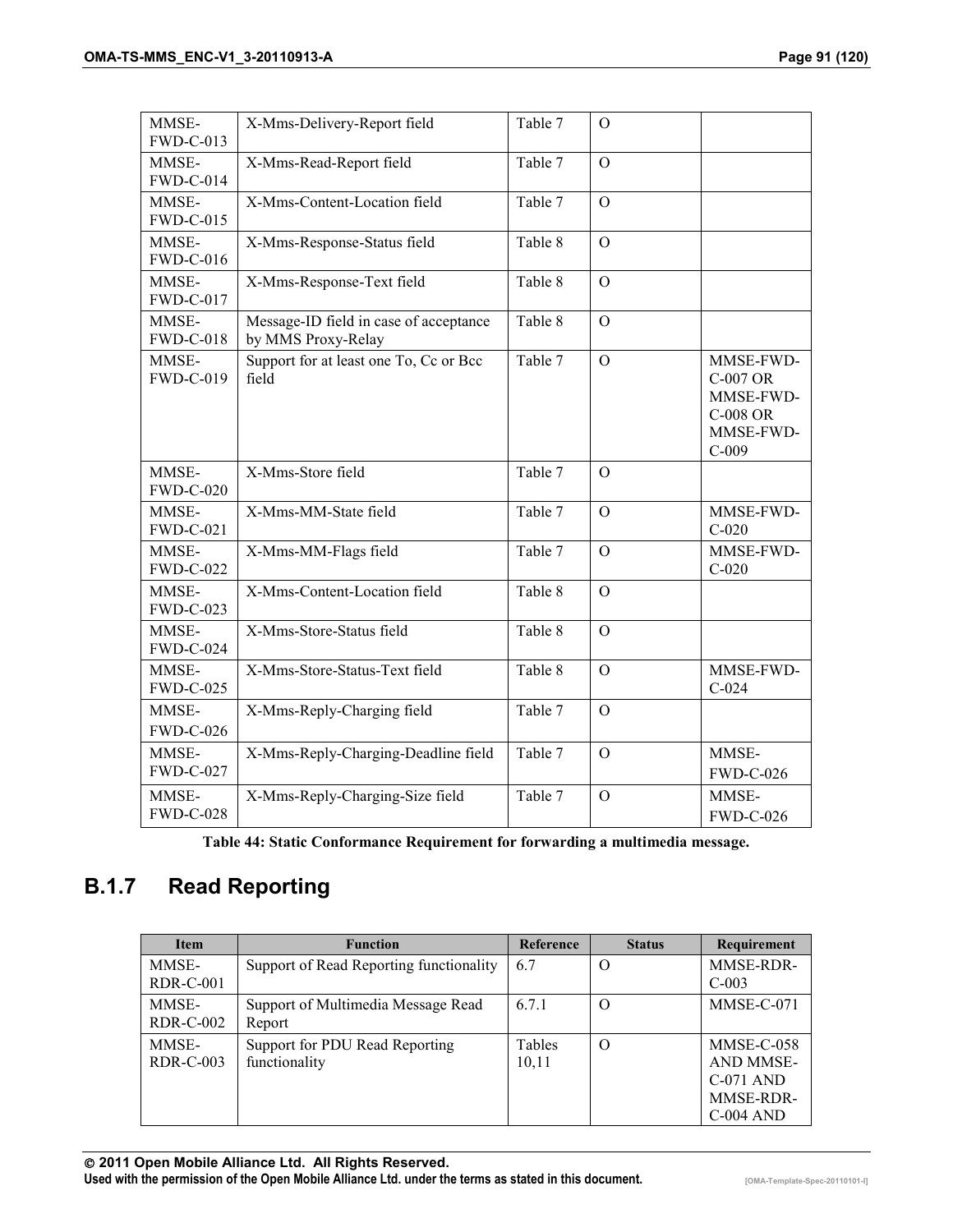|                           |                                   |                 |                | MMSE-RDR-<br><b>C-005 AND</b><br>MMSE-RDR-<br><b>C-006 AND</b><br>MMSE-RDR-<br><b>C-007 AND</b><br>MMSE-RDR-<br><b>C-008 AND</b><br>MMSE-RDR-<br><b>C-010 AND</b><br>MMSE-RDR-<br>$C-011$ |
|---------------------------|-----------------------------------|-----------------|----------------|-------------------------------------------------------------------------------------------------------------------------------------------------------------------------------------------|
| MMSE-<br><b>RDR-C-004</b> | X-Mms-Message-Type field          | Tables<br>10,11 | $\Omega$       |                                                                                                                                                                                           |
| MMSE-<br><b>RDR-C-005</b> | X-Mms-MMS-Version field           | Tables<br>10,11 | $\Omega$       |                                                                                                                                                                                           |
| MMSE-<br><b>RDR-C-006</b> | Message-ID field                  | Tables<br>10,11 | $\Omega$       |                                                                                                                                                                                           |
| MMSE-<br><b>RDR-C-007</b> | To field                          | Tables<br>10,11 | $\Omega$       |                                                                                                                                                                                           |
| MMSE-<br><b>RDR-C-008</b> | From field                        | Tables<br>10,11 | $\mathbf{O}$   |                                                                                                                                                                                           |
| MMSE-<br><b>RDR-C-009</b> | Date field in M-Read-Rec.ind PDU  | Tables 10       | $\Omega$       |                                                                                                                                                                                           |
| MMSE-<br><b>RDR-C-010</b> | Date field in M-Read-Orig.ind PDU | Table 11        | $\Omega$       |                                                                                                                                                                                           |
| MMSE-<br><b>RDR-C-011</b> | X-Mms-Read-Status field           | Tables<br>10,11 | $\overline{O}$ |                                                                                                                                                                                           |
| MMSE-<br><b>RDR-C-012</b> | X-Mms-Applic-ID                   | Tables<br>10,11 | $\mathbf{O}$   |                                                                                                                                                                                           |
| MMSE-<br><b>RDR-C-013</b> | X-Mms-Reply-Applic-ID             | Tables<br>10,11 | $\Omega$       | MMSE-RDR-<br>$C-012$                                                                                                                                                                      |
| MMSE-<br><b>RDR-C-014</b> | X-Mms-Aux-Applic-Info             | Tables<br>10,11 | $\mathbf{O}$   | MMSE-RDR-<br>$C-012$                                                                                                                                                                      |

**Table 45: Static Conformance Requirement for read report PDU.** 

# **B.1.8 Storing and Updating a Multimedia Message in MMBox**

| <b>Item</b>      | <b>Function</b>                      | Reference | <b>Status</b> | Requirement |
|------------------|--------------------------------------|-----------|---------------|-------------|
| MMSE-            | Support for M-Mbox-Store Transaction | Tables    | $\Omega$      | MMSE-STR-   |
| <b>STR-C-001</b> |                                      | 12,13     |               | $C-002$ AND |
|                  |                                      |           |               | MMSE-STR-   |
|                  |                                      |           |               | $C-003$ AND |
|                  |                                      |           |               | MMSE-STR-   |
|                  |                                      |           |               | $C-004$ AND |
|                  |                                      |           |               | MMSE-STR-   |
|                  |                                      |           |               | $C-005$ AND |
|                  |                                      |           |               | MMSE-STR-   |
|                  |                                      |           |               | $C-009$     |
| MMSE-            | X-Mms-Message-Type field             | Tables    | $\Omega$      |             |
| STR-C-002        |                                      | 12,13     |               |             |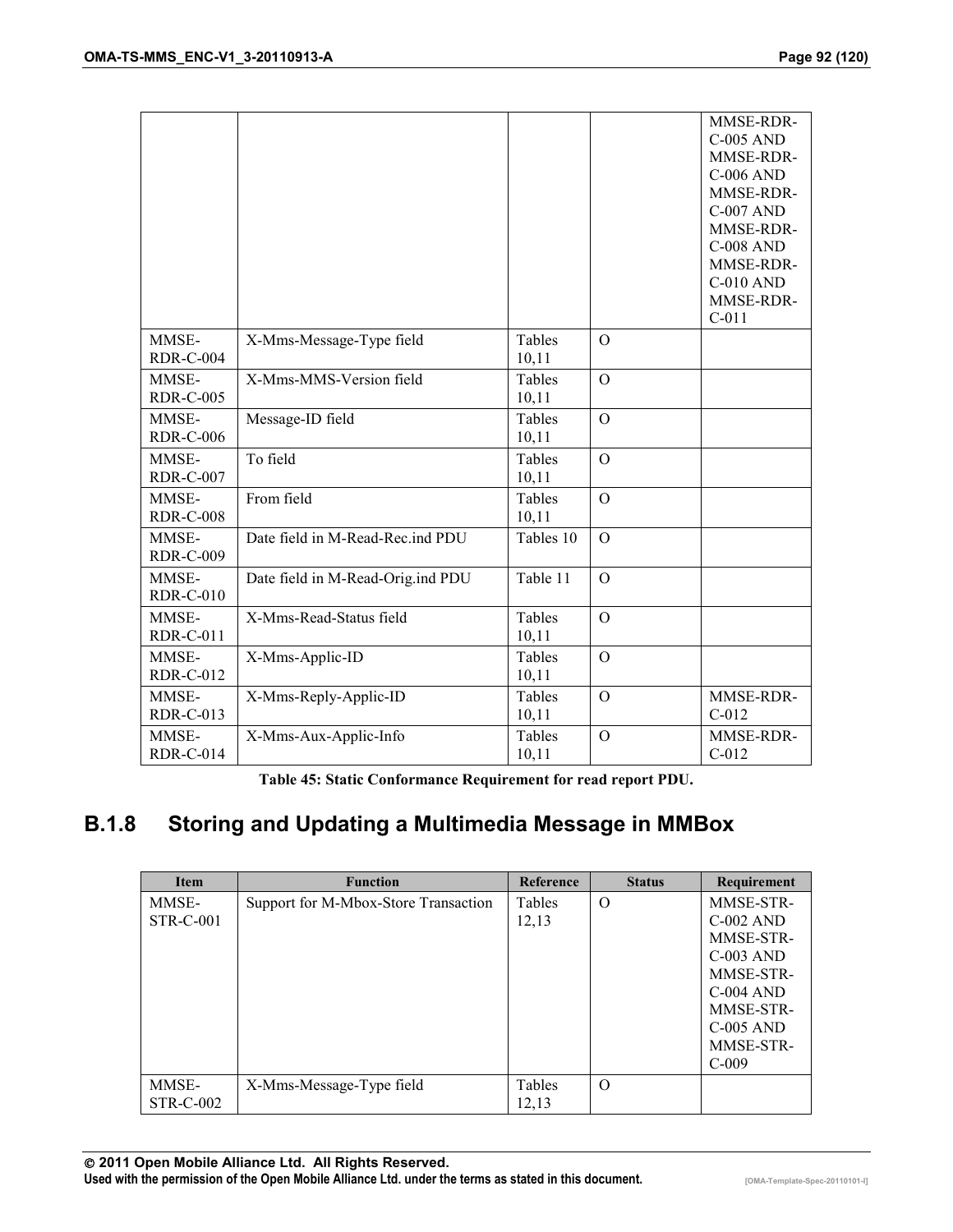| MMSE-            | X-Mms-Transaction-ID field   | Table    | $\Omega$ |  |
|------------------|------------------------------|----------|----------|--|
| STR-C-003        |                              | 12,13    |          |  |
| MMSE-            | X-Mms-MMS-Version field      | Table    | $\Omega$ |  |
| <b>STR-C-004</b> |                              | 12,13    |          |  |
| MMSE-            | X-Mms-Content-Location field | Table 12 | $\Omega$ |  |
| <b>STR-C-005</b> |                              |          |          |  |
| MMSE-            | X-Mms-MM-State field         | Table 12 | $\Omega$ |  |
| <b>STR-C-006</b> |                              |          |          |  |
| MMSE-            | X-Mms-MM-Flags field         | Table 12 | $\Omega$ |  |
| STR-C-007        |                              |          |          |  |
| MMSE-            | X-Mms-Content-Location field | Table 13 | $\Omega$ |  |
| <b>STR-C-008</b> |                              |          |          |  |
| MMSE-            | X-Mms-Store-Status field     | Table 13 | $\Omega$ |  |
| STR-C-009        |                              |          |          |  |
| MMSE-            | X-Mms-Store-Status-Text      | Table 13 | $\Omega$ |  |
| $STR-C-010$      |                              |          |          |  |

**Table 46: Static Conformance Requirements for storing or updating a MM in MMBox** 

#### **B.1.9 Viewing Multimedia Message Header Information from MMBox**

| Item                      | <b>Function</b>                     | Reference        | <b>Status</b>  | Requirement                                                                                                                                       |
|---------------------------|-------------------------------------|------------------|----------------|---------------------------------------------------------------------------------------------------------------------------------------------------|
| MMSE-<br><b>VEW-C-001</b> | Support for M-Mbox-View Transaction | Tables<br>14,15  | $\Omega$       | MMSE-VEW-<br><b>C-002 AND</b><br>MMSE-VEW-<br><b>C-003 AND</b><br>MMSE-VEW-<br><b>C-004 AND</b><br>MMSE-VEW-<br>C-012 AND<br>MMSE-VEW-<br>$C-043$ |
| MMSE-<br><b>VEW-C-002</b> | X-Mms-Message-Type field            | Tables 14,<br>15 | $\mathbf{O}$   |                                                                                                                                                   |
| MMSE-<br><b>VEW-C-003</b> | X-Mms-Transaction-ID field          | Tables 14,<br>15 | $\Omega$       |                                                                                                                                                   |
| MMSE-<br><b>VEW-C-004</b> | X-Mms-MMS-Version field             | Tables 14,<br>15 | $\Omega$       |                                                                                                                                                   |
| MMSE-<br><b>VEW-C-005</b> | X-Mms-Content-Location field        | Tables 14,<br>15 | $\Omega$       |                                                                                                                                                   |
| MMSE-<br><b>VEW-C-006</b> | X-Mms-Selection field               | Tables 14,<br>15 | $\overline{O}$ |                                                                                                                                                   |
| MMSE-<br><b>VEW-C-007</b> | X-Mms-Start field                   | Tables 14,<br>15 | $\overline{O}$ |                                                                                                                                                   |
| MMSE-<br><b>VEW-C-008</b> | X-Mms-Limit field                   | Tables 14,<br>15 | $\Omega$       |                                                                                                                                                   |
| MMSE-<br><b>VEW-C-009</b> | X-Mms-Attributes field              | Tables 14,<br>15 | $\Omega$       |                                                                                                                                                   |
| MMSE-<br>$VEW-C-010$      | X-Mms-Totals field                  | Table 14         | $\Omega$       |                                                                                                                                                   |
| MMSE-<br><b>VEW-C-011</b> | X-Mms-Quotas field                  | Table 14         | $\Omega$       |                                                                                                                                                   |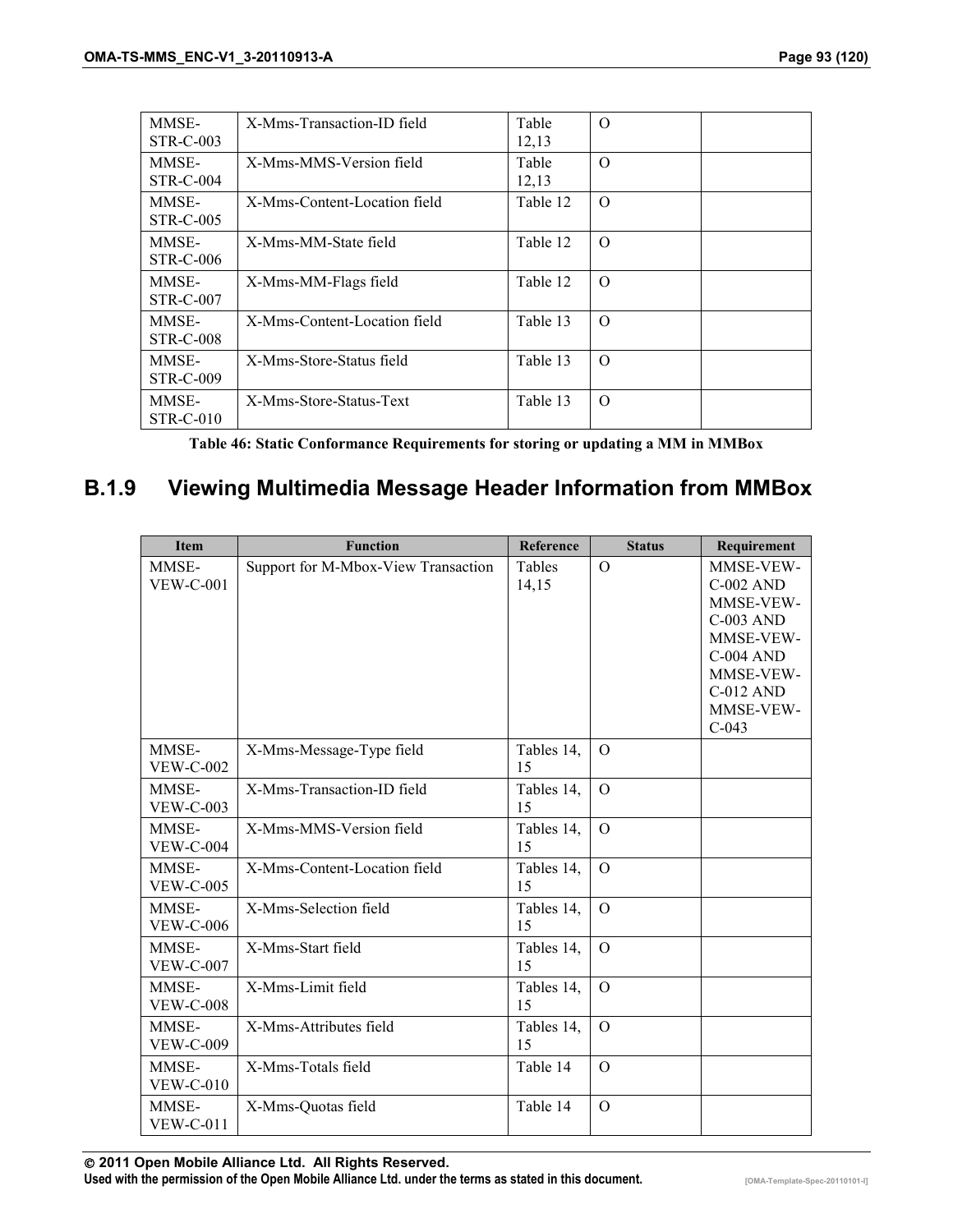| MMSE-<br><b>VEW-C-012</b> | X-Mms-Response-Status field                                   | Table 15 | $\Omega$      |                                                       |
|---------------------------|---------------------------------------------------------------|----------|---------------|-------------------------------------------------------|
| MMSE-<br><b>VEW-C-013</b> | X-Mms-Response -Text field                                    | Table 15 | $\Omega$      | MMSE-VEW-<br>$C-012$                                  |
| MMSE-<br><b>VEW-C-014</b> | X-Mms-Mbox-Totals field                                       | Table 15 | $\mathcal{O}$ |                                                       |
| MMSE-<br><b>VEW-C-015</b> | X-Mms-Mbox-Quotas field                                       | Table 15 | $\Omega$      |                                                       |
| MMSE-<br><b>VEW-C-016</b> | X-Mms-Message-Count field                                     | Table 15 | $\mathbf{O}$  |                                                       |
| MMSE-<br><b>VEW-C-017</b> | Support for<br>application/vnd.wap.multipart.mixed<br>content | 6.9      | $\Omega$      | MMSE-VEW-<br><b>C-018 AND</b><br>MMSE-VEW-<br>$C-019$ |
| MMSE-<br><b>VEW-C-018</b> | X-Mms-Message-Type field                                      | Table 16 | $\mathbf{O}$  |                                                       |
| MMSE-<br><b>VEW-C-019</b> | X-Mms-Content-Location field                                  | Table 16 | $\mathbf{O}$  |                                                       |
| MMSE-<br><b>VEW-C-020</b> | Message-ID                                                    | Table 16 | $\mathbf{O}$  |                                                       |
| MMSE-<br><b>VEW-C-021</b> | X-Mms-MM-State field                                          | Table 16 | $\mathbf{O}$  |                                                       |
| MMSE-<br><b>VEW-C-022</b> | X-Mms-MM-Flags field                                          | Table 16 | $\mathbf{O}$  |                                                       |
| MMSE-<br><b>VEW-C-023</b> | Date field                                                    | Table 16 | $\mathcal{O}$ |                                                       |
| MMSE-<br><b>VEW-C-024</b> | From field                                                    | Table 16 | $\mathbf{O}$  |                                                       |
| MMSE-<br><b>VEW-C-025</b> | To field                                                      | Table 16 | $\mathbf{O}$  |                                                       |
| MMSE-<br><b>VEW-C-026</b> | Cc field                                                      | Table 16 | $\mathbf{O}$  |                                                       |
| MMSE-<br><b>VEW-C-027</b> | Bcc field                                                     | Table 16 | $\mathcal{O}$ |                                                       |
| MMSE-<br><b>VEW-C-028</b> | X-Mms-Message-Class field                                     | Table 16 | $\mathbf{O}$  |                                                       |
| MMSE-<br><b>VEW-C-029</b> | Subject field                                                 | Table 16 | $\Omega$      |                                                       |
| MMSE-<br><b>VEW-C-030</b> | X-Mms-Priority field                                          | Table 16 | $\mathcal{O}$ |                                                       |
| MMSE-<br><b>VEW-C-031</b> | X-Mms-Delivery-Time field                                     | Table 16 | $\mathbf{O}$  |                                                       |
| MMSE-<br><b>VEW-C-032</b> | X-Mms-Expiry field                                            | Table 16 | $\mathbf{O}$  |                                                       |
| MMSE-<br><b>VEW-C-033</b> | X-Mms-Delivery-Report field                                   | Table 16 | $\mathbf{O}$  |                                                       |
| MMSE-<br><b>VEW-C-034</b> | X-Mms-Read-Report field                                       | Table 16 | $\mathbf{O}$  |                                                       |
| MMSE-<br><b>VEW-C-035</b> | X-Mms-Message-Size field                                      | Table 16 | $\mathcal{O}$ |                                                       |
| MMSE-<br><b>VEW-C-036</b> | X-Mms-Reply-Charging field                                    | Table 16 | $\mathbf{O}$  |                                                       |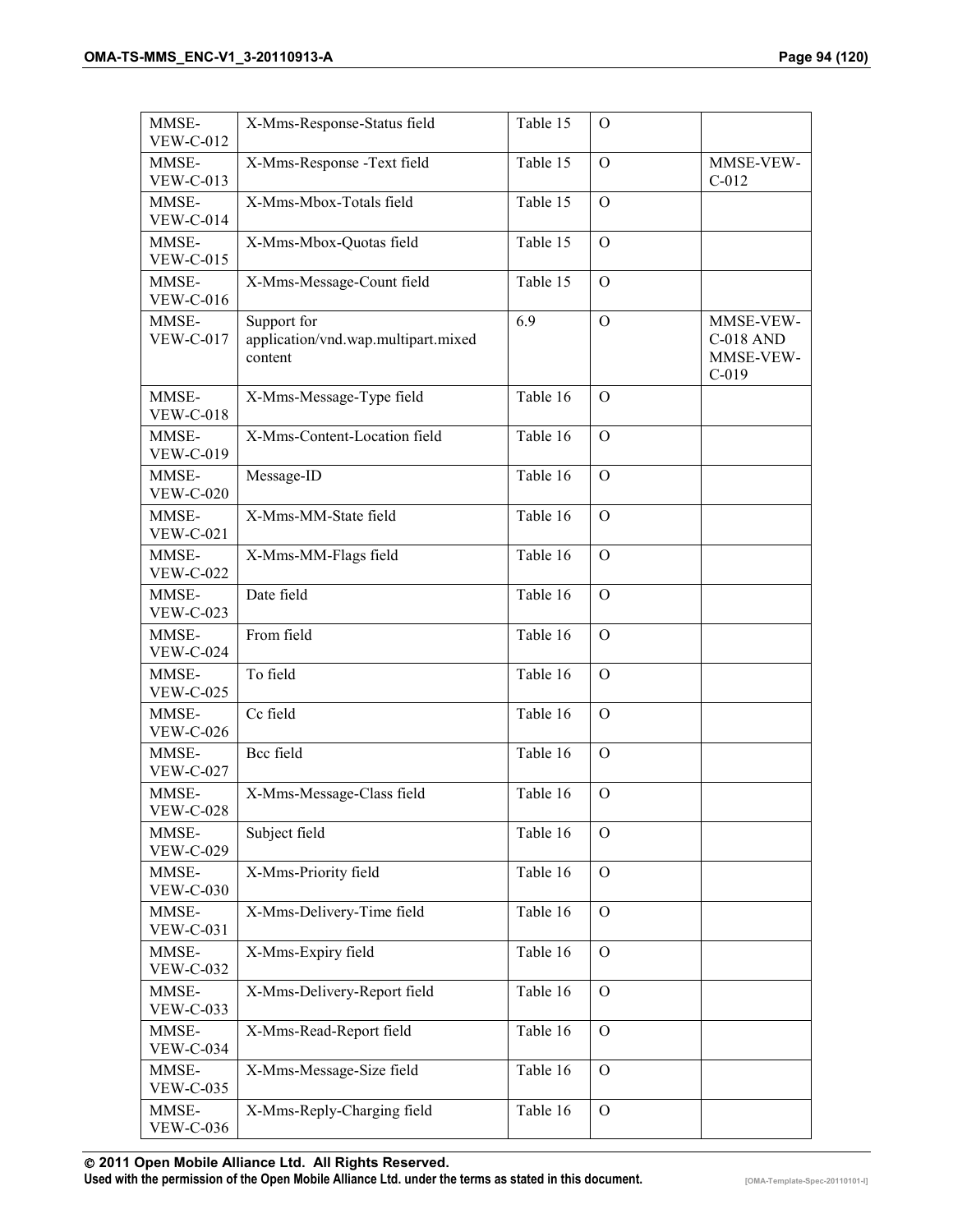| MMSE-<br>$VEW-C-037$      | X-Mms-Reply-Charging-ID field              | Table 16 | $\Omega$ |  |
|---------------------------|--------------------------------------------|----------|----------|--|
| MMSE-<br><b>VEW-C-038</b> | X-Mms-Reply-Charging-Deadline field        | Table 16 | $\Omega$ |  |
| MMSE-<br><b>VEW-C-039</b> | X-Mms-Reply-Charging-Size field            | Table 16 | $\Omega$ |  |
| MMSE-<br><b>VEW-C-040</b> | X-Mms-Previously-Sent-By field             | Table 16 | $\Omega$ |  |
| MMSE-<br>$VEW-C-041$      | X-Mms-Previously-Sent-Date field           | Table 16 | $\Omega$ |  |
| MMSE-<br><b>VEW-C-042</b> | Content-type field                         | Table 16 | $\Omega$ |  |
| MMSE-<br><b>VEW-C-043</b> | Content-type field in M-Mbox-<br>View.conf | Table 15 | $\Omega$ |  |

**Table 47: Static Conformance Requirements for viewing MM information from MMBox** 

# **B.1.10 Uploading a Multimedia Message to MMBox**

| <b>Item</b>               | <b>Function</b>                          | Reference        | <b>Status</b>  | Requirement                                                                                                                                                                               |
|---------------------------|------------------------------------------|------------------|----------------|-------------------------------------------------------------------------------------------------------------------------------------------------------------------------------------------|
| MMSE-<br>$UPL-C-001$      | Support for M-Mbox-Upload<br>Transaction | Tables 17,<br>18 | $\Omega$       | MMSE-UPL-<br><b>C-002 AND</b><br>MMSE-UPL-<br><b>C-003 AND</b><br>MMSE-UPL-<br><b>C-004 AND</b><br>MMSE-UPL-<br><b>C-007 AND</b><br>MMSE-UPL-<br><b>C-008 AND</b><br>MMSE-UPL-<br>$C-010$ |
| MMSE-<br>$UPL-C-002$      | X-Mms-Message-Type field                 | Tables 17,<br>18 | $\Omega$       |                                                                                                                                                                                           |
| MMSE-<br><b>UPL-C-003</b> | X-Mms-Transaction-ID field               | Table 17,<br>18  | $\Omega$       |                                                                                                                                                                                           |
| MMSE-<br>$UPL-C-004$      | X-Mms-MMS-Version field                  | Table 17,<br>18  | $\Omega$       |                                                                                                                                                                                           |
| MMSE-<br><b>UPL-C-005</b> | X-Mms-MM-State field                     | Table 17         | $\Omega$       |                                                                                                                                                                                           |
| MMSE-<br><b>UPL-C-006</b> | X-Mms-MM-Flags field                     | Table 17         | $\Omega$       |                                                                                                                                                                                           |
| MMSE-<br><b>UPL-C-007</b> | Content-Type field                       | Table 17         | $\Omega$       |                                                                                                                                                                                           |
| MMSE-<br><b>UPL-C-008</b> | Content body follows headers             | 6.10             | $\overline{O}$ |                                                                                                                                                                                           |
| MMSE-<br><b>UPL-C-009</b> | X-Mms-Content-Location field             | Table 18         | $\overline{O}$ |                                                                                                                                                                                           |
| MMSE-<br>$UPL-C-010$      | X-Mms-Store-Status field                 | Table 18         | $\Omega$       |                                                                                                                                                                                           |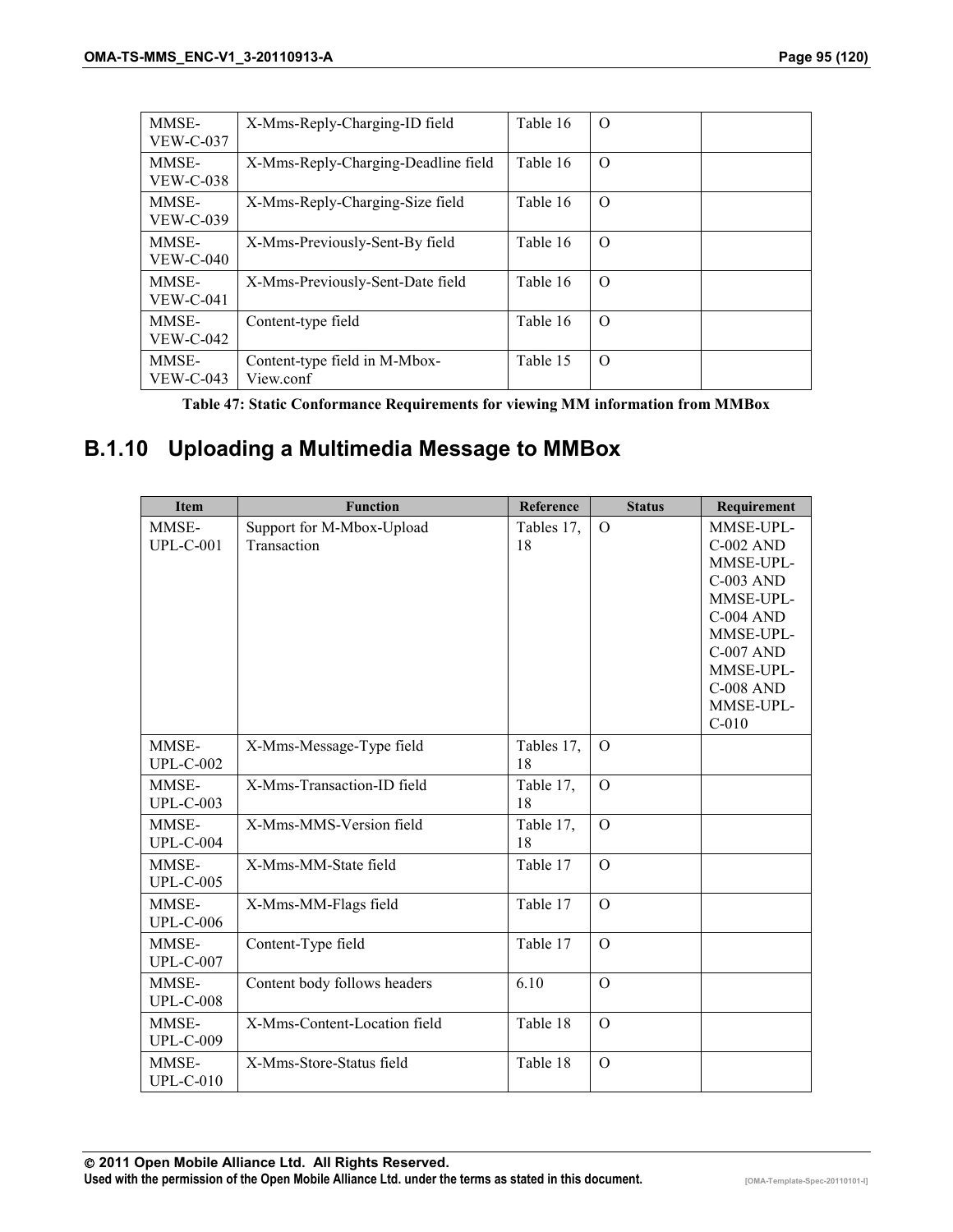| MMSE-       | X-Mms-Store-Status-Text field | Table 18 |  |
|-------------|-------------------------------|----------|--|
| $UPL-C-011$ |                               |          |  |

**Table 48: Static Conformance Requirements for uploading a MM to MMBox** 

## **B.1.11 Deleting of Multimedia Message from MMBox**

| <b>Item</b>      | <b>Function</b>              | <b>Reference</b> | <b>Status</b> | Requirement      |
|------------------|------------------------------|------------------|---------------|------------------|
| MMSE-            | Support for M-Mbox-Delete    | Tables 19,       | $\Omega$      | MMSE-DLT-        |
| $DLT-C-001$      | Transaction                  | 20               |               | <b>C-002 AND</b> |
|                  |                              |                  |               | MMSE-DLT-        |
|                  |                              |                  |               | <b>C-003 AND</b> |
|                  |                              |                  |               | MMSE-DLT-        |
|                  |                              |                  |               | <b>C-004 AND</b> |
|                  |                              |                  |               | MMSE-DLT-        |
|                  |                              |                  |               | <b>C-005 AND</b> |
|                  |                              |                  |               | MMSE-DLT-        |
|                  |                              |                  |               | $C-007$          |
| MMSE-            | X-Mms-Message-Type field     | Tables 19,       | $\Omega$      |                  |
| $DLT-C-002$      |                              | 20               |               |                  |
| MMSE-            | X-Mms-Transaction-ID field   | Tables 19,       | $\Omega$      |                  |
| $DLT-C-003$      |                              | 20               |               |                  |
| MMSE-            | X-Mms-MMS-Version field      | Tables 19,       | $\Omega$      |                  |
| <b>DLT-C-004</b> |                              | 20               |               |                  |
| MMSE-            | X-Mms-Content-Location field | Table 19         | $\Omega$      |                  |
| <b>DLT-C-005</b> |                              |                  |               |                  |
| MMSE-            | X-Mms-Content-Location field | Table 20         | $\Omega$      |                  |
| <b>DLT-C-006</b> |                              |                  |               |                  |
| MMSE-            | X-Mms-Response-Status field  | Table 20         | $\Omega$      |                  |
| <b>DLT-C-007</b> |                              |                  |               |                  |
| MMSE-            | X-Mms-Response -Text field   | Table 20         | $\Omega$      | MMSE-DLT-        |
| $DLT-C-008$      |                              |                  |               | $C-007$          |

**Table 49: Static Conformance Requirements for deleting a MM from MMBox** 

### **B.1.12 Cancelling a Multimedia Message**

| <b>Item</b>          | <b>Function</b>                  | <b>Reference</b> | <b>Status</b> | Requirement                                                                                              |
|----------------------|----------------------------------|------------------|---------------|----------------------------------------------------------------------------------------------------------|
| MMSE-<br>$CNC-C-001$ | Support for M-Cancel Transaction | Tables 23,<br>24 | $\Omega$      | MMSE-CNC-<br>$C-002$ AND<br>MMSE-CNC-<br>$C-003$ AND<br>MMSE-CNC-<br>$C-004$ AND<br>MMSE-CNC-<br>$C-005$ |
| MMSE-<br>$CNC-C-002$ | X-Mms-Message-Type field         | Tables 23,<br>24 | $\Omega$      |                                                                                                          |
| MMSE-<br>$CNC-C-003$ | X-Mms-Transaction-ID field       | Tables 23,<br>24 | $\Omega$      |                                                                                                          |
| MMSE-<br>$CNC-C-004$ | X-Mms-MMS-Version field          | Tables 23,<br>24 | $\Omega$      |                                                                                                          |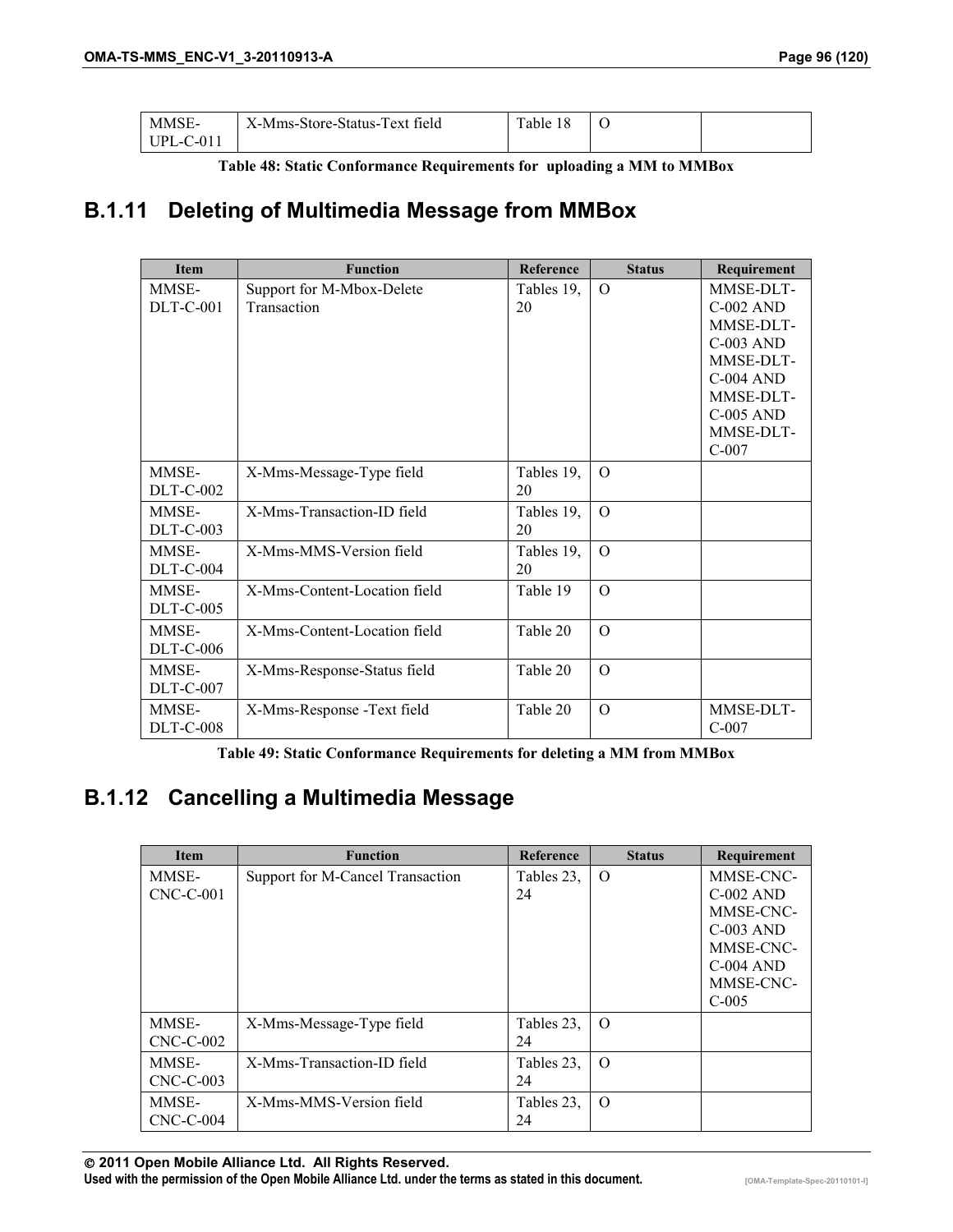| MMSE-<br>CNC-C-005 | X-Mms-Cancel-ID field     | Table 23 |  |
|--------------------|---------------------------|----------|--|
| MMSE-<br>CNC-C-006 | X-Mms-Cancel-Status field | Table 24 |  |

**Table 50: Static Conformance Requirement for cancelling a multimedia message.** 

### **B.1.13 Character Sets**

| <b>Item</b>      | <b>Function</b>                    | Reference | <b>Status</b> | Requirement |
|------------------|------------------------------------|-----------|---------------|-------------|
| MMSE-            | Unicode UTF-8 encoding             | 5, 7.2.9  | $\Omega$      |             |
| $CHS-C-001$      |                                    |           |               |             |
| MMSE-            | Unicode UTF-16 encoding            | 5         | O             |             |
| CHS-C-002        |                                    |           |               |             |
| MMSE-            | ISO 10646-1 UCS-2 encoding         | 5         | $\Omega$      |             |
| CHS-C-003        |                                    |           |               |             |
| MMSE-            | ISO 10646-1 UCS-4 encoding         | 5         | $\Omega$      |             |
| <b>CHS-C-004</b> |                                    |           |               |             |
| MMSE-            | Other character encoding           | 5, 7.2.9  | $\Omega$      |             |
| CHS-C-005        |                                    |           |               |             |
| MMSE-            | Support for character-set encoding | 7.2.9     | $\Omega$      |             |
| CHS-C-006        | according to [RFC2047]             |           |               |             |

**Table 51: Static Conformance Requirement for character sets in client.** 

### **B.1.14 Deleting of Multimedia Message from MMS Proxy-Relay**

| <b>Item</b>               | <b>Function</b>                  | <b>Reference</b> | <b>Status</b> | Requirement                                                                                                                                                           |
|---------------------------|----------------------------------|------------------|---------------|-----------------------------------------------------------------------------------------------------------------------------------------------------------------------|
| MMSE-<br><b>DPR-C-001</b> | Support for M-Delete Transaction | Table 20,<br>21  | $\Omega$      | MMSE-DPR-<br>$C-002$ AND<br>MMSE-DPR-<br>$C-003$ AND<br>MMSE-DPR-<br>$C-004$ AND<br>MMSE-DPR-<br><b>C-005 AND</b><br>MMSE-DPR-<br>$C-006$ AND<br>MMSE-DPR-<br>$C-007$ |
| MMSE-<br><b>DPR-C-002</b> | X-Mms-Message-Type field         | Table 20,<br>21  | $\Omega$      |                                                                                                                                                                       |
| MMSE-<br><b>DPR-C-003</b> | X-Mms-Transaction-ID field       | Table 20,<br>21  | $\Omega$      |                                                                                                                                                                       |
| MMSE-<br>DPR-C-004        | X-Mms-MMS-Version field          | Table 20,<br>21  | $\Omega$      |                                                                                                                                                                       |
| MMSE-<br><b>DPR-C-005</b> | X-Mms-Content-Location field     | Table 20,<br>21  | $\Omega$      |                                                                                                                                                                       |
| MMSE-<br><b>DPR-C-006</b> | X-Mms-Response-Status field      | Table 21         | $\Omega$      | MMSE-DPR-<br>$C-007$                                                                                                                                                  |
| MMSE-<br><b>DPR-C-007</b> | X-Mms-Response -Text field       | Table 21         | $\Omega$      |                                                                                                                                                                       |

 **2011 Open Mobile Alliance Ltd. All Rights Reserved.** Used with the permission of the Open Mobile Alliance Ltd. under the terms as stated in this document. *IOMA-Template-Spec-20110101-I*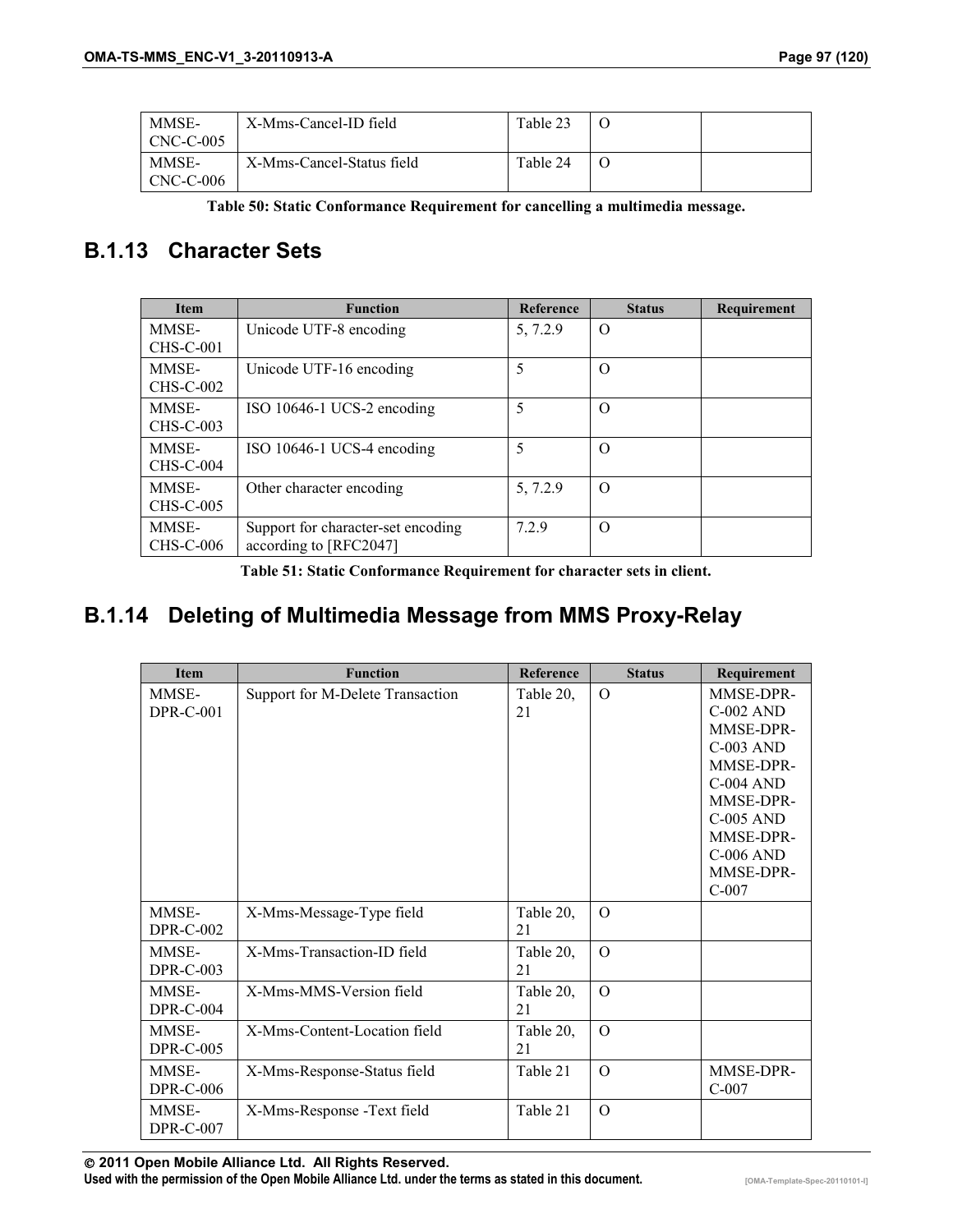**Table 52: Static Conformance Requirements for deleting a MM from MMS Proxy-Relay** 

# **B.2 MMS Proxy-Relay**

## **B.2.1 Support of PDUs/Header Fields**

| <b>Item</b>          | <b>Function</b>                                                                                                                                                | Reference | <b>Status</b> | Requirement       |
|----------------------|----------------------------------------------------------------------------------------------------------------------------------------------------------------|-----------|---------------|-------------------|
| MMSE-S-<br>076       | Reception of multimedia message                                                                                                                                | 6.1       | М             |                   |
| MMSE-S-<br>077       | Sending of MMS notification                                                                                                                                    | 6.2       | M             |                   |
| MMSE-S-<br>078       | Delivery of multimedia message                                                                                                                                 | 6.3, 6.4  | M             |                   |
| MMSE-S-<br>079       | Creation and delivery of delivery report<br>upon user request                                                                                                  | 6.6       | M             |                   |
| MMSE-S-<br>080       | Delivery of Multimedia Message Read<br>Report                                                                                                                  | 6.7.1     | M             |                   |
| MMSE-S-<br>081       | Inserting current date to multimedia<br>message being delivered                                                                                                | 6.1.1     | M             |                   |
| MMSE-S-<br>082       | Inserting correct address when insert-<br>address-token present                                                                                                | 6.1.1     | M             |                   |
| MMSE-S-<br>083       | Support for removal of From field in<br>notification & retrieved message when<br>user requested hiding of source                                               | 6.2, 6.3  | M             |                   |
| MMSE-S-<br>084       | Support for adding X-Mms-Message-<br>Class field to MMS notification when<br>not sent by terminal                                                              | Table 3   | M             |                   |
| MMSE-S-<br>085       | Support for user-requested time-of-<br>expiration for the message                                                                                              | 6.1.1     | $\Omega$      |                   |
| MMSE-S-<br>086       | Support for deferred delivery when user<br>requested with X-Mms-Delivery-Time<br>field                                                                         | 6.1.1     | O             |                   |
| MMSE-S-<br>087       | Support to pass indication about the<br>MM Priority qualification for expedited<br>delivery requested, by X-Mms-Priority<br>field                              | 6.1.1     | $\mathbf{O}$  |                   |
| MMSE-S-<br>088       | Inserting the X-Mms-Retrieve-Status<br>field in the M-Retrieve.conf PDU                                                                                        | 6.3       | $\Omega$      |                   |
| MMSE-S-<br>089       | Inserting the X-Mms-Retrieve-Text<br>field in the M-Retrieve.conf PDU                                                                                          | 6.3       | O             | <b>MMSE-S-088</b> |
| MMSE-S-<br>090       | Include a message body in the M-<br>Retrieve.conf PDU                                                                                                          | 6.3       | M             |                   |
| MMSE-S-<br>091       | Support of Read Report PDUs<br>(reception of M-Read-Rec.ind from the<br>recipient MMS Client and sending M-<br>Read-Orig.ind to the originating MMS<br>Client) | 6.7.2     | M             |                   |
| <b>MMSE S</b><br>092 | Inserting current Date to Read PDU (M-<br>Read Rec.ind) being sent obsolete                                                                                    | 6.6.2     | М             |                   |
| MMSE S-<br>093       | Rejection of M Send.req PDU if it<br>contains an "X Mms Reply Charging"                                                                                        | 6.1       | M             |                   |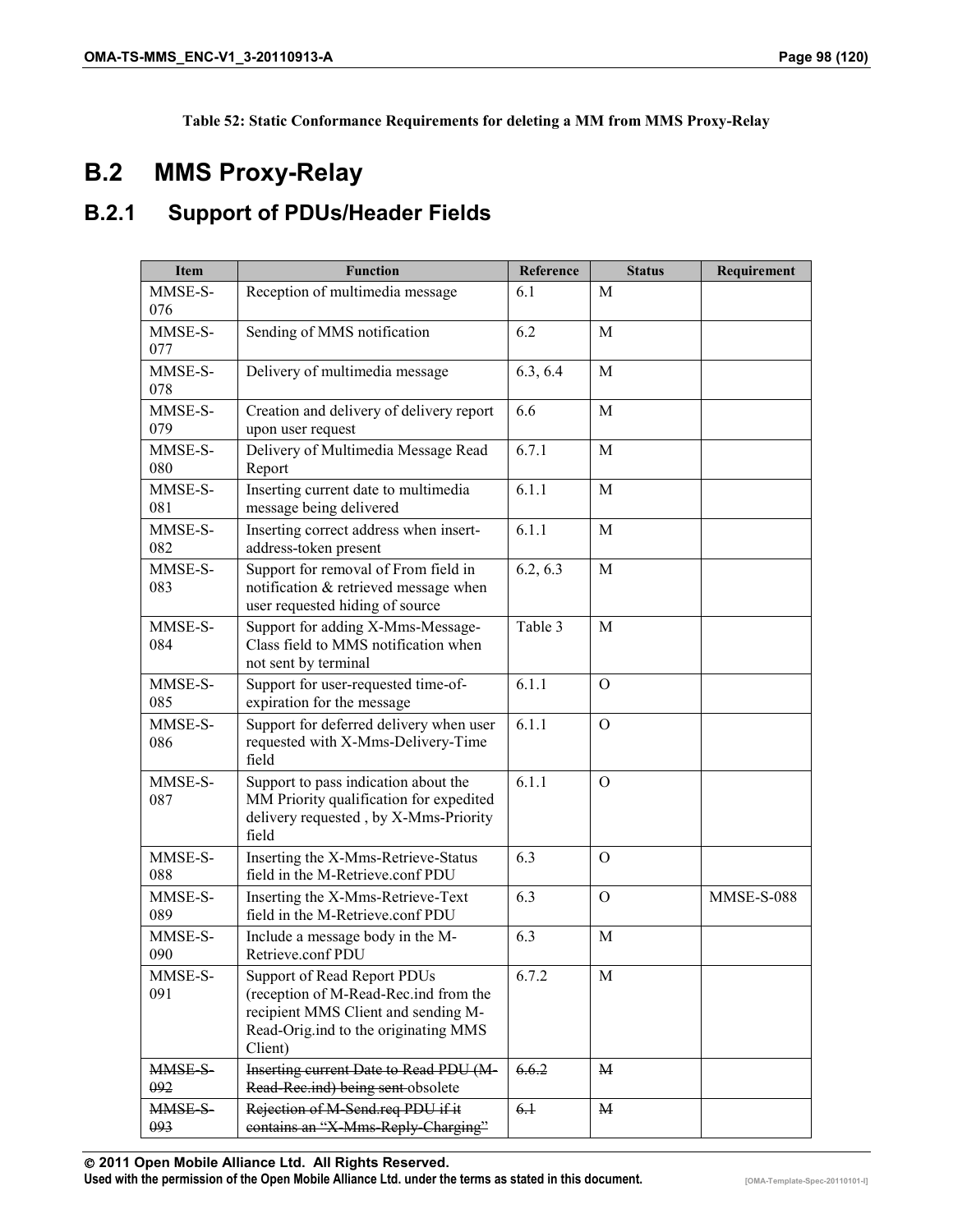|                           | header field and reply charging is not<br>supported obsolete                                                                                                                              |                  |              |                                                       |
|---------------------------|-------------------------------------------------------------------------------------------------------------------------------------------------------------------------------------------|------------------|--------------|-------------------------------------------------------|
| MMSE-S-<br>094            | Rejection of M Send.req PDU if the<br>value of the X Mms Reply Charging<br>field is 'Accepted' or<br>Accepted text only' obsolete                                                         | 6.1              | $\mathbf{M}$ |                                                       |
| MMSE-S-<br>095            | Support for changing the value of X-<br>Mms Reply Charging header field if<br>Reply Charging is requested by the<br>originator MMS Client and accepted by<br>the MMS Proxy Relay obsolete | 6.1, 6.2,<br>6.3 | $\Theta$     |                                                       |
| MMSE-S-<br>096            | Recognising encoding of all MMS<br>Header fields                                                                                                                                          | 7                | M            |                                                       |
| MMSE-S-<br>097            | <b>Support for Forwarding Multimedia</b><br>Message located at the MMS Proxy-<br>Relay-obsolete                                                                                           | 6.5              | $\Theta$     | <b>MMSE-S-101</b>                                     |
| MMSE-S-<br>098            | Support for inserting an address value<br>specified in From header field to X-<br>Mms-Previously-Sent-By header field                                                                     | 6.5              | $\mathbf{O}$ |                                                       |
| MMSE-S-<br>099            | Support for inserting a Date header field<br>value to X-Mms-Previously-Sent-Date<br>header field                                                                                          | 6.5              | $\Omega$     |                                                       |
| MMSE-S-<br>100            | Including Message-ID header field in<br>M-Retrieve.conf PDU when X-Mms-<br>Read-Report value is Yes                                                                                       | Table 5          | M            |                                                       |
| MMSE-S-<br>$+01$          | Not allowing forward of Reply-<br>Charging MMobsolete                                                                                                                                     | 6.5              | MQ           | <b>MMSE S 102</b><br>OR MMSE-S-<br>$+03$              |
| <b>MMSE S</b><br>102      | Rejection of forward request without<br>prior download of MM that includes<br>Reply Charging related header<br>fieldsobsolete                                                             | 6.5              | $\Theta$     |                                                       |
| <b>MMSE S</b><br>$+03$    | Deletion of Reply Charging related<br>header fields if MM is forwarded<br>without prior downloadobsolete                                                                                  | 6.5              | $\Theta$     |                                                       |
| MMSE-<br><b>PDU-S-001</b> | Support for reply-charging header field.                                                                                                                                                  | 6.5              | $\mathbf{O}$ |                                                       |
| MMSE-<br><b>PDU-S-002</b> | Support for changing the value of X-<br>Mms-Reply-Charging header field if<br>Reply-Charging is requested by the<br>forwarding MMS Client and accepted<br>by the MMS Proxy-Relay          | 6.5              | M            | MMSE-PDU-<br><b>S-009 AND</b><br>MMSE-PDU-<br>S-001   |
| MMSE-<br><b>PDU-S-003</b> | Rejection of M-Forward.req PDU if it<br>contains an "X-Mms-Reply-Charging"<br>header field and reply-charging is not<br>supported.                                                        | 6.5              | M            | MMSE-PDU-<br><b>S-009 AND</b><br>MMSE-PDU-<br>$S-001$ |
| MMSE-<br><b>PDU-S-004</b> | Rejection of M-Forward.req PDU if the<br>value of the X-Mms-Reply-Charging<br>field is 'Accepted' or<br>'Accepted text only'                                                              | 6.5              | M            | MMSE-PDU-<br><b>S-009 AND</b><br>MMSE-PDU-<br>S-001   |
| MMSE-<br><b>PDU-S-005</b> | If the date is not supplied by the<br>recipient MMS Client in the M-Read-<br>Rec.ind PDU, then the MMS Proxy-<br>Relay SHALL use the current Date in                                      | 6.7.2            | M            |                                                       |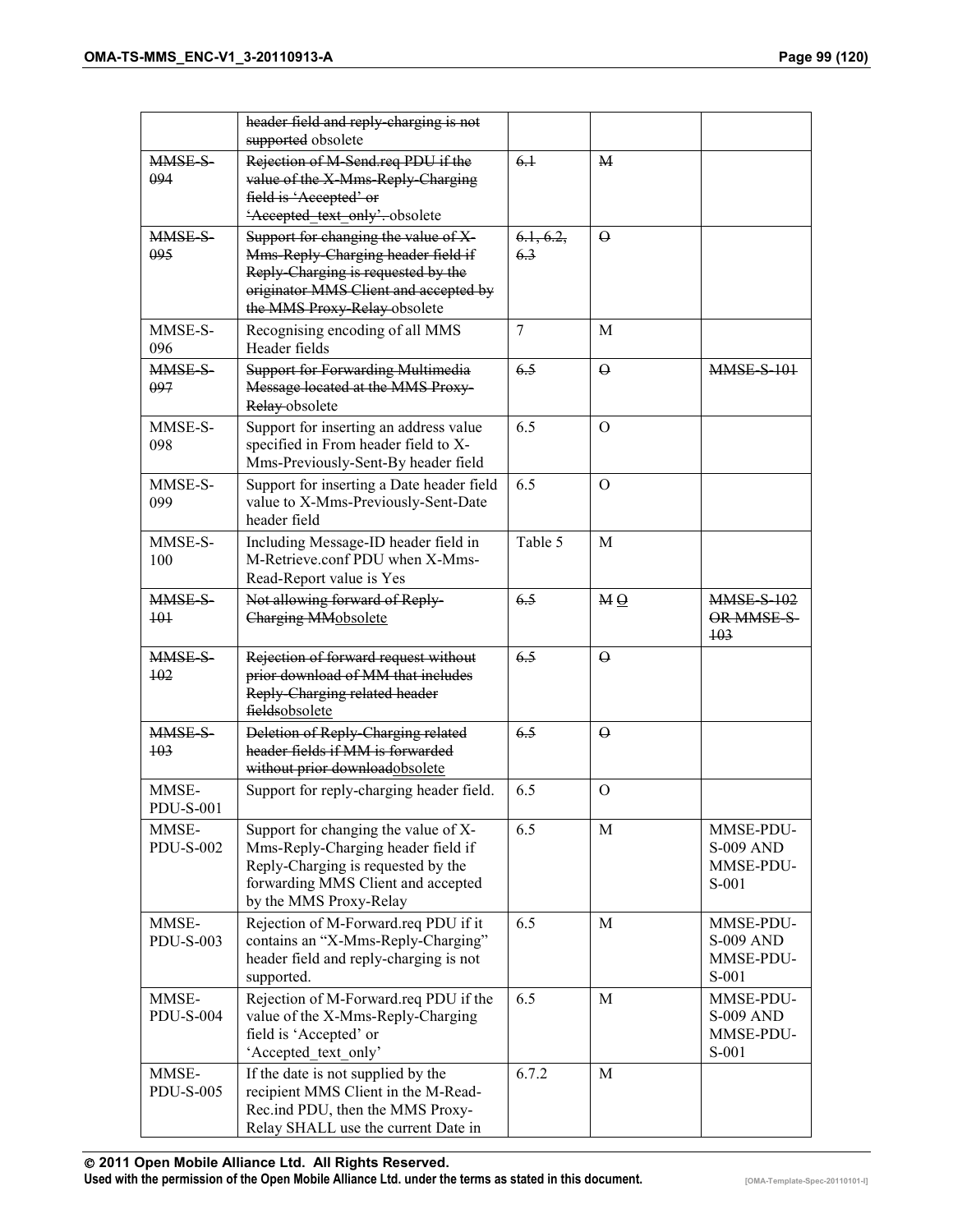|                           | the resulting PDU (i.e.<br>MM4 Read Reply Report.REQ or M-<br>Read-Orig.ind) being sent.                                                                                         |                  |          |                      |
|---------------------------|----------------------------------------------------------------------------------------------------------------------------------------------------------------------------------|------------------|----------|----------------------|
| MMSE-<br><b>PDU-S-006</b> | Rejection of M-Send.req PDU if it<br>contains an "X-Mms-Reply-Charging"<br>header field and reply-charging is not<br>supported                                                   | 6.1              | M        | MMSE-PDU-<br>$S-001$ |
| MMSE-<br><b>PDU-S-007</b> | Rejection of M-Send.req PDU if the<br>value of the X-Mms-Reply-Charging<br>field is 'Accepted' or<br>'Accepted_text_only'.                                                       | 6.1              | M        | MMSE-PDU-<br>$S-001$ |
| MMSE-<br><b>PDU-S-008</b> | Support for changing the value of X-<br>Mms-Reply-Charging header field if<br>Reply-Charging is requested by the<br>originator MMS Client and accepted by<br>the MMS Proxy-Relay | 6.1, 6.2,<br>6.3 | M        | MMSE-PDU-<br>$S-001$ |
| MMSE-<br><b>PDU-S-009</b> | Support for Forwarding Multimedia<br>Message located at the MMS Proxy-<br>Relay                                                                                                  | 6.5              | $\Omega$ |                      |
| MMSE-<br>$PDU-S-010$      | Do not interpret unrecognised fields<br>(i.e., MMS headers).                                                                                                                     | 6.14.2           | M        |                      |
| MMSE-<br><b>PDU-S-011</b> | Pass on unrecognised fields (i.e., MMS<br>headers).                                                                                                                              | 6.14.2           | M        |                      |
| MMSE-<br><b>PDU-S-012</b> | Pass on recognised fields (i.e., MMS<br>headers) with unrecognised values.                                                                                                       | 6.14.2           | $\Omega$ |                      |
| MMSE-<br><b>PDU-S-013</b> | Support of cancel PDUs (sending of M-<br>Cancel.req PDU to the MMS Client and<br>reception of M-Cancel.conf PDU from<br>the MMS Client)                                          | 6.13             | $\Omega$ |                      |

**Table 53: Static Conformance Requirement for MMS Proxy-Relay.** 

# **B.2.2 Proxy-Relay MMBox Support**

| <b>Item</b> | <b>Function</b>                   | <b>Reference</b> | <b>Status</b> | Requirement      |
|-------------|-----------------------------------|------------------|---------------|------------------|
| MMSE-       | Support of network-based MMBox    | 6.1              | $\Omega$      | MMSE-MBX-        |
| $MBX-S-001$ | functionality                     |                  |               | <b>S-004 AND</b> |
|             |                                   |                  |               | MMSE-MBX-        |
|             |                                   |                  |               | <b>S-005 AND</b> |
|             |                                   |                  |               | MMSE-MBX-        |
|             |                                   |                  |               | <b>S-006 AND</b> |
|             |                                   |                  |               | MMSE-MBX-        |
|             |                                   |                  |               | <b>S-007 AND</b> |
|             |                                   |                  |               | MMSE-MBX-        |
|             |                                   |                  |               | <b>S-008 AND</b> |
|             |                                   |                  |               | MMSE-MBX-        |
|             |                                   |                  |               | <b>S-009 AND</b> |
|             |                                   |                  |               | MMSE-MBX-        |
|             |                                   |                  |               | $S-010$ AND      |
|             |                                   |                  |               | MMSE-MBX-        |
|             |                                   |                  |               | $S-011$ AND      |
|             |                                   |                  |               | MMSE-MBX-        |
|             |                                   |                  |               | $S-013$          |
| MMSE-       | Storing MM to MMBox with MM State | 6.1.1            | $\Omega$      |                  |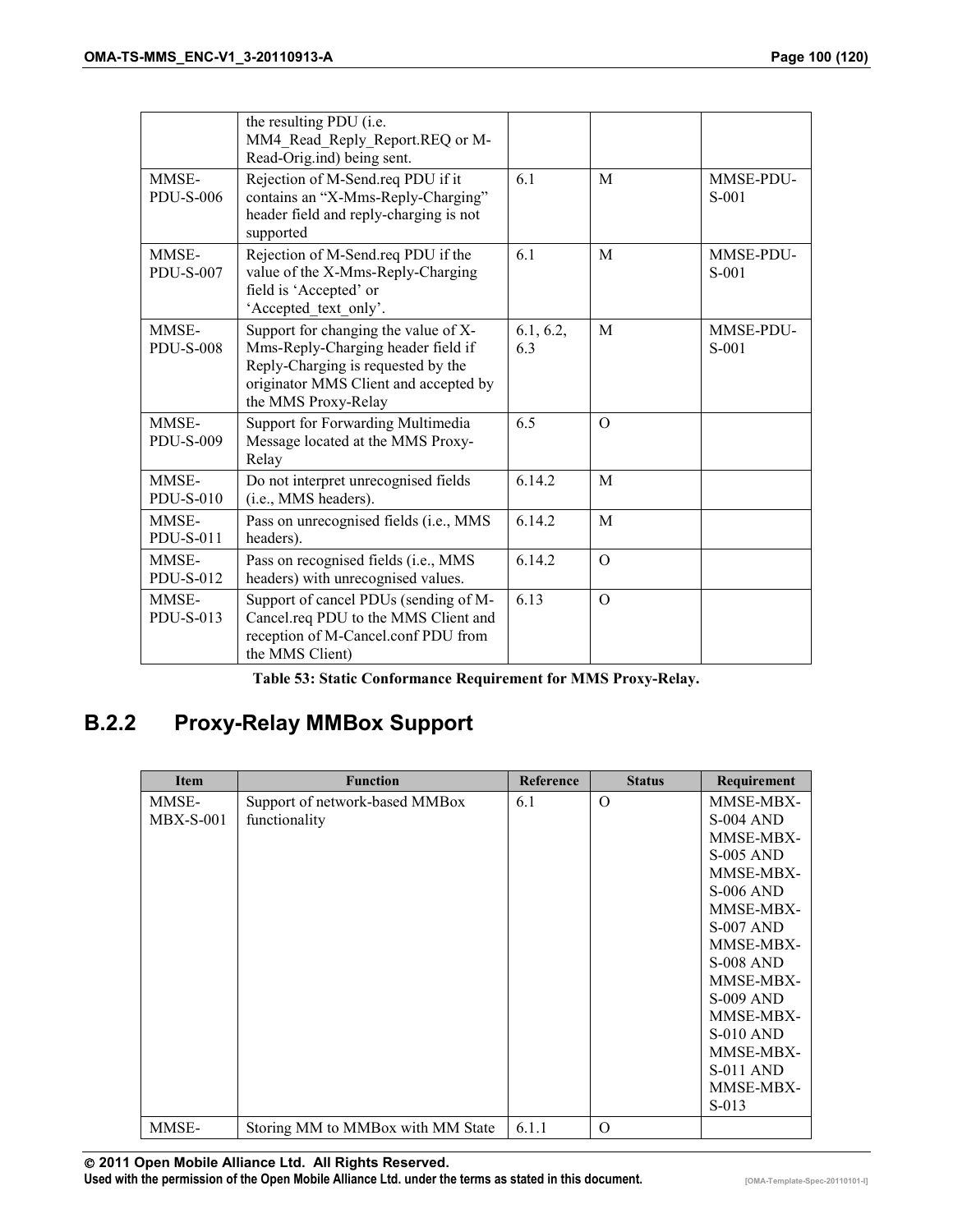| $MBX-S-002$               | of Sent                                                                    |       |              |                                                                                        |
|---------------------------|----------------------------------------------------------------------------|-------|--------------|----------------------------------------------------------------------------------------|
| MMSE-<br><b>MBX-S-003</b> | Storing MM Flags keyword together<br>with MM                               | 6.1.1 | $\mathbf{O}$ |                                                                                        |
| MMSE-<br>$MBX-S-004$      | Supply Content-location-value for<br>stored MM                             | 6.1.1 | $\mathbf{O}$ |                                                                                        |
| MMSE-<br><b>MBX-S-005</b> | Indicate that MM is stored in MMBox<br>in notification                     | 6.2   | $\mathbf{O}$ |                                                                                        |
| MMSE-<br><b>MBX-S-006</b> | MM State on retrieval reflects state<br>prior to retrieval                 | 6.3   | $\Omega$     |                                                                                        |
| MMSE-<br><b>MBX-S-007</b> | Storing MM to MMBox when requested                                         | 6.8   | $\Omega$     | MMSE-MBX-<br><b>S-002 AND</b><br>MMSE-MBX-<br>$S-003$                                  |
| MMSE-<br><b>MBX-S-008</b> | Support for generating a list of MM in<br>response to a View MMBox request | 6.9   | $\Omega$     |                                                                                        |
| MMSE-<br><b>MBX-S-009</b> | Return totals information for MMBox if<br>requested                        | 6.9   | $\Omega$     |                                                                                        |
| MMSE-<br>$MBX-S-010$      | Return quota information for MMBox if<br>requested                         | 6.9   | $\Omega$     |                                                                                        |
| MMSE-<br><b>MBX-S-011</b> | Support uploading MM from MMS<br>Client to MMBox                           | 6.10  | $\mathbf{O}$ | MMSE-MBX-<br><b>S-012 AND</b><br>MMSE-MBX-<br><b>S-014 AND</b><br>MMSE-MBX-<br>$S-015$ |
| MMSE-<br><b>MBX-S-012</b> | Must not deliver MM that is uploaded to<br>MMBox to any destinations       | 6.10  | $\Omega$     |                                                                                        |
| MMSE-<br><b>MBX-S-013</b> | Support deleting MM from MMBox if<br>requested                             | 6.11  | $\Omega$     |                                                                                        |
| MMSE-<br>$MBX-S-014$      | Support retrieval of uploaded MM only<br>with Mbox View transaction        | 6.10  | $\Omega$     |                                                                                        |
| MMSE-<br>$MBX-S-015$      | Verify that Message-ID of uploaded<br>MM remains unique in MMBox           | 6.10  | $\mathbf{O}$ |                                                                                        |

**Table 54: Static Conformance Requirements for MMS Proxy-Relay support of MMBox** 

## **B.2.3 Character Sets**

| <b>Item</b>               | <b>Function</b>                                              | Reference | <b>Status</b> | Requirement |
|---------------------------|--------------------------------------------------------------|-----------|---------------|-------------|
| MMSE-<br>CHS-S-001        | Unicode UTF-8 encoding                                       | 7.2.9     |               |             |
| MMSE-<br><b>CHS-S-002</b> | Other character encoding                                     | 7.2.9     |               |             |
| MMSE-<br>CHS-S-003        | Support for character-set encoding<br>according to [RFC2047] | 7.2.9     |               |             |

**Table 55: Static Conformance Requirement for character sets in server.**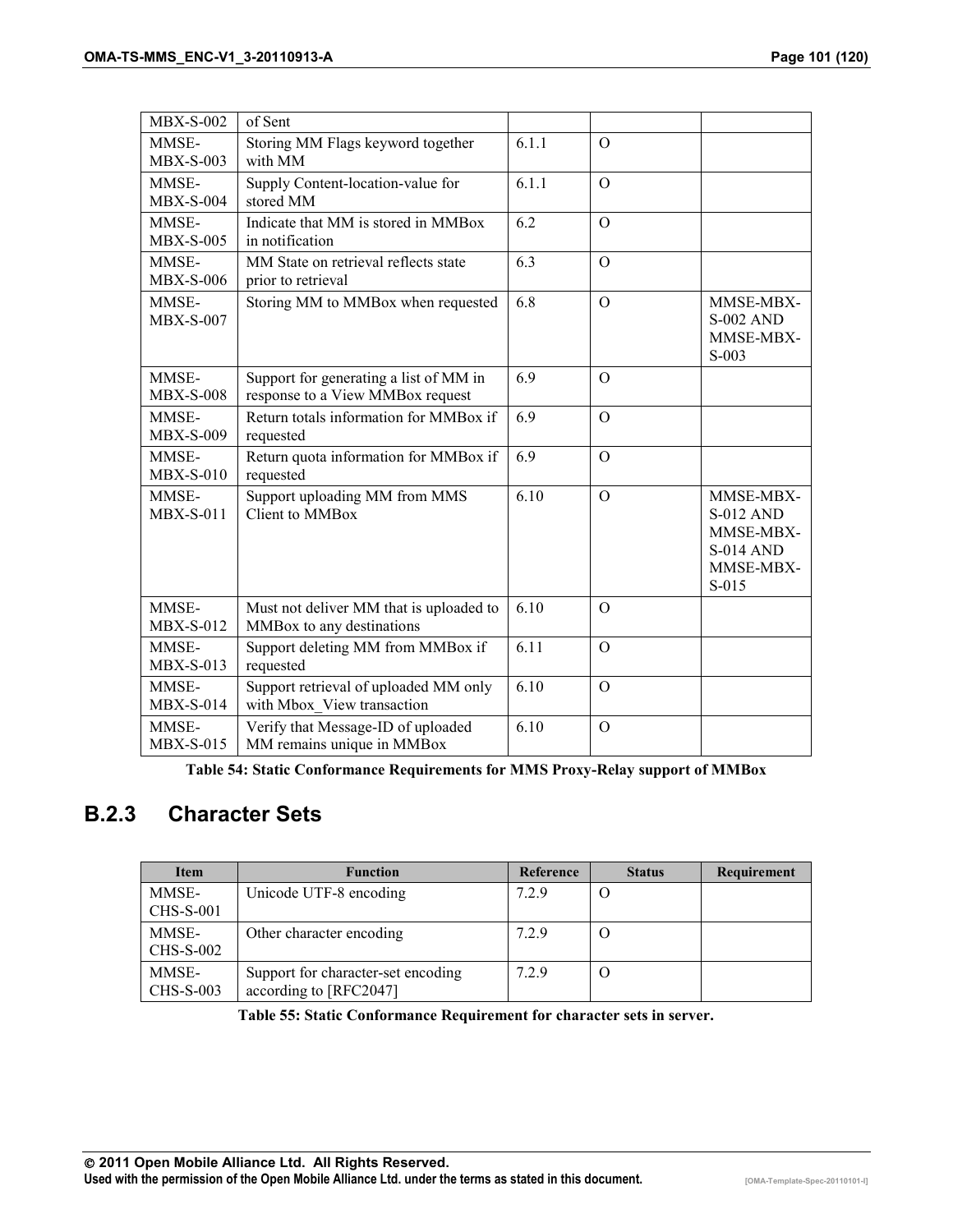# **Appendix C. Mapping of WAP PDU Header Fields to 3GPP Abstract Message Information Elements**

This appendix is informative.

In order to provide for an unambiguous relationship between WAP MMS PDU and 3GPP MMS abstract messages and the contained information elements, respectively, this appendix contains a mapping of the header fields of the PDUs defined in this document to the information elements defined in [TS23140] for 3GPP and [XS0016200] for 3GPP2.

WAP PDUs are defined for the interface between the MMS Proxy-Relay and the MMS Client, called MMS<sub>M</sub>. This interface corresponds to the interface between the MMS Relay/Server and the MMS User Agent, called "MM1"in the 3GPP specifications.

NOTE: The distinction between immediate and deferred retrieval is only done in the WAP MMS specifications. Therefore the relationship between WAP MMS PDUs and 3GPP MMS abstract messages are slightly different for the two retrieval schemes.

#### **a) Mapping between Header Fields of the WAP MMS PDU M-Send.req and the 3GPP MMS Abstract Message MM1\_submit .REQ**

The following table describes the relationship between the WAP MMS PDU M-Send.req and the corresponding 3GPP MMS abstract message MM1\_submit.REQ.

| <b>WAP MMS PDU</b>    |                       | <b>3GPP MMS Abstract Message</b> |           |  |
|-----------------------|-----------------------|----------------------------------|-----------|--|
| M-Send.req            |                       | MM1_submit.REQ                   |           |  |
| Header Field Name     | Presence              | <b>Information Element</b>       | Presence  |  |
| X-Mms-Message-Type    | Mandatory             | Message Type                     | Mandatory |  |
| X-Mms-Transaction-ID  | Mandatory             | <b>Transaction ID</b>            | Mandatory |  |
| X-Mms-MMS-Version     | Mandatory             | <b>MMS</b> Version               | Mandatory |  |
| To                    | Optional              | Recipient address                | Mandatory |  |
| Cc                    | Optional <sup>1</sup> |                                  |           |  |
| Bcc                   | Optional <sup>1</sup> |                                  |           |  |
| Content-Type          | Mandatory             | Content type                     | Mandatory |  |
| From                  | Mandatory             | Sender address                   | Optional  |  |
| X-Mms-Message-Class   | Optional              | Message class                    | Optional  |  |
| Date                  | Optional              | Date and time                    | Optional  |  |
| X-Mms-Expiry          | Optional              | Time of Expiry                   | Optional  |  |
| X-Mms-Delivery-Time   | Optional              | Earliest delivery time           | Optional  |  |
| X-Mms-Delivery-Report | Optional              | Delivery report                  | Optional  |  |
| X-Mms-Reply-Charging  | Optional              | Reply-Charging                   | Optional  |  |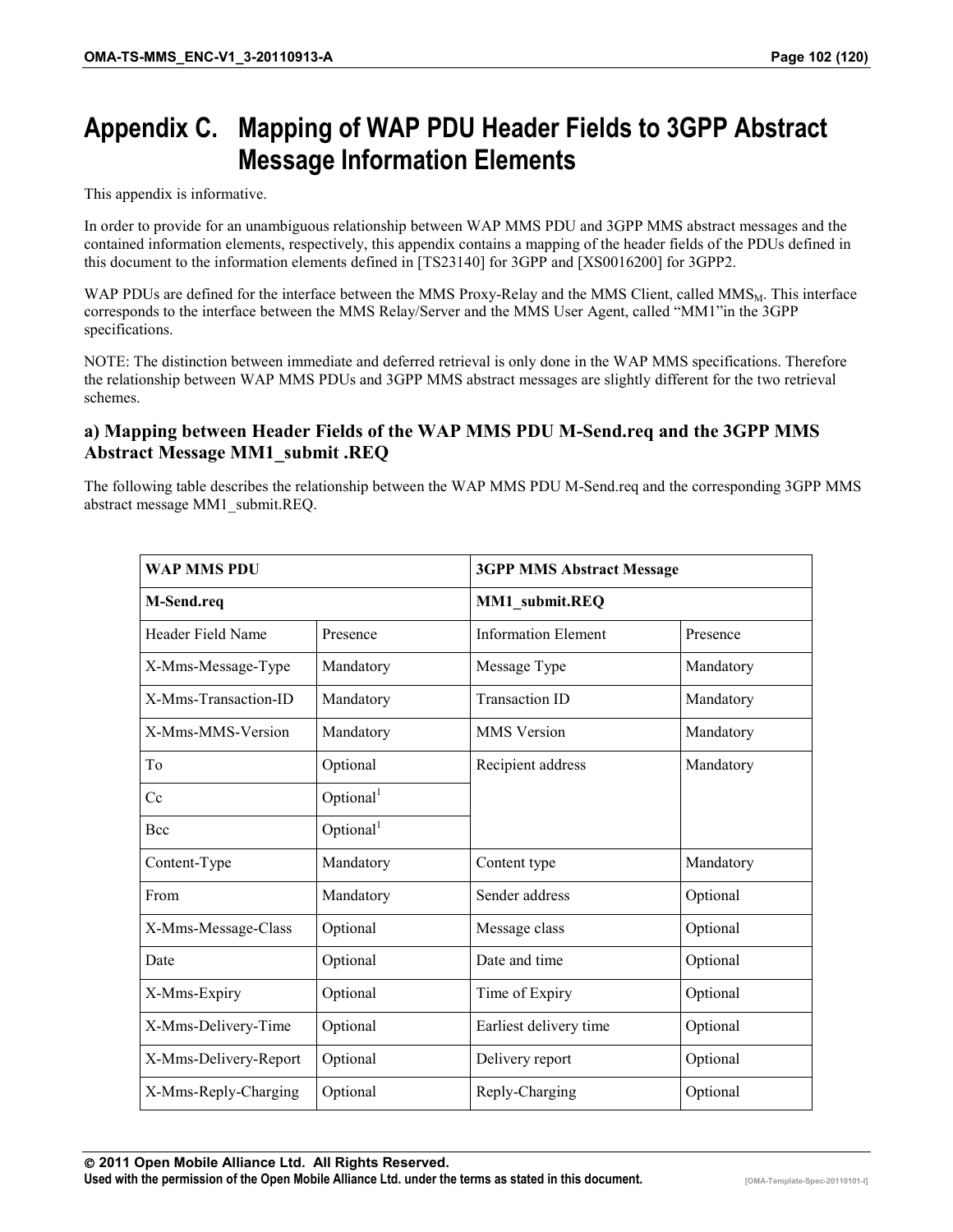| -X-Mms-Reply-Charging-<br>Deadline   | Optional | Reply-Deadline       | Optional |
|--------------------------------------|----------|----------------------|----------|
| X-Mms-Reply-Charging-<br><b>Size</b> | Optional | Reply-Charging-Size  | Optional |
| X-Mms-Priority                       | Optional | Priority             | Optional |
| X-Mms-Sender-Visibility              | Optional | Sender visibility    | Optional |
| X-Mms-Read-Report                    | Optional | Read reply           | Optional |
| Subject                              | Optional | Subject              | Optional |
| X-Mms-Store                          | Optional | <b>Store</b>         | Optional |
| X-Mms-MM-State                       | Optional | <b>MM</b> State      | Optional |
| X-Mms-MM-Flags                       | Optional | MM Flags             | Optional |
| X-Mms-Reply-Charging-<br>ID          | Optional | Reply-Charging-ID    | Optional |
| X-Mms-Applic-ID                      | Optional | Applic-ID            | Optional |
| X-Mms-Reply-Applic-ID                | Optional | Reply-Applic-ID      | Optional |
| X-Mms-Aux-Applic-Info                | Optional | Aux-Applic-Info      | Optional |
| X-Mms-Content-Class                  | Optional | <b>Content Class</b> | Optional |
| X-Mms-DRM-Content                    | Optional | <b>DRM</b> Content   | Optional |
| X-Mms-Adaptation-<br>Allowed         | Optional | Adaptations          | Optional |
| (Message Body)                       |          | Content              | Optional |

**Table 56: Mapping of M-Send.req Header Fields to MM1\_submit.REQ Information Elements** 

#### **b) Mapping between Header Fields of the WAP MMS PDU M-Send.conf and the 3GPP MMS Abstract Message MM1\_submit .RES**

The following table describes the relationship between the WAP MMS PDU M-Send.conf and the corresponding 3GPP MMS abstract message MM1\_submit.RES.

| WAP MMS PDU          |           | <b>3GPP MMS Abstract Message</b> |           |  |
|----------------------|-----------|----------------------------------|-----------|--|
| M-Send.conf          |           | MM1 submit.RES                   |           |  |
| Header Field Name    | Presence  | <b>Information Element</b>       | Presence  |  |
| X-Mms-Message-Type   | Mandatory | Message Type                     | Mandatory |  |
| X-Mms-Transaction-ID | Mandatory | <b>Transaction ID</b>            | Mandatory |  |
| X-Mms-MMS-Version    | Mandatory | <b>MMS</b> Version               | Mandatory |  |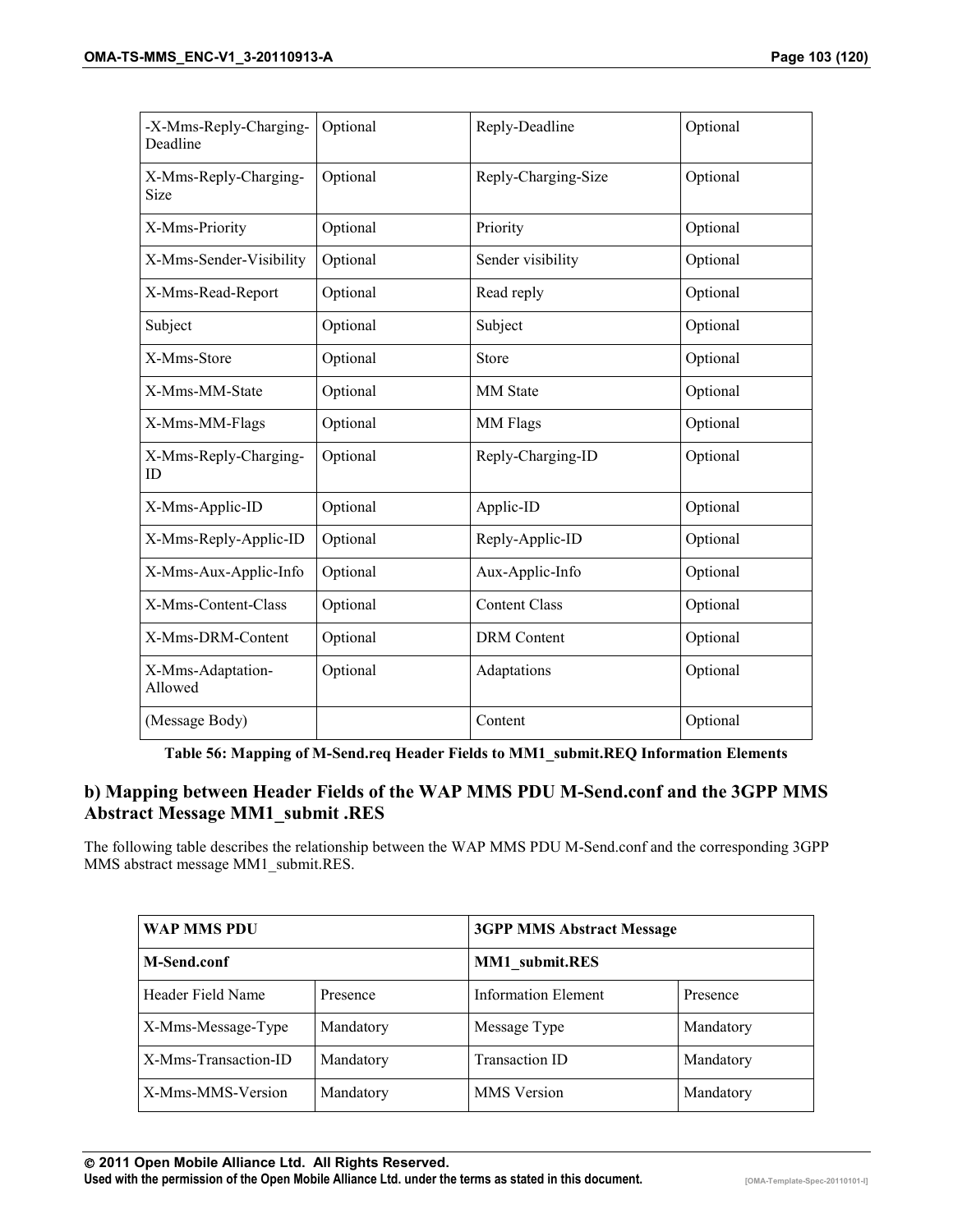| X-Mms-Response-Status   | Mandatory | <b>Request Status</b>           | Mandatory   |
|-------------------------|-----------|---------------------------------|-------------|
| X-Mms-Response-Text     | Optional  | <b>Request Status Text</b>      | Optional    |
| Message-ID              | Optional  | Message ID                      | Conditional |
| X-Mms-Content-Location  | Optional  | <b>Stored Message Reference</b> | Conditional |
| X-Mms-Store-Status      | Optional  | <b>Store Status</b>             | Consitional |
| X-Mms-Store-Status-Text | Optional  | <b>Store Status Text</b>        | Optional    |

**Table 57: Mapping of M-Send.conf Header Fields to MM1\_submit.RES Information Elements** 

#### **c) Mapping between Header Fields of the WAP MMS PDU M-Notification.ind and the 3GPP MMS Abstract Message MM1\_notification.REQ**

The following table describes the relationship between the WAP MMS PDU M-Notification.ind and the corresponding 3GPP MMS abstract message MM1\_notification.REQ.

| <b>WAP MMS PDU</b>                |           | <b>3GPP MMS Abstract Message</b> |             |  |
|-----------------------------------|-----------|----------------------------------|-------------|--|
| <b>M-Notification.ind</b>         |           | MM1 notification.REQ             |             |  |
| Header Field Name                 | Presence  | <b>Information Element</b>       | Presence    |  |
| X-Mms-Message-Type                | Mandatory | Message Type                     | Mandatory   |  |
| X-Mms-Transaction-ID              | Mandatory | <b>Transaction ID</b>            | Mandatory   |  |
| X-Mms-MMS-Version                 | Mandatory | <b>MMS</b> Version               | Mandatory   |  |
| X-Mms-Message-Class               | Mandatory | Message class                    | Mandatory   |  |
| X-Mms-Priority                    | Optional  | Priority                         | Optional    |  |
| X-Mms-Message-Size                | Mandatory | Message size                     | Mandatory   |  |
| X-Mms-Stored                      | Optional  | Stored                           | Optional    |  |
| X-Mms-Expiry                      | Mandatory | Time of expiry                   | Mandatory   |  |
| X-Mms-Content-Location            | Mandatory | Message Reference                | Mandatory   |  |
| Subject                           | Optional  | Subject                          | Optional    |  |
| From                              | Optional  | Sender address                   | Conditional |  |
| X-Mms-Delivery-Report             | Optional  | Delivery report                  | Optional    |  |
| X-Mms-Reply-Charging              | Optional  | Reply-Charging                   | Optional    |  |
| X-Mms-Reply-Charging-<br>Deadline | Optional  | Reply-Deadline                   | Optional    |  |
| X-Mms-Reply-Charging-<br>ID       | Optional  | Reply-Charging-ID                | Optional    |  |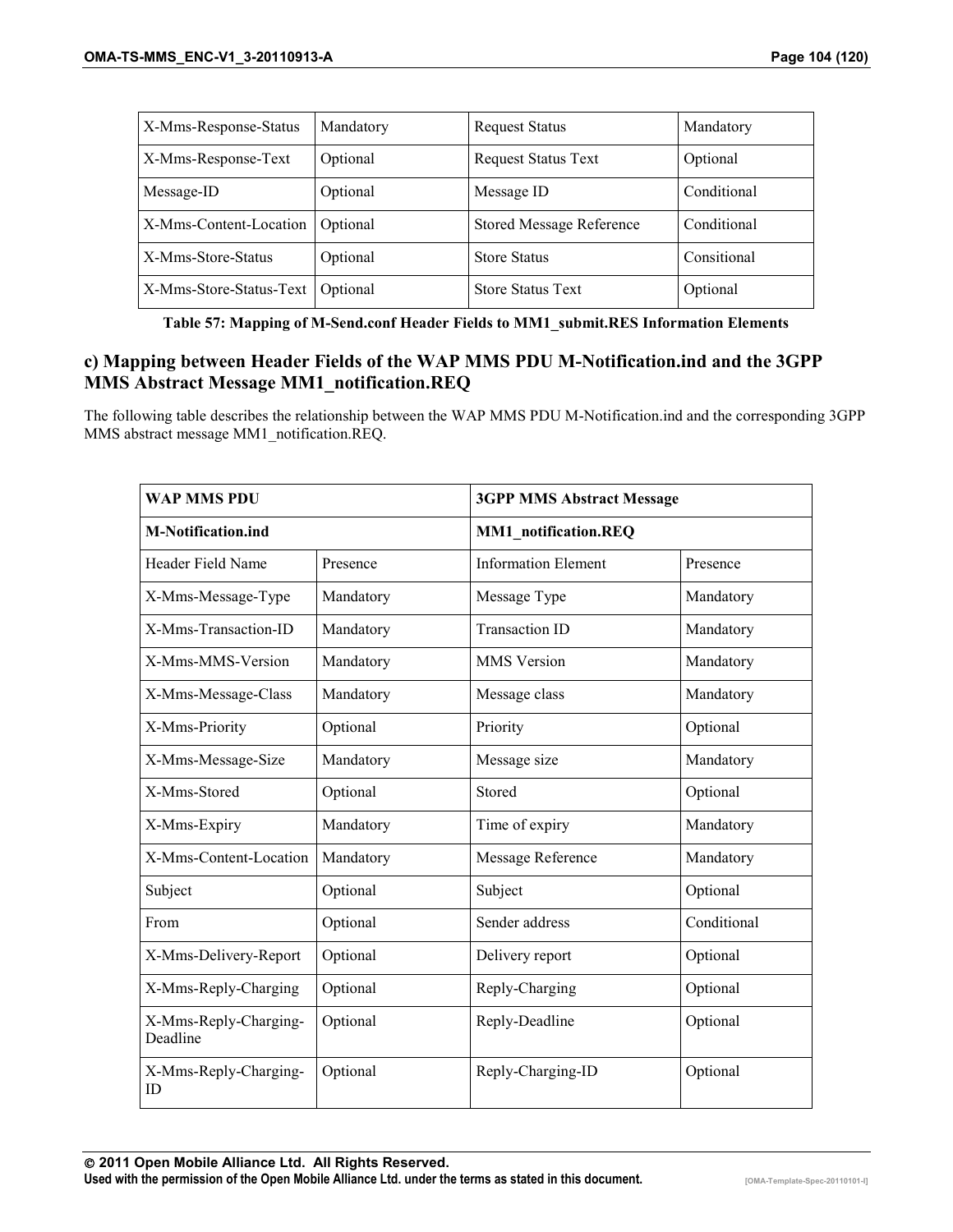| X-Mms-Reply-Charging-<br><b>Size</b>      | Optional | Reply-Charging-Size                              | Optional |
|-------------------------------------------|----------|--------------------------------------------------|----------|
| X-Mms-Distribution-<br>Indicator          | Optional | Message Distribution Indicator                   | Optional |
| X-Mms-Element-<br>Descriptor              | Optional | Element-Descriptor                               | Optional |
| X-Mms-Recommended-<br>Retrieval-Mode      | Optional | MM recommended retrieval<br>mode                 | Optional |
| X-Mms-Recommended-<br>Retrieval-Mode-Text | Optional | Text explaining MM<br>recommended retrieval mode | Optional |
| X-Mms-Applic-ID                           | Optional | Applic-ID                                        | Optional |
| X-Mms-Reply-Applic-ID                     | Optional | Reply-Applic-ID                                  | Optional |
| X-Mms-Aux-Applic-Info                     | Optional | Aux-Applic-Info                                  | Optional |
| X-Mms-Content-Class                       | Optional | <b>Content Class</b>                             | Optional |
| X-Mms-DRM-Content                         | Optional | <b>DRM</b> Content                               | Optional |
| X-Mms-Replace-ID                          | Optional | Replace-ID                                       | Optional |

**Table 58: Mapping of M-Notification.ind Header Fields to MM1\_notification.REQ Information Elements** 

#### **d) Mapping between Header Fields of the WAP MMS PDU M-NotifyResp.ind and the 3GPP MMS Abstract Message MM1\_notification.RES (deferred retrieval)**

The following table describes the relationship between the WAP MMS PDU M-NotifyResp.ind and the corresponding 3GPP MMS abstract message MM1\_notification.RES in case of deferred retrieval.

| <b>WAP MMS PDU</b>      |           | <b>3GPP MMS Abstract Message</b> |           |  |
|-------------------------|-----------|----------------------------------|-----------|--|
| <b>M-NotifyResp.ind</b> |           | <b>MM1</b> notification.RES      |           |  |
| Header Field Names      | Presence  | <b>Information Element</b>       | Presence  |  |
| X-Mms-Message-Type      | Mandatory | Message Type                     | Mandatory |  |
| X-Mms-Transaction-ID    | Mandatory | <b>Transaction ID</b>            | Mandatory |  |
| X-Mms-MMS-Version       | Mandatory | <b>MMS</b> Version               | Mandatory |  |
| X-Mms-Status            | Mandatory | <b>MM</b> Status                 | Optional  |  |
| X-Mms-Report-Allowed    | Optional  | Report allowed                   | Optional  |  |

**Table 59: Mapping of M-NotifyResp.ind Header Fields to MM1\_notification.RES Information Elements** 

#### **e) Mapping between Header Fields of the WAP MMS PDU WSP/HTTP-GET and the 3GPP MMS Abstract Message MM1\_retrieve.REQ**

The following table describes the relationship between the WAP MMS PDU WSP/HTTP GET and the corresponding 3GPP MMS abstract message MM1\_retrieve.REQ.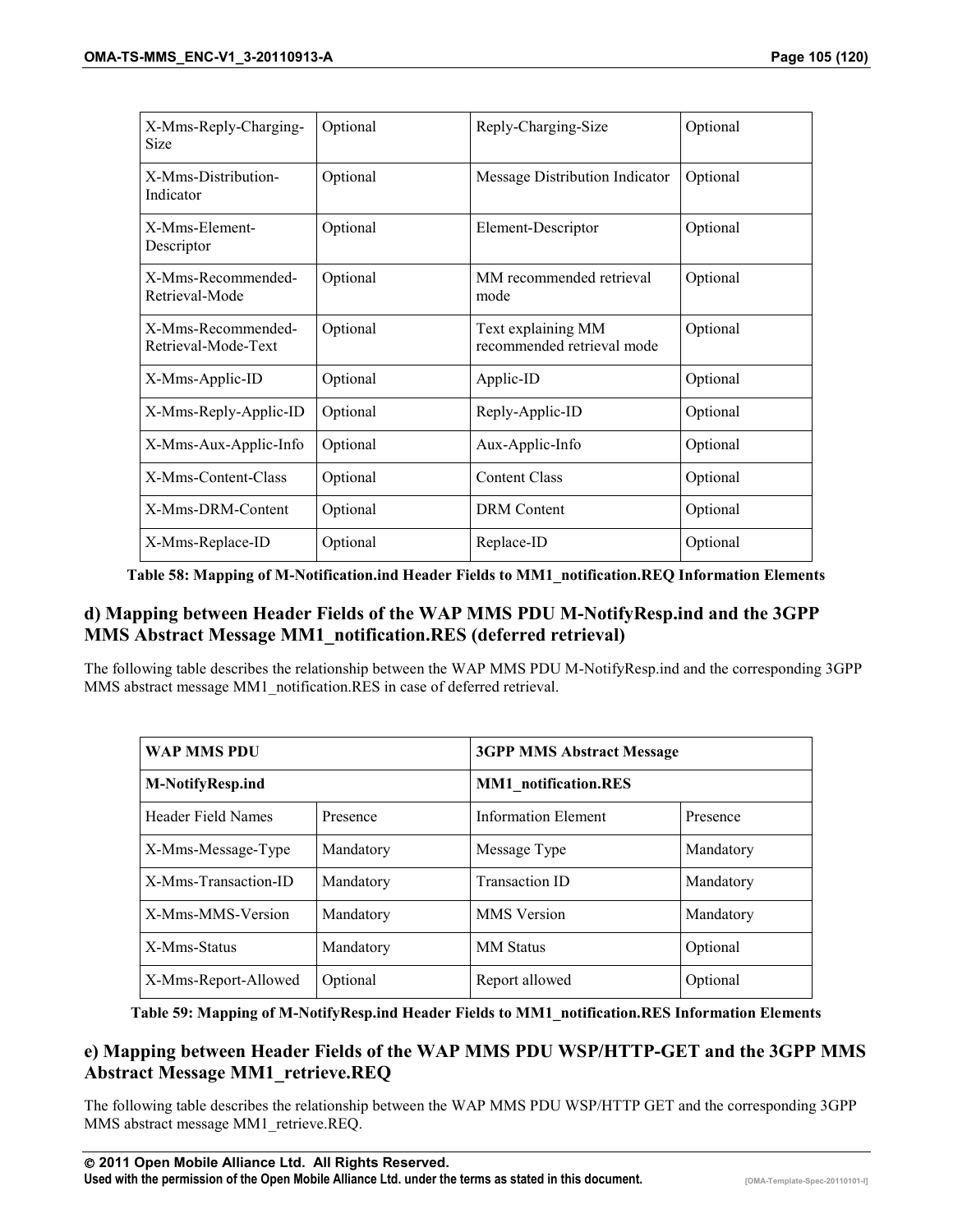| WAP MMS PDU                                                           |           |                            | <b>3GPP MMS Abstract Message</b> |  |  |
|-----------------------------------------------------------------------|-----------|----------------------------|----------------------------------|--|--|
| <b>WSP/HTTP GET</b>                                                   |           | MM1 retrieve.REQ           |                                  |  |  |
| Header Field Name                                                     | Presence  | <b>Information Element</b> | Presence                         |  |  |
| URI from X-Mms-<br>Content-Location                                   | Mandatory | Message Reference          | Mandatory                        |  |  |
| (NOTE: this is actually<br>not a header field, see<br>section $6.3$ ) |           |                            |                                  |  |  |

**Table 60: Mapping of WSP/HTTP GET Header Fields to MM1\_retrieve.REQ Information Elements** 

#### **f) Mapping between Header Fields of the WAP MMS PDU M-Retrieve.conf and the 3GPP MMS Abstract Message MM1\_retrieve.RES**

The following table describes the relationship between the WAP MMS PDU M-Retrieve.conf and the corresponding 3GPP MMS abstract message MM1\_retrieve.RES.

| <b>WAP MMS PDU</b>               |                          | <b>3GPP MMS Abstract Message</b> |             |
|----------------------------------|--------------------------|----------------------------------|-------------|
| <b>M-Retrieve.conf</b>           |                          | MM1_retrieve.RES                 |             |
| Header Field Names               | Presence                 | <b>Information Element</b>       | Presence    |
| X-Mms-Message-Type               | Mandatory                | Message Type                     | Mandatory   |
| X-Mms-Transaction-ID             | Conditional              | <b>Transaction ID</b>            | Conditional |
| X-Mms-MMS-Version                | Mandatory                | <b>MMS</b> Version               | Mandatory   |
| Message-ID                       | Conditional <sup>4</sup> | Message ID                       | Conditional |
| From                             | Optional                 | Sender address                   | Conditional |
| X-Mms-Distribution-<br>Indicator | Optional                 | Message Distribution Indicator   | Optional    |
| Content-Type                     | Mandatory                | Content type                     | Mandatory   |
| To                               | Optional                 | Recipient address                | Optional    |
| Cc                               | Optional                 |                                  |             |
| X-Mms-Message-Class              | Optional                 | Message class                    | Optional    |
| Date                             | Mandatory                | Date and time                    | Mandatory   |
| X-Mms-Delivery-Report            | Optional                 | Delivery report                  | Conditional |
| X-Mms-Priority                   | Optional                 | Priority                         | Conditional |

<sup>4</sup> This header field SHALL be present when the M-Retrieve.conf PDU includes the requested MM.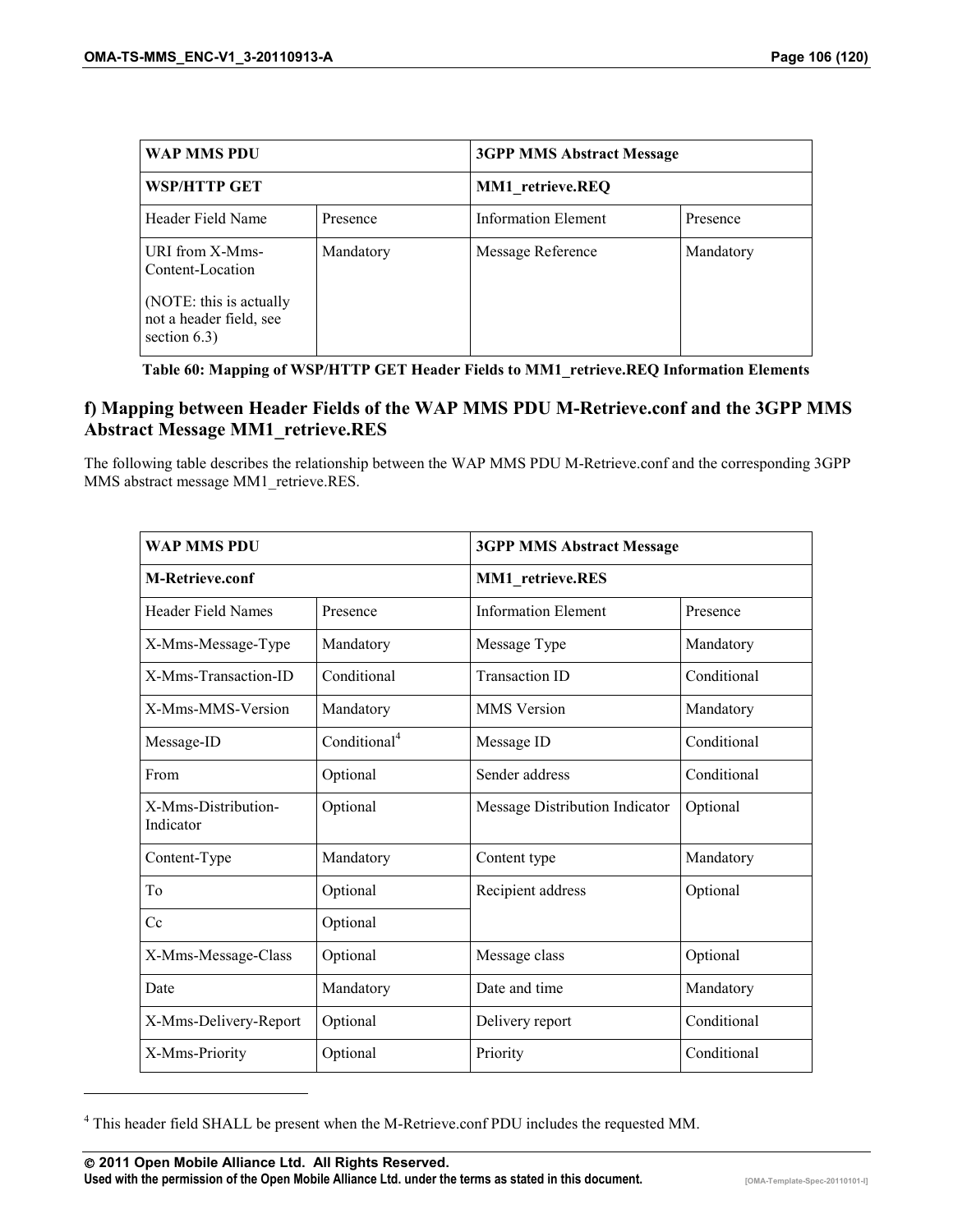| X-Mms-Read-Report                 | Optional | Read reply                    | Conditional |
|-----------------------------------|----------|-------------------------------|-------------|
| Subject                           | Optional | Subject                       | Conditional |
| X-Mms-MM-State                    | Optional | MM State                      | Conditional |
| X-Mms-MM-Flags                    | Optional | MM Flags                      | Optional    |
| X-Mms-Retrieve-Status             | Optional | <b>Request Status</b>         | Optional    |
| X-Mms-Retrieve-Text               | Optional | <b>Request Status Text</b>    | Optional    |
| X-Mms-Reply-Charging              | Optional | Reply-Charging                | Optional    |
| X-Mms-Reply-Charging-<br>ID       | Optional | Reply-Charging-ID             | Optional    |
| X-Mms-Reply-Charging-<br>Deadline | Optional | Reply-Deadline                | Optional    |
| X-Mms-Reply-Charging-<br>Size     | Optional | Reply-Charging-Size           | Optional    |
| X-Mms-Previously-Sent-<br>By      | Optional | Previously-sent-by            | Optional    |
| X-Mms-Previously-Sent-<br>Date    | Optional | Previously-sent-date-and-time | Optional    |
| X-Mms-Applic-ID                   | Optional | Applic-ID                     | Optional    |
| X-Mms-Reply-Applic-ID             | Optional | Reply-Applic-ID               | Optional    |
| X-Mms-Aux-Applic-Info             | Optional | Aux-Applic-Info               | Optional    |
| X-Mms-Content-Class               | Optional | <b>Content Class</b>          | Optional    |
| X-Mms-DRM-Content                 | Optional | <b>DRM</b> Content            | Optional    |
| (Message Body)                    |          | Content                       | Conditional |
| X-Mms-Replace-ID                  | Optional | Replace-ID                    | Optional    |

**Table 61: Mapping of M-Retrieve.conf Header Fields to MM1\_retrieve.RES Information Elements** 

#### **g) Mapping between Header Fields of the WAP MMS PDU M-NotifyResp.ind and the 3GPP MMS Abstract Message MM1\_acknowledge.REQ (immediate retrieval)**

The following table describes the relationship between the WAP MMS PDU M-NotifyResp.ind and the corresponding 3GPP MMS abstract message MM1\_acknowledge.REQ in case of immediate retrieval.

| WAP MMS PDU             |           | <b>3GPP MMS Abstract Message</b> |           |
|-------------------------|-----------|----------------------------------|-----------|
| <b>M-NotifyResp.ind</b> |           | MM1 acknowledgement.REQ          |           |
| Header Field Name       | Presence  | <b>Information Element</b>       | Presence  |
| X-Mms-Message-Type      | Mandatory | Message Type                     | Mandatory |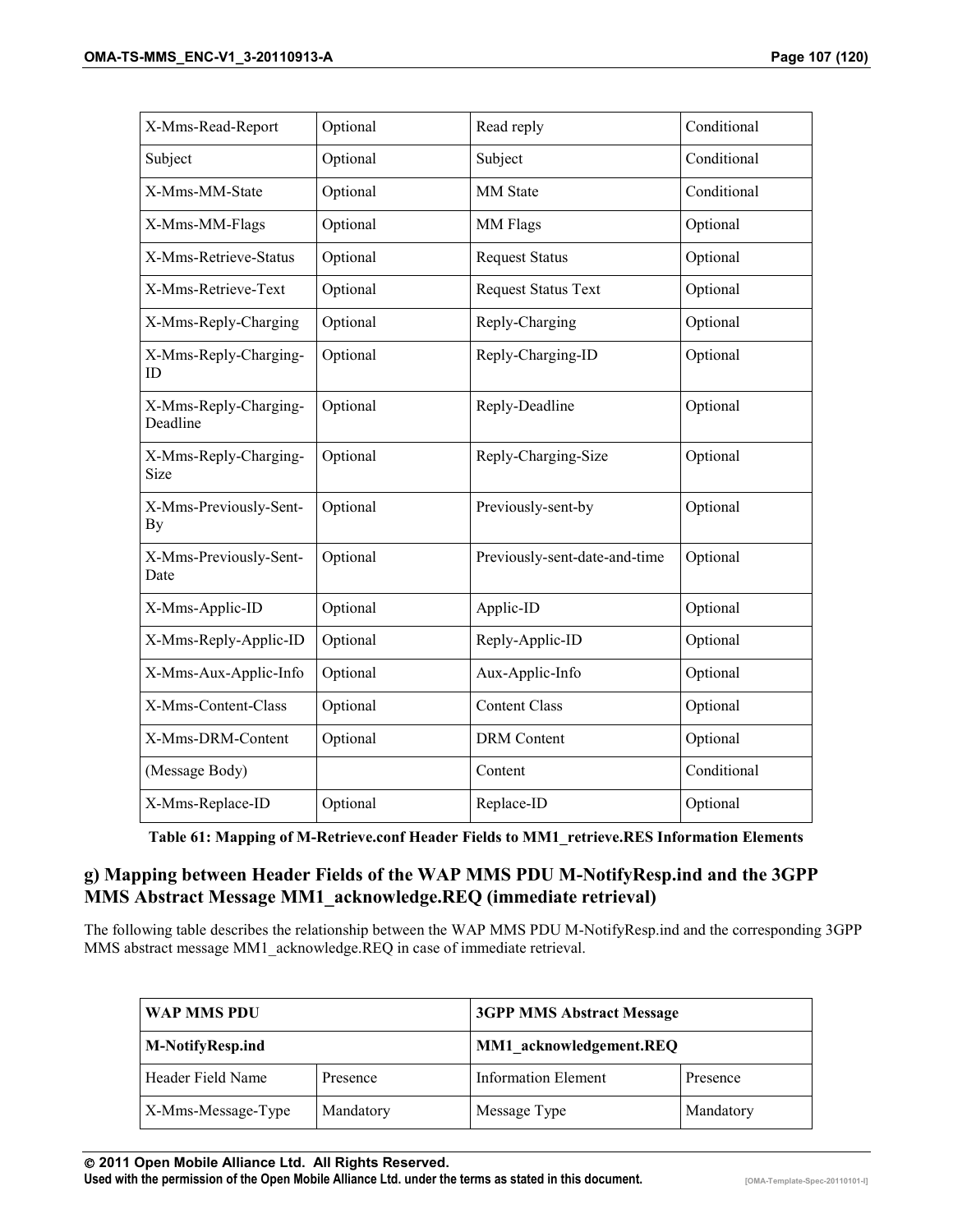| X-Mms-Transaction-ID | Mandatory | Transaction ID     | Conditional |
|----------------------|-----------|--------------------|-------------|
| X-Mms-MMS-Version    | Mandatory | <b>MMS</b> Version | Mandatory   |
| X-Mms-Status         | Mandatory |                    |             |
| X-Mms-Report-Allowed | Optional  | Report allowed     | Optional    |

**Table 62: Mapping of M-NotifyResp.ind Header Fields to MM1\_acknowledgement.REQ Information Elements** 

#### **h) Mapping between Header Fields of the WAP MMS PDU M-Acknowledge.ind and the 3GPP MMS Abstract Message MM1\_acknowledge.REQ (deferred retrieval)**

The following table describes the relationship between the WAP MMS PDU M-Acknowledge.ind and the corresponding 3GPP MMS abstract message MM1\_acknowledge.REQ in case of deferred retrieval.

| <b>WAP MMS PDU</b>   |           | <b>3GPP MMS Abstract Message</b> |             |
|----------------------|-----------|----------------------------------|-------------|
| M-Acknowledge.ind    |           | MM1 acknowledgement.REQ          |             |
| Header Field Name    | Presence  | <b>Information Element</b>       | Presence    |
| X-Mms-Message-Type   | Mandatory | Message Type                     | Mandatory   |
| X-Mms-Transaction-ID | Optional  | <b>Transaction ID</b>            | Conditional |
| X-Mms-MMS-Version    | Mandatory | <b>MMS</b> Version               | Mandatory   |
| X-Mms-Report-Allowed | Optional  | Report allowed                   | Optional    |

**Table 63: Mapping of M-Acknowledge.ind Header Fields to MM1\_acknowledgement.REQ Information Elements** 

#### **i) Mapping between Header Fields of the WAP MMS PDU M-Delivery.ind and the 3GPP MMS Abstract Message MM1\_delivery\_report.REQ**

The following table describes the relationship between the WAP MMS PDU M-Delivery.ind and the corresponding 3GPP MMS abstract message MM1\_delivery\_report.REQ.

| <b>WAP MMS PDU</b>    |           | <b>3GPP MMS Abstract Message</b> |           |
|-----------------------|-----------|----------------------------------|-----------|
| <b>M-Delivery.ind</b> |           | <b>MM1</b> delivery report.REQ   |           |
| Header Field Name     | Presence  | <b>Information Element</b>       | Presence  |
| X-Mms-Message-Type    | Mandatory | Message Type                     | Mandatory |
| X-Mms-MMS-Version     | Mandatory | <b>MMS</b> Version               | Mandatory |
| Message-ID            | Mandatory | Message ID                       | Mandatory |
| To                    | Mandatory | Recipient address                | Mandatory |
| Date                  | Mandatory | Date and Time                    | Mandatory |
| X-Mms-Status          | Mandatory | <b>MM</b> Status                 | Mandatory |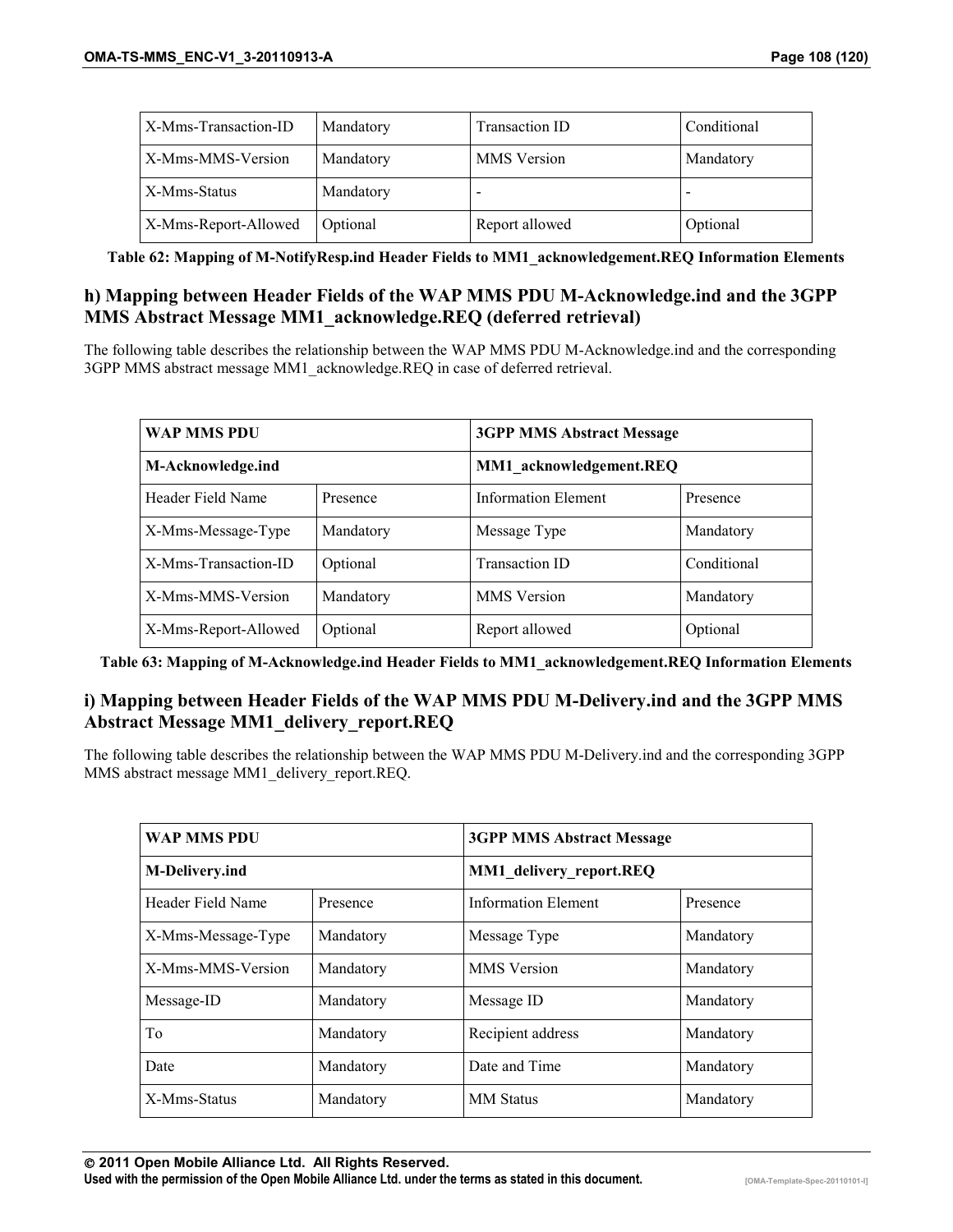| X-Mms-Status-Text                | Optional | MM Status text  | Optional |
|----------------------------------|----------|-----------------|----------|
| X-Mms-Applic-ID                  | Optional | Applic-ID       | Optional |
| X-Mms-Reply-Applic-ID   Optional |          | Reply-Applic-ID | Optional |
| X-Mms-Aux-Applic-Info   Optional |          | Aux-Applic-Info | Optional |

**Table 64: Mapping of M-Delivery.ind Header Fields to MM1\_delivery\_report.REQ Information Elements** 

# **j) Mapping between Header Fields of the WAP MMS PDU M-Read-Rec.ind and the 3GPP MMS Abstract Message MM1\_read\_reply\_recipient.REQ**

The following table describes the relationship between the WAP MMS PDU M-Read-Rec.ind and the corresponding 3GPP MMS abstract message MM1\_read\_reply\_recipient.REQ.

| <b>WAP MMS PDU</b>    |           | <b>3GPP MMS Abstract Message</b> |           |
|-----------------------|-----------|----------------------------------|-----------|
| <b>M-Read-Rec.ind</b> |           | MM1_read_reply_recipient.REQ     |           |
| Header Field Name     | Presence  | <b>Information Element</b>       | Presence  |
| X-Mms-Message-Type    | Mandatory | Message Type                     | Mandatory |
| X-Mms-MMS-Version     | Mandatory | <b>MMS</b> Version               | Mandatory |
| To                    | Mandatory | Recipient address                | Mandatory |
| From                  | Mandatory | Originator address               | Mandatory |
| Message-ID            | Mandatory | Message-ID                       | Mandatory |
| Date                  | Optional  | Date and Time                    | Optional  |
| X-Mms-Read-Status     | Mandatory | <b>Read Status</b>               | Mandatory |
| X-Mms-Applic-ID       | Optional  | Applic-ID                        | Optional  |
| X-Mms-Reply-Applic-ID | Optional  | Reply-Applic-ID                  | Optional  |
| X-Mms-Aux-Applic-Info | Optional  | Aux-Applic-Info                  | Optional  |

**Table 65: Mapping of M-Read-Rec.ind Header Fields to MM1\_read\_reply\_recipient.REQ Information Elements** 

# **k) Mapping between Header Fields of the WAP MMS PDU M-Read-Orig.ind and the 3GPP MMS Abstract Message MM1\_read\_reply\_originator.REQ**

The following table describes the relationship between the WAP MMS PDU M-Read-Orig.ind and the corresponding 3GPP MMS abstract message MM1\_read\_reply\_originator.REQ.

| WAP MMS PDU       |          | <b>3GPP MMS Abstract Message</b> |          |
|-------------------|----------|----------------------------------|----------|
| M-Read-Orig.ind   |          | MM1 read reply originator.REQ    |          |
| Header Field Name | Presence | <b>Information Element</b>       | Presence |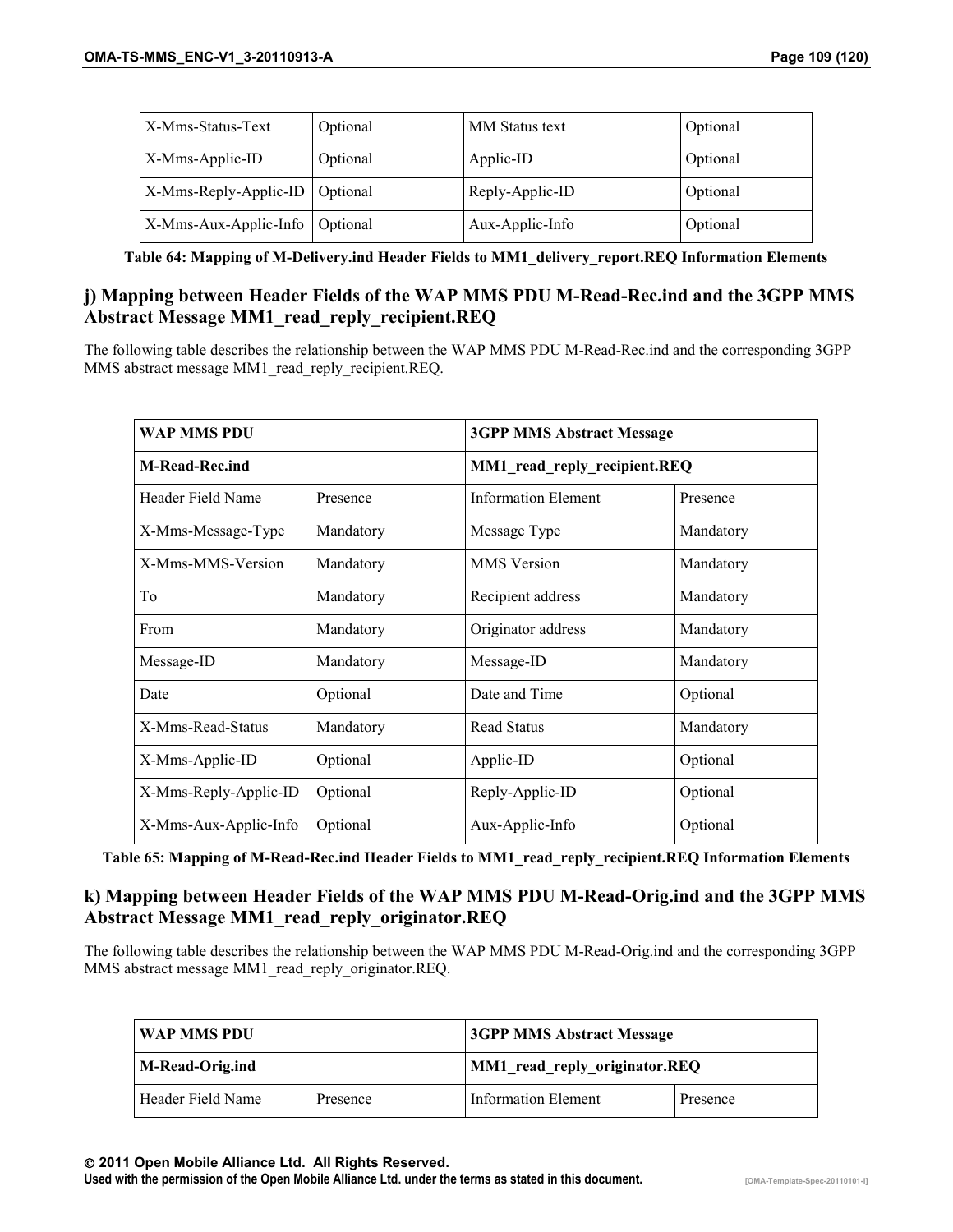| X-Mms-Message-Type    | Mandatory | Message Type       | Mandatory |
|-----------------------|-----------|--------------------|-----------|
| X-Mms-MMS-Version     | Mandatory | <b>MMS</b> Version | Mandatory |
| Tо                    | Mandatory | Recipient address  | Mandatory |
|                       | Mandatory | Originator address | Mandatory |
|                       |           |                    |           |
|                       |           |                    |           |
| Message-ID            | Mandatory | Message-ID         | Mandatory |
| Date                  | Mandatory | Date and Time      | Mandatory |
| X-Mms-Read-Status     | Mandatory | <b>Read Status</b> | Mandatory |
| X-Mms-Applic-ID       | Optional  | Applic-ID          | Optional  |
| X-Mms-Reply-Applic-ID | Optional  | Reply-Applic-ID    | Optional  |
| X-Mms-Aux-Applic-Info | Optional  | Aux-Applic-Info    | Optional  |

**Table 66: Mapping of M-Read-Orig.ind Header Fields to MM1\_read\_reply\_originator.REQ Information Elements** 

#### **l) Mapping between Header Fields of the WAP MMS PDU M-Forward.req and the 3GPP MMS Abstract Message MM1\_forward.REQ**

The following table describes the relationship between the WAP MMS PDU M-Forward.req and the corresponding 3GPP MMS abstract message MM1\_forward.REQ.

| <b>WAP MMS PDU</b>   |                       | <b>3GPP MMS Abstract Message</b> |           |
|----------------------|-----------------------|----------------------------------|-----------|
| M-Forward.req        |                       | <b>MM1</b> forward.REQ           |           |
| Header Field Name    | Presence              | <b>Information Element</b>       | Presence  |
| X-Mms-Message-Type   | Mandatory             | Message Type                     | Mandatory |
| X-Mms-Transaction-ID | Mandatory             | <b>Transaction ID</b>            | Mandatory |
| X-Mms-MMS-Version    | Mandatory             | <b>MMS</b> Version               | Mandatory |
| To                   | Optional <sup>1</sup> | Recipient address                | Mandatory |
| Cc                   | Optional <sup>1</sup> |                                  |           |
| Bcc                  | Optional <sup>1</sup> |                                  |           |

 $<sup>1</sup>$  At least one of the To, Cc, or Bcc fields MUST appear</sup>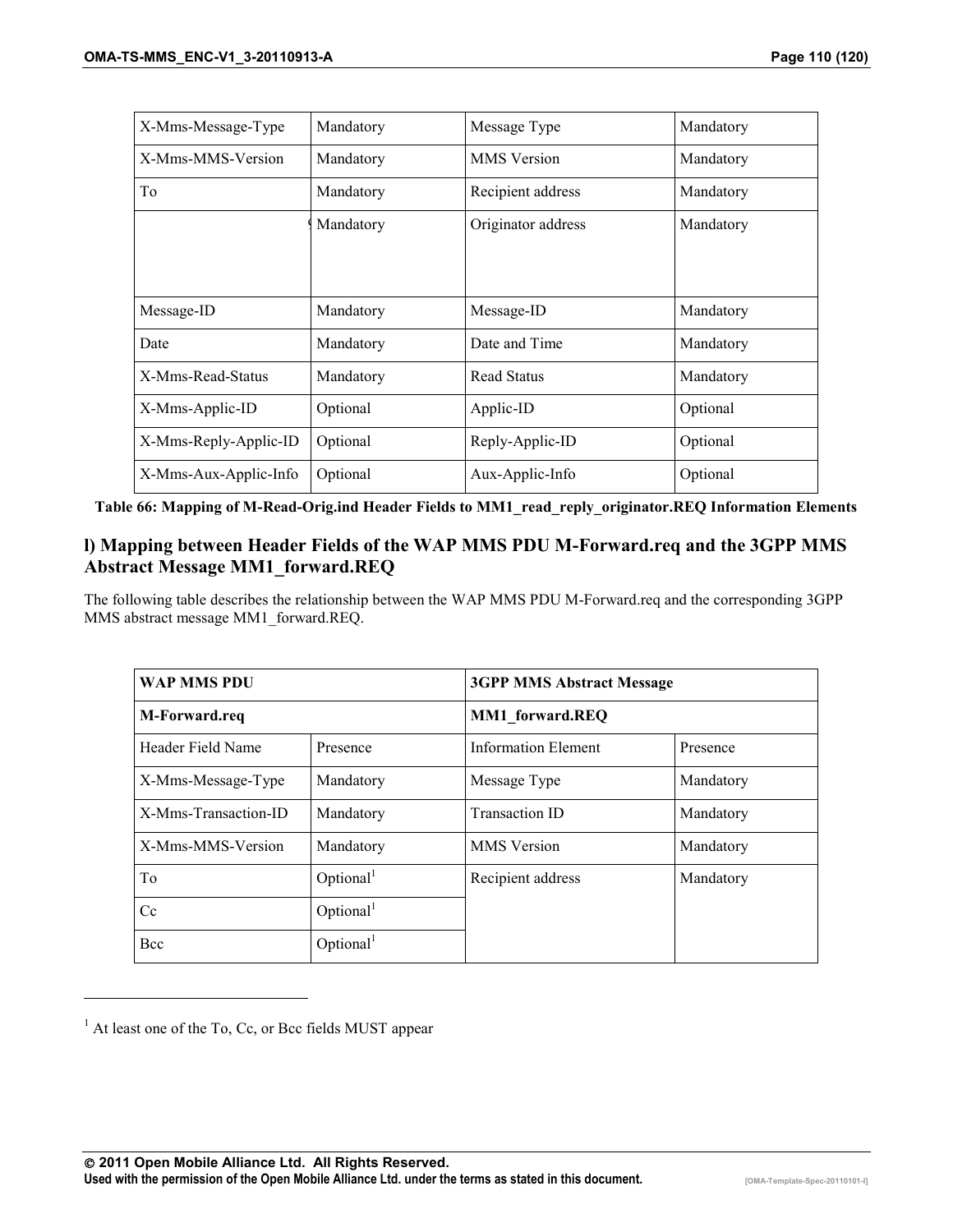| From                                 | Mandatory | Forwarding address     | Optional  |
|--------------------------------------|-----------|------------------------|-----------|
| Date                                 | Optional  | Date and time          | Optional  |
| X-Mms-Expiry                         | Optional  | Time of Expiry         | Optional  |
| X-Mms-Delivery-Time                  | Optional  | Earliest delivery time | Optional  |
| X-Mms-Report-Allowed                 | Optional  |                        |           |
| X-Mms-Delivery-Report                | Optional  | Delivery report        | Optional  |
| X-Mms-Read-Report                    | Optional  | Read reply             | Optional  |
| X-Mms-Store                          | Optional  | Store                  | Optional  |
| X-Mms-MM-State                       | Optional  | <b>MM</b> State        | Optional  |
| X-Mms-MM-Flags                       | Optional  | MM Flags               | Optional  |
| X-Mms-Content-Location               | Mandatory | Message Reference      | Mandatory |
| X-Mms-Reply-Charging                 | Optional  | Reply-Charging         | Optional  |
| X-Mms-Reply-Charging-<br>Deadline    | Optional  | Reply-Deadline         | Optional  |
| X-Mms-Reply-Charging-<br><b>Size</b> | Optional  | Reply-Charging-Size    | Optional  |

**Table 67: Mapping of M-Forward.req Header Fields to MM1\_forward.REQ Information Elements** 

# **m) Mapping between Header Fields of the WAP MMS PDU M-Forward.conf and the 3GPP MMS Abstract Message MM1\_forward.RES**

The following table describes the relationship between the WAP MMS PDU M-Forward.conf and the corresponding 3GPP MMS abstract message MM1\_forward.RES.

| <b>WAP MMS PDU</b>    |           | <b>3GPP MMS Abstract Message</b> |           |
|-----------------------|-----------|----------------------------------|-----------|
| M-Forward.conf        |           | <b>MM1</b> forward.RES           |           |
| Header Field Name     | Presence  | <b>Information Element</b>       | Presence  |
| X-Mms-Message-Type    | Mandatory | Message Type                     | Mandatory |
| X-Mms-Transaction-ID  | Mandatory | <b>Transaction ID</b>            | Mandatory |
| X-Mms-MMS-Version     | Mandatory | <b>MMS</b> Version               | Mandatory |
| X-Mms-Response-Status | Mandatory | <b>Request Status</b>            | Mandatory |
| X-Mms-Response-Text   | Optional  | <b>Request Status Text</b>       | Optional  |
| Message-ID            | Optional  | Message-ID                       | Mandatory |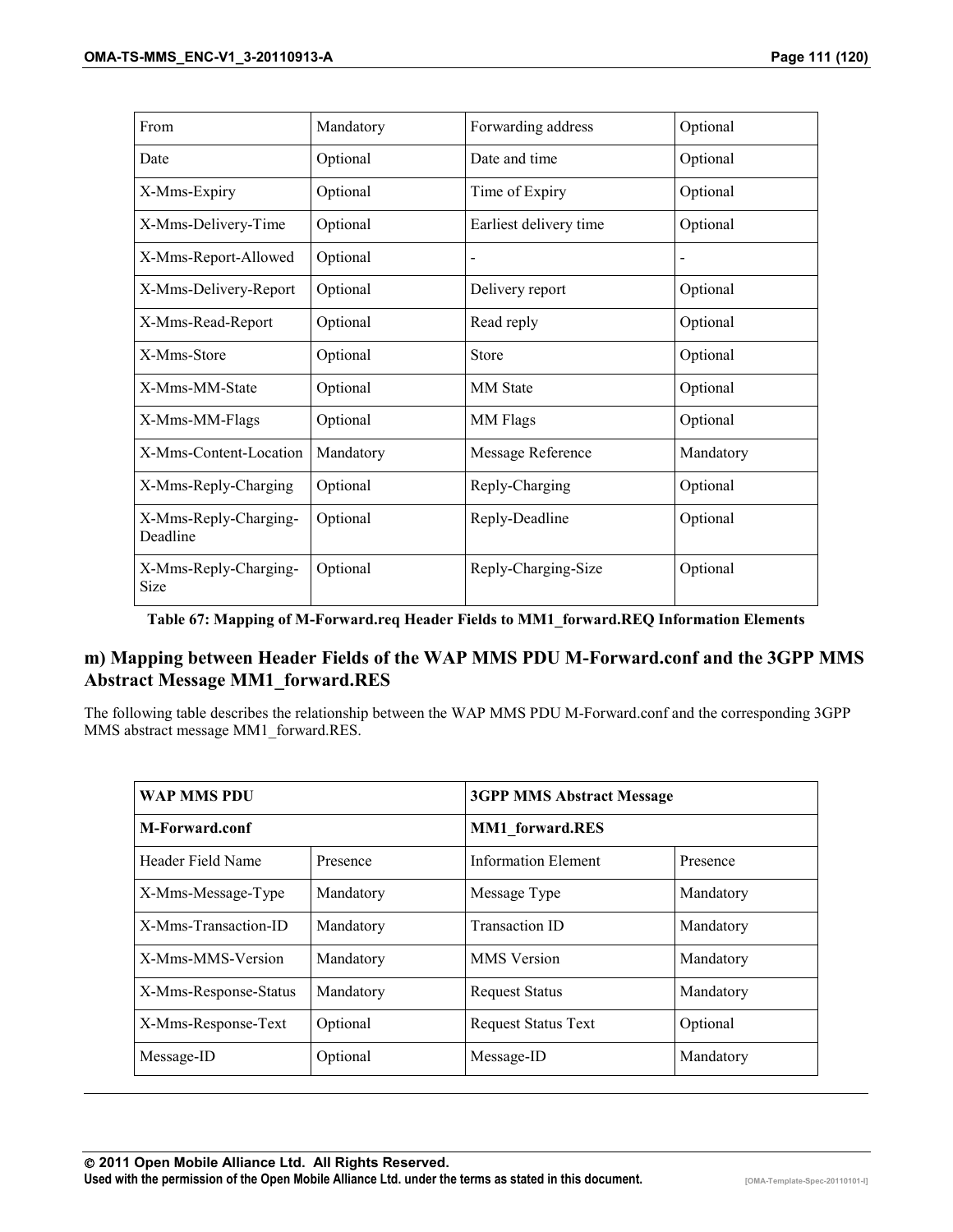| X-Mms-Content-Location   Optional  |          | <b>Stored Message Reference</b> | Conditional |
|------------------------------------|----------|---------------------------------|-------------|
| X-Mms-Store-Status                 | Optional | <b>Store Status</b>             | Conditional |
| X-Mms-Store-Status-Text   Optional |          | <b>Store Status Text</b>        | Optional    |

**Table 68: Mapping of M-Forward.conf Header Fields to MM1\_forward.RES Information Elements** 

#### **n) Mapping between Header Fields of the WAP MMS PDU M-Mbox-Store.req and the 3GPP MMS Abstract Message MM1\_mmbox\_store.REQ**

The following table describes the relationship between the WAP MMS PDU M-Mbox-Store.req and the corresponding 3GPP MMS abstract message MM1\_mmbox\_store.REQ.

| <b>WAP MMS PDU</b>     |           | <b>3GPP MMS Abstract Message</b> |           |
|------------------------|-----------|----------------------------------|-----------|
| M-Mbox-Store.req       |           | <b>MM1</b> mmbox xtore.REQ       |           |
| Header Field Name      | Presence  | <b>Information Element</b>       | Presence  |
| X-Mms-Message-Type     | Mandatory | Message Type                     | Mandatory |
| X-Mms-Transaction-ID   | Mandatory | <b>Transaction ID</b>            | Mandatory |
| X-Mms-MMS-Version      | Mandatory | <b>MMS</b> Version               | Mandatory |
| X-Mms-MM-State         | Optional  | <b>MM</b> State                  | Optional  |
| X-Mms-MM-Flags         | Optional  | MM Flags                         | Optional  |
| X-Mms-Content-Location | Mandatory | Message Reference                | Mandatory |

**Table 69: Mapping of M-Mbox-Store.req Header Fields to MM1\_mmbox\_store.REQ Information Elements** 

# **o) Mapping between Header Fields of the WAP MMS PDU M-Mbox-Store.conf and the 3GPP MMS Abstract Message MM1\_mmbox\_store.RES**

The following table describes the relationship between the WAP MMS PDU M-Mbox-Store.conf and the corresponding 3GPP MMS abstract message MM1\_mmbox\_store.RES.

| <b>WAP MMS PDU</b>     |           | <b>3GPP MMS Abstract Message</b> |           |
|------------------------|-----------|----------------------------------|-----------|
| M-Mbox-Store.conf      |           | MM1 mmbox store.RES              |           |
| Header Field Name      | Presence  | <b>Information Element</b>       | Presence  |
| X-Mms-Message-Type     | Mandatory | Message Type                     | Mandatory |
| X-Mms-Transaction-ID   | Mandatory | <b>Transaction ID</b>            | Mandatory |
| X-Mms-MMS-Version      | Mandatory | <b>MMS</b> Version               | Mandatory |
| X-Mms-Content-Location | Optional  | <b>Stored Message Reference</b>  | Mandatory |
| X-Mms-Store-Status     | Mandatory | <b>Store Status</b>              | Mandatory |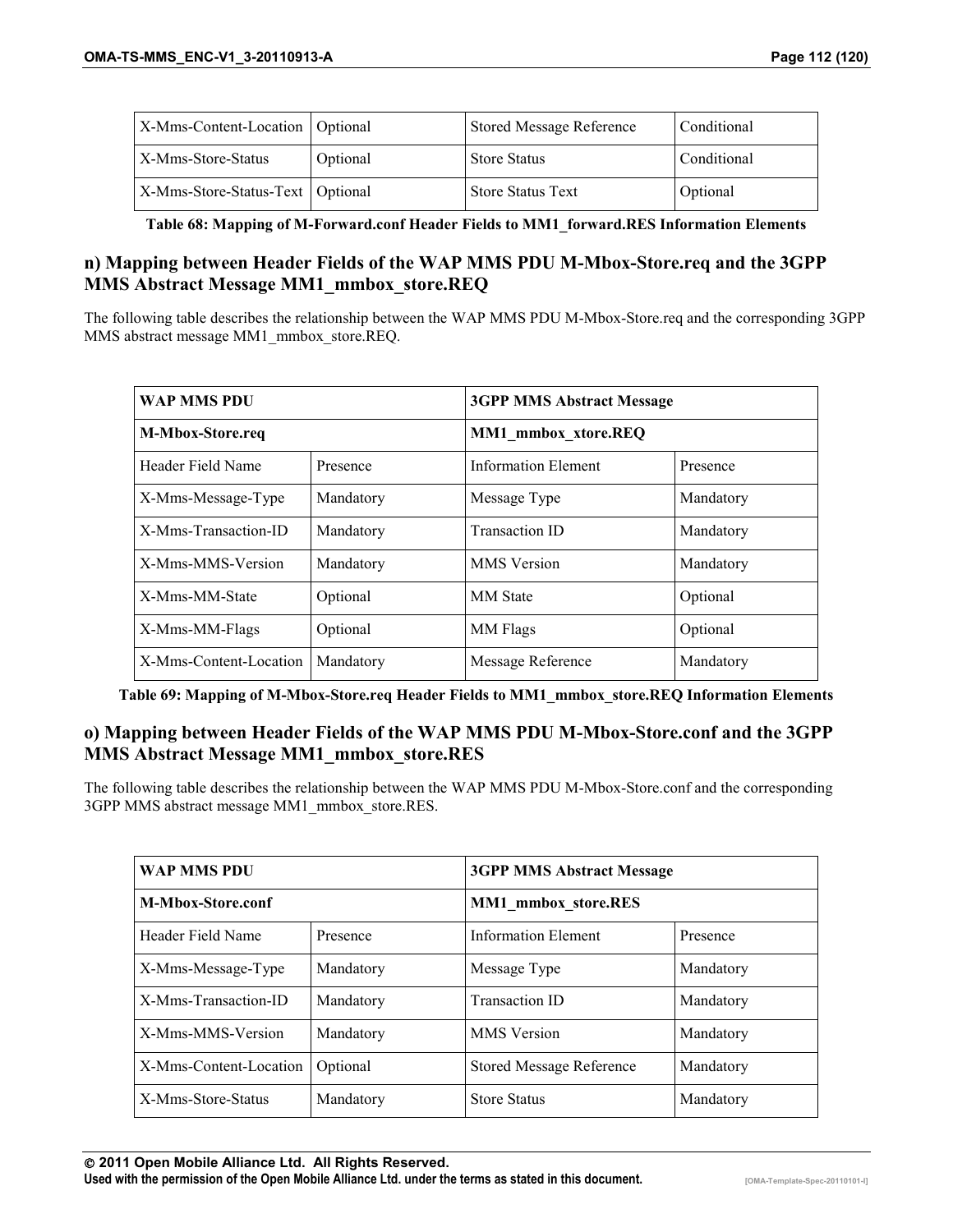| X-Mms-Store-Status-Text   Optional | <b>Store Status Text</b> | Optional |
|------------------------------------|--------------------------|----------|
|                                    |                          |          |

**Table 70: Mapping of M-Mbox-Store.conf Header Fields to MM1\_mmbox\_store.RES Information Elements** 

# **p) Mapping between Header Fields of the WAP MMS PDU M-Mbox-View.req and the 3GPP MMS Abstract Message MM1\_mmbox\_view.REQ**

The following table describes the relationship between the WAP MMS PDU M-Mbox-View.req and the corresponding 3GPP MMS abstract message MM1\_mmbox\_view.REQ.

| <b>WAP MMS PDU</b>     |           | <b>3GPP MMS Abstract Message</b> |           |
|------------------------|-----------|----------------------------------|-----------|
| M-Mbox-View.req        |           | MM1_mmbox_view.REQ               |           |
| Header Field Name      | Presence  | <b>Information Element</b>       | Presence  |
| X-Mms-Message-Type     | Mandatory | Message Type                     | Mandatory |
| X-Mms-Transaction-ID   | Mandatory | <b>Transaction ID</b>            | Mandatory |
| X-Mms-MMS-Version      | Mandatory | <b>MMS</b> Version               | Mandatory |
| X-Mms-MM-State         | Optional  | Select                           | Optional  |
| X-Mms-MM-Flags         | Optional  |                                  |           |
| X-Mms-Content-Location | Optional  | Message Reference list           | Optional  |
| X-Mms-Start            | Optional  | <b>Start</b>                     | Optional  |
| X-Mms-Limit            | Optional  | Limit                            | Optional  |
| X-Mms-Attributes       | Optional  | Attributes list                  | Optional  |
| X-Mms-Totals           | Optional  | Totals                           | Optional  |
| X-Mms-Quotas           | Optional  | Quotas                           | Optional  |

**Table 71: Mapping of M-Mbox-View.req Header Fields to MM1\_mmbox\_view.REQ Information Elements** 

## **q) Mapping between Header Fields of the WAP MMS PDU M-Mbox-View.conf and the 3GPP MMS Abstract Message MM1\_mmbox\_view.RES**

The following table describes the relationship between the WAP MMS PDU M-Mbox-View.conf and the corresponding 3GPP MMS abstract message MM1\_mmbox\_view.RES.

| <b>WAP MMS PDU</b>      |           | <b>3GPP MMS Abstract Message</b> |           |
|-------------------------|-----------|----------------------------------|-----------|
| <b>M-Mbox View.conf</b> |           | <b>MM1</b> mmbox view.RES        |           |
| Header Field Name       | Presence  | <b>Information Element</b>       | Presence  |
| X-Mms-Message-Type      | Mandatory | Message Type                     | Mandatory |
| X-Mms-Transaction-ID    | Mandatory | <b>Transaction ID</b>            | Mandatory |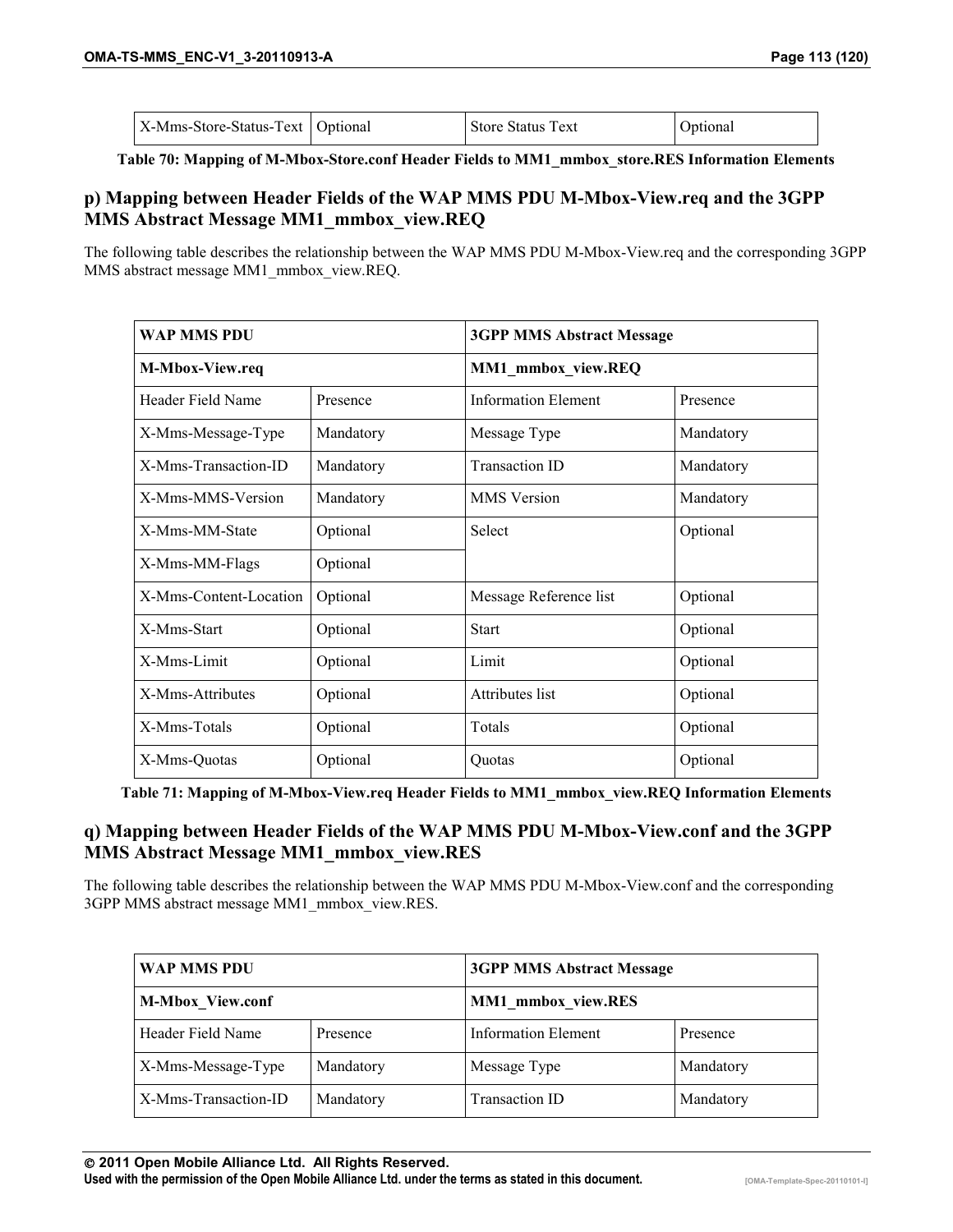| X-Mms-MMS-Version      | Mandatory | <b>MMS</b> Version           | Mandatory                |
|------------------------|-----------|------------------------------|--------------------------|
| X-Mms-MM-State         | Optional  | Select                       | Optional                 |
| X-Mms-MM-Flags         | Optional  |                              |                          |
| X-Mms-Content-Location | Optional  | $\qquad \qquad \blacksquare$ | $\overline{\phantom{a}}$ |
| X-Mms-Start            | Optional  | <b>Start</b>                 | Optional                 |
| X-Mms-Limit            | Optional  | Limit                        | Optional                 |
| X-Mms-Attributes       | Optional  | Attributes list              | -Optional                |
| X-Mms-Response-Status  | Mandatory | <b>Request Status</b>        | Conditional              |
| X-Mms-Response -Text   | Optional  | <b>Request Status Text</b>   | Optional                 |
| X-Mms-Mbox-Totals      | Optional  | Totals                       | Conditional              |
| X-Mms-Mbox-Quotas      | Optional  | Quotas                       | Conditional              |
| X-Mms-Message-Count    | Optional  |                              | $\overline{\phantom{a}}$ |
| (Message Body)         |           | MM Listing                   | Conditional              |

**Table 72: Mapping of M-Mbox-View.conf Header Fields to MM1\_mmbox\_view.RES Information Elements** 

# **r) Mapping between Header Fields of the WAP MMS PDU M-Mbox-Upload.req and the 3GPP MMS Abstract Message MM1\_mmbox\_upload.REQ**

The following table describes the relationship between the WAP MMS PDU M-Mbox-Upload.req and the corresponding 3GPP MMS abstract message MM1\_mmbox\_upload.REQ.

| <b>WAP MMS PDU</b>   |           | <b>3GPP MMS Abstract Message</b> |           |
|----------------------|-----------|----------------------------------|-----------|
| M-Mbox-Upload.req    |           | MM1_mmbox_upload.REQ             |           |
| Header Field Name    | Presence  | <b>Information Element</b>       | Presence  |
| X-Mms-Message-Type   | Mandatory | Message Type                     | Mandatory |
| X-Mms-Transaction-ID | Mandatory | <b>Transaction ID</b>            | Mandatory |
| X-Mms-MMS-Version    | Mandatory | <b>MMS</b> Version               | Mandatory |
| <b>PDU</b> Content   | Optional  | Recipient address                | Optional  |
| <b>PDU</b> Content   | Optional  | Sender address                   | Optional  |
| <b>PDU</b> Content   | Optional  | Date and time                    | Optional  |
| <b>PDU</b> Content   | Optional  | Subject                          | Optional  |
| <b>PDU</b> Content   | Optional  | Time of Expiry                   | Optional  |
| <b>PDU</b> Content   | Optional  | Earliest delivery time           | Optional  |
| <b>PDU</b> Content   | Optional  | Priority                         | Optional  |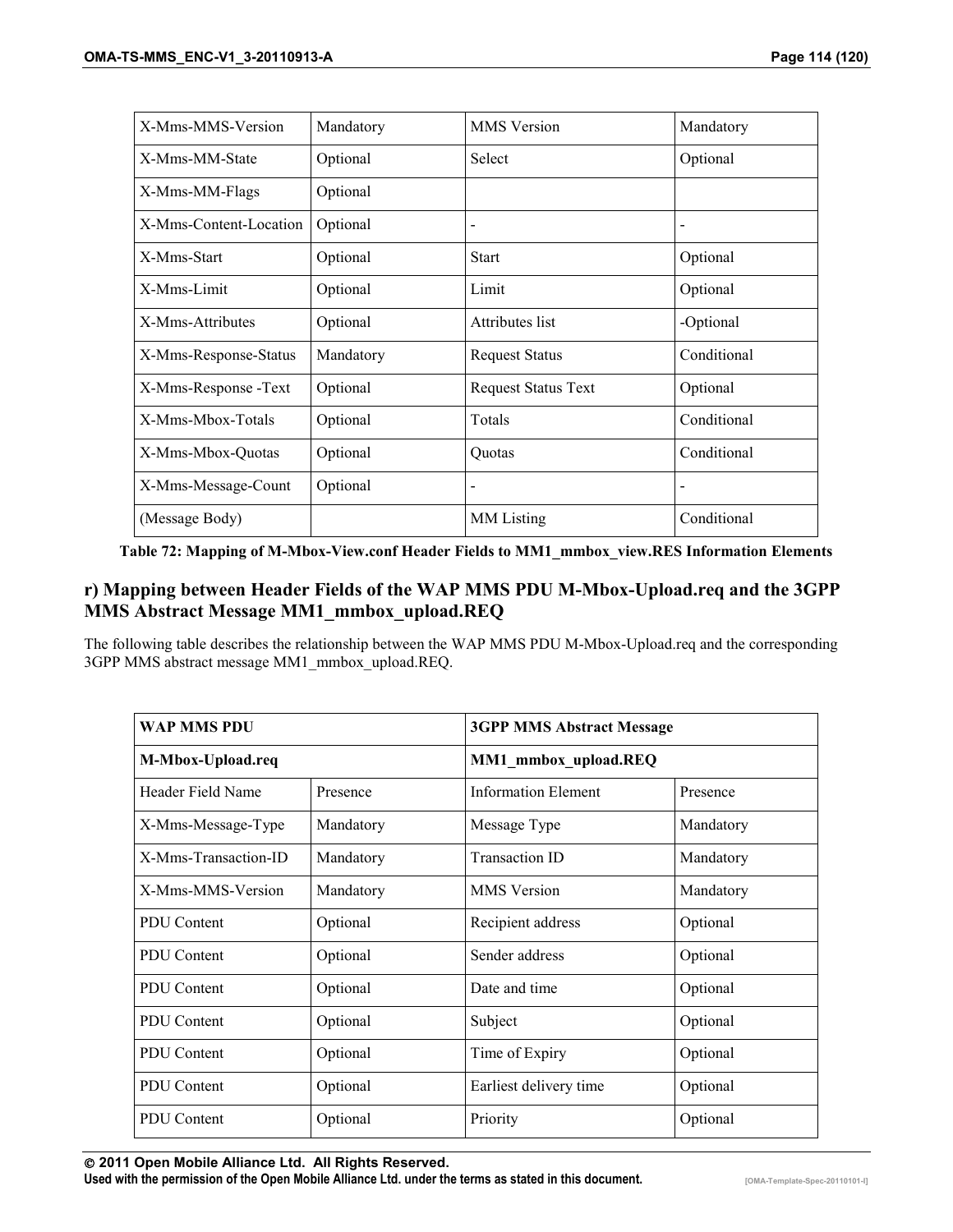| PDU Content    | Optional  | Message Class   | Optional  |
|----------------|-----------|-----------------|-----------|
| X-Mms-MM-State | Optional  | <b>MM</b> State | Optional  |
| X-Mms-MM-Flags | Optional  | MM Flags        | Optional  |
| Content-Type   | Mandatory | Content type    | Mandatory |
| (Message Body) |           | Content         | Mandatory |

**Table 73: Mapping of M-Mbox-Upload.req Header Fields to MM1\_mmbox\_upload.REQ Information Elements** 

## **s) Mapping between Header Fields of the WAP MMS PDU M-Mbox-Upload.conf and the 3GPP MMS Abstract Message MM1\_mmbox\_upload.RES**

The following table describes the relationship between the WAP MMS PDU M-Mbox-Upload.conf and the corresponding 3GPP MMS abstract message MM1\_mmbox\_upload.RES

| <b>WAP MMS PDU</b>      |           | <b>3GPP MMS Abstract Message</b> |           |
|-------------------------|-----------|----------------------------------|-----------|
| M-Mbox-Upload.conf      |           | MM1 mmbox_upload.RES             |           |
| Header Field Name       | Presence  | <b>Information Element</b>       | Presence  |
| X-Mms-Message-Type      | Mandatory | Message Type                     | Mandatory |
| X-Mms-Transaction-ID    | Mandatory | <b>Transaction ID</b>            | Mandatory |
| X-Mms-MMS-Version       | Mandatory | <b>MMS</b> Version               | Mandatory |
| X-Mms-Content-Location  | Optional  | Message Reference                | Mandatory |
| X-Mms-Store-Status      | Mandatory | <b>Request Status</b>            | Mandatory |
| X-Mms-Store-Status-Text | Optional  | <b>Request Status Text</b>       | Optional  |

**Table 74: Mapping of M-Mbox-Upload.conf Header Fields to MM1\_mmbox\_upload.RES Information Elements** 

# **t) Mapping between Header Fields of the WAP MMS PDU M-Mbox-Delete.req and the 3GPP MMS Abstract Message MM1\_mmbox\_delete.REQ**

The following table describes the relationship between the WAP MMS PDU M-Mbox-Delete.req and the corresponding 3GPP MMS abstract message MM1\_mmbox\_delete.REQ.

| <b>WAP MMS PDU</b>       |           | <b>3GPP MMS Abstract Message</b> |           |
|--------------------------|-----------|----------------------------------|-----------|
| <b>M-Mbox-Delete.req</b> |           | MM1 mmbox delete.REQ             |           |
| Header Field Name        | Presence  | Information Element              | Presence  |
| X-Mms-Message-Type       | Mandatory | Message Type                     | Mandatory |
| X-Mms-Transaction-ID     | Mandatory | <b>Transaction ID</b>            | Mandatory |
| X-Mms-MMS-Version        | Mandatory | <b>MMS</b> Version               | Mandatory |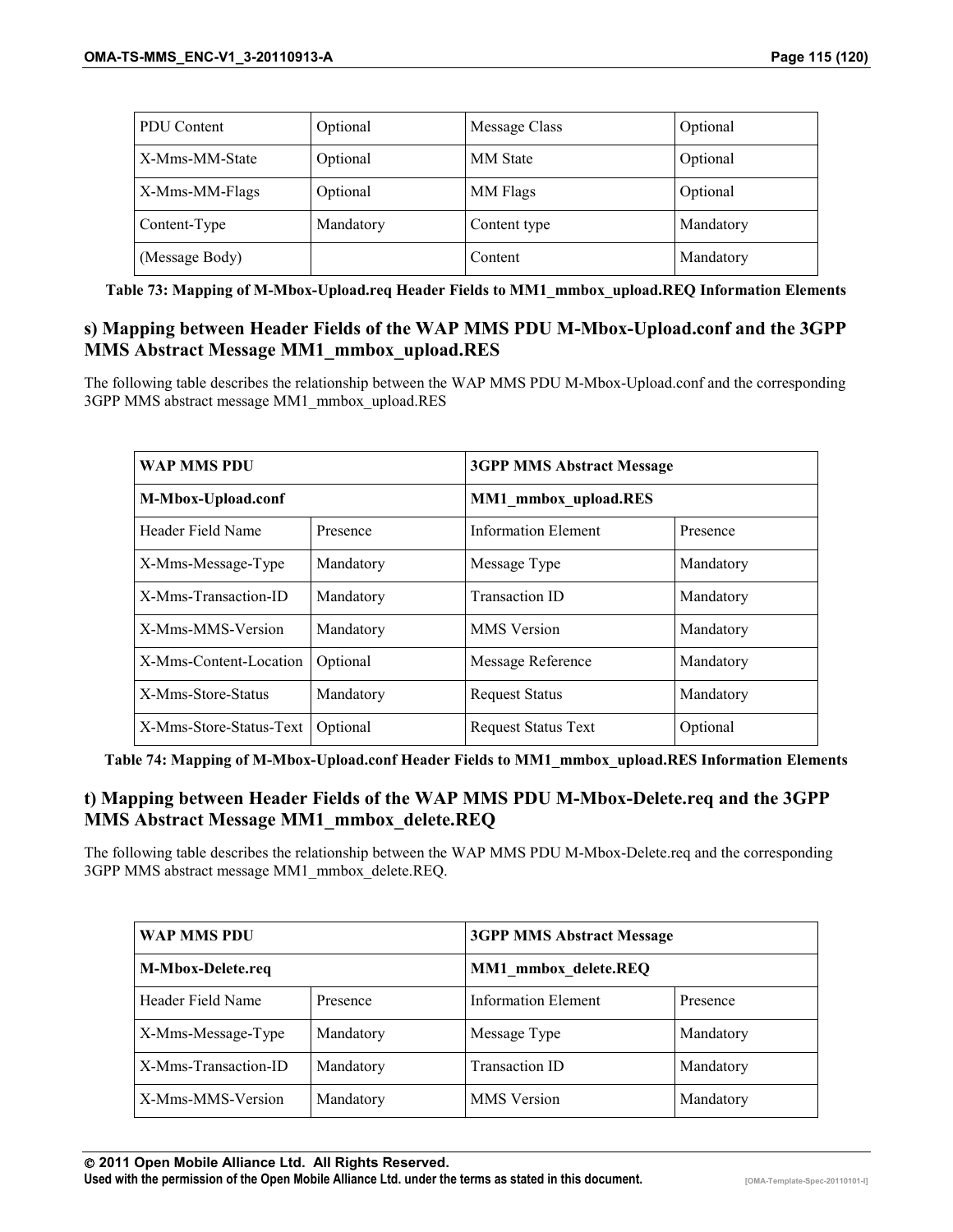| X-Mms-Content-Location   Mandatory<br>Message Reference<br>Mandatory |  |
|----------------------------------------------------------------------|--|
|----------------------------------------------------------------------|--|

**Table 75: Mapping of M-Mbox-Delete.req Header Fields to MM1\_mmbox\_delete.REQ Information Elements** 

#### **u) Mapping between Header Fields of the WAP MMS PDU M-Mbox-Delete.conf and the 3GPP MMS Abstract Message MM1\_mmbox\_delete.RES**

The following table describes the relationship between the WAP MMS PDU M-Mbox-Delete.conf and the corresponding 3GPP MMS abstract message MM1\_mmbox\_delete.RES.

| <b>WAP MMS PDU</b>        |           | <b>3GPP MMS Abstract Message</b> |             |
|---------------------------|-----------|----------------------------------|-------------|
| <b>M-Mbox-Delete.conf</b> |           | <b>MM1</b> mmbox delete.RES      |             |
| Header Field Name         | Presence  | <b>Information Element</b>       | Presence    |
| X-Mms-Message-Type        | Mandatory | Message Type                     | Mandatory   |
| X-Mms-Transaction-ID      | Mandatory | <b>Transaction ID</b>            | Mandatory   |
| X-Mms-MMS-Version         | Mandatory | <b>MMS</b> Version               | Mandatory   |
| X-Mms-Response-Status     | Mandatory | <b>Request Status</b>            | Mandatory   |
| X-Mms-Response-Text       | Optional  | <b>Request Status Text</b>       | Optional    |
| X-Mms-Content-Location    | Optional  | Message reference                | Conditional |

**Table 76: Mapping of M-Mbox-Delete.conf Header Fields to MM1\_mmbox\_delete.RES Information Elements** 

# **v) Mapping between Header Fields of the WAP MMS PDU M-Delete.req and the 3GPP MMS Abstract Message MM1\_delete.REQ**

The following table describes the relationship between the WAP MMS PDU M-Delete.req and the corresponding 3GPP MMS abstract message MM1\_delete.REQ.

| WAP MMS PDU            |           | <b>3GPP MMS Abstract Message</b> |           |
|------------------------|-----------|----------------------------------|-----------|
| M-Delete.req           |           | MM1 delete.REQ                   |           |
| Header Field Name      | Presence  | <b>Information Element</b>       | Presence  |
| X-Mms-Message-Type     | Mandatory | Message Type                     | Mandatory |
| X-Mms-Transaction-ID   | Mandatory | <b>Transaction ID</b>            | Mandatory |
| X-Mms-MMS-Version      | Mandatory | <b>MMS</b> Version               | Mandatory |
| X-Mms-Content-Location | Mandatory | Message Reference                | Mandatory |

**Table 77: Mapping of M-Delete.req Header Fields to MM1\_delete.REQ Information Elements**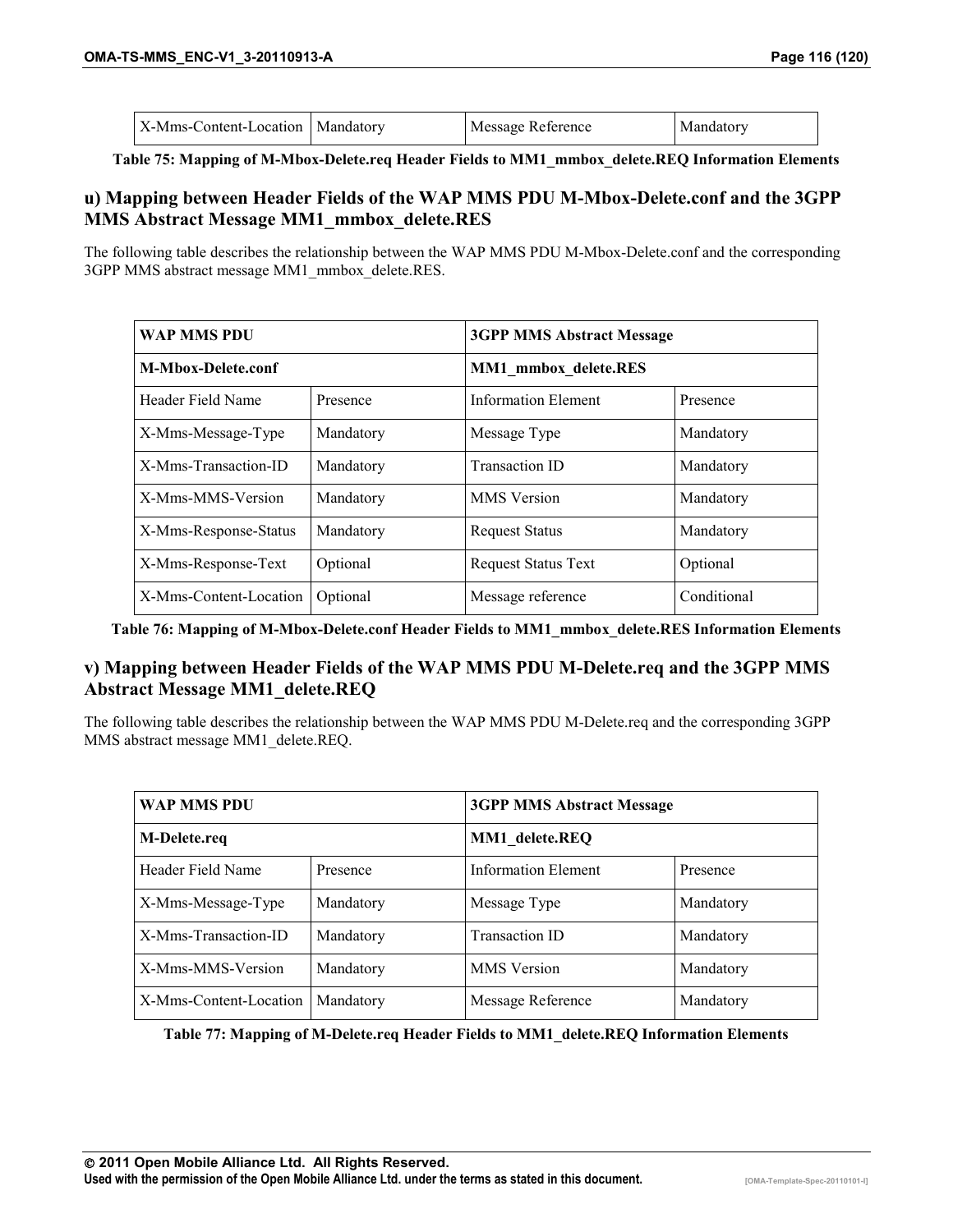# **w) Mapping between Header Fields of the WAP MMS PDU M-Delete.conf and the 3GPP MMS Abstract Message MM1\_delete.RES**

The following table describes the relationship between the WAP MMS PDU M-Delete.conf and the corresponding 3GPP MMS abstract message MM1\_delete.RES.

| <b>WAP MMS PDU</b>     |           | <b>3GPP MMS Abstract Message</b> |           |
|------------------------|-----------|----------------------------------|-----------|
| <b>M-Delete.conf</b>   |           | <b>MM1</b> delete.RES            |           |
| Header Field Name      | Presence  | <b>Information Element</b>       | Presence  |
| X-Mms-Message-Type     | Mandatory | Message Type                     | Mandatory |
| X-Mms-Transaction-ID   | Mandatory | <b>Transaction ID</b>            | Mandatory |
| X-Mms-MMS-Version      | Mandatory | <b>MMS</b> Version               | Mandatory |
| X-Mms-Response-Status  | Mandatory | <b>Request Status</b>            | Mandatory |
| X-Mms-Response-Text    | Optional  | <b>Request Status Text</b>       | Optional  |
| X-Mms-Content-Location | Optional  | Message Reference                | Mandatory |

**Table 78: Mapping of M-Delete.conf Header Fields to MM1\_delete.RES Information Elements** 

# **x) Mapping between Header Fields of the WAP MMS PDU M-Cancel.req and the 3GPP MMS Abstract Message MM1\_cancel.REQ**

The following table describes the relationship between the WAP MMS PDU M-Cancel.req and the corresponding 3GPP MMS abstract message MM1\_cancel.REQ.

| WAP MMS PDU          |           | <b>3GPP MMS Abstract Message</b> |           |
|----------------------|-----------|----------------------------------|-----------|
| M-Cancel.req         |           | <b>MM1</b> cancel.REQ            |           |
| Header Field Name    | Presence  | Information Element              | Presence  |
| X-Mms-Message-Type   | Mandatory | Message Type                     | Mandatory |
| X-Mms-Transaction-ID | Mandatory | <b>Transaction ID</b>            | Mandatory |
| X-Mms-MMS-Version    | Mandatory | <b>MMS</b> Version               | Mandatory |
| X-Mms-Cancel-ID      | Mandatory | Cancel ID                        | Mandatory |

**Table 79: Mapping of M-Cancel.req Header Fields to MM1\_cancel.REQ Information Elements** 

# **y) Mapping between Header Fields of the WAP MMS PDU M-Cancel.conf and the 3GPP MMS Abstract Message MM1\_cancel.RES**

The following table describes the relationship between the WAP MMS PDU M-Cancel.conf and the corresponding 3GPP MMS abstract message MM1\_cancel.RES.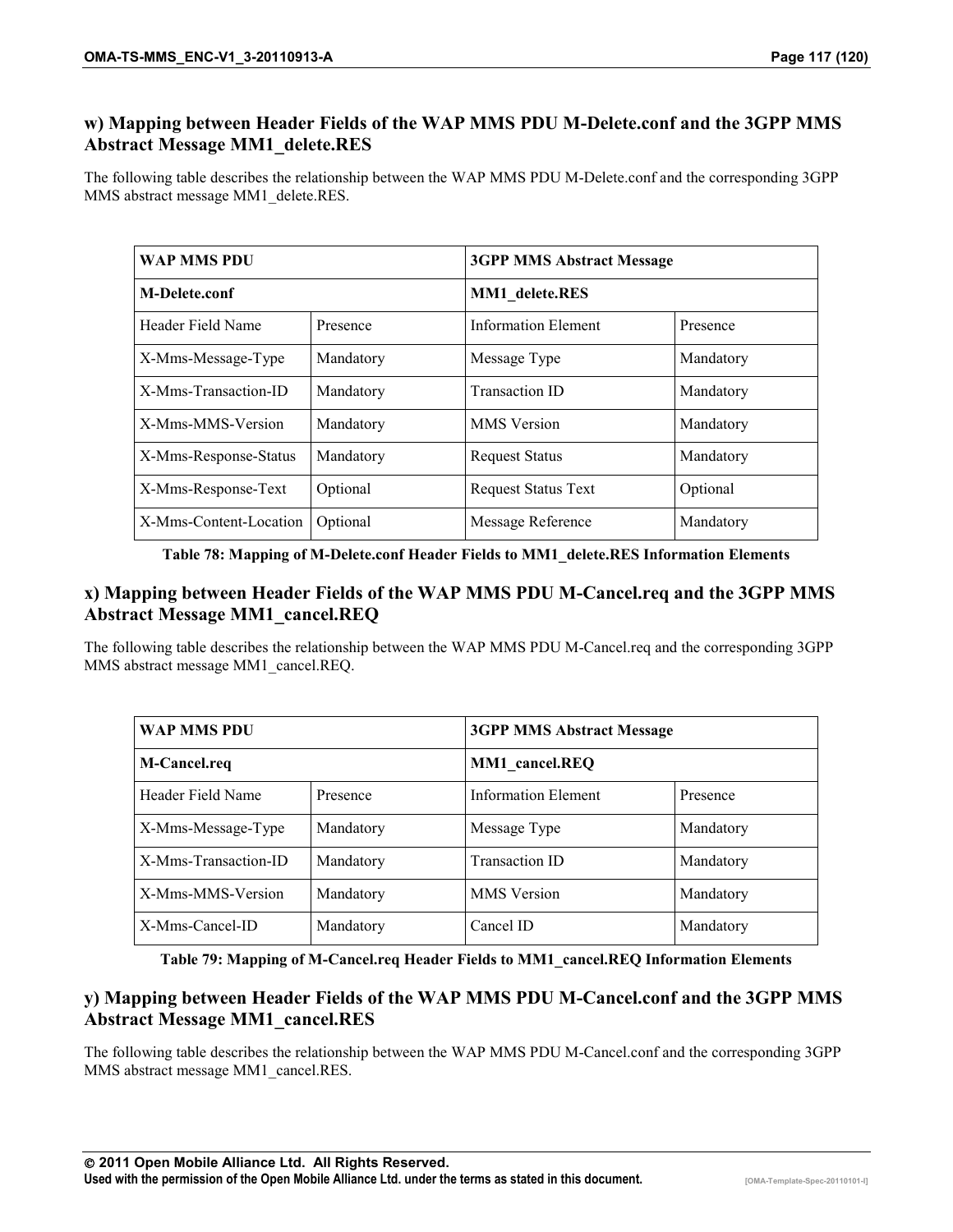| <b>WAP MMS PDU</b>   |           | <b>3GPP MMS Abstract Message</b> |           |
|----------------------|-----------|----------------------------------|-----------|
| M-Cancel.conf        |           | <b>MM1</b> cancel.RES            |           |
| Header Field Name    | Presence  | Information Element              | Presence  |
| X-Mms-Message-Type   | Mandatory | Message Type                     | Mandatory |
| X-Mms-Transaction-ID | Mandatory | <b>Transaction ID</b>            | Mandatory |
| X-Mms-MMS-Version    | Mandatory | <b>MMS</b> Version               | Mandatory |
| X-Mms-Cancel-Status  | Optional  | <b>Request Status</b>            | Optional  |

**Table 80: Mapping of M-Cancel.conf Header Fields to MM1\_cancel.RES Information Elements**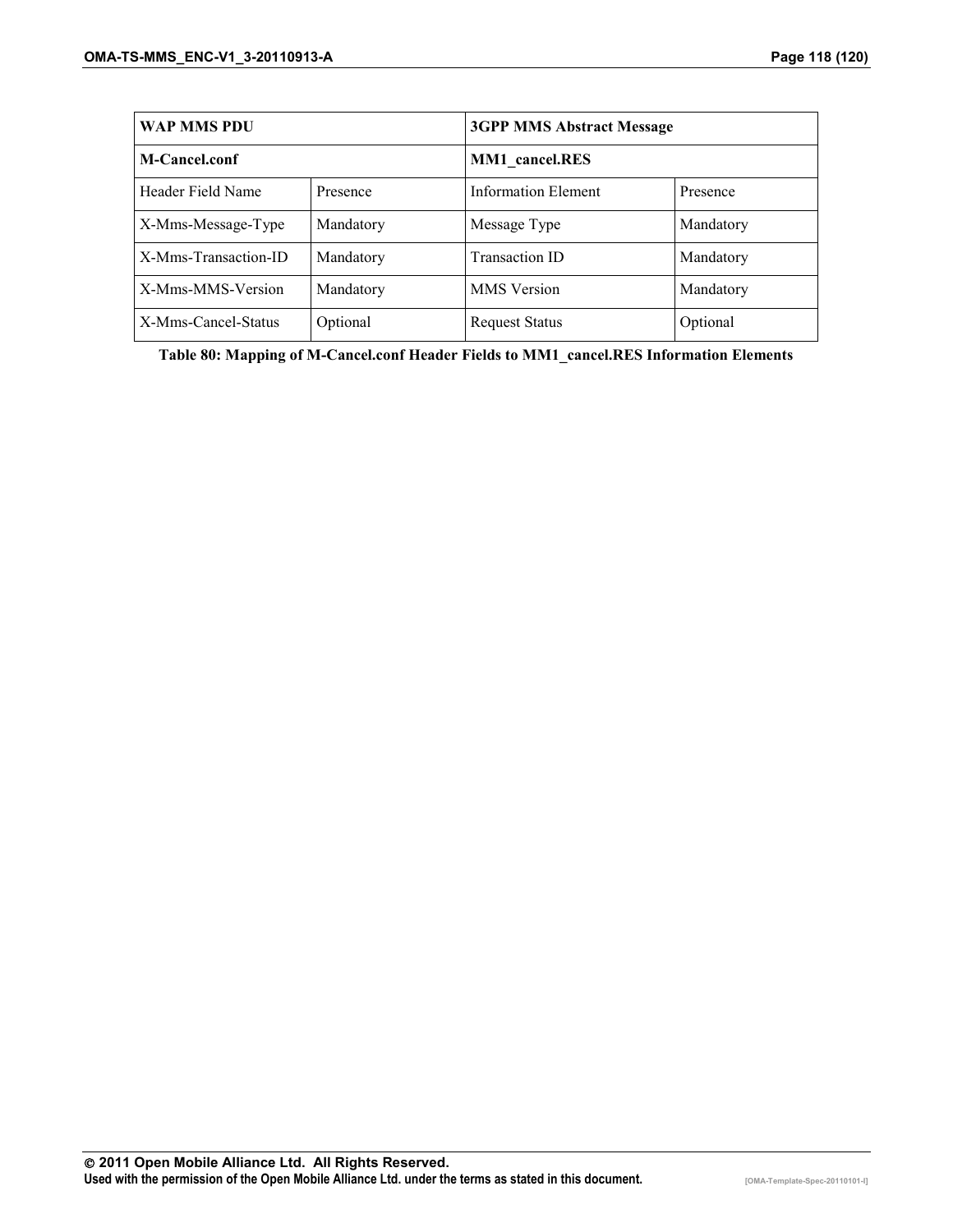# **Appendix D. String Representation of MMS PDU Header Field Values**

This appendix is informative.

This appendix contains string representations for some of the header field values in the PDUs described in this specification. String representation must not be used over  $MMS_M$  when binary encoding is available, the string representation in the table below is provided only to give an end to end description of MMS in conjunction with Appendix C and [TS23140] for 3GPP and [XS0016200] for 3GPP2.

The string representations are expressed using the tokens defined in [RFC2616]. In some cases direct references are made to [RFC2822] and the tokens defined there.

| <b>MMS<sub>M</sub></b> Header Field<br><b>Name</b> | <b>Encoding of header field values</b><br>over MMS <sub>M</sub> | String Representation in [TS23140] for 3GPP and<br>[XS0016200] for 3GPP2 |
|----------------------------------------------------|-----------------------------------------------------------------|--------------------------------------------------------------------------|
| X-Mms-Applic-ID                                    | text-string                                                     | *TEXT                                                                    |
| X-Mms-Aux-Applic-Info                              | text-string                                                     | *TEXT                                                                    |
| Content-type                                       | according to [WAPWSP]                                           | content-type                                                             |
| Date                                               | long-integer                                                    | [RFC2822]date-time                                                       |
| X-Mms-Delivery-report                              | < $Octet 128$                                                   | "Yes"                                                                    |
|                                                    | < $Octet 129$                                                   | "No"                                                                     |
| X-Mms-Expiry                                       | long-integer                                                    | HTTP-date   delta-seconds                                                |
| From                                               | address-token   encoded-string                                  | [RFC2822]mailbox                                                         |
| X-Mms-Message-class                                | < $Octet 128$                                                   | "Personal"                                                               |
|                                                    | < $Octet 129$                                                   | "Advertisement"                                                          |
|                                                    | < $Octet 130$                                                   | "Informational"                                                          |
|                                                    | $<$ Octet 131>                                                  | "Auto"                                                                   |
| Message-ID                                         | text-string                                                     | quoted-string                                                            |
| X-Mms-Previously-Sent-By                           | integer encoded-string                                          | (1*DIGIT "," [RFC2822]address)                                           |
| X-Mms-Previously-Sent-Date                         | integer long-integer                                            | (1*DIGIT "," [RFC2822]date-time)                                         |
| X-Mms-Priority                                     | < $Octet 128$                                                   | "Low"                                                                    |
|                                                    | < $Octet 129$                                                   | "Normal"                                                                 |
|                                                    | < $Octet 130$                                                   | "High"                                                                   |
| X-Mms-Read-Report                                  | < $Octet 128$                                                   | "Yes"                                                                    |
|                                                    | $<$ Octet 129>                                                  | "No"                                                                     |
| X-Mms-Reply-Applic-ID                              | text-string                                                     | *TEXT                                                                    |
| X-Mms-Read-Status                                  | < $Octet 128$                                                   | "Read"                                                                   |
|                                                    | < $Octet 129$                                                   | "Deleted without being read"                                             |
| X-Mms-Sender-visibility                            | < $Octet 128$                                                   | "Yes"                                                                    |
|                                                    | < $Octet 129$                                                   | "No"                                                                     |
| X-Mms-Status                                       | < $Octet 128$                                                   | "Expired"                                                                |
|                                                    | < $Octet 129$                                                   | "Retrieved"                                                              |
|                                                    | < $Octet 130$                                                   | "Rejected"                                                               |
|                                                    | $<$ Octet 131>                                                  | "Deferred"                                                               |
|                                                    | $<$ Octet 132>                                                  | "Unrecognised"                                                           |
|                                                    | $<$ Octet 133>                                                  | "Indeterminate"                                                          |
|                                                    | $<$ Octet 134>                                                  | "Forwarded"                                                              |